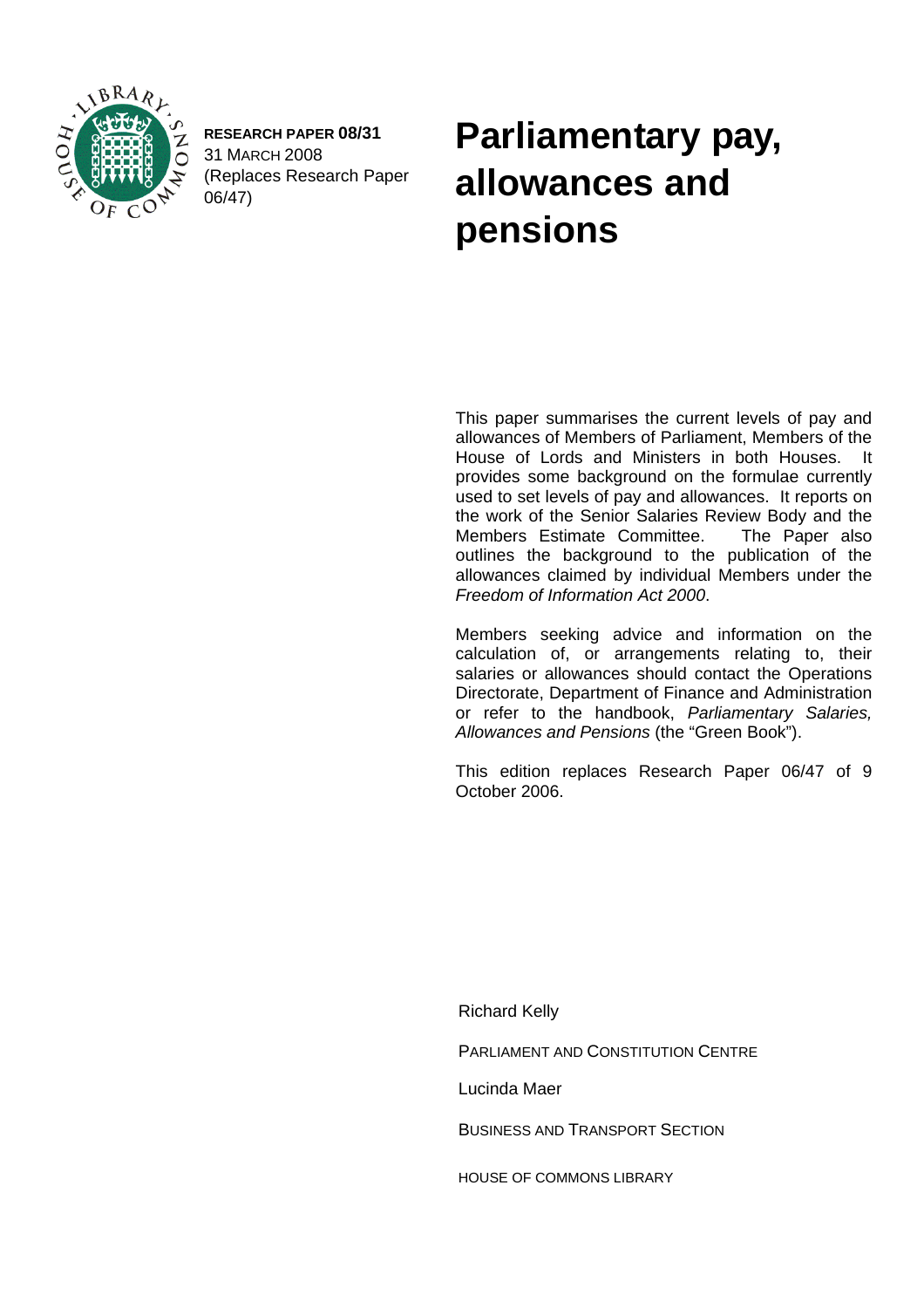#### **Recent Library Research Papers include:**

| 08/16 | Unemployment by Constituency, January 2008                         | 13.02.08 |
|-------|--------------------------------------------------------------------|----------|
| 08/17 | Temporary and Agency Workers (Equal Treatment) Bill 2007-08        | 18.02.08 |
|       | [Bill 27 of 2007-08]                                               |          |
| 08/18 | Local Transport Bill [HL] [Bill 67 of 2007-08]                     | 18.02.08 |
| 08/19 | Banking (Special Provisions) Bill [Bill 73 of 2007-08]             | 19.02.08 |
| 08/20 | Counter-Terrorism Bill [Bill 63 of 2007-08]                        | 26.02.08 |
| 08/21 | British Board of Film Classification (Accountability to Parliament | 26.02.08 |
|       | and Appeals) Bill [Bill 16 of 2007-08]                             |          |
| 08/22 | Economic Indicators, March 2008                                    | 04.03.08 |
| 08/23 | Private Equity (Transfer of Undertakings and Protection of         | 04.03.08 |
|       | Employment) Bill 2007-08                                           |          |
| 08/24 | Planning Bill: Committee Stage Report                              | 07.03.08 |
| 08/25 | Animals Act 1971 (Amendment) Bill                                  | 12.03.08 |
| 08/26 | Direct taxes: rates and allowances 2008-09                         | 13.03.08 |
| 08/27 | Pensions Bill: Committee Stage Report                              | 14.03.08 |
| 08/28 | Housing and Regeneration Bill: Committee Stage Report              | 18.03.08 |
| 08/29 | Unemployment by Constituency, February 2008                        | 19.03.08 |
| 08/30 | Education and Skills Bill: Committee Stage Report                  | 27.03.08 |

*Research Papers are available as PDF files:* 

- *to members of the general public on the Parliamentary web site, URL: http://www.parliament.uk*
- *within Parliament to users of the Parliamentary Intranet, URL: http://hcl1.hclibrary.parliament.uk*

Library Research Papers are compiled for the benefit of Members of Parliament and their personal staff. Authors are available to discuss the contents of these papers with Members and their staff but cannot advise members of the general public. We welcome comments on our papers; these should be sent to the Research Publications Officer, Room 407, 1 Derby Gate, London, SW1A 2DG or e-mailed to [PAPERS@parliament.uk](mailto:PAPERS@parliament.uk)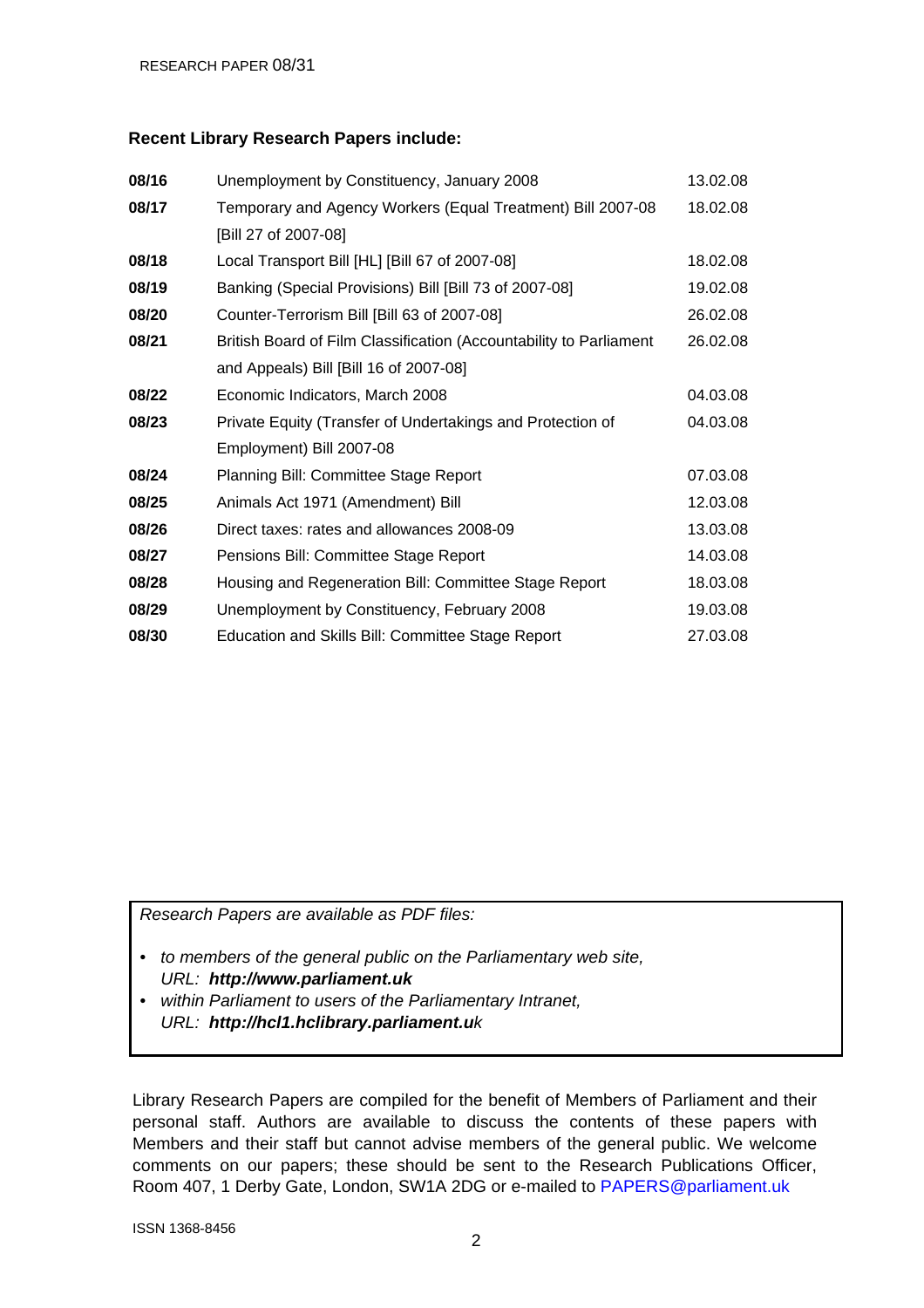# **Summary of main points**

On 24 January 2008, the House debated the Senior Salaries Review Body's *Review of parliamentary pay, pensions and allowances 2007* and the Government's response to it. The House agreed to the Government's proposals:

- to limit the increase in Members' salaries to below two per cent, in the 2007/08 financial year;
- to establish a review of the level and an appropriate mechanism to uprate Members' salaries in future that would prevent Members from having to vote on their own salaries. The review is being conducted by Sir John Baker and is expected to report in time for a debate in July; and
- to refer most the SSRB's recommendations to the Members Estimate Committee (MEC).

On 28 January 2008, the Committee on Standards and Privileges published a report on *The Conduct of Mr Derek Conway*, in which it reviewed the use that Mr Conway had made of the Staffing Allowance, following a review by the Standards Commissioner. It concluded that Mr Conway had misused the Staffing Allowance.

On 31 January 2008, the Speaker told the House that the MEC would consider the SSRB's recommendation at a meeting convened on 4 February 2008. On 4 February, before the meeting, he confirmed that the MEC would also consider the report from the Committee on Standards and Privileges, and how to proceed. After the MEC's meeting, the Speaker wrote to all Members announcing that that the review would require the consideration of "a wide range of complex issues". The MEC agreed that:

… this will require a root and branch examination of the current system and that the review should build its options for reform on the existing regime governing allowances.

Since then the MEC has published two reports, in which it has announced that it:

- "will complete a report in time for debate in the House in July";
- had instructed the Department of Resources not to pay claims for £25 or more without a receipt, from 1 April 2008; and
- to limit monthly petty cash drawings to £50: Members should keep a cash book that could be subject to audit.

The MEC has also confirmed its intention to publish: a report "setting out all the issues being considered in this root and branch review and seeking comments on them" in March 2008; its emerging conclusions in May; and a final report in time for a decision by the House in July.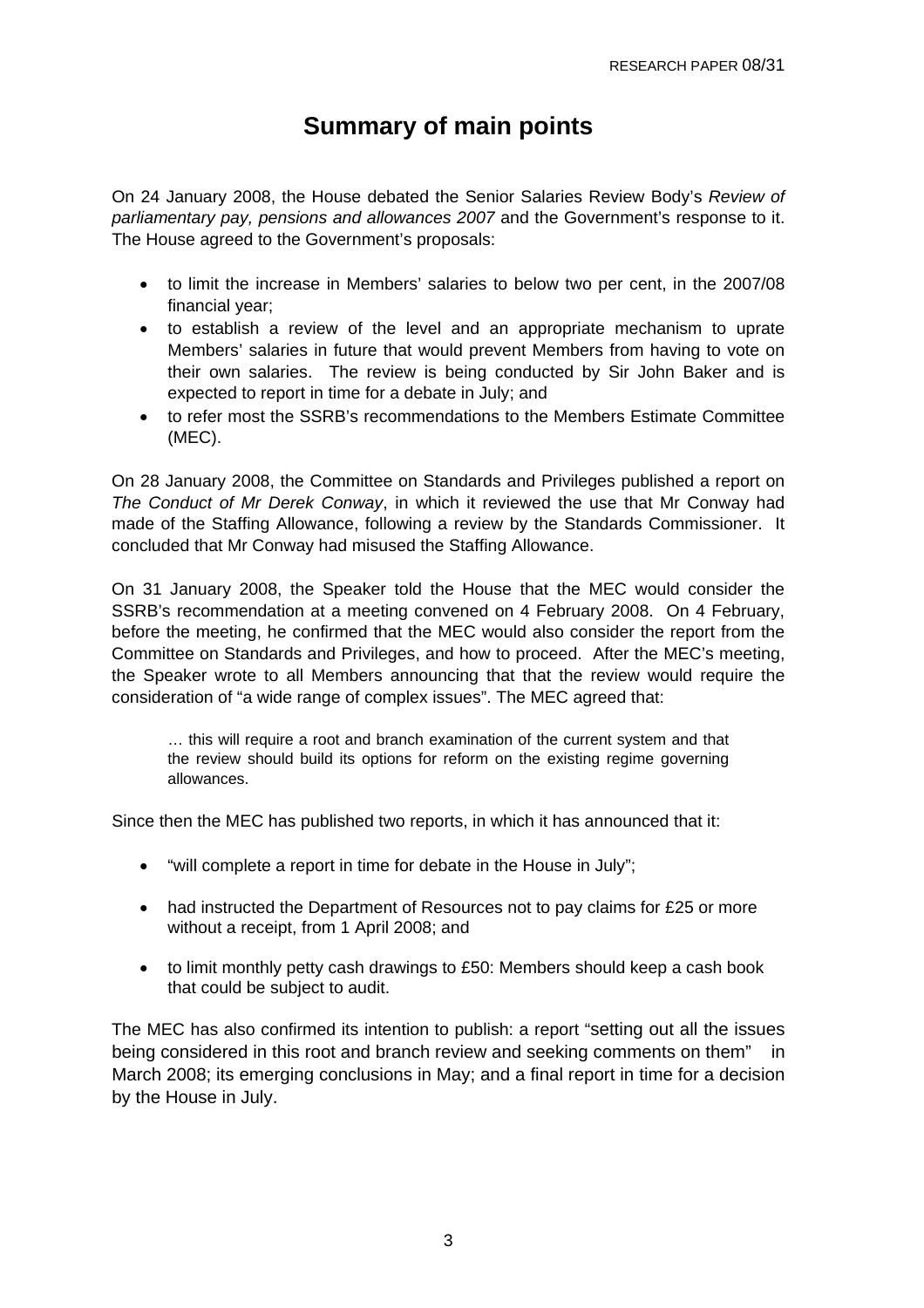#### **Table 1: Summary of current rates: House of Commons** With effect from April 2007

| <b>Members' Parliamentary Salary</b> |                                                              |
|--------------------------------------|--------------------------------------------------------------|
| From 1 April                         | £61,181                                                      |
| From 1 November                      | £61,820                                                      |
| <b>Staffing Allowance</b>            | £90,505 (maximum)                                            |
| Incidental Expenses Provision (IEP)  | £21,339                                                      |
| IT equipment (centrally provided)    | [worth circa $£3,000$ ]                                      |
| Pension provision for Members' staff | Group Stakeholder Arrangement                                |
| London Supplement                    | £2,812                                                       |
| <b>Additional Costs Allowance</b>    | £23,083                                                      |
| <b>Communications Allowance</b>      | £10,000                                                      |
| Winding up Allowance                 | £37,281 (maximum - one third of staffing provision plus IEP) |
| Car Mileage First 10,000 miles       | 40p per mile                                                 |
| In excess of 10,000 miles            | 25p per mile                                                 |
| Motorcycle allowance                 | 24p per mile                                                 |
| Bicycle allowance                    | 20p per mile                                                 |

| With effect from April 2008          |                                                                     |
|--------------------------------------|---------------------------------------------------------------------|
| Members' Parliamentary Salary        |                                                                     |
| From 1 April                         | £61,820                                                             |
| (pending the Baker Review)           |                                                                     |
| <b>Staffing Allowance</b>            | £100, 205*                                                          |
| Incidental Expenses Provision (IEP)  | £22,193                                                             |
| IT equipment (centrally provided)    | [worth circa $£3,000$ ]                                             |
| Pension provision for Members' staff | Group Stakeholder Arrangement                                       |
| London Supplement                    | £2,916                                                              |
| <b>Additional Costs Allowance</b>    | £24,006                                                             |
| <b>Communications Allowance</b>      | £10,400                                                             |
| Winding up Allowance                 | <b>£40,799</b> (maximum - one third of staffing provision plus IEP) |
| Car Mileage First 10,000 miles       | 40p per mile                                                        |
| In excess of 10,000 miles            | 25p per mile                                                        |
| Motorcycle allowance                 | 24p per mile                                                        |
| Bicycle allowance                    | 20p per mile                                                        |

\* The SSRB recommendation to allow for an increase in staff from 3 to 3.5 was agreed by the Members Estimate Committee (this figure includes uprating). A decision on whether to provide additional funds to cover staff employed in London has not yet been taken.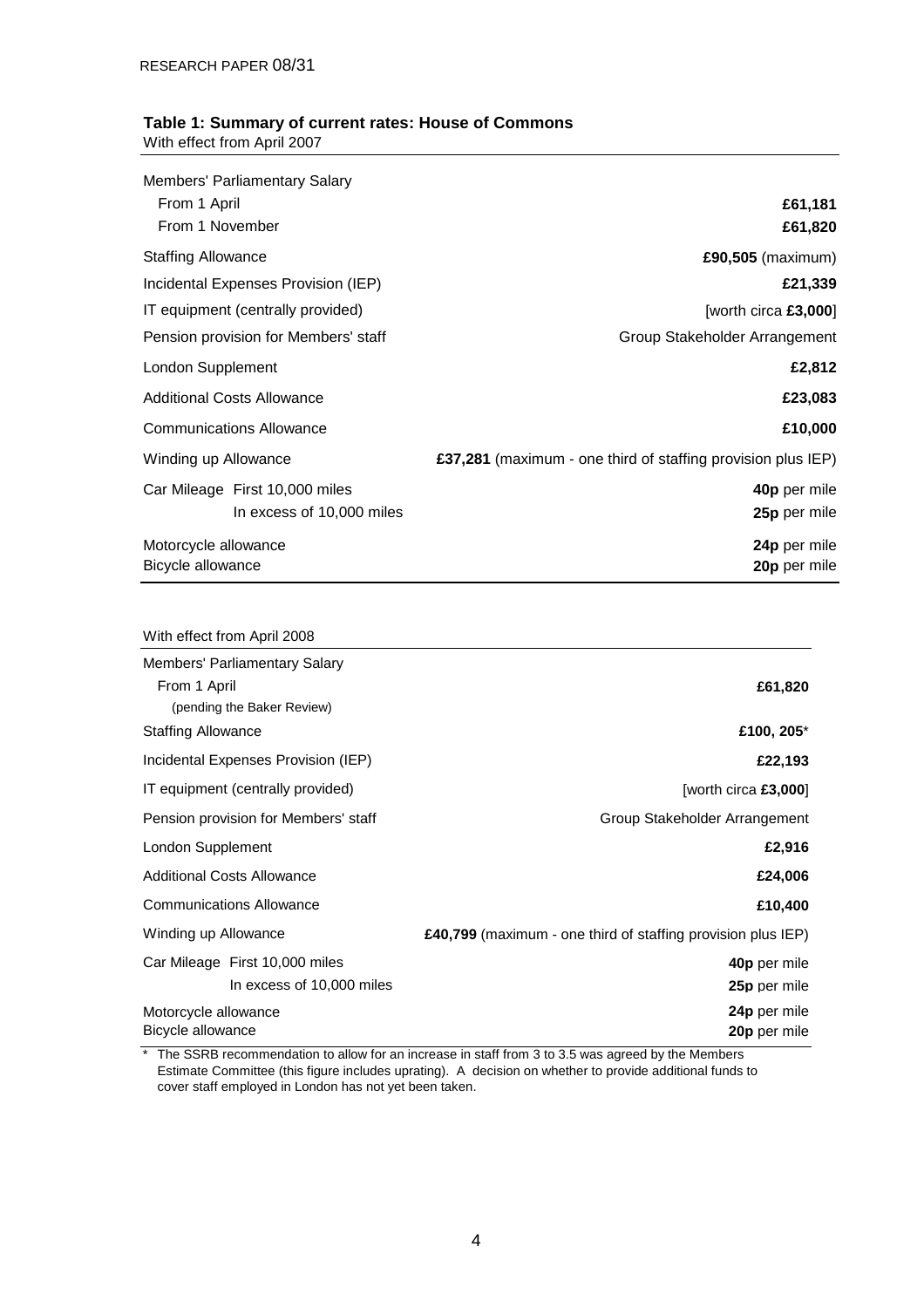# **CONTENTS**

|    |    | <b>Introduction</b>                                                      | 9  |  |  |  |  |  |
|----|----|--------------------------------------------------------------------------|----|--|--|--|--|--|
| II |    | Review of parliamentary pay and allowances 2007                          |    |  |  |  |  |  |
|    | А. | <b>Terms of reference</b>                                                |    |  |  |  |  |  |
|    | В. | Progress of the review                                                   | 11 |  |  |  |  |  |
|    | C. | <b>Review recommendations</b>                                            | 11 |  |  |  |  |  |
|    |    | 1. Members' salaries and pensions                                        | 12 |  |  |  |  |  |
|    |    | 2. Allowances                                                            | 15 |  |  |  |  |  |
|    |    | 3. Central IT provision                                                  | 18 |  |  |  |  |  |
|    | D. | Government response and proposals to review the pay review<br>process    | 18 |  |  |  |  |  |
|    |    | <b>Reviewing the pay review process</b><br>1.                            | 19 |  |  |  |  |  |
|    |    | 2.<br>Response to SSRB recommendations on Members' pay                   | 19 |  |  |  |  |  |
|    |    | Response to SSRB recommendations on Members' pensions<br>3.              | 20 |  |  |  |  |  |
|    |    | Response to SSRB recommendations on Members' allowances<br>4.            | 20 |  |  |  |  |  |
|    |    | Response to SSRB recommendations on Ministers' pay and<br>5.<br>pensions | 20 |  |  |  |  |  |
|    | Е. | <b>Debate</b>                                                            | 21 |  |  |  |  |  |
|    |    | 1. Pay                                                                   | 21 |  |  |  |  |  |
|    |    | 2. Pensions                                                              | 23 |  |  |  |  |  |
|    |    | 3. Allowances                                                            | 23 |  |  |  |  |  |
|    | F. | <b>Baker review</b>                                                      | 23 |  |  |  |  |  |
|    | G. | <b>MEC Review</b>                                                        | 25 |  |  |  |  |  |
|    | Н. | <b>Other developments</b>                                                | 26 |  |  |  |  |  |
|    |    | 1. Reporting on the use of allowances                                    | 26 |  |  |  |  |  |
| Ш  |    | <b>Salary Entitlement</b>                                                | 30 |  |  |  |  |  |
|    | А. | Members' pay                                                             | 30 |  |  |  |  |  |
|    | В. | <b>European Parliament and Devolved Legislature Members</b>              | 33 |  |  |  |  |  |
|    |    | 1. Dual Mandate MPs                                                      | 33 |  |  |  |  |  |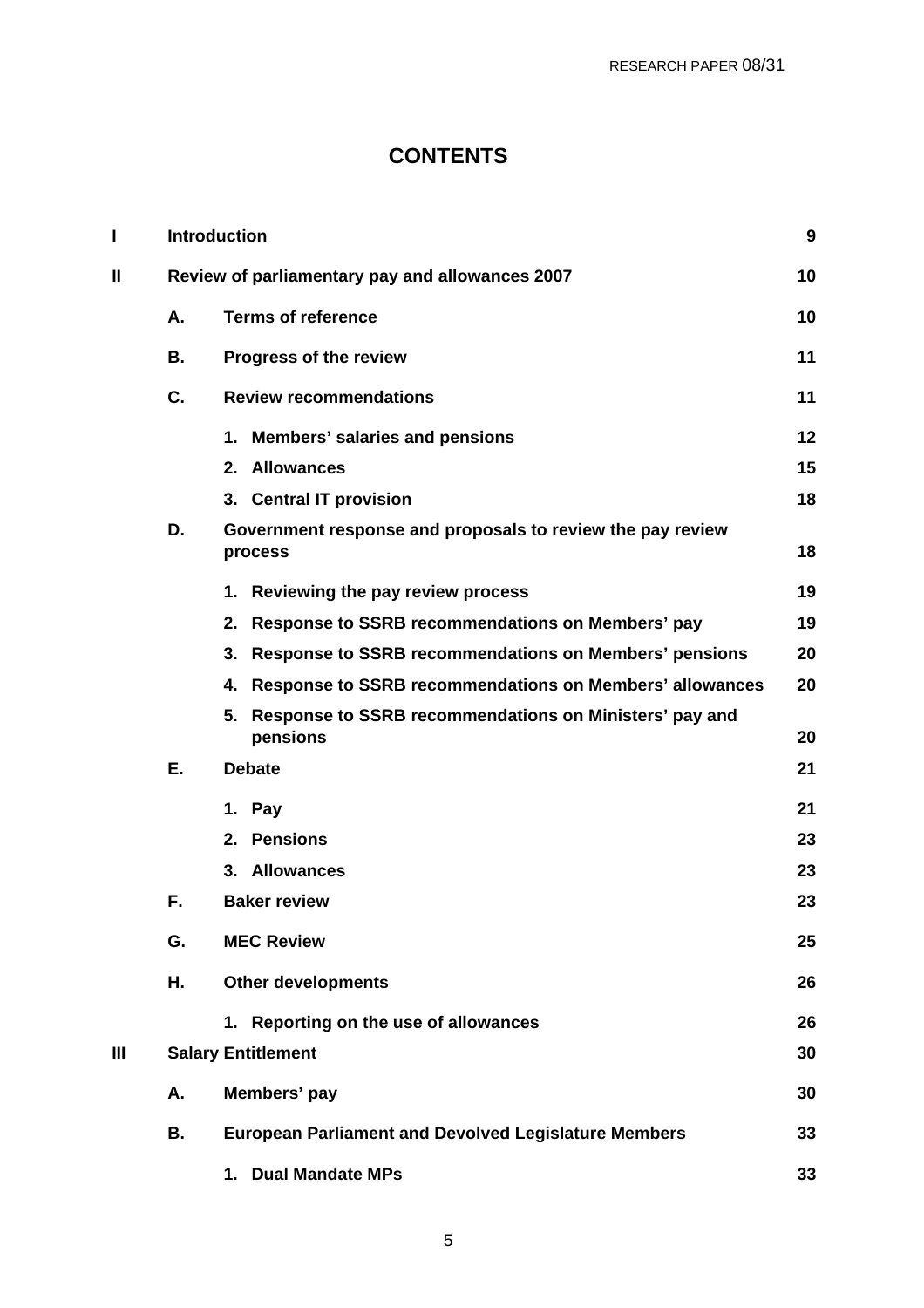|    |    | <b>National Assembly for Wales</b><br>2.                                                | 34 |
|----|----|-----------------------------------------------------------------------------------------|----|
|    |    | <b>Northern Ireland Assembly</b><br>3.                                                  | 36 |
|    |    | <b>Scottish Parliament</b><br>4.                                                        | 36 |
|    |    | 5. European Parliament                                                                  | 38 |
|    | C. | Parliamentary salary for ministers, etc.                                                | 38 |
|    | D. | Ministers' pay                                                                          | 38 |
|    | Е. | Parliamentary salary for select committee chairmen                                      | 41 |
|    | F. | <b>General Committee chairmen</b>                                                       | 42 |
| IV |    | <b>Members' Allowances</b>                                                              | 43 |
|    | Α. | <b>Members Estimate Committee</b>                                                       | 43 |
|    |    | 1. Establishment                                                                        | 43 |
|    |    | 2. Work of the Committee in 2006/07                                                     | 43 |
|    |    | 3. Advisory Panel on Members' Allowances                                                | 44 |
|    | В. | <b>Allowances and rates</b>                                                             | 45 |
|    |    | 1. Staffing allowance                                                                   | 45 |
|    |    | <b>Incidental expenses</b><br>2.                                                        | 45 |
|    |    | <b>Supplementary London Allowance</b><br>3.                                             | 46 |
|    |    | <b>Additional Costs Allowance</b><br>4.                                                 | 47 |
|    |    | <b>Communications Allowance</b><br>5.                                                   | 47 |
|    |    | <b>Motor Mileage Allowance</b><br>6.                                                    | 48 |
|    |    | <b>Motorcycle Allowance</b>                                                             | 48 |
|    |    | <b>Bicycle Allowance</b><br>8.                                                          | 48 |
|    |    | 9. Temporary Secretarial Allowance                                                      | 49 |
|    |    | 10. Winding Up Allowance                                                                | 50 |
|    |    | 11. Summary of trends in allowance rates                                                | 50 |
|    |    | 12. Reimbursement of costs due to recall during a recess                                | 51 |
|    |    | 13. Members' Resettlement Grant                                                         | 51 |
|    |    | 14. Travel by Members to National Parliaments and European Union<br><b>Institutions</b> | 53 |
|    |    | 15. Travel by a Member's spouse, children and staff                                     | 53 |
|    |    | 16. Rates of allowances in 2008/09                                                      | 53 |
|    | C. | <b>Allowances for ministers</b>                                                         | 54 |
|    |    | 1. Ministers' severance payments                                                        | 54 |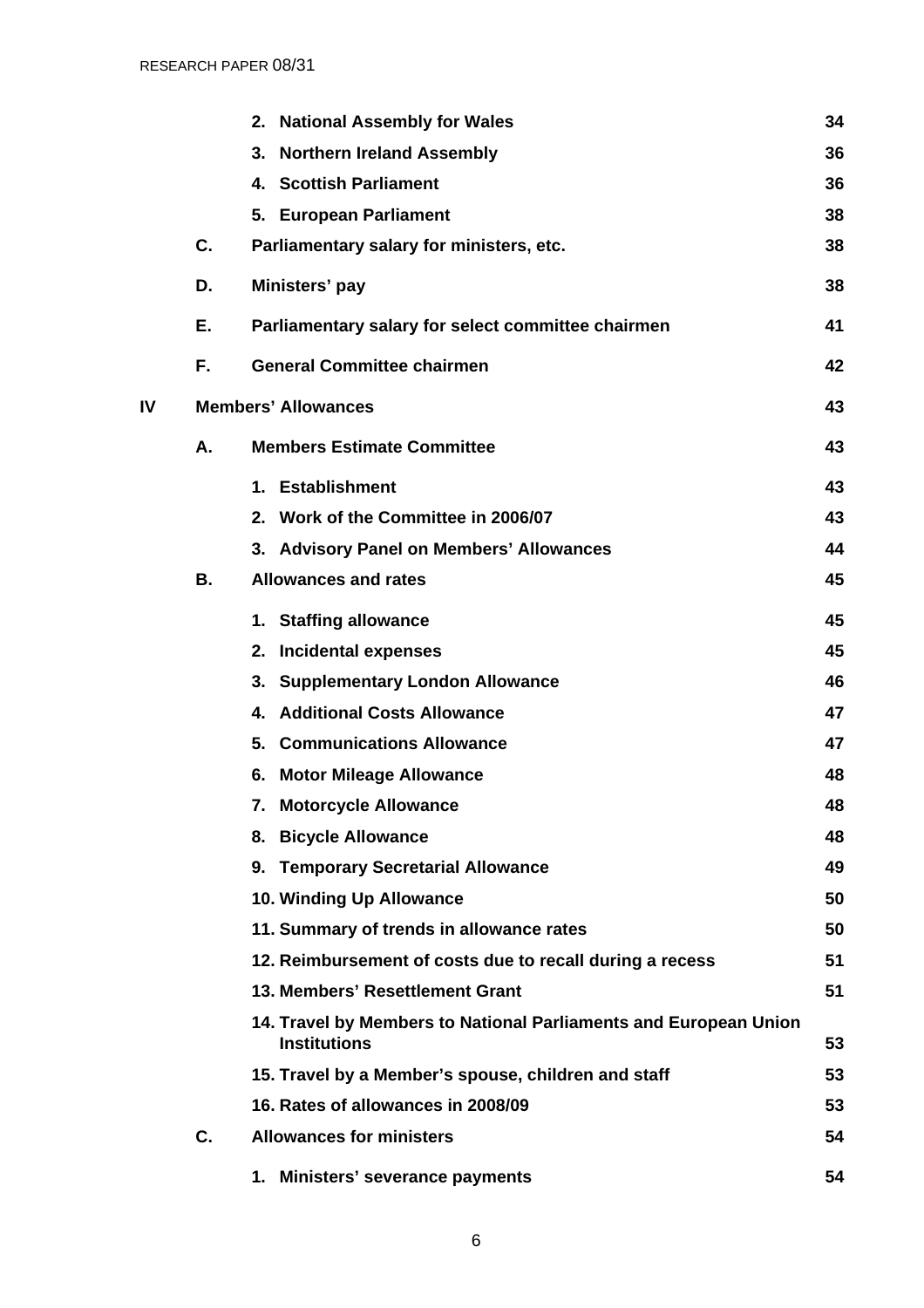|      |    | 2. Former Prime Ministers' Public Duties Allowance                            | 55 |
|------|----|-------------------------------------------------------------------------------|----|
| ٧    |    | Allowances for Members of the House of Lords                                  | 56 |
|      |    | 1. Travel expenses                                                            | 57 |
| VI   |    | Freedom of Information Act 2000 and the publication of Members'<br>allowances | 59 |
|      | Α. | <b>House of Commons</b>                                                       | 59 |
|      | В. | <b>House of Lords</b>                                                         | 61 |
| VII  |    | Reviews of pay and allowances (1996-2004)                                     | 62 |
|      |    | 1. The 1996 Review                                                            | 62 |
|      |    | 2. The 2001 Review                                                            | 62 |
|      |    | 3. The 2004 Review                                                            | 63 |
| VIII |    | The Parliamentary Pension Scheme - in brief                                   | 63 |
|      | А. | A brief history of the scheme                                                 | 64 |
|      | В. | The current features of the Parliamentary Pension Scheme                      | 65 |
|      |    | 1. Contributions                                                              | 65 |
|      |    | 2. Normal retirement age                                                      | 66 |
|      |    | 3. III-health benefits                                                        | 66 |
|      |    | 4. Survivors' benefits                                                        | 67 |
|      |    | <b>Members' pensions benefits</b><br>5.                                       | 67 |
|      |    | <b>Ministers and Office Holders</b><br>6.                                     | 67 |
|      | C. | The 2008 Senior Salary Review Body Report                                     | 68 |
|      |    | 1. Sustainable funding of the scheme                                          | 68 |
|      |    | The cost of the improved accrual rate<br>2.                                   | 70 |
|      |    | The retained benefits restriction<br>3.                                       | 70 |
|      |    | <b>Other matters</b><br>4.                                                    | 71 |
|      |    | <b>Office holders and ministers</b><br>5.                                     | 72 |
|      |    | <b>Concerns about the SSRB report</b><br>6.                                   | 72 |
|      |    | The Written Ministerial Statement of 16 January 2008<br>7.                    | 72 |
|      |    | The Conservative Party Democracy Task Force<br>8.                             | 73 |
|      | D. | Debate in the House of Commons 28 January 2008                                | 74 |
|      |    | The Motion for debate<br>1.                                                   | 74 |
|      |    | <b>The Debate</b><br>2.                                                       | 75 |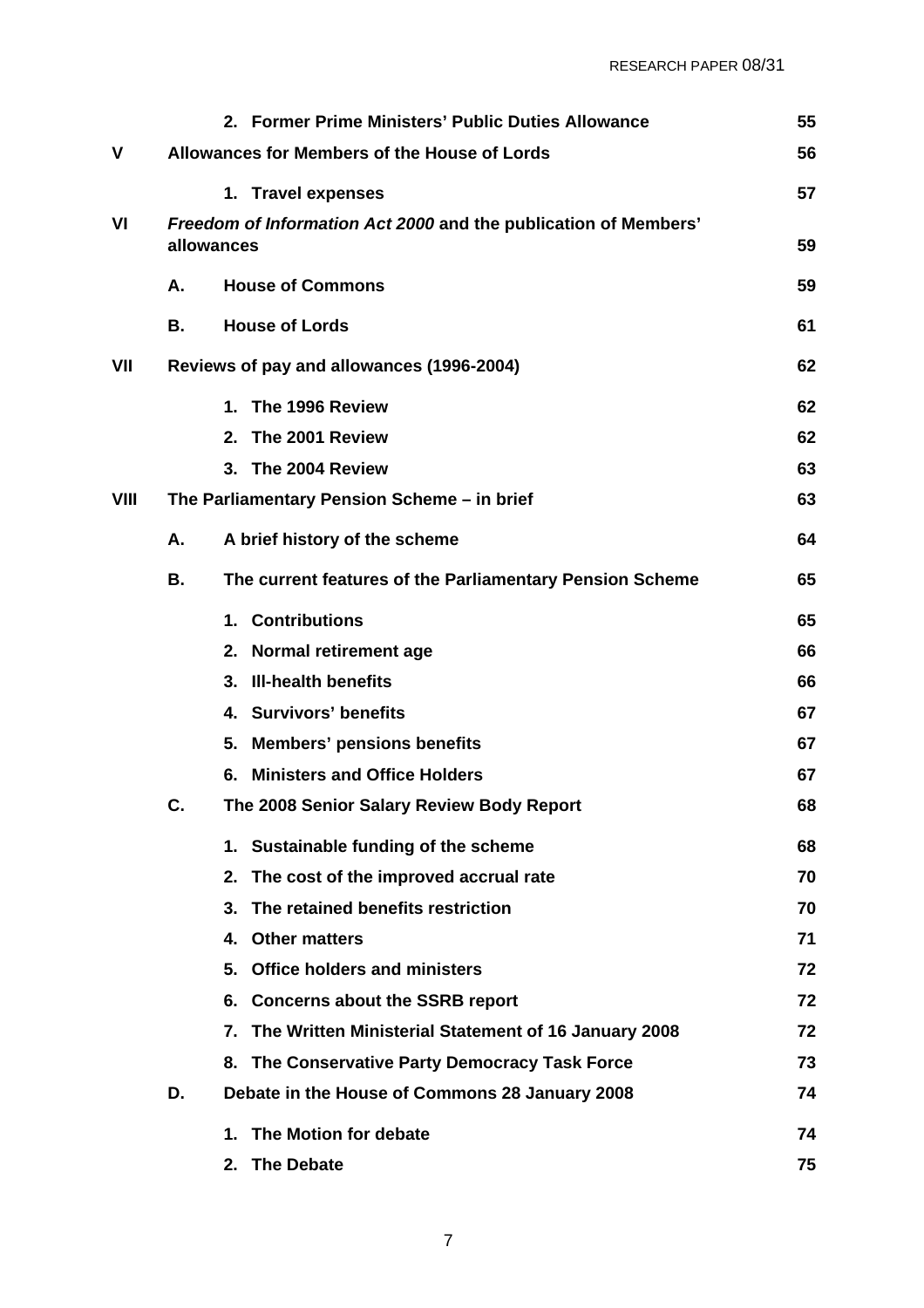### **[Appendix: House of Commons resolutions on pay and allowances \(24 January](#page-77-0)  [2008\) 78](#page-77-0)**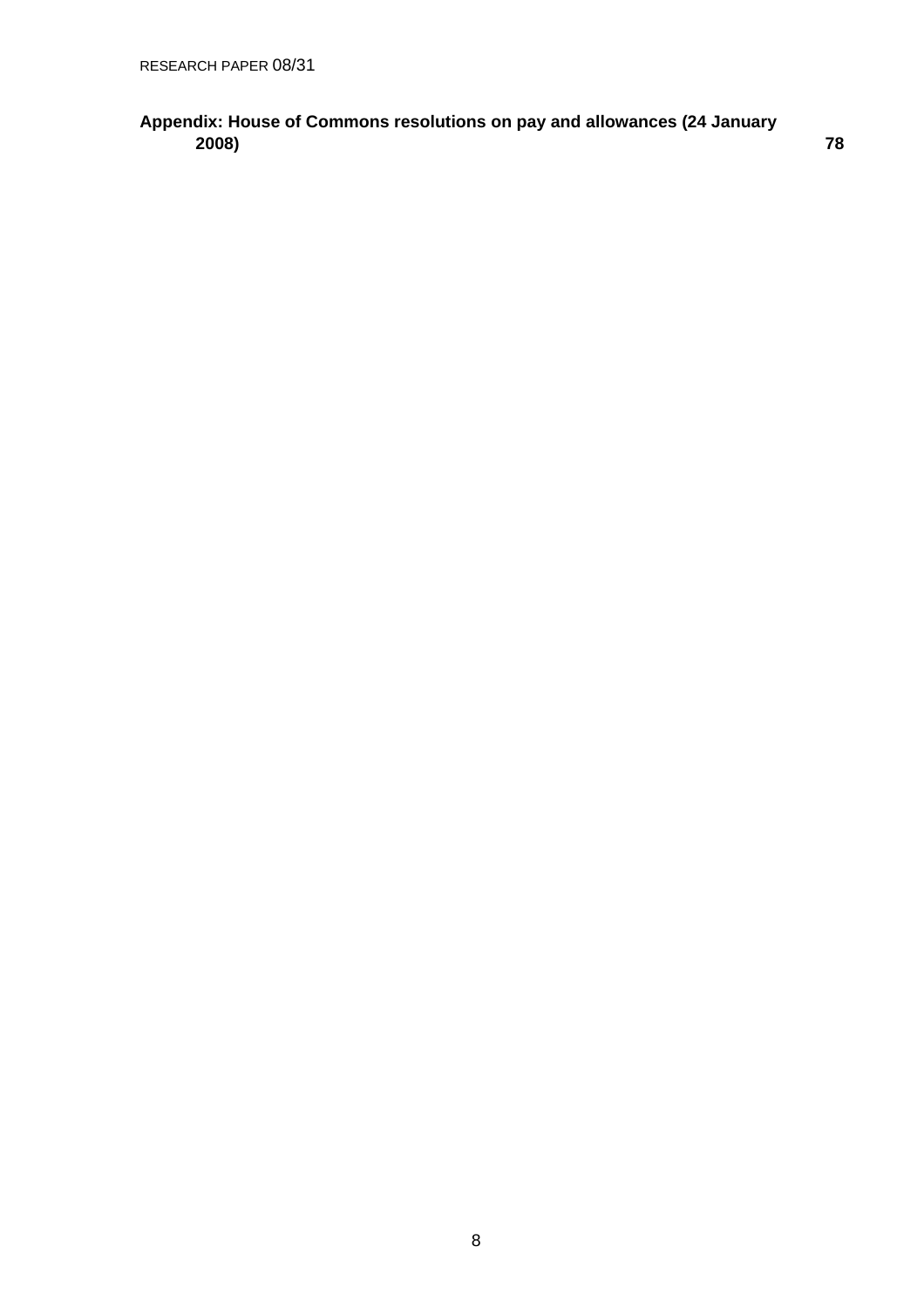# <span id="page-8-0"></span>**I Introduction**

This Research Paper provides details of Members' and Ministers' pay and allowances in both the House of Commons and House of Lords. Comparisons with the pay of Members of the European Parliament, the Scottish Parliament, the National Assembly for Wales and the Northern Ireland Assembly are given in Section III.<sup>[1](#page-8-0)</sup>

Members' pay and allowances are periodically reviewed by the Review Body on Senior Salaries (SSRB). In its 1996 review, the SSRB recommended an automatic review mechanism for Members' salaries. The House of Commons adopted this recommendation when it debated the SSRB's report on 10 July 1996. Since its 1996 review, the SSRB has published further reviews of Members' pay and allowances in March 2001, October 2004 and January 2008. The terms of reference of the most recent review, a summary of the review, the Government's response and the debate in the House on the review are set out in Section II. Earlier reviews are outlined in Section VII.

Section IV.B sets out the current rates of Members' allowances and summarises previous rates. Section IV also outlines the establishment and work of the Members Estimate Committee.

Section V outlines the allowances available to Members of the House of Lords.

In October 2004, in advance of the implementation of the *Freedom of Information Act 2000*, both Houses of Parliament published details of the allowances claimed by Members in the 2001 Parliament. The background to the decisions in both Houses is given in Section VI, along with links to the information that was published and changes to the information that is published. Information relating to the most recent financial year has been published in October each year since 2004.

The Parliamentary Pension Scheme is briefly described in Section VIII.

Parliamentary pay and allowances are set in accordance with the specific resolutions cited in this paper. Fuller details of the resolutions are given in the *Concordance of*  Resolutions.<sup>[2](#page-8-0)</sup> The Operations Directorate, Department of Resources (formerly the Department of Finance and Administration), provides details of current pay and allowances for Members in its publication *The Green Book – Parliamentary Salaries, Allowances and*  Pensions,<sup>[3](#page-8-0)</sup> summarised in a *Quick Guide*,<sup>[4](#page-8-0)</sup> and by notices to Members.

<sup>1</sup> More historic details are provided in the House of Commons Information Office Factsheet, *Members' pay, pensions and allowances*, Factsheet M5,<http://www.parliament.uk/documents/upload/M05.pdf>2

Members Estimate Committee, *Concordance of Resolutions*, June 2006, HC 950-II 2005-06 <http://www.publications.parliament.uk/pa/cm200506/cmselect/cmmemest/950/950ii.pdf> 3 Department of Finance and Administration. The Crean Back Perliamentary Selection

Department of Finance and Administration, *The Green Book – Parliamentary Salaries, Allowances and Pensions*, July 2006, <http://www.parliament.uk/documents/hofcpsap.pdf>4

Department of Finance and Administration, *The Quick Guide 2007 – Salaries, Allowances etc. for Members of Parliament*, April 2007,<http://www.parliament.uk/documents/upload/HofCpsapQG.pdf>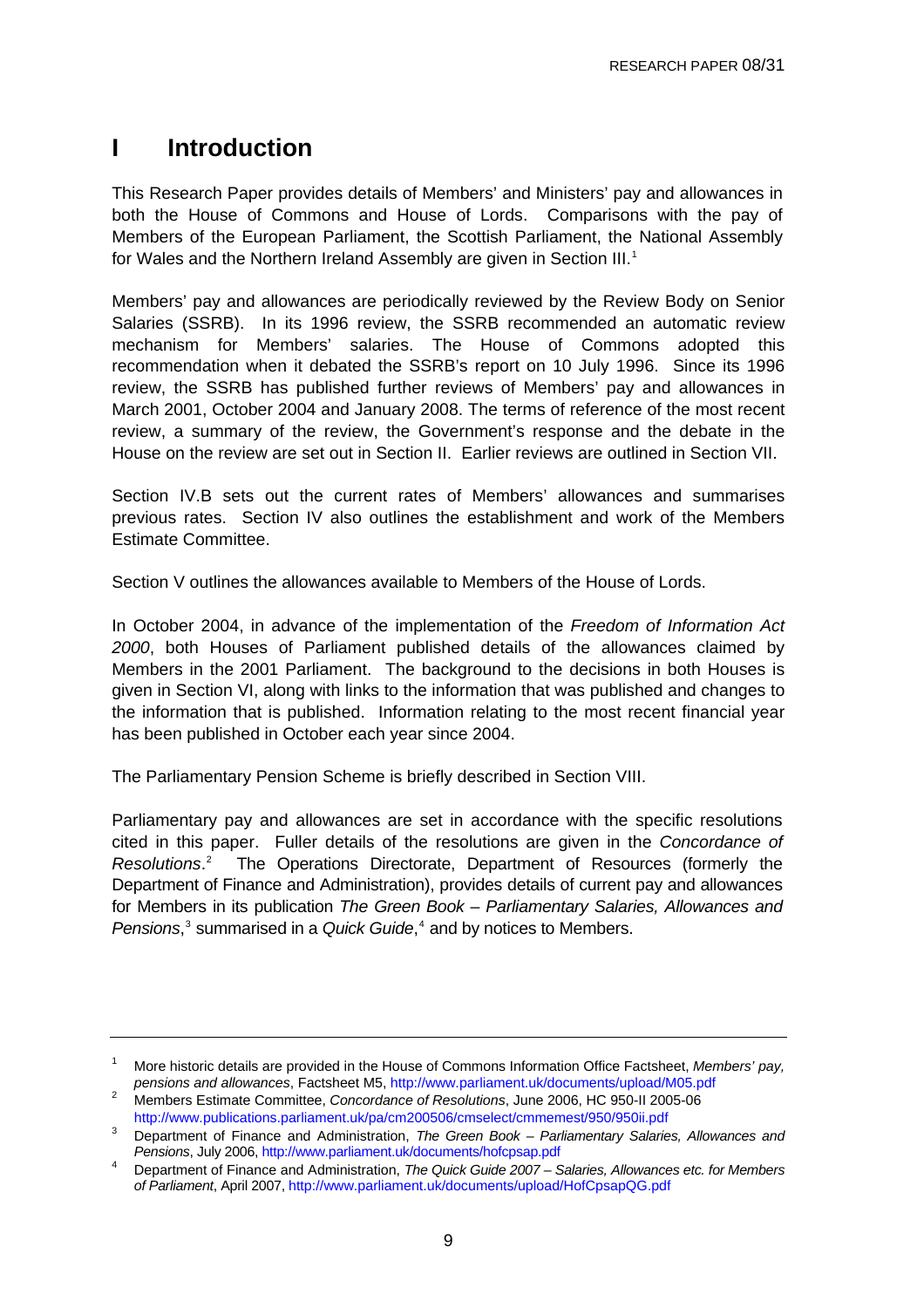# <span id="page-9-0"></span>**II Review of parliamentary pay and allowances 2007**

# **A. Terms of reference**

On 25 July 2006, Jack Straw, the then Leader of the House of Commons, announced that the Prime Minister had written to the SSRB, requesting it to undertake a review of Members' pay and allowances. In his Written Ministerial Statement, he set out the terms of the review:

#### *Terms of the review*

"I understand that the Senior Salaries Review Body is ready to undertake the triennial review of parliamentary pay and allowances;

You will be aware of recent statements by the Chancellor of the Exchequer and the Chief Secretary to the Treasury on public sector pay restraint and the underlying rate of inflation. I am sure that the review body will wish to take account of this important context in its deliberations.

I am writing to confirm that the Government would like to see the following areas covered in your report:

(a) the salaries of Members of the House of Commons taking into account the benefits of the parliamentary pension scheme;

(b) the salaries of Ministers and other office holders, including those with additional responsibilities in Parliament, and the operation of severance pay;

(c) aspects of the benefits and funding of the parliamentary contributory pension fund;

(d) an appropriate approach to the annual increase to parliamentary salaries between triennial reviews to replace the current automatic link to the senior civil service given the changing recruitment and retention strategy for senior staff;

(e) the rate of allowances for Members of the House of Commons, including eligibility for the additional costs allowance and the London supplement, and the operation of the resettlement grant in the light of forthcoming age discrimination legislation;

(f) the rate of peers' expenses allowances; and

(g) the extension to unmarried partners of eligibility to spouses' travel costs, and to cover travel to devolved assemblies for Scottish, Welsh and Northern Ireland MPs.

I should also be grateful for your recommendations on the adequacy of the current provision of IT equipment for Members both in the House of Commons and in their constituencies.

I look forward to receiving your recommendations next year."

The review will also take into account the recent appointment of the Lords Speaker...<sup>[5](#page-9-0)</sup>

 $5$  HC Deb 25 July 2005 cc102WS-103WS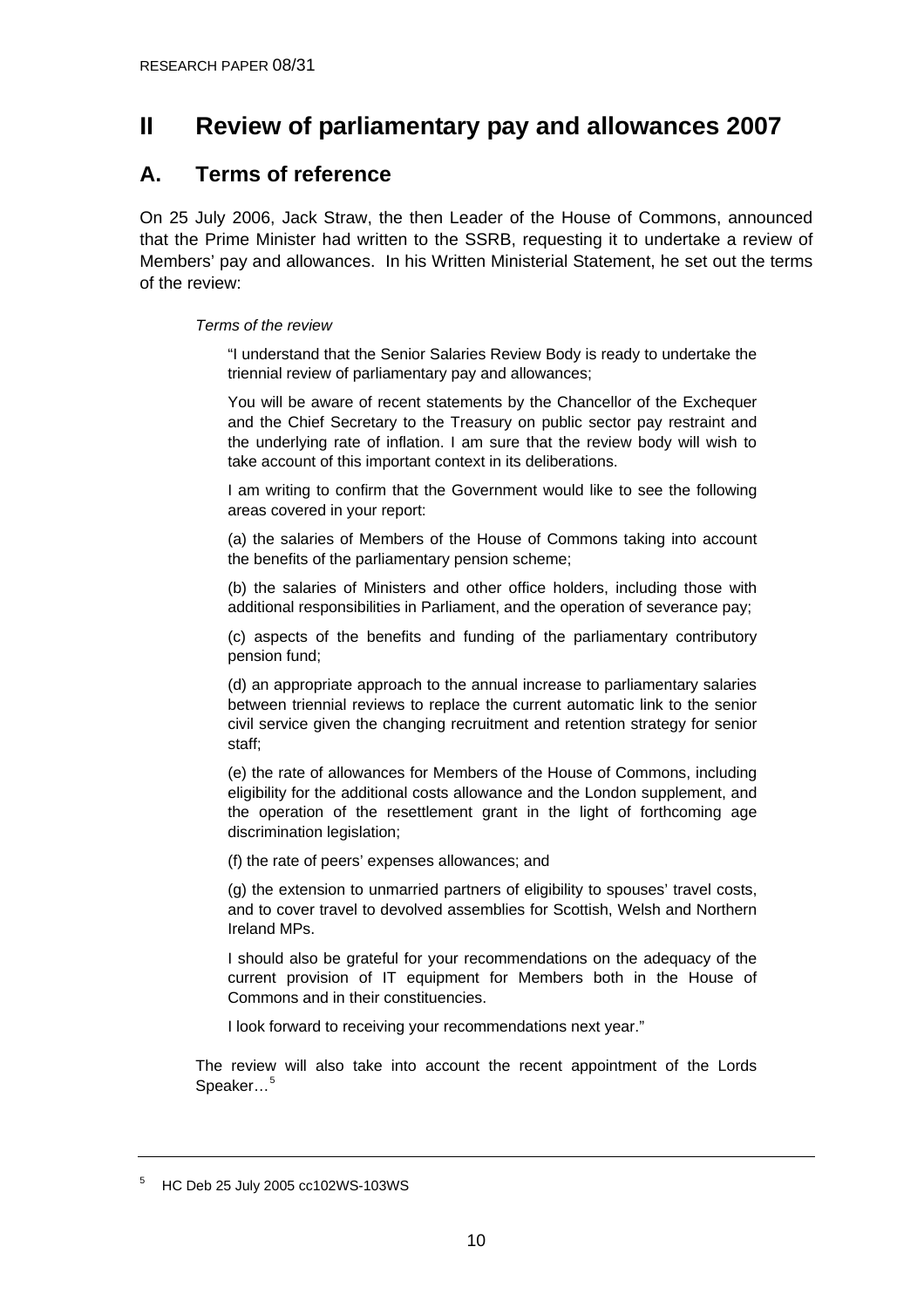# <span id="page-10-0"></span>**B. Progress of the review**

On 26 July 2007, the final sitting day before the Summer Recess, in a Written Ministerial Statement, Harriet Harman, the Leader of the House of Commons, announced that the SSRB's review of parliamentary pay and allowances had been completed and that the Government planned to publish the report in the autumn.<sup>[6](#page-10-0)</sup>

At Business Questions during the autumn of 2007, she regularly told Members that the review would be published shortly.<sup>[7](#page-10-0)</sup>

At Business Questions on 10 January 2008, the Leader of the House announced that the SSRB's report would be published on 16 January and debated on 24 January.<sup>[8](#page-10-0)</sup>

The review was published on 16 January 2008. $9$  On the same day, the Leader of the House published a Written Ministerial Statement setting out the Government's response to the SSRB's report.<sup>[10](#page-10-0)</sup>

# **C. Review recommendations**

At the end of the summary of its report, the SSRB argued that:

We believe this is an affordable package of adjustments to pay, pensions and allowable expenditure, justified by all the evidence we have considered. We judge it strikes a fair balance between the interests of MPs, Ministers, other office holders, the Government and the taxpayer. We invite all the relevant parties to remember that, for the fair balance to be maintained, our recommendations are intended to be taken as a package, rather than as a menu for selection.<sup>[11](#page-10-0)</sup>

It reiterated this point in its chapter on Members' pay, when it said:

Our recommendations are intended to form a balanced package. That balance can be lost if, as has happened to some extent on recent occasions, MPs 'cherry pick' our recommendations.<sup>[12](#page-10-0)</sup>

 $6$  HC Deb 26 July 2007 c107WS

<sup>7</sup> HC Deb 26 July 2007 cc1056-1057; HC Deb 11 October 2007 c458; HC Deb 18 October 2007 c969; HC Deb 25 October 2007 c426; HC Deb 8 November 2007 c251; HC Deb 15 November 2007 c827; and HC Deb 6 December 2007 c971, c974, c978. A question was also asked during Questions to the Leader of the House on 13 December - HC Deb 13 December 2007 c455

<sup>&</sup>lt;sup>8</sup> HC Deb 10 January 2008 c535

<sup>9</sup> Review Body on Senior Salaries, *Review of parliamentary pay, pensions and allowances 2007*, Report No 64, Cm 7270-1, January 2008, [http://www.ome.uk.com/downloads/Review%20of%20Parliamentary%20pay%202007%20volume%201.p](http://www.ome.uk.com/downloads/Review%20of%20Parliamentary%20pay%202007%20volume%201.pdf.pdf)

df.pdf<br><sup>10</sup> HC Deb 16 January 2008 cc32WS-36WS

<sup>11</sup> Review Body on Senior Salaries, *Review of parliamentary pay, pensions and allowances 2007*, Report No 64, Cm 7270-1, January 2008, para 50 and para 7.12 12 *Ibid*, para 3.30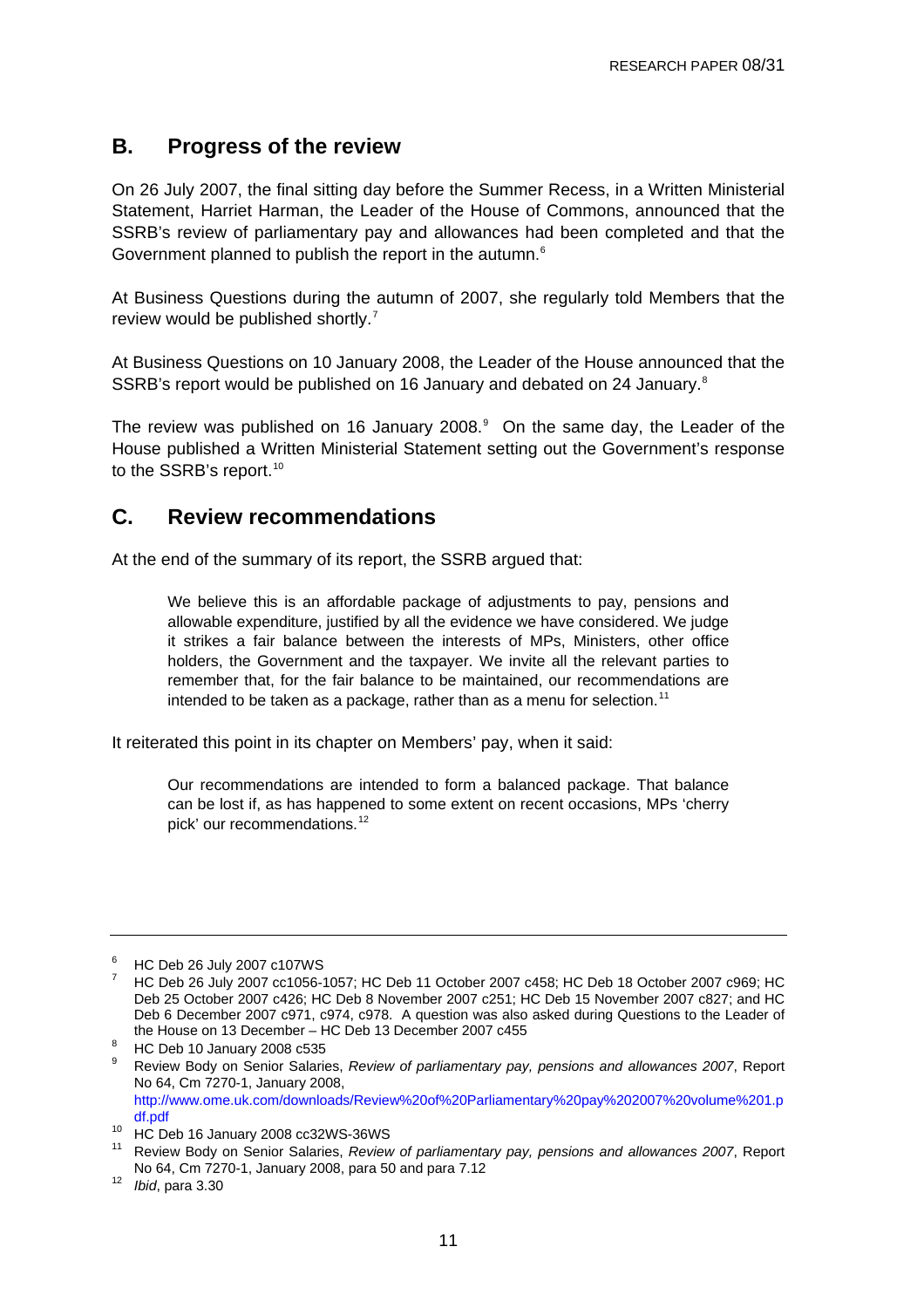<span id="page-11-0"></span>It argued that the total effect of its recommendations was "broadly neutral".<sup>[13](#page-11-0)</sup> It also stressed the importance of taking into account the "total reward" (that is both pay and pensions) to Members in making its recommendations.[14](#page-11-0)

Its detailed recommendations for Members of Parliament are summarised in the following sections (and all of its recommendations are listed the Library Standard Note *Review of parliamentary pay and allowances 2008*, [15](#page-11-0) as well as in Chapter 1 of the SSRB's report.)

#### **1. Members' salaries and pensions**

#### *a. Members' salaries*

Members' salaries were increased by 0.66 per cent in April 2007, in line with the current uprating formula. The SSRB recommended that they should be increased by a further 1.9 per cent (of the November 2006 salary), giving a total increase of 2.56 per cent on the November 2006 salary (£60,277). The SSRB recommended that the new salary of **£61,820** should be paid from 1 April 2007 (Recommendation 1).

It proposed that the uprating formula should be amended. Members' salaries were then uprated in line with movements in the mid-points of senior civil service (SCS) pay bands. It recommended that in future the uprating formula should be based on the change in the average base pay of senior civil servants or, if possible, the change in the base pay of Pay Band 1 of the senior civil service (Recommendation 2):

By 'the average percentage increase in the base pay of the SCS' we mean the amount by which the average base salary of all SCS members increases year on year as a result of individual performance awards. (As noted above, that figure for 2007-08 was 2.6 per cent [compared with the formula increase of 0.66 per cent]. $)^{16}$  $)^{16}$  $)^{16}$ 

The SSRB recommended that the new uprating mechanism should be used from now on. It also recommended that an additional £650 per annum should be paid in each of following three years (starting April 2008, April 2009 and April 2010), in addition to the formula-based uprating of Members' salaries (Recommendation 3).

It recommended that the SSRB should continue to review Members' pay and allowances on a regular basis but that these reviews should take place every four years, rather than every three years (Recommendation 4).

It recommended that in the period covered by the current review, the additional salaries of select and public bill committee chairmen should increase at the same rate as the basic Member's salary (Recommendation 5).

<sup>&</sup>lt;sup>13</sup> *Ibid*, para 49<br><sup>14</sup> *Ibid*, para 1.17, see also para 3.3<br><sup>15</sup> House of Commons Library Standard Note SN/PC/4585, *Review of parliamentary pay and allowances <sup>2008</sup>*,<http://www.parliament.uk/commons/lib/research/notes/snpc-04585.pdf>16 Review Body on Senior Salaries, *Review of parliamentary pay, pensions and allowances 2007*, Report

No 64, Cm 7270-1, January 2008, para 3.25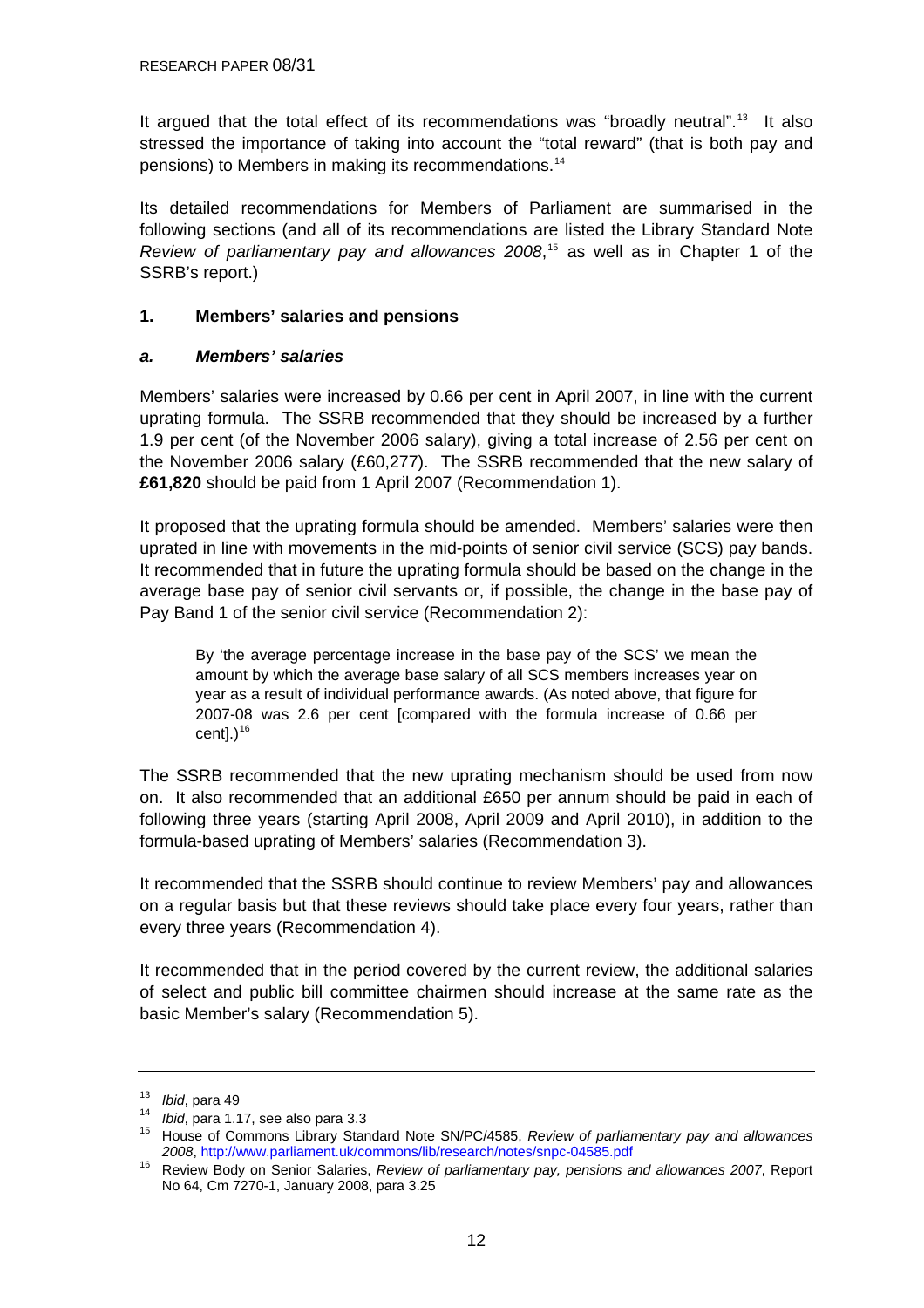#### <span id="page-12-0"></span>*b. Members' pensions*

The SSRB's recommendations on Members' pensions are discussed in Section VIII.C.

Detailed information on Members' pensions is available in the separate Standard Note, *Parliamentary Pension Scheme.[17](#page-12-0)*

#### *c. Pay and Pensions of Ministers, Speakers and other office holders*

The SSRB expressed concern about "the compression of ministerial salaries over time", that is that there were not sufficient differentials between the basic Members' salary and the total salaries of ministers. In order to address this, it recommended that the salaries of ministers and certain office-holders (such as the Leader of the Opposition, the Speaker and his deputies) should be set as ratios of the Member's salary and that these ratios should be increased over the next four years (Recommendation 10).

It found that the Prime Minister's total salary was 3.11 times the Member's salary. The SSRB recommended that in April 2010 this ratio should 3.50. (The table setting out the recommended differentials for all relevant posts is set out with Recommendation 10 in the Box below.)

It recommended that the salary of the Lord Speaker should be "pegged at its current rate on a 'mark time' basis until the next review of parliamentary pay and allowances or until reform of the House of Lords" (Recommendation 11).

It recommended that where the Lord Chancellor holds another ministerial post, that person should receive only the salary for that ministerial post (Recommendation 12).

From 1 April 2007, the salaries of ministers in House of Lords should increase by the same percentage as ministers of equivalent rank in the Commons. It also recommended that the salaries of office holders in the House of Lords should continue to be linked to ministerial rank they are currently linked to (Recommendations 13 and 14).

On severance payments for ministers, the SSRB recommended:

- where a Minister or other office holder is reappointed to a salaried government or parliamentary post within three months of leaving office, the severance payment should be reduced pro rata and the balance repaid;
- the age restriction on ministerial severance payments should be abolished; and
- the Prime Minister, Lord Chancellor and Speaker should be covered by the scheme if and when they cease to be entitled to their special pension arrangements (Recommendation 15).

<sup>17</sup> Library Standard Note SN/BT/1844, *[Parliamentary Pension Scheme](http://pims.parliament.uk:81/PIMS/Static%20Files/Extended%20File%20Scan%20Files/LIBRARY_OTHER_PAPERS/STANDARD_NOTE/snbt-01844.pdf)*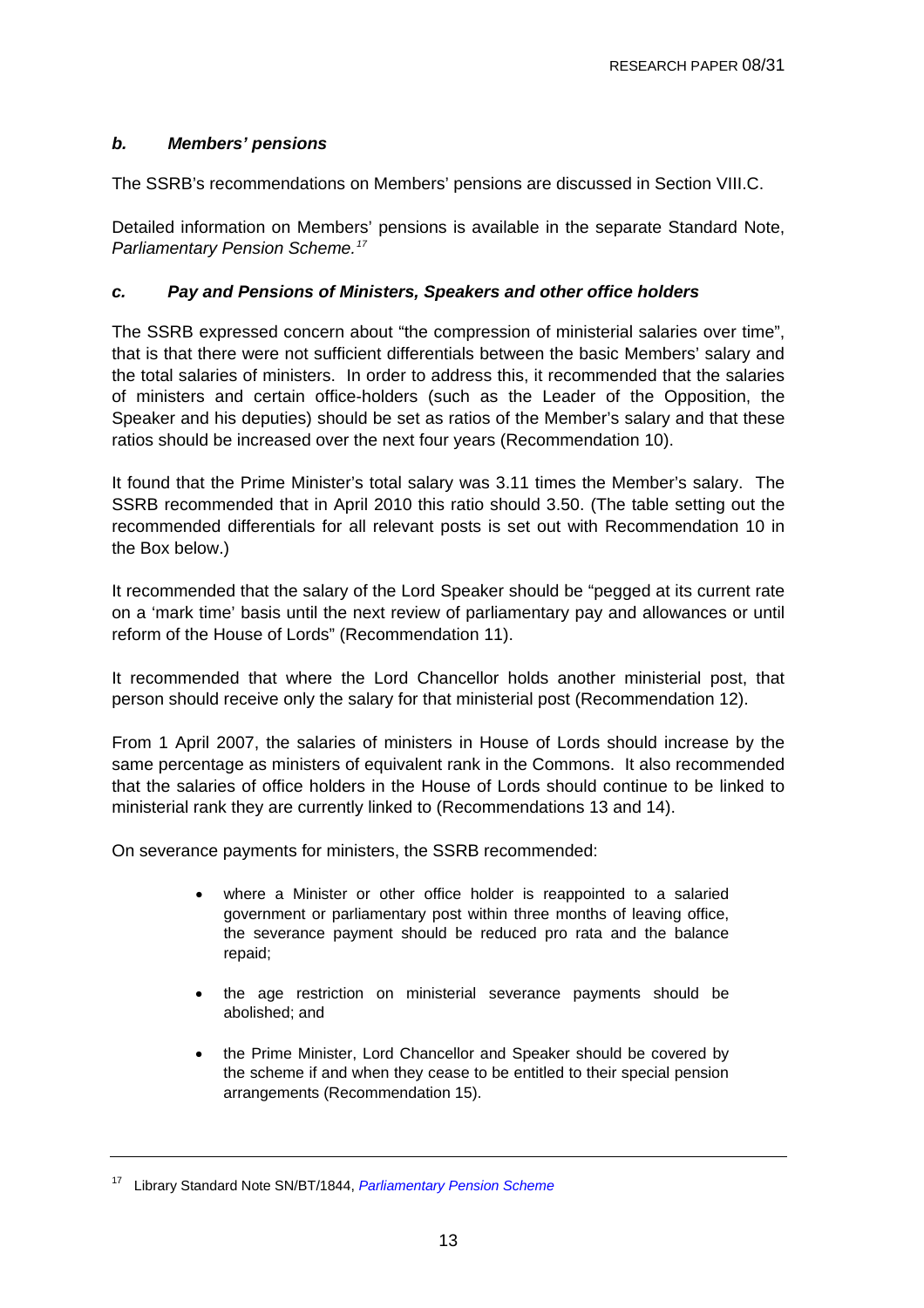#### <span id="page-13-0"></span>**Box: Pay and pensions of Ministers, Speakers and certain other office holders**

Recommendation 10: We recommend that the salaries for the Prime Minister, Ministers and other office holders (excluding Select and Public Bill committee chairmen) in the Commons be set as ratios of the MP's salary, and that the ratios be increased in stages as set out in the table below:

#### **Staged increases for the Prime Minister, Ministers and other office holders in the House of Commons**

| Post                                                                                                                                                                                                                                                            | Current<br>Salary £ | <b>Current</b><br>ratio to<br>MP's<br>salary | Ratio<br>from<br>1 April<br>2007 | Ratio<br>from<br>1 April 1 April 1 April<br>2008 | Ratio<br>from<br>2009 | Ratio<br>from<br>2010 |
|-----------------------------------------------------------------------------------------------------------------------------------------------------------------------------------------------------------------------------------------------------------------|---------------------|----------------------------------------------|----------------------------------|--------------------------------------------------|-----------------------|-----------------------|
| <b>Prime Minister</b>                                                                                                                                                                                                                                           | 188,848             | 3.11                                         | 3.20                             | 3.30                                             | 3.40                  | 3.50                  |
| Speaker, Cabinet Minister,<br>Government Chief Whip                                                                                                                                                                                                             | 137,579             | 2.27                                         | 2.30                             | 2.40                                             | 2.50                  | 2.60                  |
| Leader of the Opposition                                                                                                                                                                                                                                        | 131,172             | 2.16                                         | 2.20                             | 2.25                                             | 2.30                  | 2.35                  |
| <b>Solicitor General</b>                                                                                                                                                                                                                                        | 127,683             | 2.10                                         | 2.15                             | 2.20                                             | 2.23                  | 2.25                  |
| Minister of State, Government<br>Deputy Chief Whip,<br>Opposition Chief Whip,<br>Chairman of Ways and<br>Means (Deputy Speaker)<br>First Deputy Chairman of Ways<br>and Means (Deputy Speaker),<br>Second Deputy Chairman of<br>Ways and Means (Deputy Speaker) | 100,567<br>95,736   | 1.66<br>1.58                                 | 1.70<br>1.62                     | 1.75<br>1.66                                     | 1.80<br>1.70          | 1.90<br>1.75          |
|                                                                                                                                                                                                                                                                 |                     |                                              |                                  |                                                  |                       |                       |
| <b>Parliamentary Under Secretary</b><br>of State                                                                                                                                                                                                                | 90,954              | 1.50                                         | 1.53                             | 1.57                                             | 1.60                  | 1.65                  |
| Government Whip,<br>Assistant Government Whip,<br>Deputy Opposition Chief Whip                                                                                                                                                                                  | 86,348              | 1.42                                         | 1.44                             | 1.46                                             | 1.48                  | 1.50                  |
| Source: Review Body on Senior Salaries, Review of parliamentary pay, pensions and allowances 2007                                                                                                                                                               |                     |                                              |                                  |                                                  |                       |                       |

The SSRB noted that the Prime Minister, Lord Chancellor and Speaker of the House of Commons are entitled, by statute, to pensions equivalent to half their salary immediately on leaving office, irrespective of age or length of service. It recommended that these special arrangements should not be extended to new incumbents of these offices after the passing of legislation to end these arrangements. Instead, these office holders should be covered by the PCPF and the arrangements for severance payments for ministers (Recommendation 16).

For detailed information on the pension arrangements for Ministers, the Speaker, Lord Chancellor and Prime Minister see the separate Standard Note, *Pensions of Ministers, the Prime Minister, the Lord Chancellor, the Speaker and the Lord Speaker*. [18](#page-13-0)

<sup>18</sup> House of Commons Library Standard Note SN/BT/4586, *Pensions of Ministers, the Prime Minister, the Lord Chancellor, the Speaker and the Lord Speaker*, 18 January 2008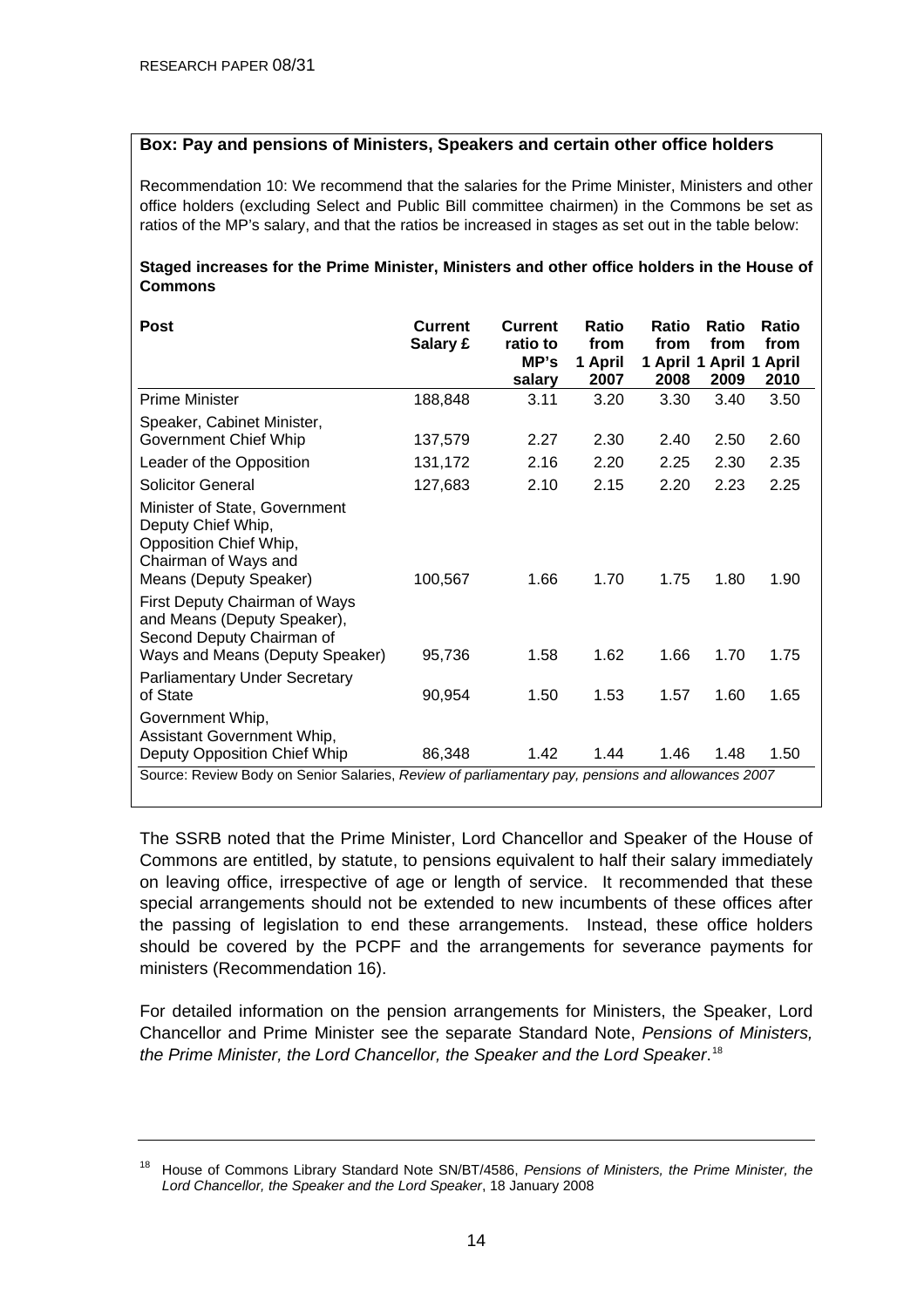#### <span id="page-14-0"></span>**2. Allowances**

The SSRB expressed its concern about calling Members' allowances "allowances". It argued that "an allowance may … be thought to mean an amount that is allocated regardless of actual expenditure".<sup>[19](#page-14-0)</sup> In its summary, it noted:

Most of what are known as allowances for MPs are in fact mechanisms for reimbursing expenditure actually and necessarily incurred by MPs in order to do their jobs. … We believe allowances should be renamed to make as clear as possible that this is not money which augments MPs' salaries, but is expenditure necessarily incurred to do the job their constituents and the nation expect of them. $20$ 

In order to overcome these perceptions, it recommended the change of the name of a number of the allowances that are currently available (see below). It noted that there was "much comment about MPs' allowances in the press" but that it had received no substantive evidence to suggest that the system was being abused. However, it did suggest that "some additional measures should be put in place to improve the transparency of the system" – it noted that the Scottish Parliament published details MSPs' claims quarterly and in greater detail than Westminster. It also noted private sector practice in relation to the production of receipts and the auditing of expense claims.

It recommended that "the House agree that the ceiling for reimbursement of unreceipted expenditure be set at £50 per member per month", and that the House of Commons request the National Audit Office to audit the expenses of a representative sample of MPs each year (Recommendations 17 and 18). It suggested that between 5 and 10 per cent of Members' claims should be audited.<sup>[21](#page-14-0)</sup>

#### *a. Staffing costs*

The SSRB recommended that the following allowances be renamed:

- Staffing Allowance would become Staffing Expenditure
- Temporary Secretarial Allowance would become Temporary Secretarial Expenditure (Recommendation 19).

The SSRB noted that Members' workloads have increased (as a result of easier communication and more casework) and it recommended that the Staffing Expenditure ceiling should be increased to allow Members to employ up to the equivalent of 3.5 fulltime staff rather than three (Recommendation 20).

It pointed out that London-based staff normally earn more than those working elsewhere and it recommended that the ceilings on Staffing Expenditure for 3.5 staff based in and outside London should be:

<sup>19</sup> Review Body on Senior Salaries, *Review of parliamentary pay, pensions and allowances 2007*, Report No 64, Cm 7270-1, January 2008, para 1.13 20 *Ibid*, para 22 21 *Ibid*, para 5.5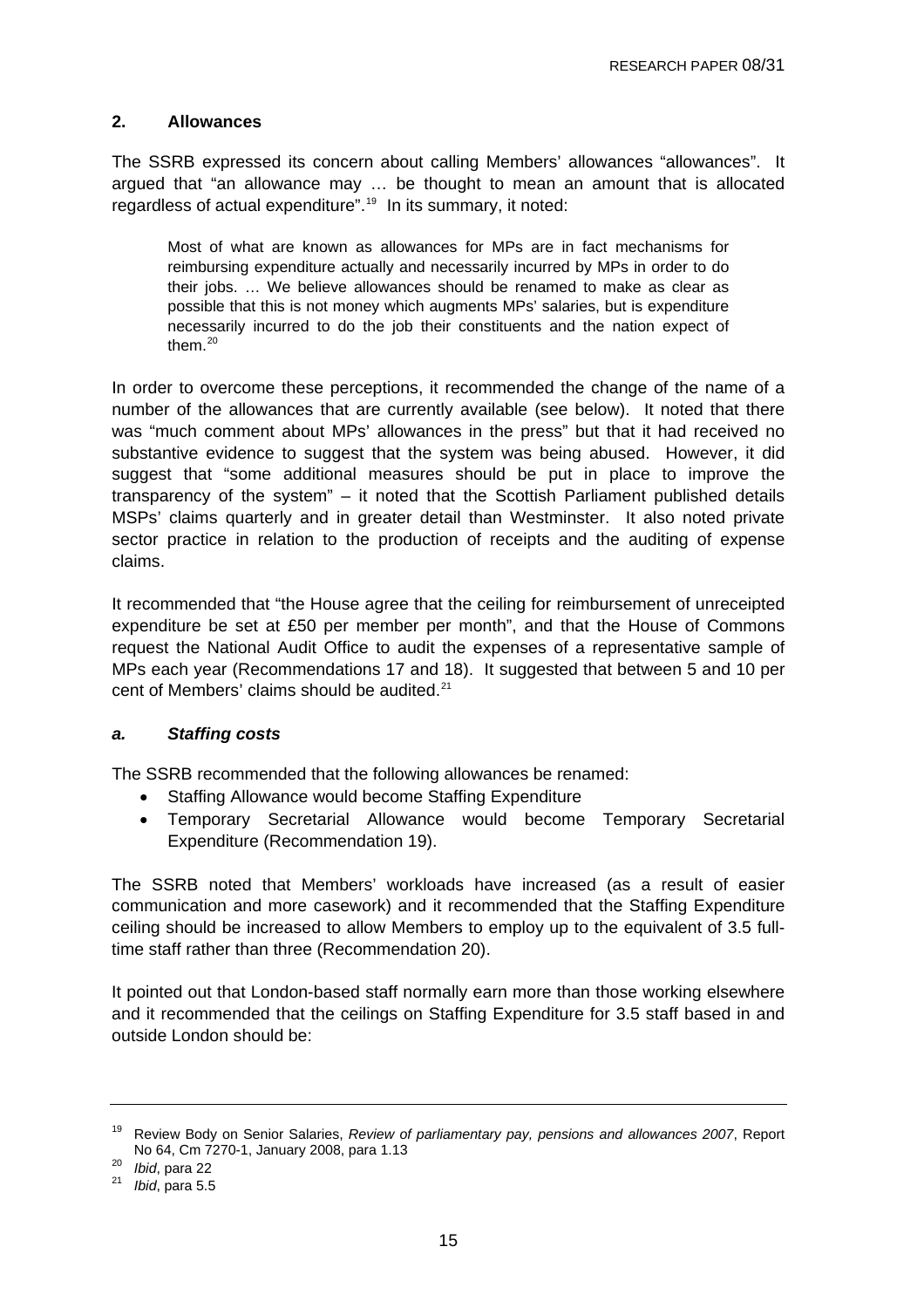<span id="page-15-0"></span>

| In London:      | £102,650 |
|-----------------|----------|
| Outside London: | £96,630  |

The difference was based on each full-time staff member in London earning a maximum of £1,720 more than staff based outside London (Recommendations 21 and 22).

These recommendations mirror recommendations made in 2004 that the House overturned, in favour of single maximum allowance for staffing costs for all Members, irrespective of the location of their staff.

#### *b. Expenditure on offices*

The SSRB noted that Members faced different costs for renting office accommodation in their constituencies according to location. It recommended that the costs of leasing accommodation for office and "surgery" space should be met in full. The costs of up to 800 square feet would normally be met but this area would be reduced by 100 square feet for every member of staff based on the Parliamentary Estate (Recommendation 23).

It recommended that the Incidental Expenses Provision should be renamed Other Office Expenditure and that the ceiling should be "reduced by £2,500 for each member of an MP's staff with a workstation on the Parliamentary Estate" (Recommendation 24).

The SSRB suggested that "IEP should be reduced by the average cost of premises currently met through the IEP (currently £5,000)". It also noted that the IEP contained an element of £5,000 to cover communications and with the introduction of the Communications Allowance suggested that this be reduced by half.<sup>[22](#page-15-0)</sup> Accordingly it recommended that the new limit for Other Office Expenditure should be set at £13,839 – that is £7,500 lower than the current limit for IEP of £21,339 (Recommendation 25).

#### **c.** *Communications Allowance*

In its summary, the SSRB confirmed:

We have examined the new Communications Allowance and we believe it is broadly sound.

**Recommendation 26:** We recommend that the Communications Allowance be renamed Communications Expenditure and be confirmed at £10,000 a year. It should be uprated in April each year in line with movement in RPIX.<sup>[23](#page-15-0)</sup>

#### *d. Travel allowances*

The SSRB reviewed representations it received on the reduction in the motor mileage allowance that it had recommended in 2004 and that the House accepted in 2004 and 2005. It concluded that there should be no change to the current rates. $24$ 

<sup>22</sup>*Ibid*, paras 5.30 and 5.34 23 *Ibid*, para 30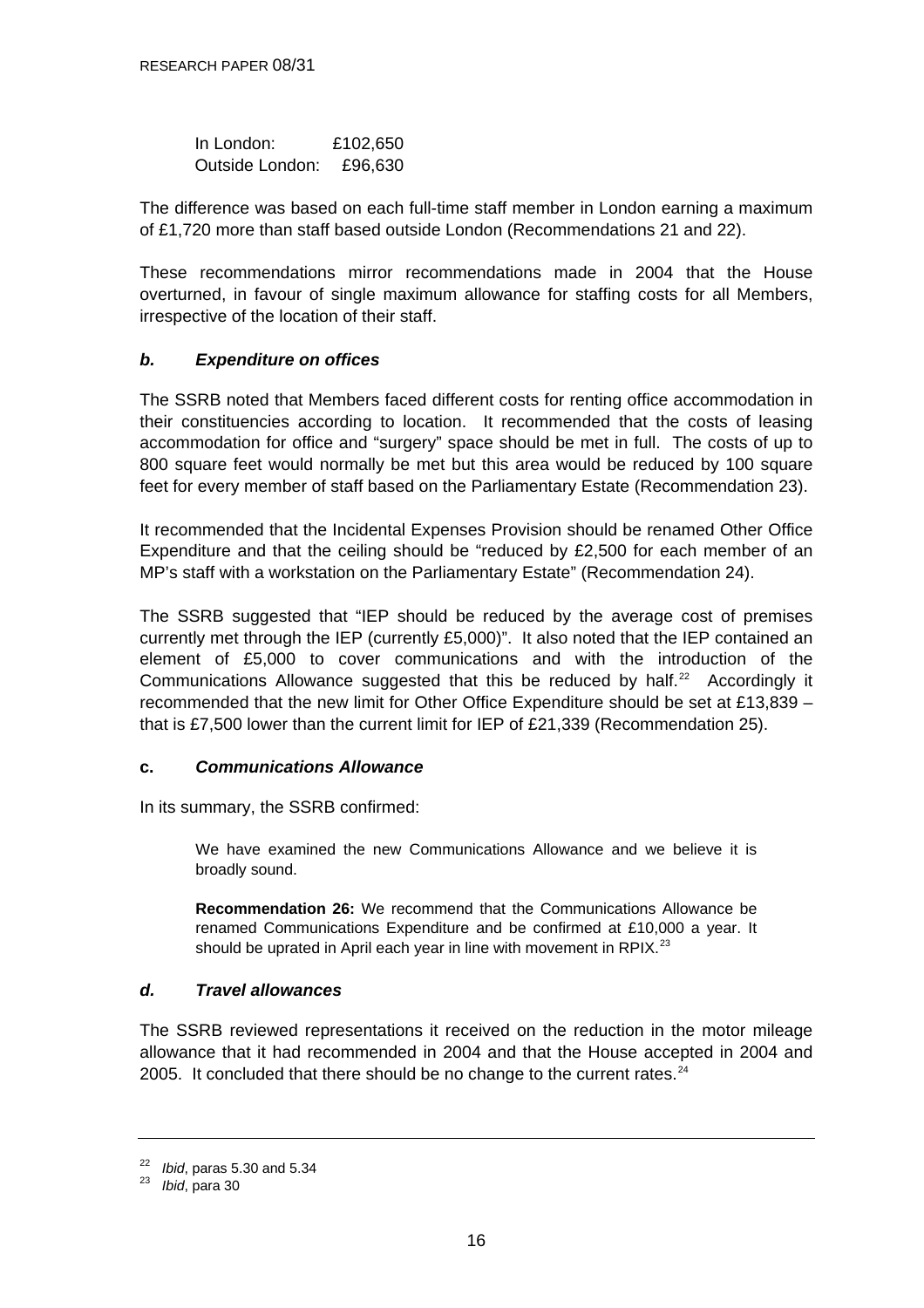<span id="page-16-0"></span>The SSRB also suggested that the House reconsider the rules that allow Members with distant or large constituencies to claim expenses for accommodation when they cannot reach either their main or second home, on the day they started their journey.<sup>[25](#page-16-0)</sup>

As a result of representations from Members, the SSRB recommended that "partners of MPs who are named in the Parliamentary Contributory Pension Fund as sole beneficiaries should be entitled to the same travel arrangements available to spouses and civil partners" (Recommendation 27).

#### *e. Additional Costs Allowance*

The SSRB fully endorsed the necessity of the Additional Costs Allowance. It argued that it should "be subject to the limit on reimbursement of unreceipted expenditure" (of £50), which it had recommended, see above. $26$  It then recommended that the allowance should remain at its current level, be renamed Personal Accommodation Expenditure, and that it should continue to be uprated in line with the retail price index (Recommendation 28).

#### *f. London Supplement*

The SSRB recommended that the London Supplement be increased from £2,812 to £3,500 and that it should be uprated in line with the Average Earnings Index (AEI) for public sector workers, rather than the combined public and private sector AEI (Recommendation 29). It argued that £3,500 was more in line with the rates received by public sector employees in comparable roles in London. The SSRB also suggested that "the House review whether some constituencies currently in the outer zone should be reclassified to the inner zone, thus attracting only the London Supplement".<sup>[27](#page-16-0)</sup>

#### *g. Compensation on leaving office*

At present the Resettlement Grant is available to all Members when they leave the House of Commons. The exact amount given to each Member is determined by their age and length of service. The SSRB argued that the grant was "designed to fulfil much the same purpose as redundancy payments. Such payments are not normally made to workers who retire or resign".<sup>[28](#page-16-0)</sup> It recommended changes to the structure and the coverage of the compensation scheme for Members who left:

**Recommendation 30:** We recommend that, with effect from the general election after next, Resettlement Grant should be paid at a rate of one month's salary for each year of service as an MP, up to a maximum of nine months' salary, to MPs who lose their seats at a general election or whose seats disappear as a result of boundary changes.

 $24$ <sup>24</sup>*Ibid*, paras 5.42-5.47 25 *Ibid*, para 5.50 26 *Ibid*, para 5.54 27 *Ibid*, para 5.55 28 *Ibid*, para 5.62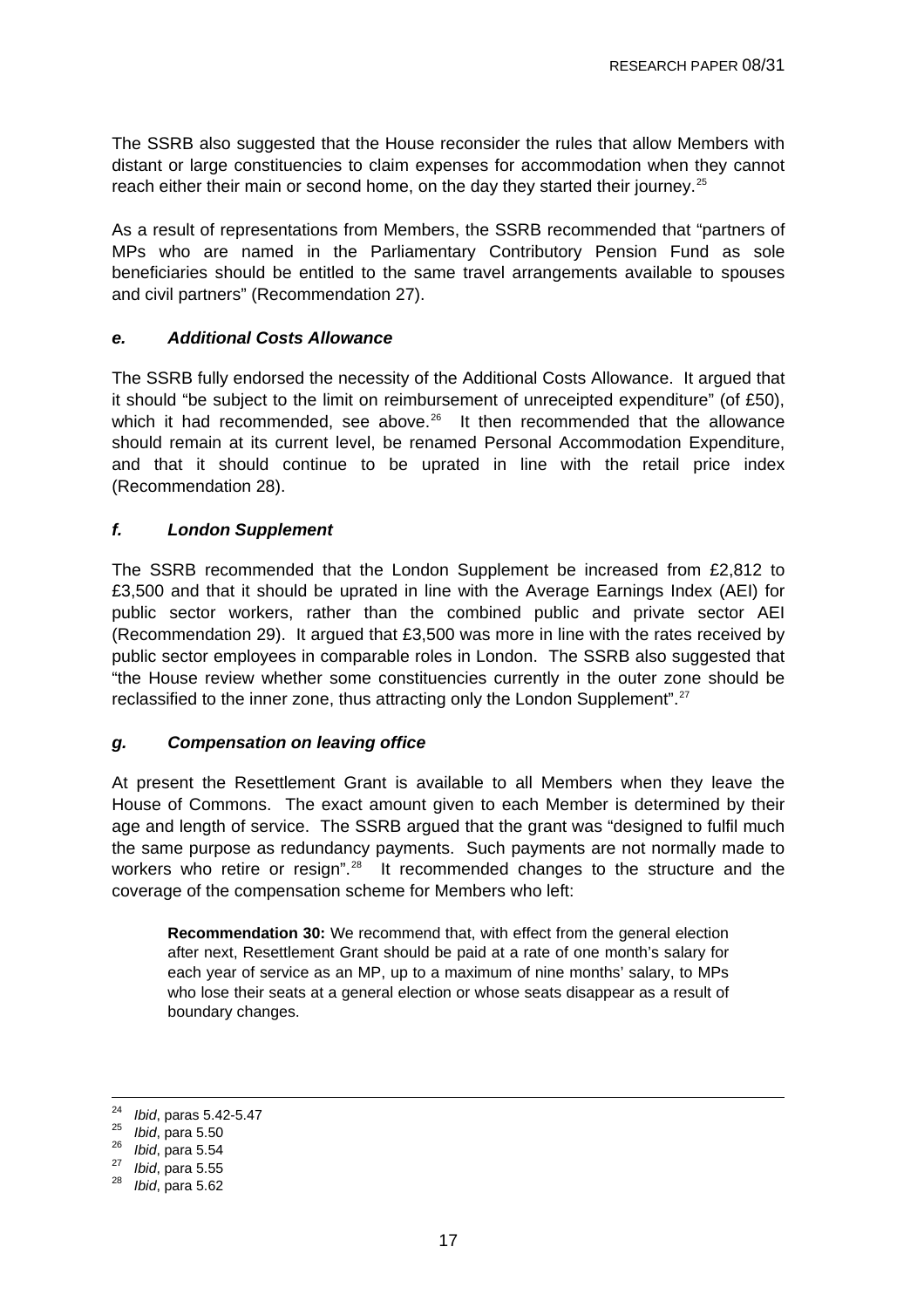#### <span id="page-17-0"></span>*h. Winding Up Allowance*

In the light of changes to the Staffing Allowance and the Incidental Expenses Provision, the SSRB recommended that:

**Recommendation 31:** We recommend that the Winding Up Allowance be renamed Winding Up Expenditure and that, after the next general election, the ceiling be calculated as one third of the relevant annual Staffing Expenditure, plus one third of the limit on Other Office Expenditure and one third of the actual annual office rent or lease claimed by each MP concerned.

#### **3. Central IT provision**

The SSRB found that "On the whole MPs are satisfied with the quantity of IT provided and reported that this had improved in recent years". However, it noted concerns about the quality of equipment and the provision of support in constituencies. It urged the House authorities to address issues raised by Members about the level of support and the question of the quality of equipment in constituencies.<sup>[29](#page-17-0)</sup>

# **D. Government response and proposals to review the pay review process**

At Business Questions on 10 January 2008, when the Leader of the House announced that the SSRB's report would be published on 16 January and debated on 24 January, she also announced that the Government intended to set up a review of the process of setting Members' pay. She commented that "this will possibly be the last time that they will have to go through that exercise because of the review that we intend to set up".<sup>[30](#page-17-0)</sup> Later she outlined a little of the background to the review and what it would cover:

… many Members say that they find it [setting, debating and voting on their pay, pensions and allowances] unacceptable, and we know that the public do not accept that MPs should decide their own pay and pensions by voting. Therefore, we intend to review the procedures for setting MPs' pay and pensions in the future, with a view to examining options that find objective criteria for pay determination within a framework that does not require Members to vote.<sup>[31](#page-17-0)</sup>

The Leader said that a detailed Written Ministerial Statement, issued when the SSRB report was published, would set out the Government's response to the SSRB report and provide the background to the Resolutions it would table at the same time.<sup>[32](#page-17-0)</sup>

<sup>29</sup> *Ibid*, paras 5.37. The Administration Committee had raised concerns in its report *Information and Communications Technology Services for Members*, 8 May 2007, HC 498 2006-07. It received a response from the House of Commons Commission: Administration Committee, *Information and Communications Technology Services for Members: Response to the Committee's Second Report of* 

*Session 2006-07*, 21 January 2008, HC 222 2007-08 30 HC Deb 10 January 2008 c536

<sup>31</sup> HC Deb 10 January 2008 cc539-540

 $32$  HC Deb 10 January 2008 c541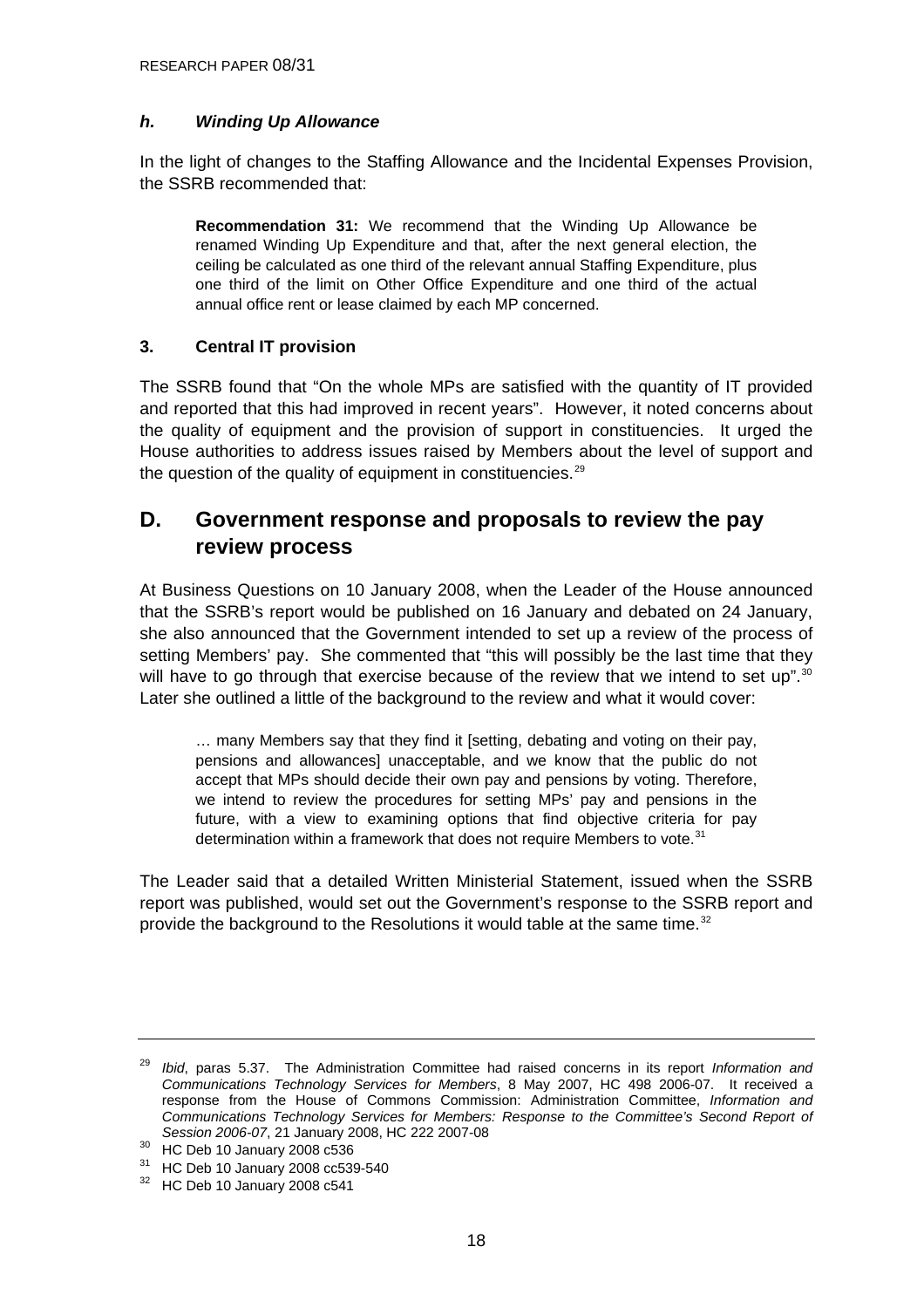<span id="page-18-0"></span>The following day, it was widely reported that "MPs could lose the right to set their own pay".[33](#page-18-0) *The Independent* reported that the review would be chaired by Sir John Baker, the outgoing chairman of the SSRB.<sup>[34](#page-18-0)</sup>

As announced on 10 January, the Leader of the House made a Written Ministerial Statement on 16 January 2008, when the SSRB report was published. On the same day, she tabled motions to put the Government's response to the SSRB into effect.<sup>[35](#page-18-0)</sup> Before setting out the Government's response to the specific recommendations in the SSRB's report, she set out the Government's intention to review the process for determining and setting Members' pay.

#### **1. Reviewing the pay review process**

The Leader of the House announced that the Government considered it "inappropriate that MPs should vote on their own pay and pensions", and that Sir John Baker, who was retiring as chairman of the SSRB, had been asked to conduct a review on options for setting pay and pensions by the summer recess:

The Government therefore intend to examine options that find objective criteria for determining the appropriate comparator used for MPs' pay awards within a framework that does not require MPs to vote in future years, and accordingly has asked Sir John Baker, CBE—the retiring chair of SSRB—to conduct a review and make proposals on options for consideration. It would be a significant constitutional reform for MPs to be explicitly removed from the process of voting on and determining their own pay and pensions. In some other countries, elected representatives' pay and pensions are determined entirely independently of the legislature. We hope to draw on this international experience so as to find a suitable mechanism that will work within our parliamentary system. We intend this work to be completed so that the House can resolve it before the summer recess.[36](#page-18-0)

The Government's motion, which was debated on 24 January 2008, included a reference to the review:

That, in the opinion of this House, the system for determining the salaries of Members of Parliament should be reviewed, in particular with a view to removing the need for final decisions on salaries to be subject to approval by this House …[37](#page-18-0)

#### **2. Response to SSRB recommendations on Members' pay**

Rather than accept the SSRB's recommendation that Members' pay for 2007/08 be increased by 2.56 per cent (in total), and that a new uprating mechanism be introduced

<sup>33</sup> Rosa Prince, "MPs could lose the right to set their own pay", *Daily Telegraph*, 11 January 2008; Francis

Elliot, "Brown instruct his ministers to quash revolt on MPs' pay rise", Times, 11 January 2008;<br>Andrew Grice, "Brown to ban MPs voting on their own pay increases", Independent, 11 January 2008<br><sup>35</sup> The motions appeared on

time on 17 January 2008<br><sup>36</sup> HC Deb 16 January 2008 c32WS

<sup>37</sup> HC Deb 24 January 2008 c1653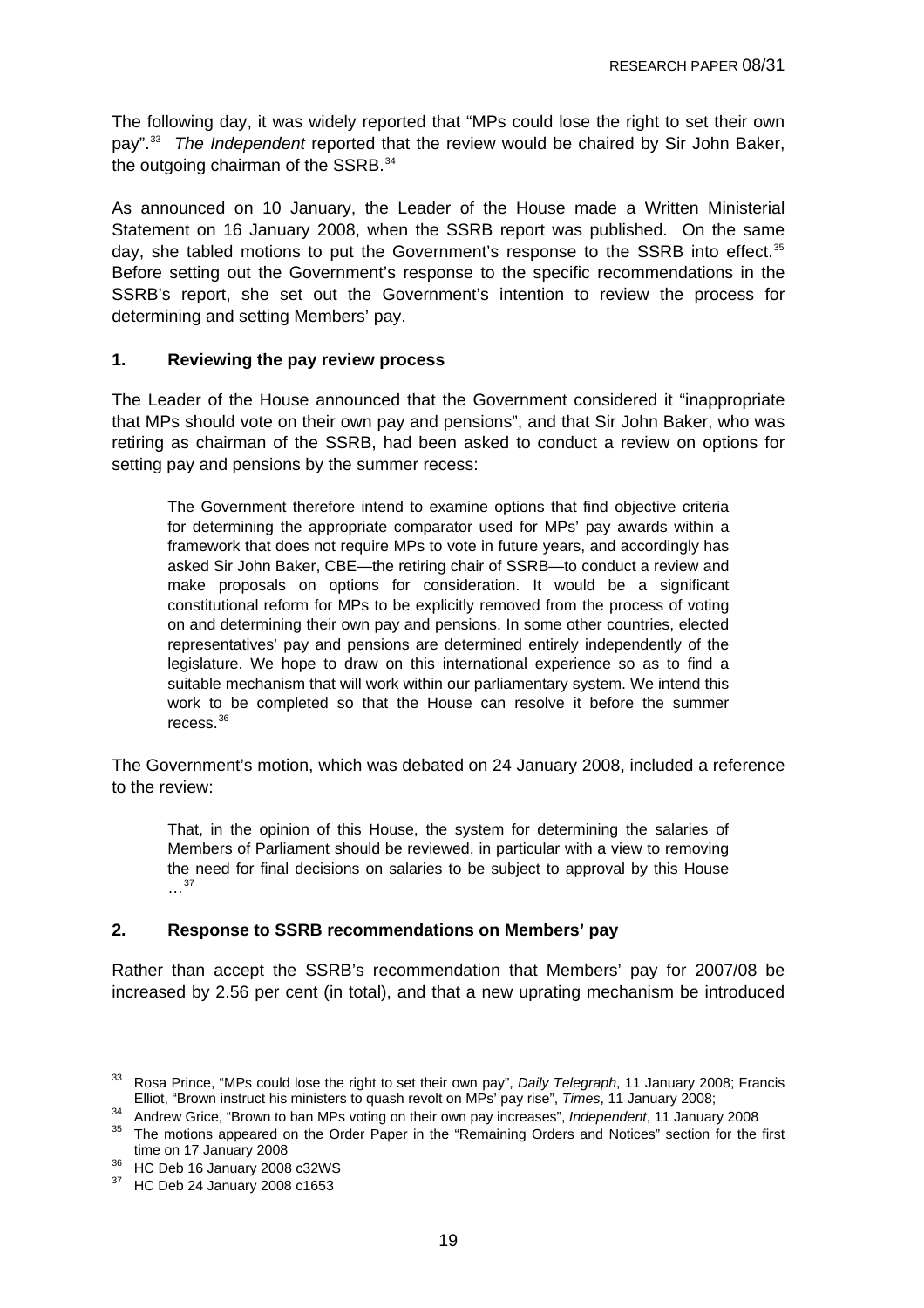<span id="page-19-0"></span>with effect from April 2008, with additional payments of £650 in each of 2008, 2009 and 2010, the Government proposed that the 2007/08 increase should be staged, and that new provisions for 2008 onwards should be introduced following the completion of Sir John Baker's review.

The motions tabled include provisions to end the current uprating mechanism. No alternative uprating mechanism was suggested: this would await Sir John Baker's review.

The Government accepted the SSRB's recommendation that the additional salaries of select and public bill committee chairmen should increase at the same rate as Members' basic salaries.<sup>[38](#page-19-0)</sup>

#### **3. Response to SSRB recommendations on Members' pensions**

The Government endorsed the SSRB's recommendations on Members' pensions (see section VIII).<sup>[39](#page-19-0)</sup>

#### **4. Response to SSRB recommendations on Members' allowances**

In the Written Ministerial Statement the Leader of the House announced that the Government proposed referring the recommendations on Members' allowances to the Members Estimate Committee to examine in the light of observations by the Advisory Panel on Members' Allowances.

In the motions that were laid on 16 January 2008, the House was asked to approve the implementation of the SSRB's recommendations on the Staffing Allowance, subject to the decisions of the Members Estimate Committee with regard to their timing and administration. The Motion on Members' Allowances provided for the SSRB recommendations on unreceipted expenditure, audit, central funding of constituency office costs, Incidental Expenses Provision, partners' travel, Communications Allowance, Resettlement Grant, Winding-up Allowance, and nomenclature of allowances to "be referred to the Members Estimate Committee for further consideration following consultation with the Advisory Panel on Members Allowances".

#### **5. Response to SSRB recommendations on Ministers' pay and pensions**

In the Written Ministerial Statement, the Government rejected the plans for staged increases in ministerial pay:

Ministers' pay is set under the Ministerial and Other Salaries Act 1975. SSRB recommends that the salaries for the Prime Minister, Ministers and other office holders in the Commons should increase more than the salary of MPs. The Government do not accept the proposal and believe that Ministerial salaries should increase at the same rate as MPs.<sup>[40](#page-19-0)</sup>

<sup>38</sup> HC Deb 16 January 2008 c33WS

<sup>39</sup> HC Deb 16 January 2008 cc33WS-34WS

<sup>40</sup> HC Deb 16 January 2008 c33WS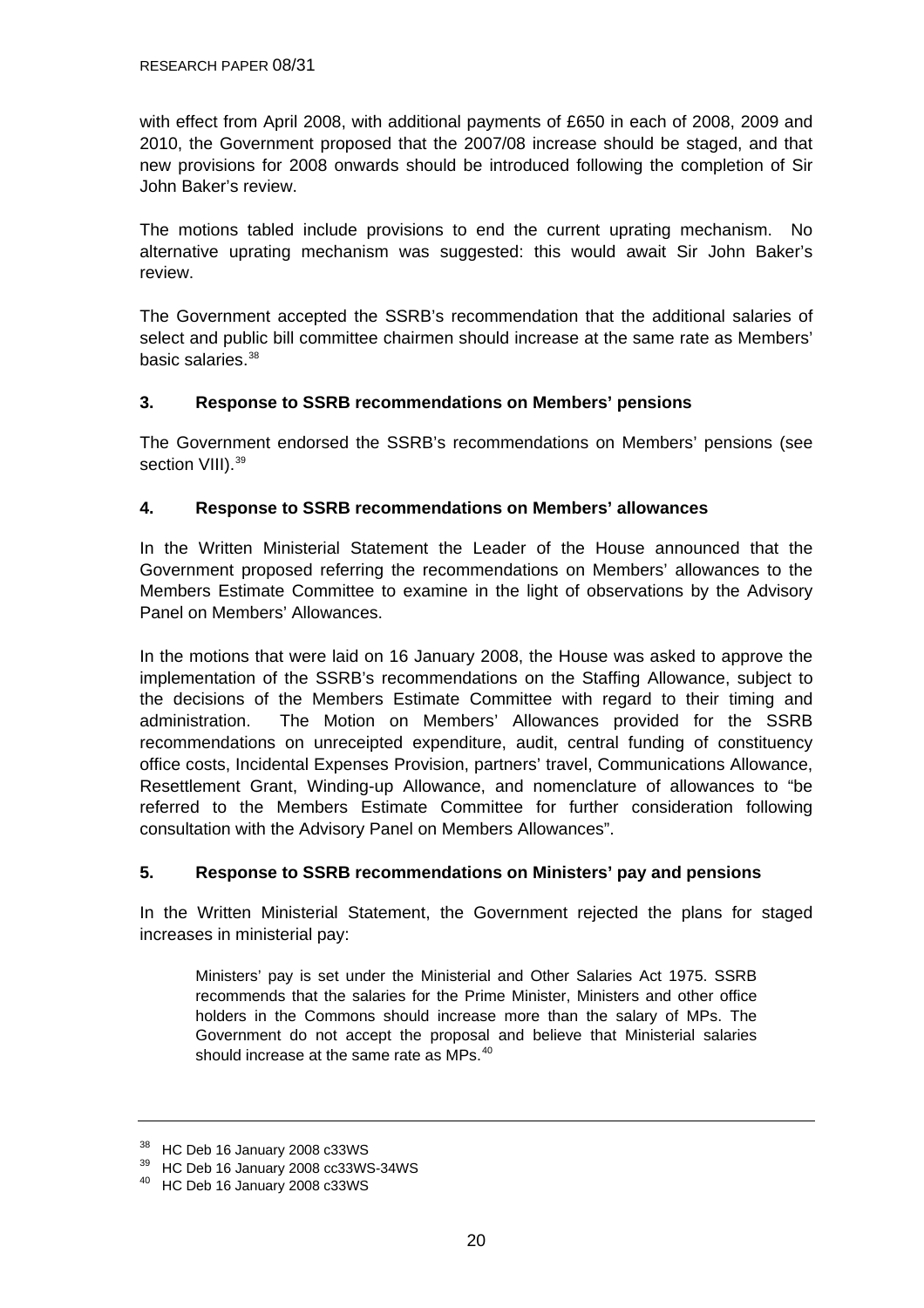<span id="page-20-0"></span>It accepted the SSRB's recommendations to alter the arrangements for the Prime Minister's and Lord Chancellor's pensions, but rejected changes to the arrangements for the Speaker's pension:

SSRB recommends that future holders of the offices of Prime Minister, Lord Chancellor and Commons Speaker are covered by the parliamentary pension and severance arrangements that apply to Secretaries of State rather than the pension arrangements that apply now. The Government accept this recommendation with respect to Prime Ministers and Lord Chancellors. The Government do not propose to implement this recommendation with respect to future Commons Speakers, as they consider the position of Speaker to be substantially different from that of a Prime Minister or Lord Chancellor.<sup>[41](#page-20-0)</sup>

At the afternoon Lobby Briefing on 16 January 2008, the Prime Minister's Official Spokesman (PMOS) announced that:

… The Government accepted this recommendation with respect to Prime Ministers and Lord Chancellors, and in addition the current Prime Minister and current Lord Chancellor had decided that this would also apply to them. The Government did not propose to implement this recommendation with respect to future Commons Speakers as it considered the position of the Speaker to be substantially different to that of a Prime Minister or Lord Chancellor.<sup>[42](#page-20-0)</sup>

### **E. Debate**

On 24 January 2008, the House agreed to the motions tabled by the Government in response to recommendations from the Senior Salaries Review Body on parliamentary pay, pensions and allowances, without a division. The Resolutions are set out in the Appendix of this Paper.

#### **1. Pay**

As a result of the House agreeing to the Government motions, Members' salaries increased from £60,277 at the end of the 2006/07 financial year, to £61,181 with effect from 1 April 2007, and to £61,820 with effect from 1 November 2007.<sup>[43](#page-20-0)</sup> No mechanism is now in place for an automatic increase in salary from 1 April 2008.

The SSRB had recommended that Members' salaries should have been increased to £61,820 with effect from 1 April 2007, that a new method of uprating, based on the changes in earning of senior civil servants, rather their pay scales should have been introduced, and that in addition to the uprating formula Members' salaries should have increased by a further £650 in April 2008, April 2009 and April 2010.

<sup>41</sup> HC Deb 16 January 2008 c34WS

<sup>42 10</sup> Downing Street, *Afternoon press briefing from 16 January 2008*,

http://www.number10.gov.uk/output/Page14293.asp<br>43 As a result of the automatic uprating of Members' salaries, in line with changes in the pay scales of the senior civil service, Members had been paid £60,675, since 1 April 2007.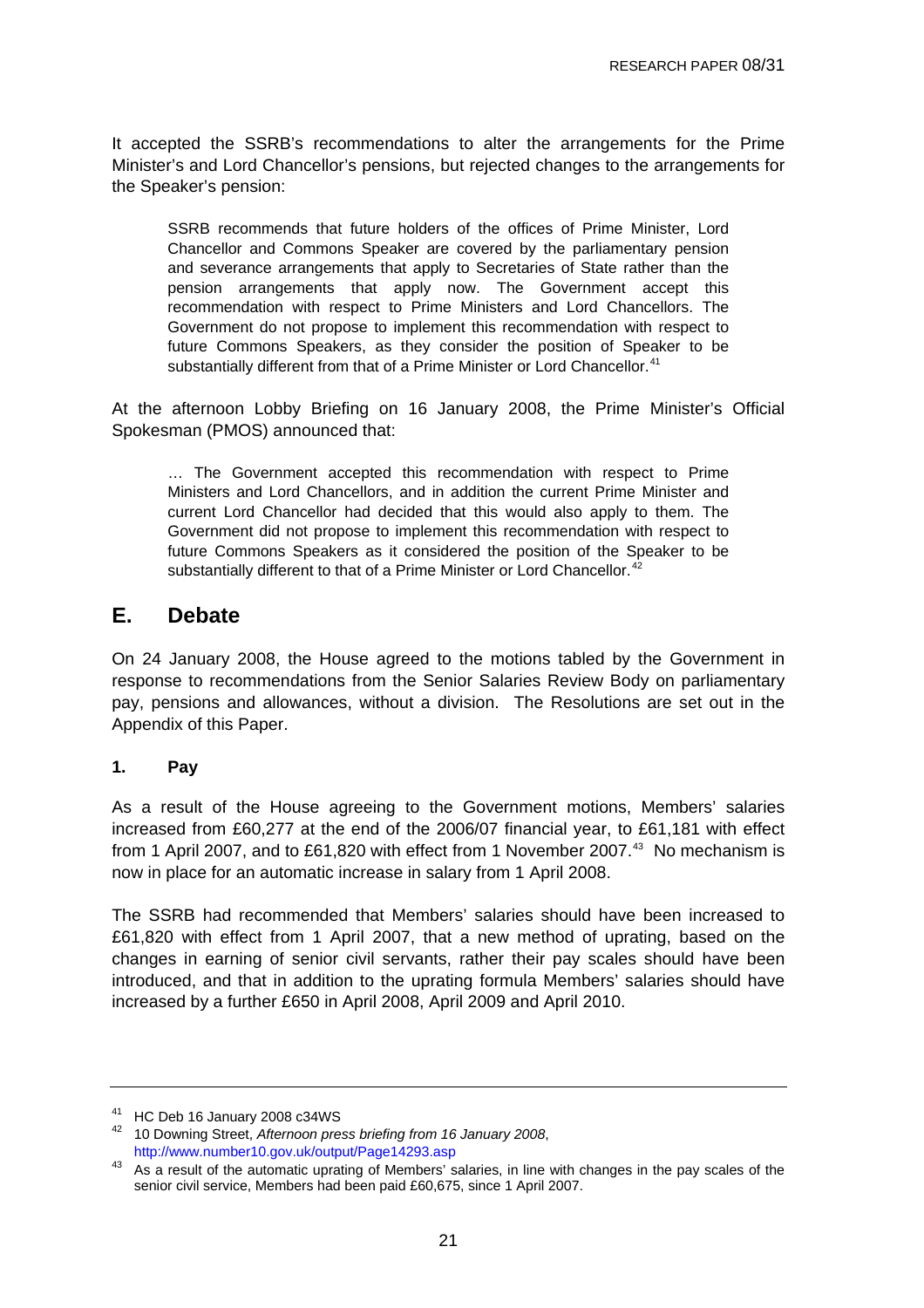<span id="page-21-0"></span>In opening the debate, the Leader of the House sought agreement on four issues relating to pay:

Although the issue of MPs' pay, pension and allowances is a thorny one, I hope that there will be agreement across the House on at least four things: that MPs should be properly paid for the important work that they do; that MPs should be reimbursed for what they spend doing their job, as are people in any other line of work; that as MPs are paid from the public purse, we should show the same discipline in our pay increases as other public sector workers; and that, like everyone else, we should not decide on our own pay and should not vote on our pay increases.[44](#page-21-0)

She argued that abandoning the current pay uprating mechanism was an incentive to reform and prevented reverting to it in future:

Our concern is that we should clear the decks now, at this vote, showing the House's intention that we move forward to a different system. If we leave the current system in place, it can always continue.<sup>[45](#page-21-0)</sup>

However, Nick Harvey expressed some concern about this approach:

I wish to flag up some serious misgivings about what the Government now propose. They are asking us to rescind and tear up the resolution of July 1996, which has governed how such matters are dealt with for the past 12 years. Effectively they want us to sign them a blank cheque. We have to buy a pig in a poke, leave matters with them, and they will have a review conducted by someone of their choosing who will report back to them. We all just have to relax: it will all be okay because they will see us right. $46$ 

When Martin Salter and John Maples commented that the Government should implement the recommendations of any review body, Harriet Harman replied that "Hon. Members will have seen the terms of reference that the Government set out for Sir John Baker, and it is precisely to identify proposals that would put into practice the sentiments expressed by my hon. Friend that we have asked Sir John to conduct that review and report to the House".<sup>[47](#page-21-0)</sup>

In his speech, Tony Lloyd, the chairman of the Parliamentary Labour Party, reiterated that independence had to be a crucial feature of any mechanism: "We need a mechanism that we believe to be independent and that we respect as being independent of Members of Parliament. It must also be independent of Government".[48](#page-21-0)

There was broad support for taking the determination of Members' salaries out of their hands.<sup>[49](#page-21-0)</sup> However, the constitutional question of the sovereignty of Parliament was also

<sup>44</sup> HC Deb 24 January 2008 c1654

<sup>45</sup> HC Deb 24 January 2008 c1656

<sup>46</sup> HC Deb 24 January 2008 c1694

<sup>&</sup>lt;sup>47</sup> HC Deb 24 January 2008 cc1656-1657. The same question was asked of Theresa May (cc1664-1665)

<sup>48</sup> HC Deb 24 January 2008 c1671

<sup>49</sup> e.g. HC Deb 24 January 2008 cc1662-1663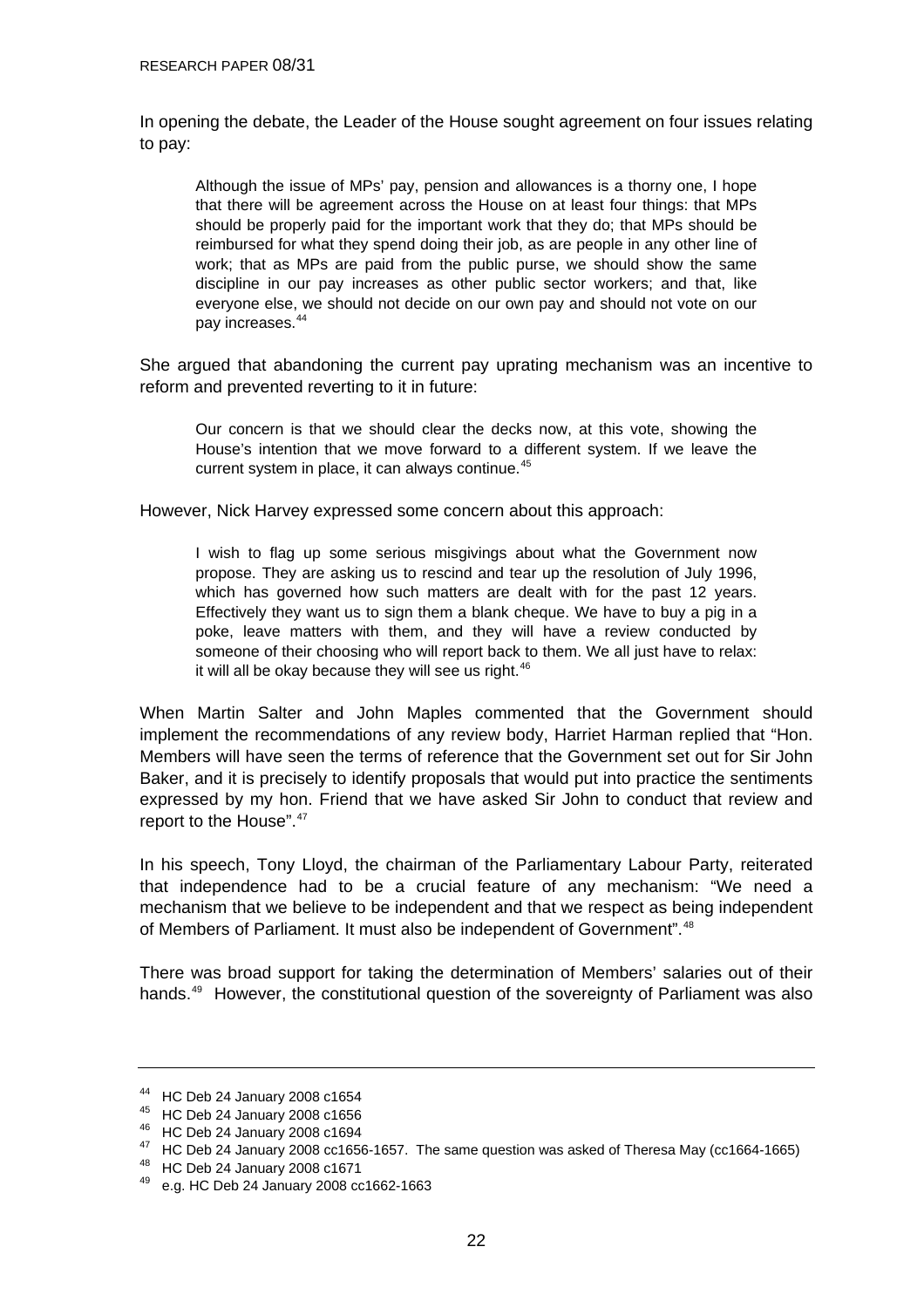<span id="page-22-0"></span>raised, and some Members questioned whether it was appropriate for them to give the right of setting their pay to another body.<sup>[50](#page-22-0)</sup> John Spellar said that he was "astonished that anyone would agree to be linked to someone else's pay rate rather than their earnings".[51](#page-22-0) He suggested that rather than linking Members' pay to another job, "we would be better considering a basket of agreements and taking the median or another average".[52](#page-22-0) John Maples noted the widespread support for a linkage either to a job or grade, or to an index; however, he highlighted the difficulty of setting the base level of Members' pay.<sup>[53](#page-22-0)</sup>

#### **2. Pensions**

The House endorsed in principle the recommendations of the SSRB to share the cost of the accrual of the Parliamentary Contributory Pension Fund (PCPF) between the Treasury and Members, that there should be a ceiling of 20 per cent on the underlying Exchequer contribution, and that if that limit looked likely to be broken there should be a major review of the Fund. (Further details are provided in Section VIII.)

#### **3. Allowances**

The House agreed to implement the SSRB recommended increase in Staffing Allowance, which would allow Members to employ the equivalent of 3½ full-time staff. The House referred the timing of the introduction of this change and whether higher rates should be paid if staff were based in London to the Members Estimate Committee (MEC). The House also referred to the MEC the SSRB's recommendations on renaming allowances; reducing the level of the Incidental Expenses Provision; introducing a centrally funded system for paying for the renting of constituency offices; changing the rules on the requirement for receipts; the auditing of expense claims; extending the travel allowance for spouses and civil partners to named partners; limiting the scope of, and changing the formula for, payments under the Resettlement Grant; and consequential changes to the provisions for winding up allowances.

# **F. Baker review**

In her Written Ministerial Statement of 16 January 2008, announcing the publication of the SSRB review, the Leader of the House announced that the Government had asked the retiring chairman of the SSRB, Sir John Baker, to conduct a review "to examine options that find objective criteria for determining the appropriate comparator used for MPs' pay awards within a framework that does not require MPs to vote in future years".<sup>[54](#page-22-0)</sup> On 23 January 2008, the day before the debate, she announced the terms of reference that had been given to Sir John:

> to examine options and make recommendations for a mechanism for independently determining the pay and pensions of Members of Parliament

<sup>50</sup> HC Deb 24 January 2008 cc1673-1674

<sup>51</sup> HC Deb 24 January 2008 c1682

<sup>52</sup> HC Deb 24 January 2008 c1685

<sup>53</sup> HC Deb 24 January 2008 cc1700-1705

<sup>54</sup> HC Deb 16 January 2008 c32WS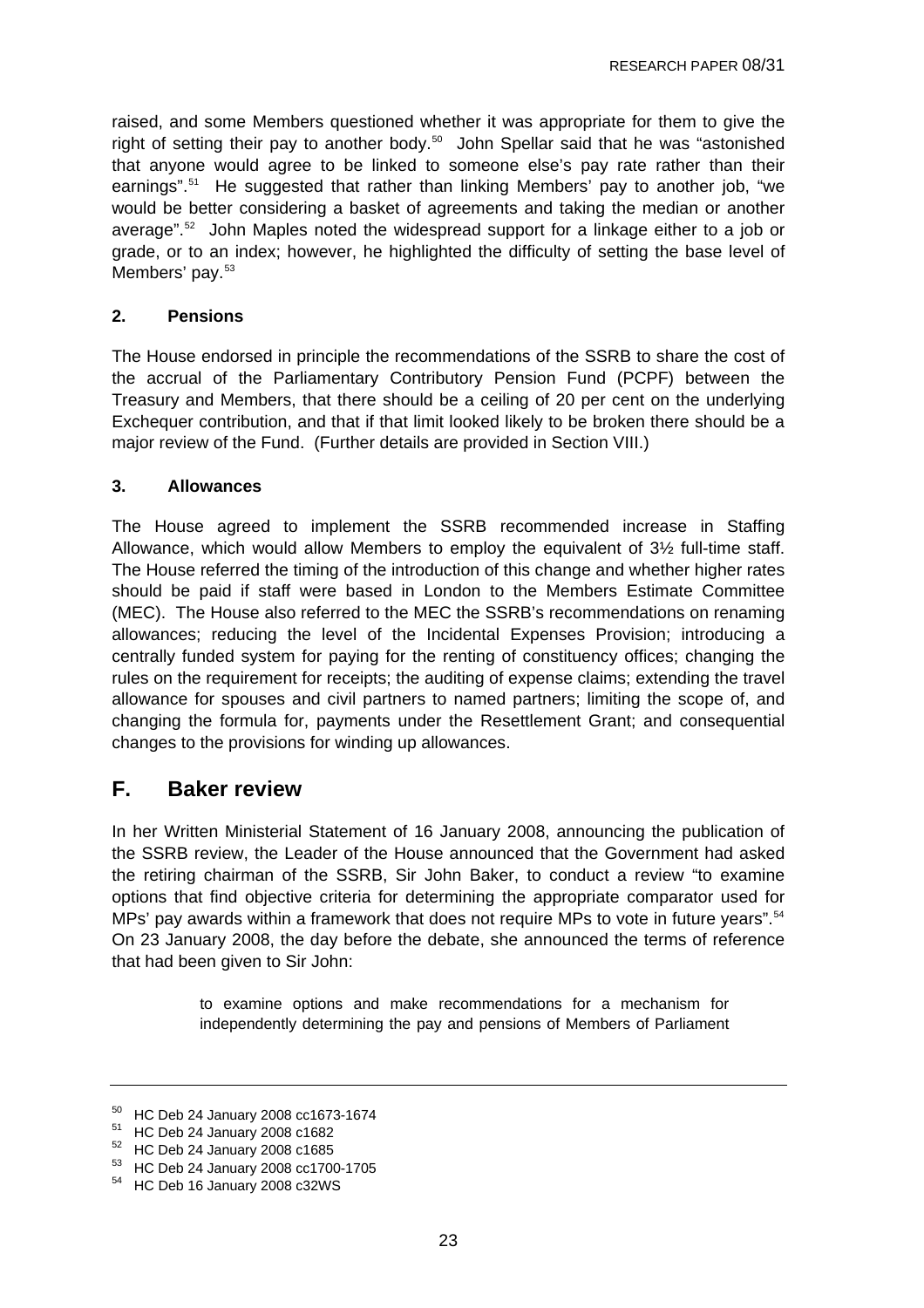<span id="page-23-0"></span>which does not involve MPs voting on their own pay; the appropriate comparator; and the frequency with which reviews of the use of the comparator take place;

to ensure that the independent mechanism takes account of the Government's policy on public sector pay and its target for inflation and;

to have regard to the need for any independent mechanism to maintain the support and trust of the public and Members of Parliament.

The review should seek to:

examine comparable international mechanisms and the resulting experience;

address the constitutional framework alongside legal and legislative considerations;

consider the range of evidence that should be considered by the recommended independent mechanism in determining an appropriate comparator;

consider the membership and remit of any independent body that may be part of the pay setting process;

give due consideration to consistency with other public service wage setting mechanisms and wage settlements across the public service and;

outline a recommended timetable for transition to any new system.<sup>[55](#page-23-0)</sup>

During the course of the debate, some annoyance was expressed that the terms of Sir John Baker's review had already been announced and questions were also raised about whether he was the appropriate person to undertake the review, given that he had just completed his term as chairman of the SSRB. Theresa May, the Shadow Leader of the House, expressed the following concerns:

… although it would not be right to question the independence of Sir John Baker, I question the fact that he is undertaking this review given that, in the past, he has referred to the issue and given some hints as to what he thinks might happen. Surely the task should be done by somebody who comes to the issue with a fresh face and fresh thinking.<sup>[56](#page-23-0)</sup>

David Maclean, a member of the House of Commons Commission and the Members Estimate Committee, tabled an amendment that called for the MEC to "bring forward proposals for having salaries determined by an independent body appointed by this House", as well the review commissioned by the Government.<sup>[57](#page-23-0)</sup> At the end of the debate, following "the firm commitment by the Leader of the House that she and the

<sup>55</sup> HC Deb 23 January 2008 c56WS

<sup>56</sup> HC Deb 24 January 2008 c1667; she had intervened on the Leader of the House with a similar point (c1657); and John Bercow also questioned the appointment of Sir John Baker, given that the Government had already rejected recommendations that he had made:

 <sup>&</sup>quot;Given that he made a recommendation on pay that the Government have chosen not to accept this year, is it not bizarre, to put it mildly, for the Government to imagine that he will deal with the

situation next year?" (c1696)<br><sup>57</sup> Order of Business 24 January 2008, Motion 2, Amendment (c)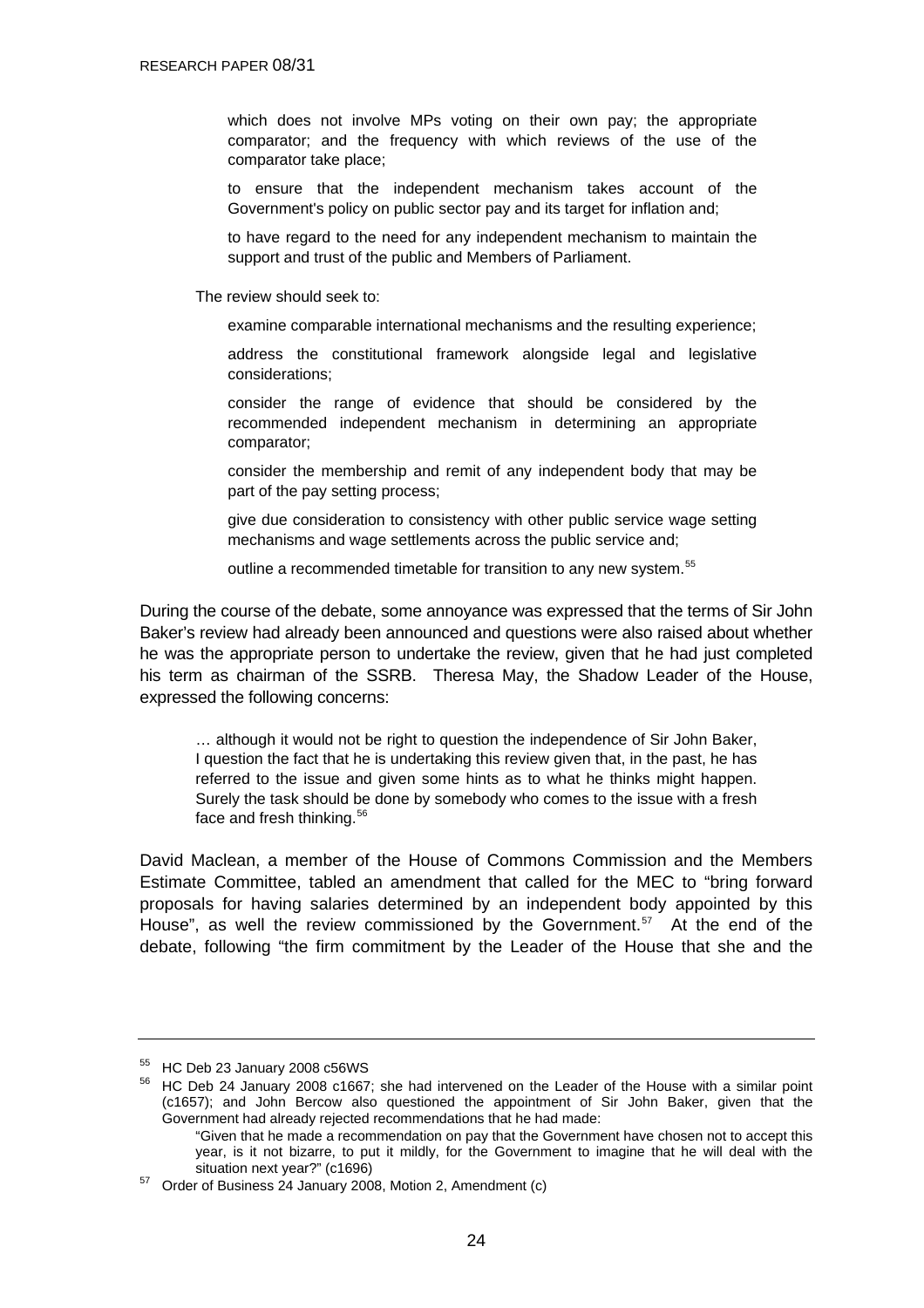<span id="page-24-0"></span>Government would welcome the MEC producing its own memorandum or report, which could be published for consideration in due course", he withdrew his amendment.<sup>[58](#page-24-0)</sup>

But as noted above, the House concurred with the review. It resolved "That, in the opinion of this House, the system for determining the salaries of Members of Parliament should be reviewed, in particular with a view to removing the need for final decisions on salaries to be subject to approval by this House".<sup>[59](#page-24-0)</sup>

The Office of Manpower Economics set up a webpage for Sir John Baker's review (<http://baker-review.ome.uk.com/>). He published a consultation document in mid-March and asked for responses by 11 April so that he can report by the end of May.<sup>[60](#page-24-0)</sup>

# **G. MEC Review**

On 24 January 2008, the House debated the Senior Salaries Review Body's *Review of parliamentary pay, pensions and allowances 2007*, and the Government's response to it. The House referred most of the SSRB's recommendations on allowances to the Members Estimate Committee (MEC).

On 28 January 2008, the Committee on Standards and Privileges published a report on *The Conduct of Mr Derek Conway*, in which it reviewed the use that Mr Conway had made of the Staffing Allowance, following a review by the Standards Commissioner. It concluded that Mr Conway had misused the Staffing Allowance.<sup>[61](#page-24-0)</sup>

On 31 January 2008, the Speaker told the House that the MEC would consider the SSRB's recommendation at a meeting convened on 4 February 2008. On 4 February, before the meeting, he confirmed that the MEC would also consider the report from the Committee on Standards and Privileges, and how to proceed. After the MEC's meeting, the Speaker wrote to all Members announcing that that the review would require the consideration of "a wide range of complex issues". The MEC agreed that

… this will require a root and branch examination of the current system and that the review should build its options for reform on the existing regime governing allowances.

Since then the MEC has published two reports,<sup>[62](#page-24-0)</sup> in which it has announced that it:

• "will complete a report in time for debate in the House in July";

<sup>58</sup> HC Deb 24 January 2008 c1718

<sup>59</sup> HC Deb 24 January 2008 c1718

<sup>60</sup> *Review of MPs' pay and pensions: Consultation document prepared by Sir John Baker*, [http://baker](http://baker-review.ome.uk.com/binary/documents/Sir%20John%20Baker%20Review%20of%20MPs)[review.ome.uk.com/binary/documents/Sir%20John%20Baker%20Review%20of%20MPs'%20Pay%20an](http://baker-review.ome.uk.com/binary/documents/Sir%20John%20Baker%20Review%20of%20MPs)

[d%20Pensions%20Consultation%20Document%2019%20March.pdf](http://baker-review.ome.uk.com/binary/documents/Sir%20John%20Baker%20Review%20of%20MPs) 61 Committee on Standards and Privileges, *Conduct of Mr Derek Conway*, 28 January 2008, HC 280 2007-

<sup>08 62</sup> Members Estimate Committee, *Review of Members' Allowances*, 26 February 2008, HC 368 2007-08; Members Estimate Committee, *Review of Members' Allowances: Threshold for receipts*, 11 March 2008, HC 415 2007-08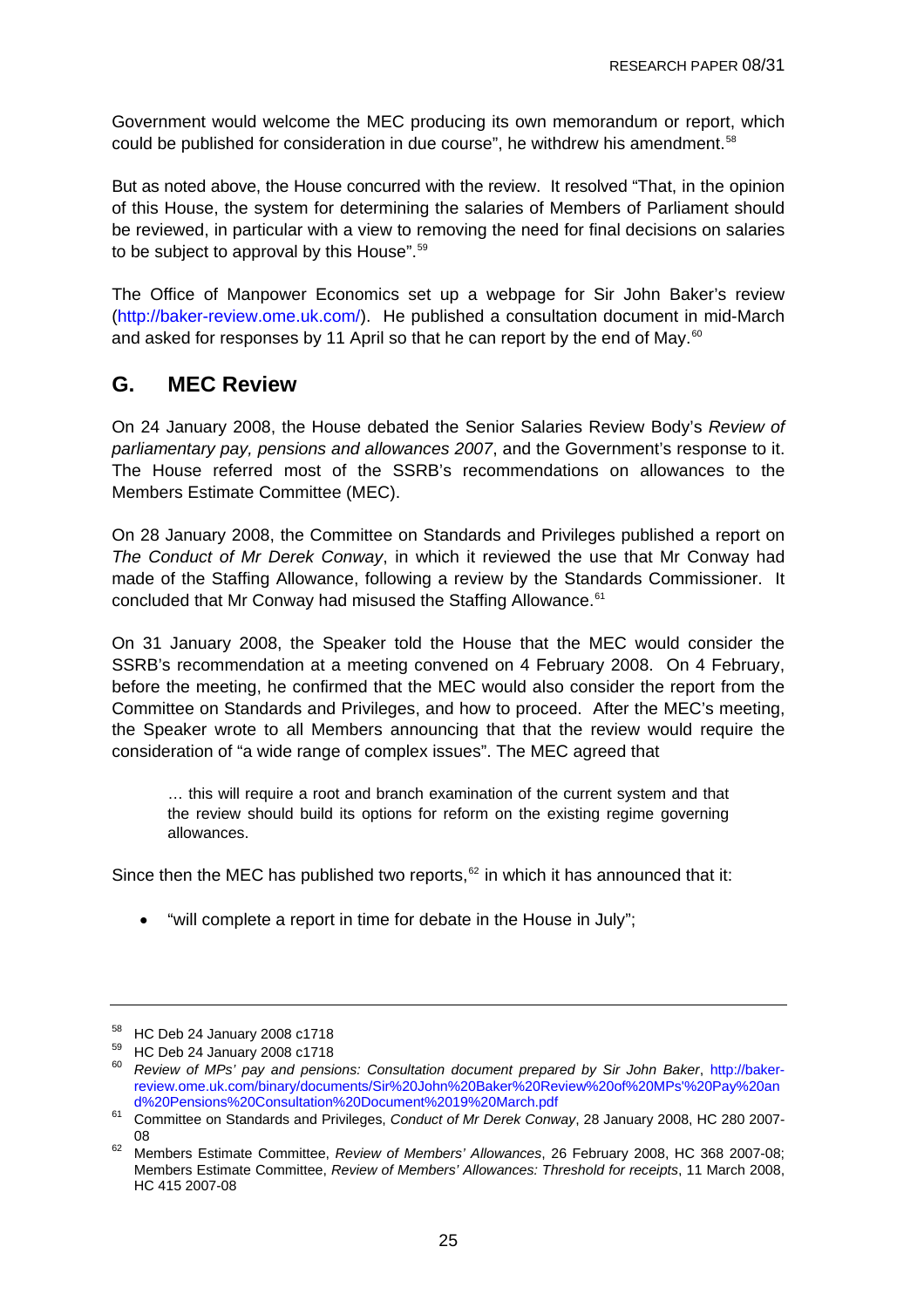- <span id="page-25-0"></span>• had instructed the Department of Resources not to pay claims for £25 or more without a receipt, from 1 April 2008; and
- to limit monthly petty cash drawings to £50: Members should keep a cash book that could be subject to audit.

The MEC has also confirmed its intention to publish: a report "setting out all the issues being considered in this root and branch review and seeking comments on them", in March 2008; and its emerging conclusions in May.<sup>[63](#page-25-0)</sup>

### **H. Other developments**

#### **1. Reporting on the use of allowances[64](#page-25-0)**

#### *a. Conservative Party announcement*

On 5 February 2008, the Leader of the Conservative Party, David Cameron, announced that from the beginning of the next financial year all Conservative Front Bench members would be required to publish "full details of their office expenses", in a 'Right to Know' form. A press release from the Conservative Party set out the information that the new form would contain:

The form will be used by all Front Bench members of the Conservatives to publish full details of their office expenses

It will include a comprehensive list of staff and their positions, an indication of any family members employed, and a break down of office running costs and expenditure incurred by 'staying away from main home'.<sup>[65](#page-25-0)</sup>

It was reported that David Cameron would urge backbenchers to complete the forms as well. *The Times* reported that "although he has no power to force his backbenchers to do the same, Mr Cameron made plain that he expects them to follow suit".<sup>[66](#page-25-0)</sup>

The Conservative Party did not publish the "Right to Know" form with its press release. It was published on the *Red Box* (a blog written by Sam Coates of *The Times*).[67](#page-25-0)

<sup>63</sup> Members Estimate Committee, *Review of Members' Allowances: Threshold for receipts*, 11 March 2008,

<sup>&</sup>lt;sup>64</sup> Fuller details, of the developments outlined in this section, are given in House of Commons Library Standard Note SN/PC/4624, *Members' allowances – reporting requirements*,

<http://www.parliament.uk/commons/lib/research/notes/snpc-04624.pdf> 65 Conservative Party News, *The Right to Know*, 5 February 2008,

[http://www.conservatives.com/tile.do?def=news.story.page&obj\\_id=142147](http://www.conservatives.com/tile.do?def=news.story.page&obj_id=142147)<br><sup>66</sup> Philip Webster, Greg Hurst and Sam Coates, "MPs ridicule the Speaker's leisurely enquiry: Westminster expenses", *Times*, 6 February 2008<br><sup>67</sup> Sam Coates, *Expenses: At half-time, Cameron 1, Brown 0,* 5 February 2008,

<http://timesonline.typepad.com/politics/2008/02/expenses-at-hal.html#more>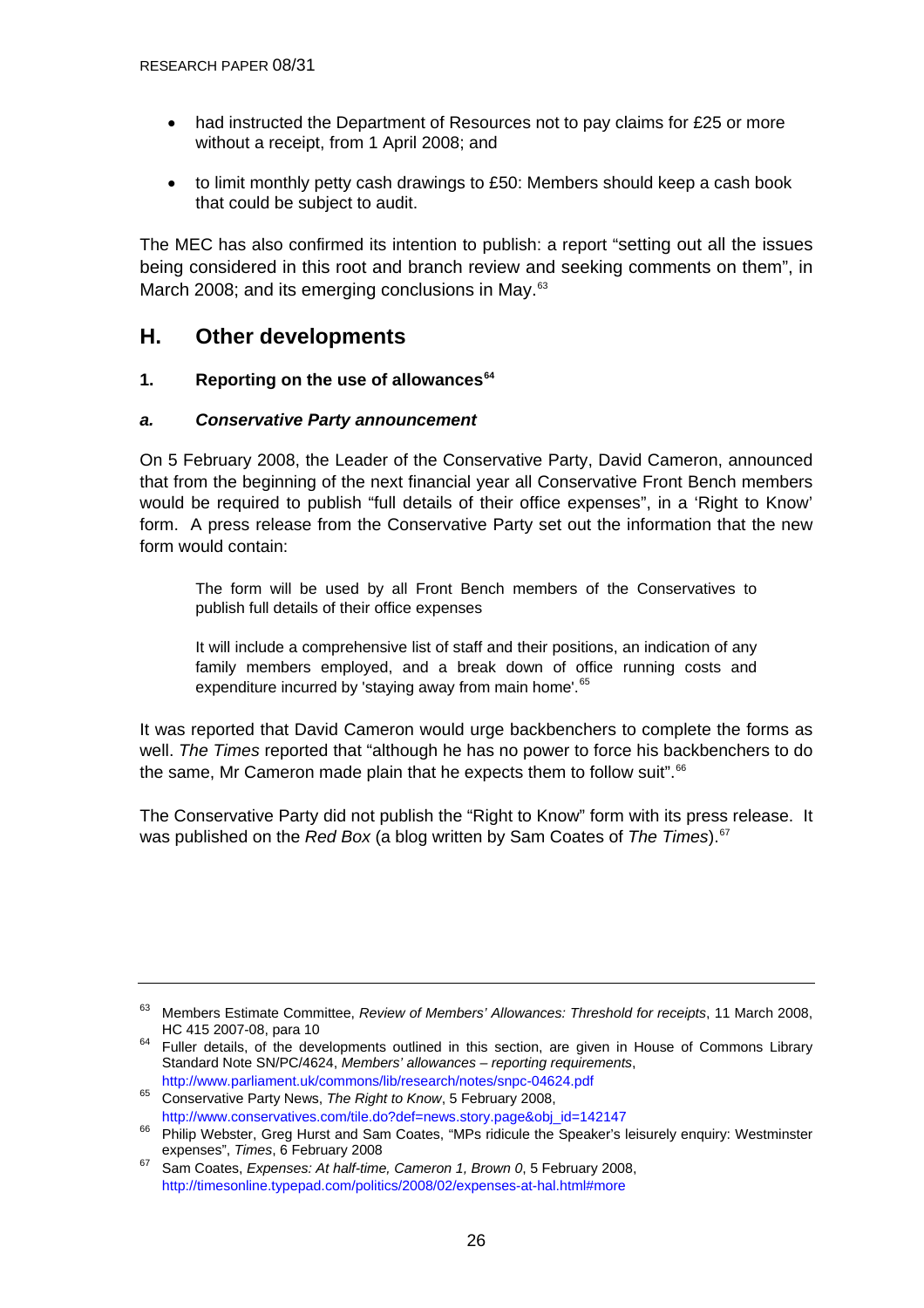#### <span id="page-26-0"></span>*b. Labour Party announcement*

On 5 February 2008, Gordon Brown wrote to the Speaker about the Members Estimate Committee's inquiry into Members' allowances. During the afternoon press briefing, the Prime Minister's Official Spokesman indicated that the letter was a Party, rather than a Government, matter.<sup>[68](#page-26-0)</sup>

The letter was also published on Sam Coates' blog, *Red Box*, and it included a statement that Gordon Brown had told Labour Members that they would have to declare the employment of family members:

… I have made clear to all Labour MPs that they must be fully transparent in their declarations and must abide, not by April but as soon as possible, with the Committee on Standards and Privileges' opinion that the employment of family members should be declared.<sup>[69](#page-26-0)</sup>

#### *c. Liberal Democrats*

On 2 February 2008, after the suspension of Derek Conway, the *Financial Times* reported that Nick Clegg, the Leader of the Liberal Democrats, had supported the SSRB's recommendation that Members' claims should be audited and that receipts should be provided for claims of over £50:

The Liberal Democrats backed calls for spot checks on MPs' expenses and a requirement for receipts for claims over £50. Nick Clegg, Lib Dem leader, said he was "urging" all his MPs to publish details of the staff they employ "as a first step" towards meeting higher standards of transparency.

"Unless all parties take action, the public perception of politicians will continue to worsen," Mr Clegg said. "It is time for Westminster to accept that it needs to move out of the 19th century and into the 21st."<sup>[70](#page-26-0)</sup>

#### *d. Committee on Standards and Privileges*

On 5 February 2008, the Committee on Standards and Privileges announced that it would bring forward proposals that all Members of Parliament should register details of any members of their family they employed.<sup>[71](#page-26-0)</sup>

The Press Association reported the announcement as follows:

[http://www.parliament.uk/parliamentary\\_committees/standards\\_and\\_privileges/s\\_ppn6.cfm](http://www.parliament.uk/parliamentary_committees/standards_and_privileges/s_ppn6.cfm)

<sup>68 10</sup> Downing Street, *Afternoon Press Briefing 5 February 2008*,

<http://www.number-10.gov.uk/output/Page14489.asp> 69 Gordon Brown's letter to the Speaker, 5 February 2008 [Source: Sam Coates, *Expenses: Gordon equalises, but have the goal posts changed?*,

<http://timesonline.typepad.com/politics/2008/02/expenses-gordon.html#more>]<br>70 Jean Eaglesham, "MPs could face spot checks on expenses", Financial Times, 2 February 2008<br>71 Committee on Standards and Privileges Press Notice *and Privileges*, 5 February 2008,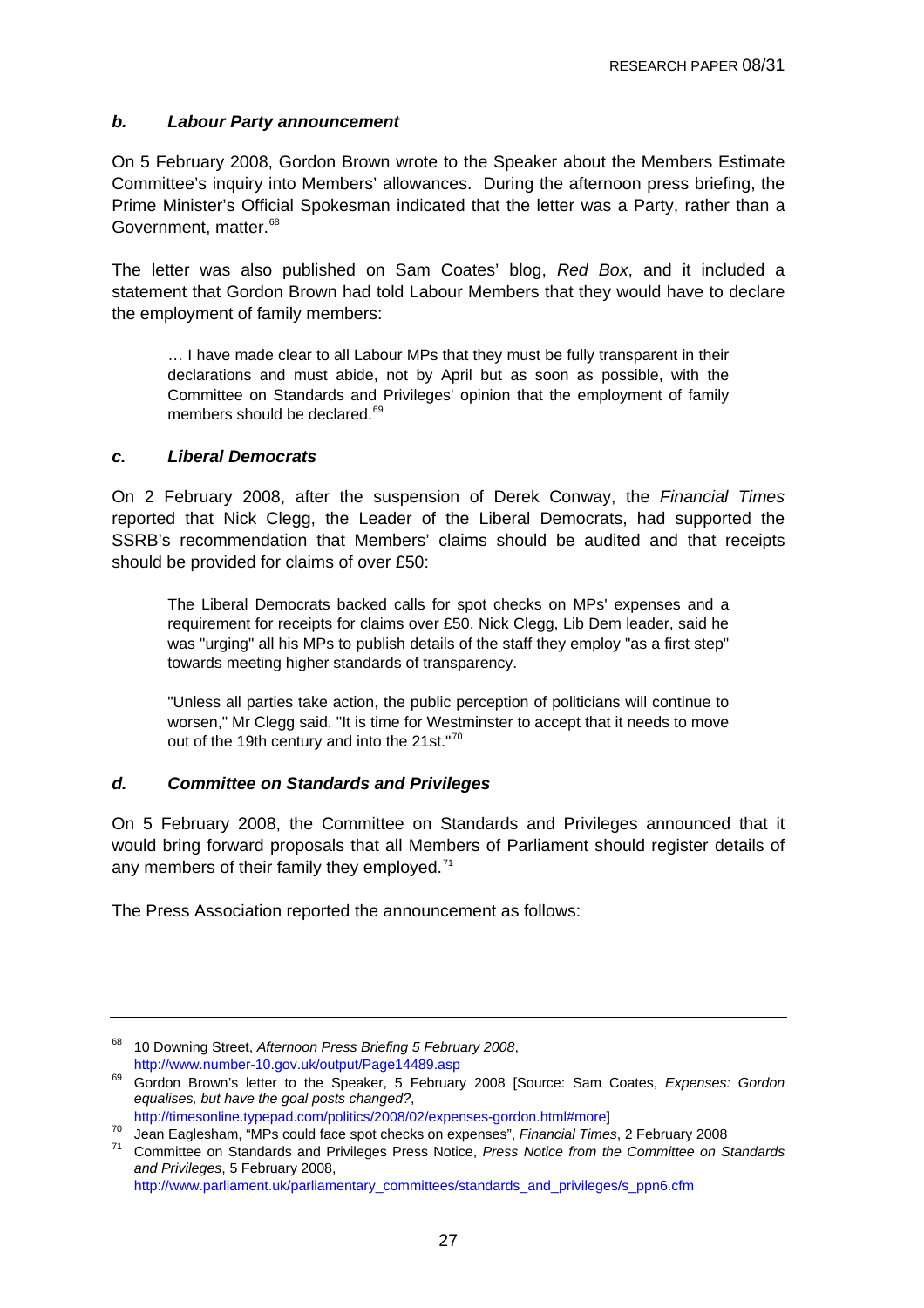<span id="page-27-0"></span>MPs should be required to register any family members employed out of their Parliamentary expenses within two months, the Commons Standards and Privileges Committee urged today. Its call for a speedy response to concerns arising from the Derek Conway affair came after Commons Speaker Michael Martin said proposals would not be brought forward until the autumn. The standards committee issued a statement today saying it would be issuing proposals "as soon as possible" for the Commons to consider. "The Committee on Standards and Privileges believes that, by April 1 2008, the House should have in place, within the framework of the existing registers, a system for compulsory registration of members who employ family members in connection with their duties as Members and remunerate them through the staffing allowance," it said. "The committee will be bringing forward proposals as soon as possible for consideration by the House."[72](#page-27-0)

On 28 February 2008, the Committee published a consultation on registering the employment of family members. The Committee asked for comments on its proposals by Friday 7 March.<sup>[73](#page-27-0)</sup>

On 19 March 2008, the Committee on Standards and Privileges published a further report (its Seventh) on its proposals. It summarised the responses to its proposals and reiterated its recommendation that "a scheme for disclosure of family members employed through the Staffing Allowance be introduced with effect from April 1".<sup>[74](#page-27-0)</sup> It then set out the following recommendations:

#### **What should be disclosed in the Register?**

6. We confirm the proposal in our Sixth Report that Members should be required to disclose in each case the name of the staff member, their relationship to the Member, and a description of the job they do. We consider later the changes we recommend from the proposals in that report as to the precise information and the range of relationships to be disclosed.

7. We also confirm our proposal for a *de minimis* threshold of 1% of a Member's annual salary per employee.

#### **Whom might be covered by the disclosure requirement?**

8. We recommend a simple formula requiring registration of any employee where the Member knows of, or might reasonably be expected to know of, any relationship, past or present:

- by marriage, or partnership equivalent to marriage; or
- by blood.

<sup>72</sup> Daniel Bentley, "MPs should register family workers 'by April'", *Press Association Newsfile*, 5 February

<sup>2008 73</sup> Committee on Standards and Privileges, *Employment of family members through the Staffing Allowance:* 

<sup>&</sup>lt;sup>74</sup> Committee on Standards and Privileges, *Employment of family members through the Staffing Allowance*, 19 March 2008, HC 436 2007-08, para 5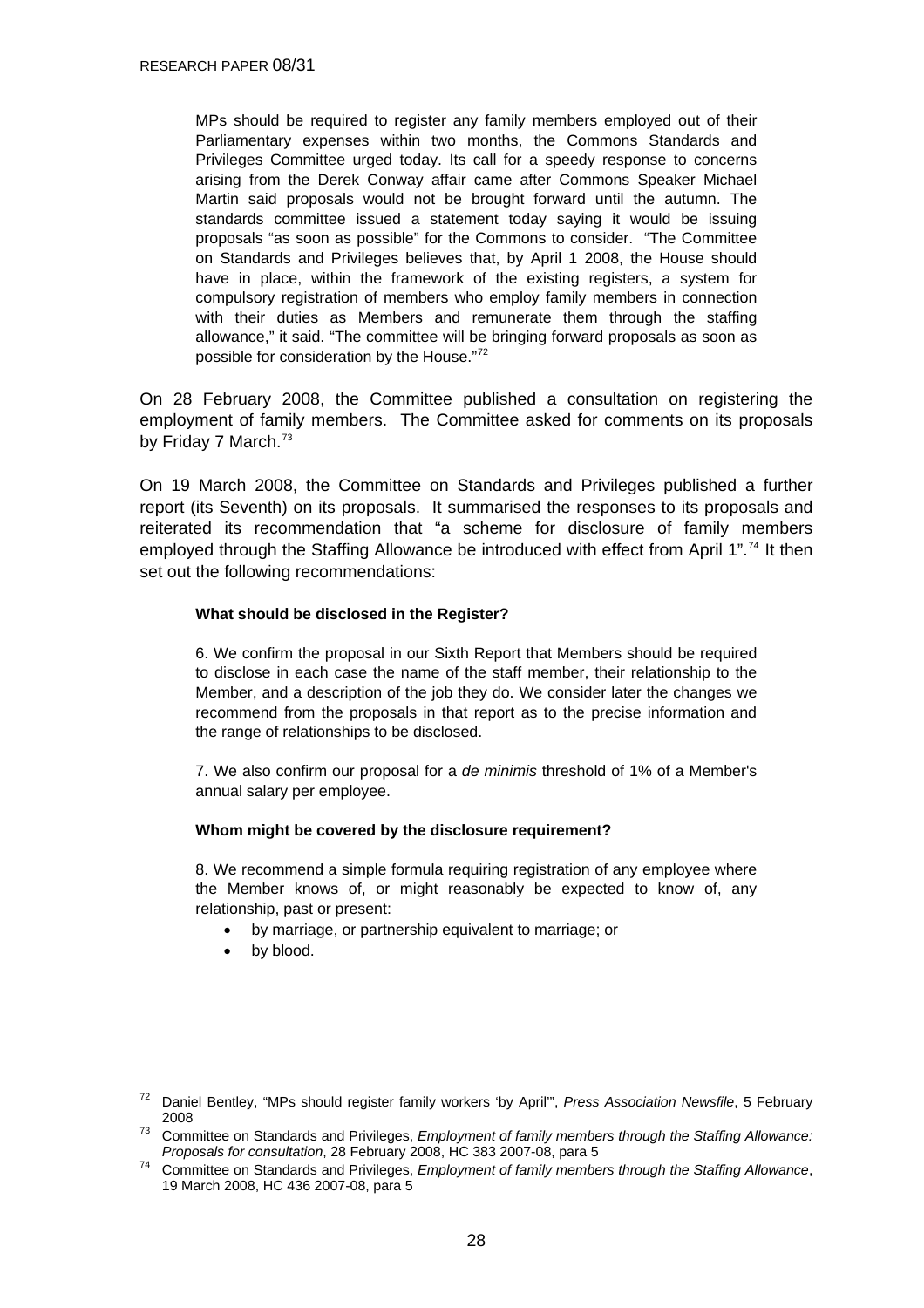<span id="page-28-0"></span>9. In cases where the relevant relationship ends but the employment continues, we confirm our proposal that the requirement to register should continue to apply for a period of three years.

10. We also recommend that the requirement to register should commence, in relation to permanent employment, from the date of employment. In the case of casual employment, it should commence when the *de minimis* threshold is exceeded in the course of any particular financial year.

#### **What information should be given in the Register entry?**

11. Our purpose in making these proposals is not to pass judgement on the practice of employment of family members; it is merely to introduce transparency.

12. We now recommend a revised heading as follows:

#### **Category 11**

Family members employed and remunerated through the Staffing Allowance.

and a Register entry along the lines of:

I employ my [*relationship*], [*name*], as my Office Manager, and my [*relationship*], [*name*], as a Parliamentary Assistant.

13. We proposed in our Sixth Report that details of the standard job descriptions and pay ranges should be placed on the Parliamentary web-site. CSPL has suggested that this is unnecessarily opaque. We still consider that this information should be available on the Parliamentary website, but propose in addition to include it in the Register, in the interests of transparency.<sup>[75](#page-28-0)</sup>

On 20 March 2008, at Business Questions, Harriet Harman, the Leader of the House, announced that, on 27 March, the would debate a "motion relating to the Seventh Report of the Standards and Privileges Committee".<sup>[76](#page-28-0)</sup>

On 27 March 2008, the House debated the following motion:

That this House approves the Seventh Report of the Committee on Standards and Privileges (House of Commons Paper No. 436) on Employment of family members through the Staffing Allowance; and endorses the changes proposed by the Committee in the purpose and form of the Register of Members' Interests.<sup>[77](#page-28-0)</sup>

In opening the debate, Sir George Young, the Chairman of the Committee on Standards and Privileges outlined the options that he considered his Committee had before it after its report on Derek Conway:

<sup>&</sup>lt;sup>75</sup> *Ibid*, paras 6-13<br><sup>76</sup> HC Deb 20 March 2008 c1083

<sup>77</sup> HC Deb 27 March 2008 c382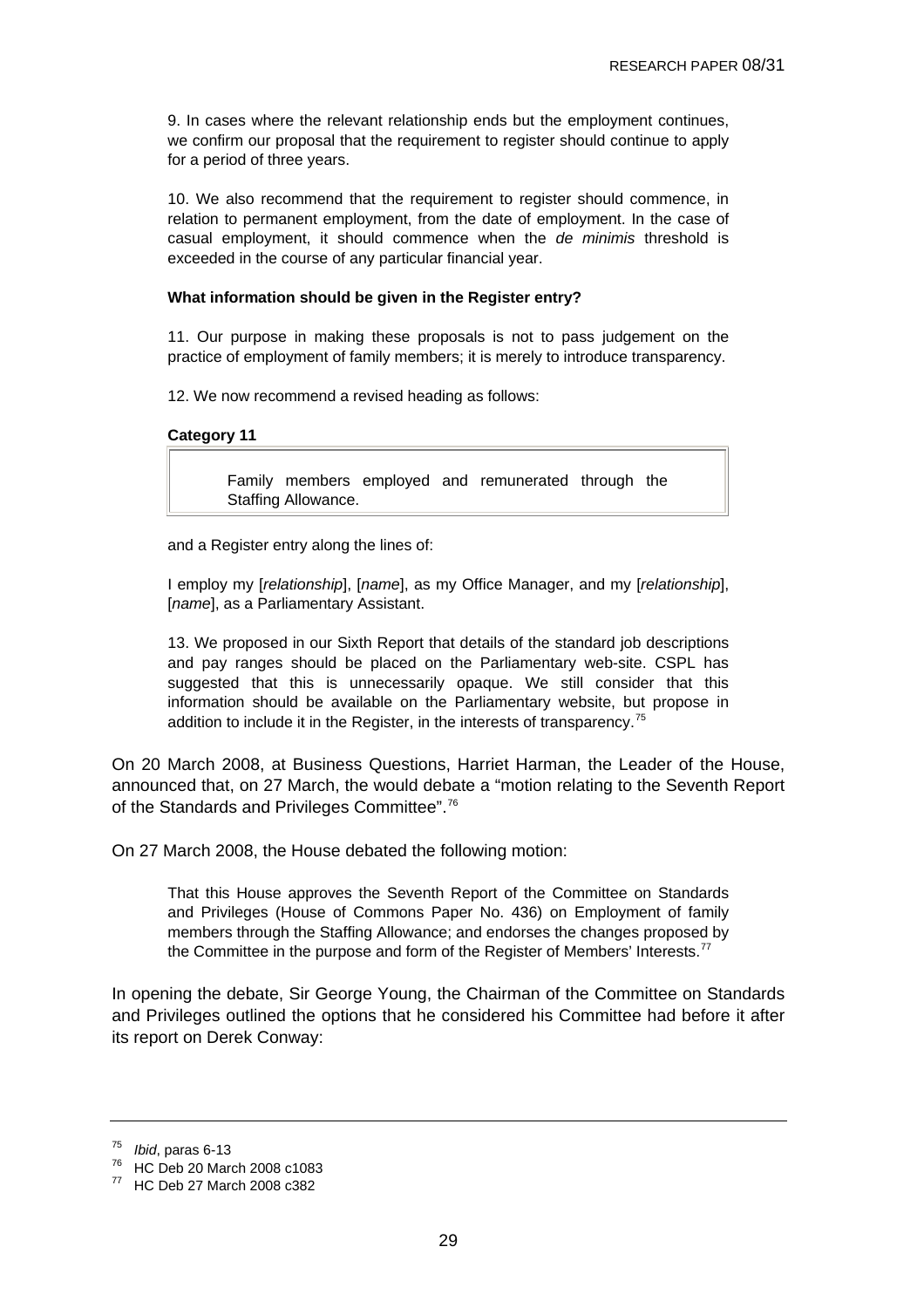<span id="page-29-0"></span>Essentially, faced with the situation following our fourth report, there were three possible options concerning the employment of family members. One was to do nothing, the second was to ban the practice and the third was to introduce greater transparency. I simply do not believe that the do-nothing option is tenable against the climate of public opinion. The second is the possibility of a ban, as the chair of the Committee on Standards in Public Life accepted in his statement of 30 January, although he conceded that it could

"seem a rather harsh answer to the problem".

He went on to say that

"an alternative approach would be to insist on greater transparency and proper monitoring of existing requirements, which is generally better than creating new rules and prohibitions."

I agree with that; we should not compel hon. Members to dismantle arrangements that have enabled them to provide a high-quality service to their constituents. In proposing a formal mechanism for disclosure of employment of relatives, we have taken steps to introduce greater transparency, while at the same time not precluding changes that may emerge from the MEC review, with which my Committee will continue to keep in close touch on issues where we have a common interest.<sup>[78](#page-29-0)</sup>

At the end of the debate, the House agreed to the motion without a division.<sup>[79](#page-29-0)</sup>

#### *e. Committee on Standards in Public Life*

Tony Wright, the Chairman of the Public Administration Committee wrote to Sir Christopher Kelly, Chairman of the Committee on Standards in Public Life (CPSL), on 5 February 2008, requesting that the CPSL undertake an inquiry into the "whole system of MPs' allowances". Sir Christopher responded on 6 February 2008. He said that the CPSL had not ruled out such an inquiry but his expectation was that "we will want to be clearer about the nature and possible outcome of the various Parliamentary and political Party initiatives announced over the last few days before making a decision". The exchange of letters was published alongside a press release by the CPSL on 7 February 2008.[80](#page-29-0)

# **III Salary Entitlement**

# **A. Members' pay**

Pending the completion of the SSRB review, Members' salaries rose on 1 April 2007 from £60,277 to £60,675. The increase was announced by the then Prime Minister,

<sup>78</sup> HC Deb 27 March 2008 c384

<sup>79</sup> HC Deb 27 March 2008 c394

<sup>80</sup> Committee on Standards in Public Life News release, *MPs' Pay and Allowances – Correspondence between Dr Tony Wright MP and Sir Christopher Kelly KCB*, 7 February 2008, [http://www.public-standards.gov.uk/news/07\\_02\\_08.aspx](http://www.public-standards.gov.uk/news/07_02_08.aspx)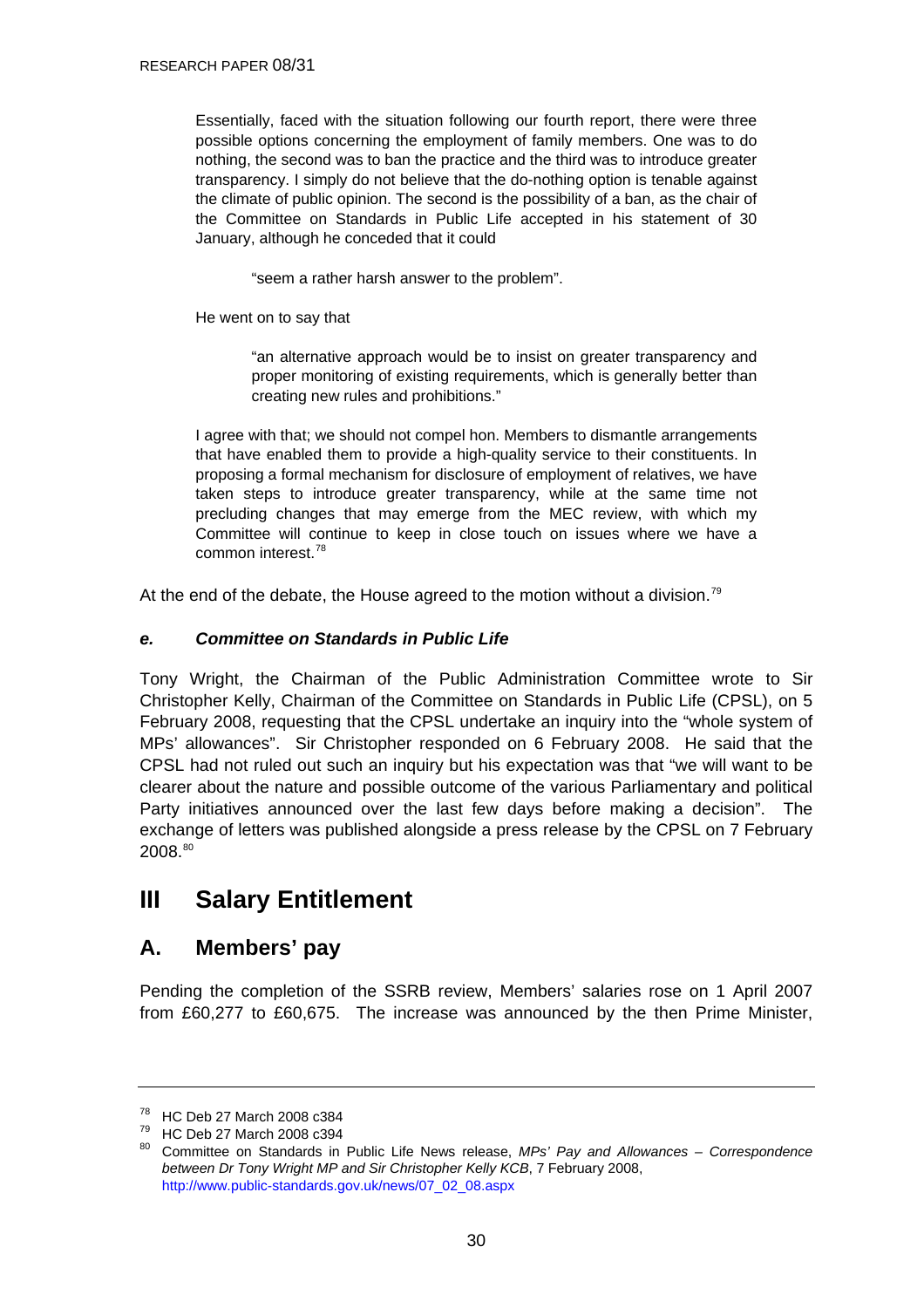<span id="page-30-0"></span>Tony Blair, in a Written Ministerial Statement, on the publication of the Twenty-Ninth report on Senior Salaries from the SSRB,<sup>[81](#page-30-0)</sup> on 2 March 2007:

The Review body's recommendations on SCS Pay mean that Minister's and MP's pay, which is linked to the average increase in the midpoint of SCS pay, will increase by 0.66 per cent. The Review Body is also currently conducting a triennial review of MPs' and Ministers' pay which is due to report in summer 2007.[82](#page-30-0)

However, on 24 January 2008, following the publication of the SSRB's *Review of parliamentary pay, pensions and allowances 2007*, [83](#page-30-0) the House agreed with the Government's proposal that Members' pay for the year 2007/08 should be staged as follows:

|                      | Annual salary $(E)$ |
|----------------------|---------------------|
| From 1 April 2007    | 61,181              |
| From 1 November 2007 | 61,820              |

At the same time the House agreed to abolish the uprating formula that had been set in 1996 and to endorse a review by Sir John Baker, the former chairman of the SSRB, "to examine options and make recommendations for a mechanism for independently determining the pay and pensions of Members of Parliament which does not involve MPs voting on their own pay; the appropriate comparator; and the frequency with which reviews of the use of the comparator take place". [84](#page-30-0)

**Uprating formula:** Pay increases for Members are linked automatically to the increase in pay bands for the Senior Civil Service. This follows the recommendation of the Review Body on Senior Salaries (SSRB) report of 4 July 1996. Further changes to the pay levels were made on 5 July 2001. On 18 May 2006, it was agreed that the 2006/07 formula increase should be paid in two stages. On 24 January 2008, it was agreed that a revised 2007/08 increase should be paid in two stages and that the formula for annual increases should be abolished.

[Resolution debated and agreed](http://www.parliament.the-stationery-office.co.uk/pa/cm199596/cmhansrd/vo960710/debtext/60710-47.htm#60710-47_head0): *10 July 1996, no division*. [85](#page-30-0)

[Resolution debated and agreed](http://www.parliament.the-stationery-office.co.uk/pa/cm200102/cmhansrd/vo010705/debtext/10705-11.htm#10705-11_head2): *5 July 2001, on division (276 to 42)*. [86](#page-30-0)

83 Review Body on Senior Salaries, *Review of parliamentary pay, pensions and allowances 2007*, Report No 64, Cm 7270-1, January 2008, [http://www.ome.uk.com/downloads/Review%20of%20Parliamentary%20pay%202007%20volume%201.p](http://www.ome.uk.com/downloads/Review%20of%20Parliamentary%20pay%202007%20volume%201.pdf.pdf)

<sup>81</sup> Review Body on Senior Salaries, *Twenty-Ninth Report on Senior Salaries*, Report No 63, Cm 7030, March 2007,

<http://www.ome.uk.com/downloads/29th%20Report%20on%20Senior%20Salaries%20-%202007.pdf> 82 HC Deb 2 March 2007 cc110WS-112WS

df.pdf<br><sup>84</sup> HC Deb 24 January 2008 cc1653-1720; the terms of reference of Sir John Baker's review were announced the previous day, HC Deb 23 January 2008 c56WS

<sup>85</sup> HC Deb 10 July 1996 cc488-543, at c533 (motion approving SSRB report including these proposals agreed to 279-154, c530)

<sup>86</sup> HC Deb 5 July 2001 cc469-71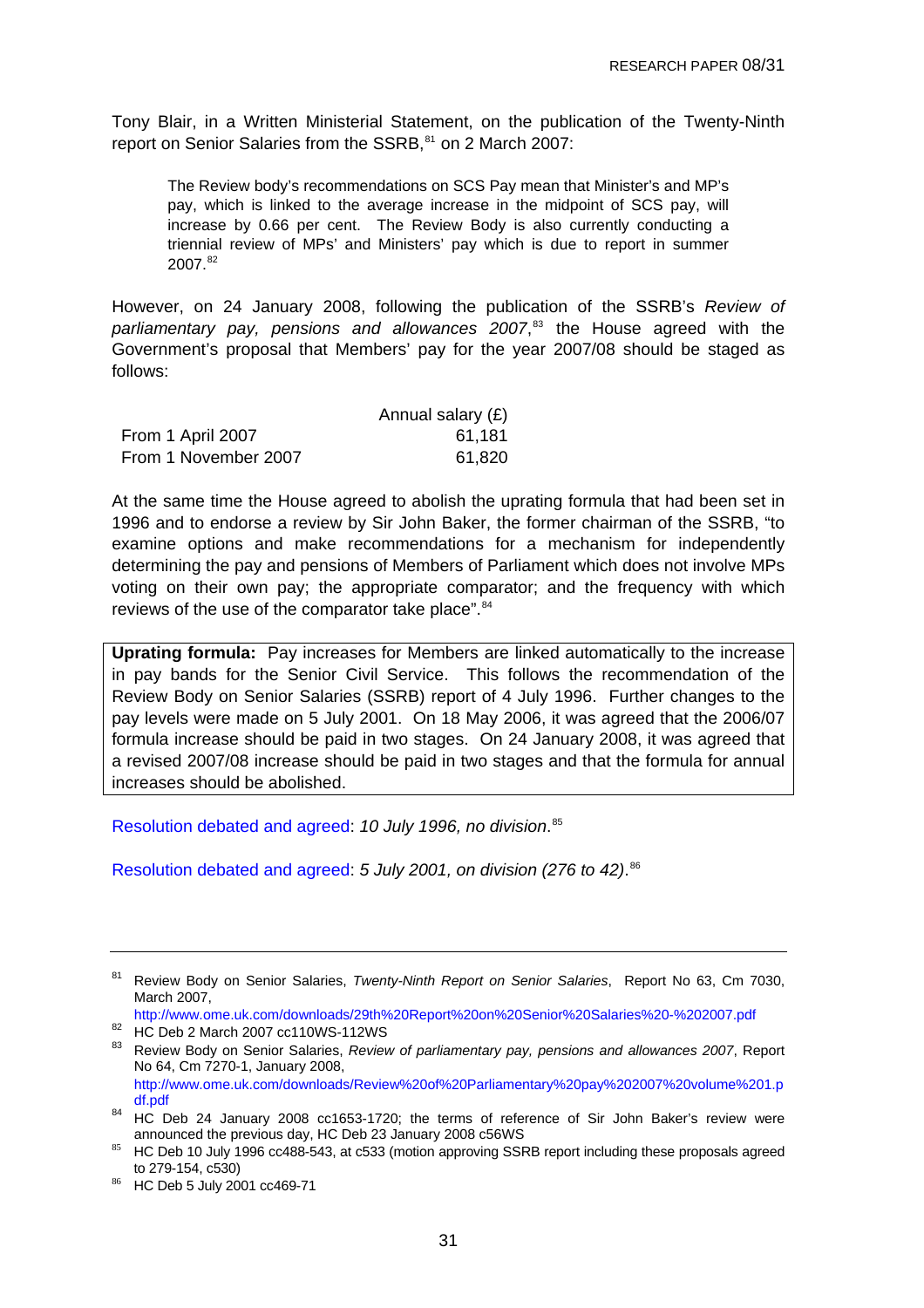<span id="page-31-0"></span>[Resolution debate and agreed:](http://www.publications.parliament.uk/pa/cm200506/cmhansrd/cm060518/debtext/60518-0241.htm#060518114000707) *18 May 2006, no division*. [87](#page-31-0)

[Resolution debate and agreed:](http://www.publications.parliament.uk/pa/cm200708/cmhansrd/cm080124/debtext/80124-0018.htm#08012472000008) 24 January 2008, no division.<sup>[88](#page-31-0)</sup>

Table 2 and the following chart show recent trends in Members' pay:

| Table 2: Members' pay since 1997 |  |
|----------------------------------|--|
|----------------------------------|--|

| £43,860 |
|---------|
| £45,066 |
| £47,008 |
| £48,371 |
| £49,822 |
| £51,822 |
| £55,118 |
| £56,358 |
| £57,485 |
| £59,095 |
| £59,686 |
| £60,277 |
| £61,181 |
| £61,820 |
|         |

*(a)*  Comprises formula increase of 3 percent, paid in April 2001, plus £2,000 from 20 June 2001

*(b)* Comprises formula increase of 2.5 percent plus £2,000 from 1 April 2002

*(c)* In 2006/07 the formula increase (2 per cent) was implemented in two equal stages

*(d)* In 2007/08 the increase recommended by SSRB was staged

The chart below compares trends in Members' pay with the Retail Price Index (RPI) and average earnings. The data are presented in index form, so 1997 equals 100 in each case.

<sup>87</sup> HC Deb 18 May 2006 cc1152-1164

<sup>88</sup> HC Deb 24 January 2008 cc1719-1720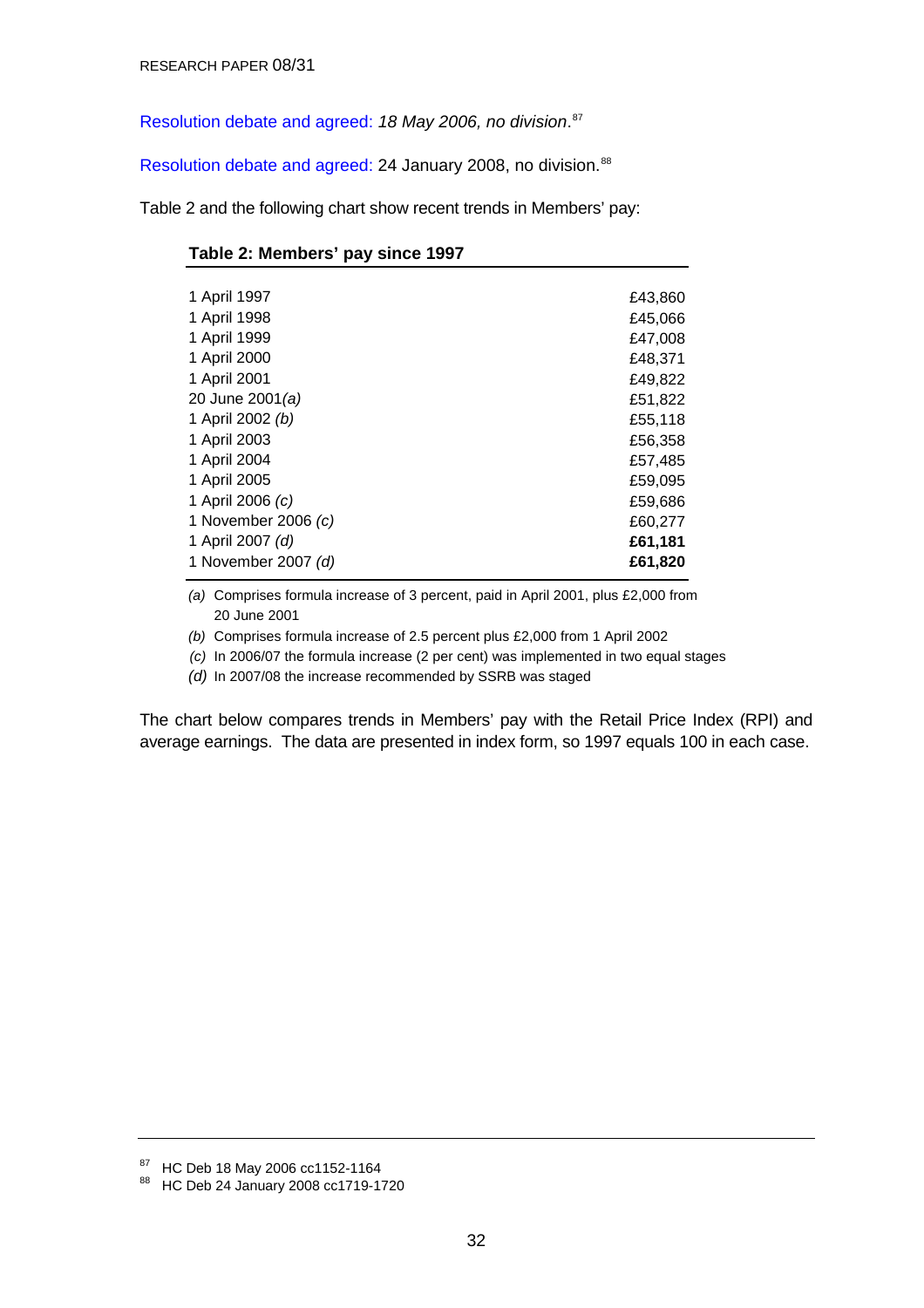<span id="page-32-0"></span>

**Trends in MPs' salaries, the RPI and average earnings 1997-2007**

When the full 2007/08 pay rise was implemented, in November 2007, Members' pay had increased by 41 per cent since 1997. This compares with a 34 per cent increase in the RPI and a 56 percent increase in average earnings.<sup>[89](#page-32-0)</sup>

### **B. European Parliament and Devolved Legislature Members**

#### **1. Dual Mandate MPs**

Members of Parliament who are also members of devolved legislatures receive a full parliamentary salary, currently **£61,820** per annum. In addition, they receive one third of the salary in respect of their membership of the devolved legislature.

Since the European Parliamentary elections in June 2004, members of national parliaments (including the House of Lords), but not the devolved legislatures, have no longer been permitted to hold a dual mandate in the European Parliament, although a derogation exists until 2009 for Members who previously had seats in both the European Parliament and a national Parliament.<sup>[90](#page-32-0)</sup> After the June 2004 elections there were no dual mandate MPs in the European Parliament (although two peers, Baronesses Ludford and Nicholson, still sit there).<sup>91</sup>

There are no statutory provisions preventing Members of Parliament from becoming Members of the Scottish Parliament, the Welsh Assembly or the Northern Ireland Assembly. The Labour Party has a general policy of having no dual mandate MPs, although party rules are not quite as inflexible.<sup>[92](#page-32-0)</sup> Other parties seem to have similar policies. Following the elections to the devolved legislatures in 2007, one Member of the

<sup>&</sup>lt;sup>89</sup> National Statistics series CHAW and LNMQ; comparisons of 1<sup>st</sup> quarter 1997 and 2007 data<br><sup>90</sup> Foreign and Commonwealth Office, *Council Decision of 25 June and 23 September 2002 amending the Act concerning the election of the representatives of the European Parliament by direct universal suffrage, annexed to Decision 76/787/ECSC, EEC, EURATOM (2002/772/EC, Euratom)*, Cm 6093, December 2003, pp5-6<br><sup>91</sup> See RP 05/42 section II. B. 1 for further details.

<sup>92</sup> HC Deb 21 October 1999 c658; Labour Party, *Rule Book 2004*, January 2004, rule 5C.2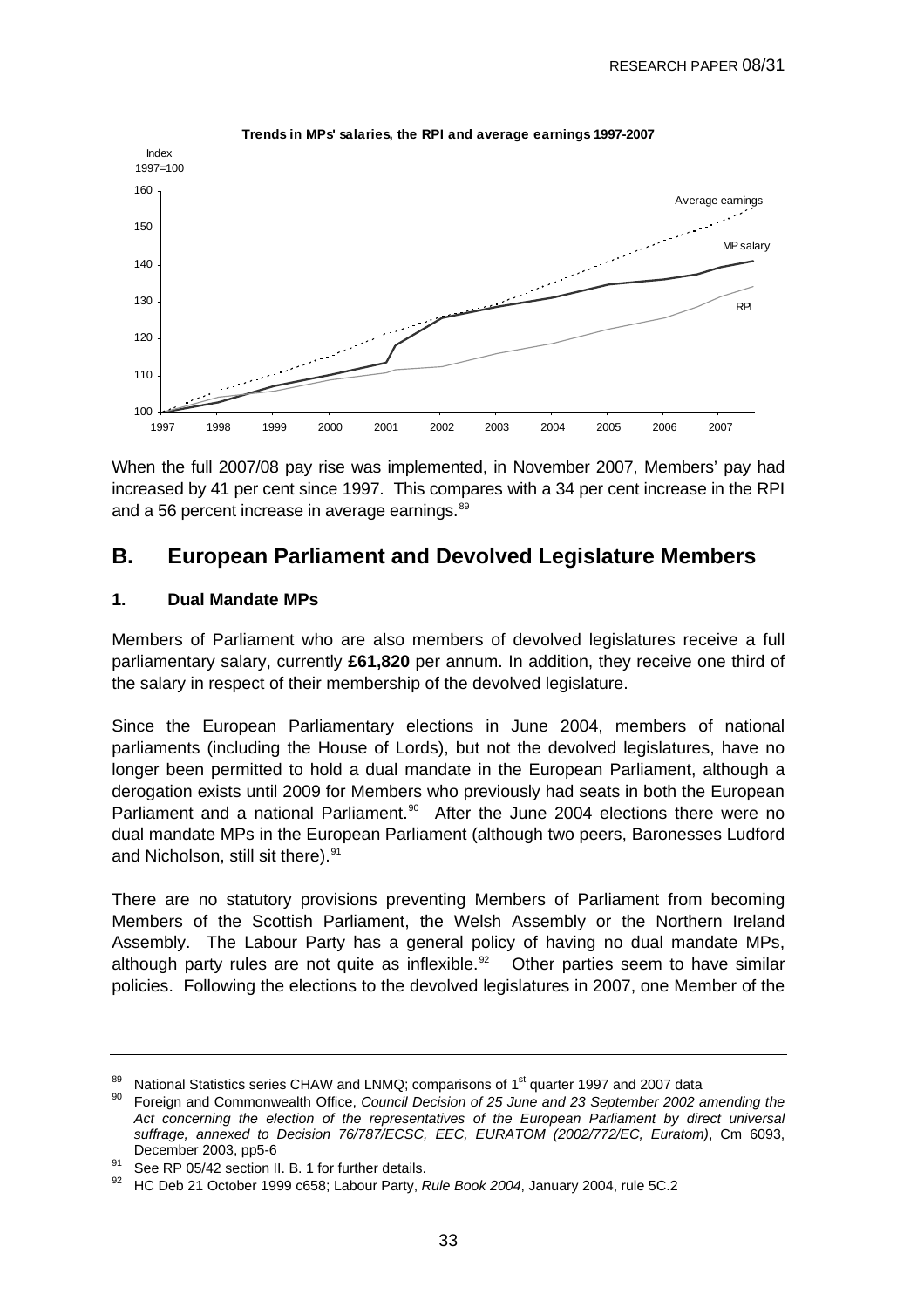<span id="page-33-0"></span>Scottish Parliament and 16 Members of the Northern Ireland Assembly have dual mandates. No Members of the National Assembly for Wales have seats in the House of Commons but one has a seat in the House of Lords. One peer also sits in the Scottish Parliament. In addition four Members of the Greater London Assembly sit in either the House of Commons or the House of Lords.<sup>[93](#page-33-0)</sup>

#### **2. National Assembly for Wales**

With effect from 4 May 2007 the salary payable to Members of the National Assembly for Wales has been set at 82 per cent of that of Members of Parliament. Assembly Members who are also Members of Parliament or Members of the European Parliament have their Assembly salary reduced by two-thirds.<sup>[94](#page-33-0)</sup> Certain Members who hold office in the Welsh Assembly are entitled to receive an additional salary.

On 10 January 2008, the *South Wales Echo* reported that a panel had been established to review the salaries, pensions and allowances of Members of the National Assembly for Wales. It reported that: "The five members will present a report next month which could see salaries and pensions backdated to the last elections in May. A report on allowances is due in April".<sup>[95](#page-33-0)</sup>

On 6 March 2008, the Assembly Commission announced that, in the 2007/08 financial year, the salaries of AMs would be uprated in the following ways:

- from 1 April 2007, Assembly Members' salaries would be set at 76½ per cent of a (Westminster) Member of Parliament's salary; and
- from 4 May 2007, that percentage was increased to 82 per cent this reflected the date on which the Third Assembly, with additional responsibilities, came into being.

#### 93 **MSP**

 Alex Salmond (SNP) is the First Minister; he sits for Banff and Buchan in the House of Commons and for Gordon in the Scottish Parliament;

 George Foulkes (Lab/Co-op) represents Lothians in the Scottish Parliament and sits in the House of Lords as Lord Foulkes of Cumnock.

#### **AMs**

 Lord Elis-Thomas is the Presiding Officer of the National Assembly for Wales and Member for Dwyfor Meirionnydd; he sits in the House of Lords.

#### **MLAs**

 The following 16 MPs also hold seats in the Northern Ireland Assembly: Gerry Adams (Sinn Fein); Gregory Campbell (DUP); Nigel Dodds (DUP); Pat Doherty (Sinn Fein); Jeffrey Donaldson (DUP); Mark Durkan (SDLP); Michelle Gildernew (Sinn Fein); Rev William McCrea (DUP); Alasdair McDonnell (SDLP); Martin McGuinness (Sinn Fein); Conor Murphy (Sinn Fein); Rev Ian Paisley (DUP); Iris Robinson (DUP); Peter Robinson (DUP); David Simpson (DUP); and Sammy Wilson (DUP).

 The five Sinn Fein Members' Northern Ireland Assembly salaries are not abated as they do not receive Westminster salaries.

#### **GLAM**

Bob Neill (Conservative); Andrew Pelling (Conservative); Baroness Hamwee (Liberal Democrat); and

- Lord Tope (Liberal Democrat) 94 The *National Assembly for Wales (Assembly Members)(Salaries)(Limitation) Order 1999*, SI 1999/1083,
- sets this reduction 95 "Panel will review AM's pay", *South Wales Echo*, 10 January 2008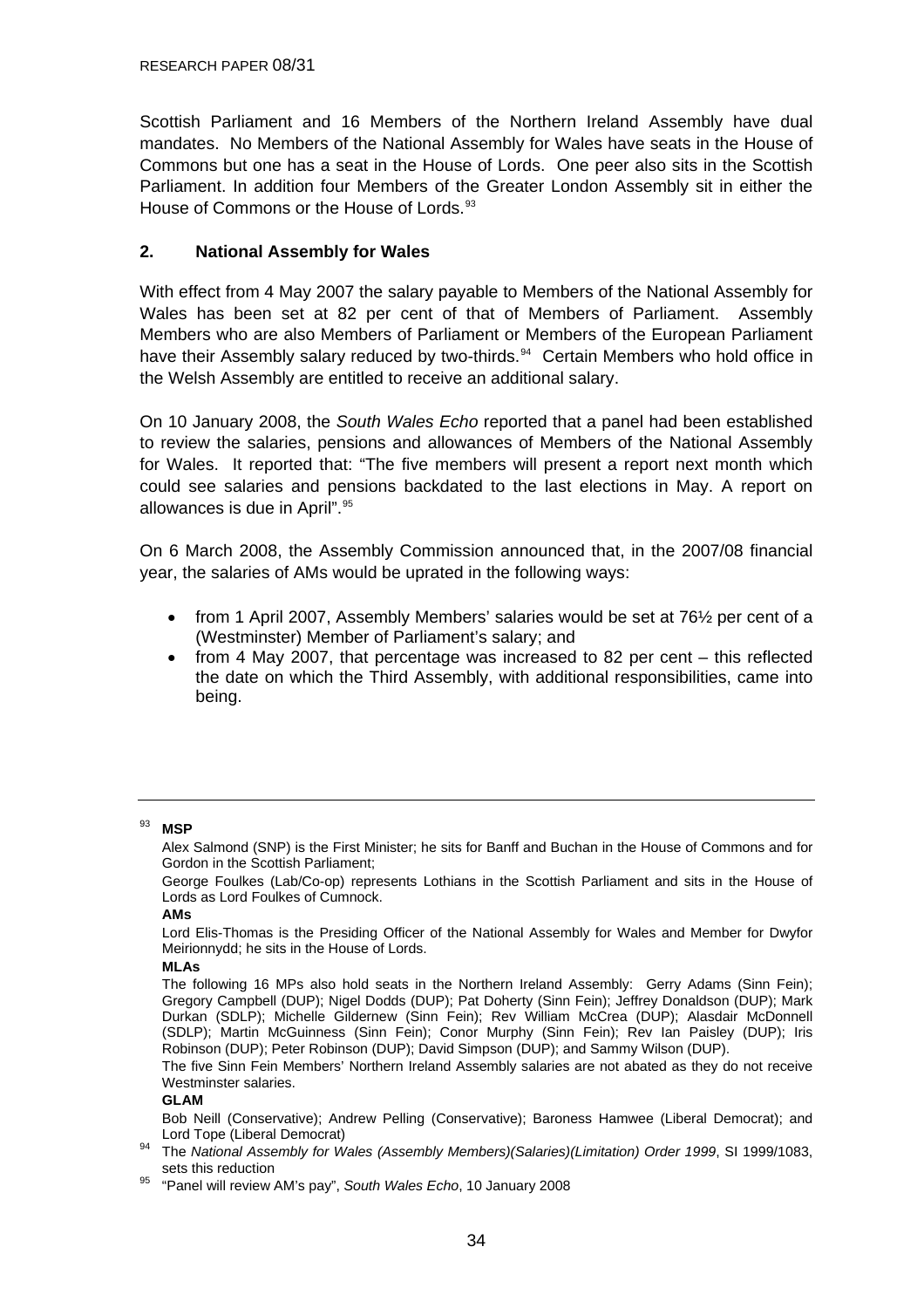<span id="page-34-0"></span>The salary changed again from 1 November 2007 as all figures reflect the salaries set by Members of Parliament when they debated the SSRB's report on 24 January 2008.

#### **Table 3: National Assembly for Wales salaries: 2006/07 and 2007/08**

|                                         | from 1 April 2006 |          | from 1 April 2007 |          | from 4 May 2007 |          | from 1 Nov 2007 |          |
|-----------------------------------------|-------------------|----------|-------------------|----------|-----------------|----------|-----------------|----------|
|                                         | Addition          | Total    | Addition          | Total    | Addition        | Total    | Addition        | Total    |
| Assembly First Minister                 | £76.491           | £122.682 | £77,546           | £124,350 | £77.546         | £127.715 | £78.355         | £129,047 |
| Assembly Minister                       | £39.677           | £85.868  | £40.225           | £87.029  | £40.225         | £90.394  | £40.645         | £91,337  |
| <b>Presiding Officer</b>                | £39.677           | £85,868  | £40.225           | £87.029  | £40.225         | £90.394  | £40.645         | £91,337  |
| Leader of the largest non-cabinet party | £39,677           | £85,868  | £40.225           | £87,029  | £40.225         | £90.394  | £40.645         | £91,337  |
| Deputy Presiding Officer                | £24.438           | £70,629  | £25.301           | £72,105  | £25.301         | £75.470  | £25.566         | £76,258  |
| <b>Chairs of Subject Committees</b>     | £5.781            | £51,972  | £5.873            | £52.677  | £5.873          | £56.042  | £5.934          | £56,626  |
| Counsel General (if AM)                 |                   |          | £40.225           | £87.029  | £40.225         | £90.394  | £40.645         | £91,337  |
| Assembly Member                         |                   | £46.191  |                   | £46.804  |                 | £50.169  |                 | £50,692  |
| AMs who are also MPs or MEPs            |                   | £15.397  |                   | £15.601  |                 | £16.723  |                 | £16,897  |

Salaries will remain at the November 2007 level from the beginning of April 2008, pending the outcome of the Baker Review. However, a number of additional offices will qualify for an additional salary from 1 April 2008:

| Government Chief Whip                                         | £25,566 |
|---------------------------------------------------------------|---------|
| <b>Opposition Chief Whip</b>                                  | £11,331 |
| <b>Assembly Commissioners</b>                                 | £11,331 |
| Chairs of other Committees (excluding Business and Standards) | £5,934  |
| Leader of opposition parties (other than the largest)         | £11,331 |

The National Assembly for Wales published the Review in March 2008.<sup>[96](#page-34-0)</sup>

On 8 March 2008, Sir Michael Wheeler Booth, who chaired the Assembly Review, said that there should be a longer term review of AMs' salaries:

The independent panel which recommended Assembly Members receive 82% of an MP's salary was chaired by Sir Michael Wheeler-Booth …He believes the method of setting an AM's pay is in need of major overhaul.

"What we have suggested is there should be a long-term review," he said. Sir Michael argues there should be "some kind of automatic link to something else".

However, he was convinced that AMs deserved an increase in wages, saying, "We thought there was enough evidence they were working harder and had more responsibility."<sup>[97](#page-34-0)</sup>

Details of allowances available to Members of the National Assembly for Wales are available in the *National Assembly for Wales (Assembly Members and Officers) (Salaries, Allowances, etc) Determination 2006*, which came into force on 30 November 2006 but applied to salaries and allowances from 1 April 2006.<sup>[98](#page-34-0)</sup> The Determination also provides for the annual uprating of certain allowances.

<sup>96</sup> Review Panel on Financial Support for Assembly Members, *Assembly Members' Salaries*, First Report, 3

<sup>&</sup>lt;sup>97</sup> "Chairman says there should be a long-term review of AMs' pay", *Western Mail*, 8 March 2008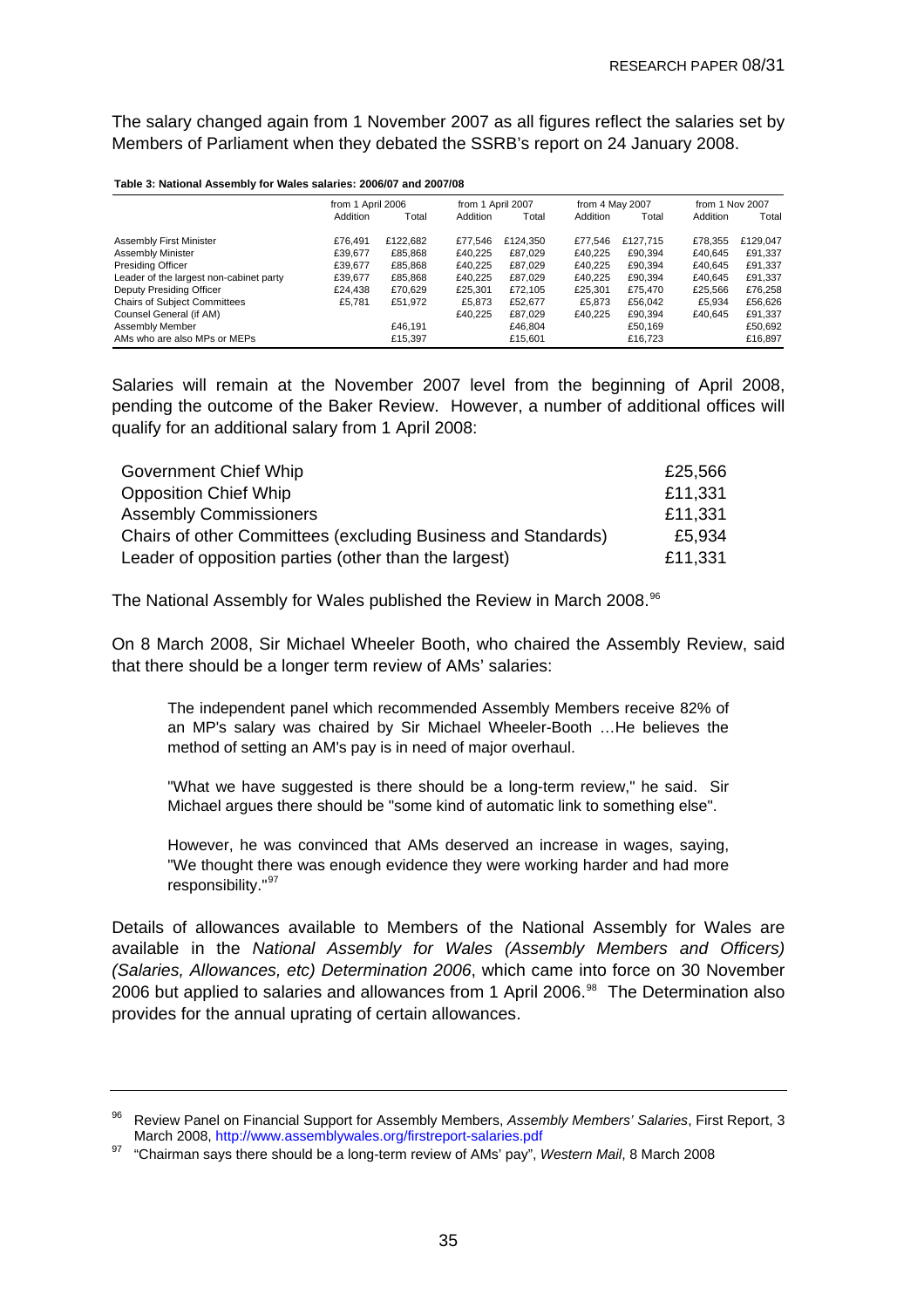#### <span id="page-35-0"></span>**3. Northern Ireland Assembly**[99](#page-35-0)

The Northern Ireland Assembly was restored on 8 May 2007. Whilst the Assembly was suspended Members received reduced salaries. On restoration MLAs' salaries were initially paid at pre-suspension levels. They were subsequently increased (with effect from 8 May 2007). Details of these changes and the additional salaries for Ministers and office-holders are set out in the following table:

|                                   | <b>Pre-suspension</b><br>(1) | <b>Suspension</b><br>(2) | <b>Dissolution</b><br>(3) | <b>Current Salaries</b><br>(4) |
|-----------------------------------|------------------------------|--------------------------|---------------------------|--------------------------------|
| Members                           | £41,321                      | £31,817                  | £20,660                   | £43,101                        |
| Members (abated - dual mandate)   | £13,774                      | £10,606                  | £6,887                    | £14,367                        |
| <b>Additional salaries</b>        |                              |                          |                           |                                |
| <b>First Minister</b>             | £69,862                      |                          |                           | £71,434                        |
| Deputy First Minister             | £69.862                      |                          |                           | £71,434                        |
| Speaker                           | £36.241                      | £17,033                  | £17,033                   | £37,801                        |
| <b>Ministers</b>                  | £36.241                      |                          |                           | £37,801                        |
| <b>Junior Ministers</b>           | £18,800                      |                          | -                         | £19,609                        |
| <b>Commission Members</b>         | £10.864                      |                          | -                         | £11,331                        |
| <b>Statutory Committee Chairs</b> | £10.864                      |                          |                           | £11,331                        |
| Non-statutory Committee Chairs    | £10.864                      |                          |                           | £11,331                        |
| Deputy Chairs                     | £5,433                       |                          |                           | £5,667                         |

#### **Table 3: Northern Ireland Assembly salaries**

(1) 1 April - 14 November 2002

(2) 15 November 2002 - 31 May 2003; these rates applied in post-election periods: 5 December 2003 - 7 March 2007; and 13 March - 7 May 2007

(3) 1 June 2003 - 27 November 2003

(4) Immediately after the elections in 2003 and 2007, MLAs received no salaries over the periods 27 November - 4 December 2003, and 8 - 12 March 2007

In 2002, the SSRB recommended that MLA's salaries should be set at £45,250, with effect from 1 April 2002,<sup>[100](#page-35-0)</sup> but the Assembly turned down this recommendation.<sup>[101](#page-35-0)</sup>

In the summer of 2007, the Northern Ireland Assembly Commission requested the SSRB to undertake a review of the remuneration and allowances of MLAs. Publication is awaited.

#### **4. Scottish Parliament**

On 21 March 2002[102](#page-35-0) the Scottish Parliament approved a new *Scottish Parliament*  Salaries Scheme.<sup>[103](#page-35-0)</sup> This provided for an annual review of MSPs' salaries. Since 1 April 2003 the objective of the annual reviews has been to maintain those salaries at 87.5 per cent of the salary payable to Members of the House of Commons. Officeholders' salaries were increased to retain differentials. In 2006/07, in line with the staging of Members' and Ministers' salaries at Westminster, MSPs' salary increases were also staged. At the time of writing, MSPs' salaries for 2007/08 had not been uprated to reflect the changes agreed in the House of Commons on 24 January 2008. MSPs' salaries

<sup>98</sup> 98 *The National Assembly for Wales (Assembly Members and Officers) (Salaries, Allowances etc.)* 

Determination 2006, http://www.assemblywales.org/mem-pay-salaries.pdf<br><sup>99</sup> Source: Northern Ireland Assembly Personnel Office and Finance Office<br><sup>100</sup> Review Body on Senior Salaries, *Northern Ireland Assembly: Review of P* 52, May 2002, para 2.8, <http://www.ome.uk.com/downloads/Senior%20Salaries%20NI.pdf><br>
<sup>101</sup> Northern Ireland Assembly Official Report 25 June 2002<br>
<sup>102</sup> SP OR 21 March 2002, cols 10577-10587, cols 10592-10600<br>
<sup>103</sup> See Sc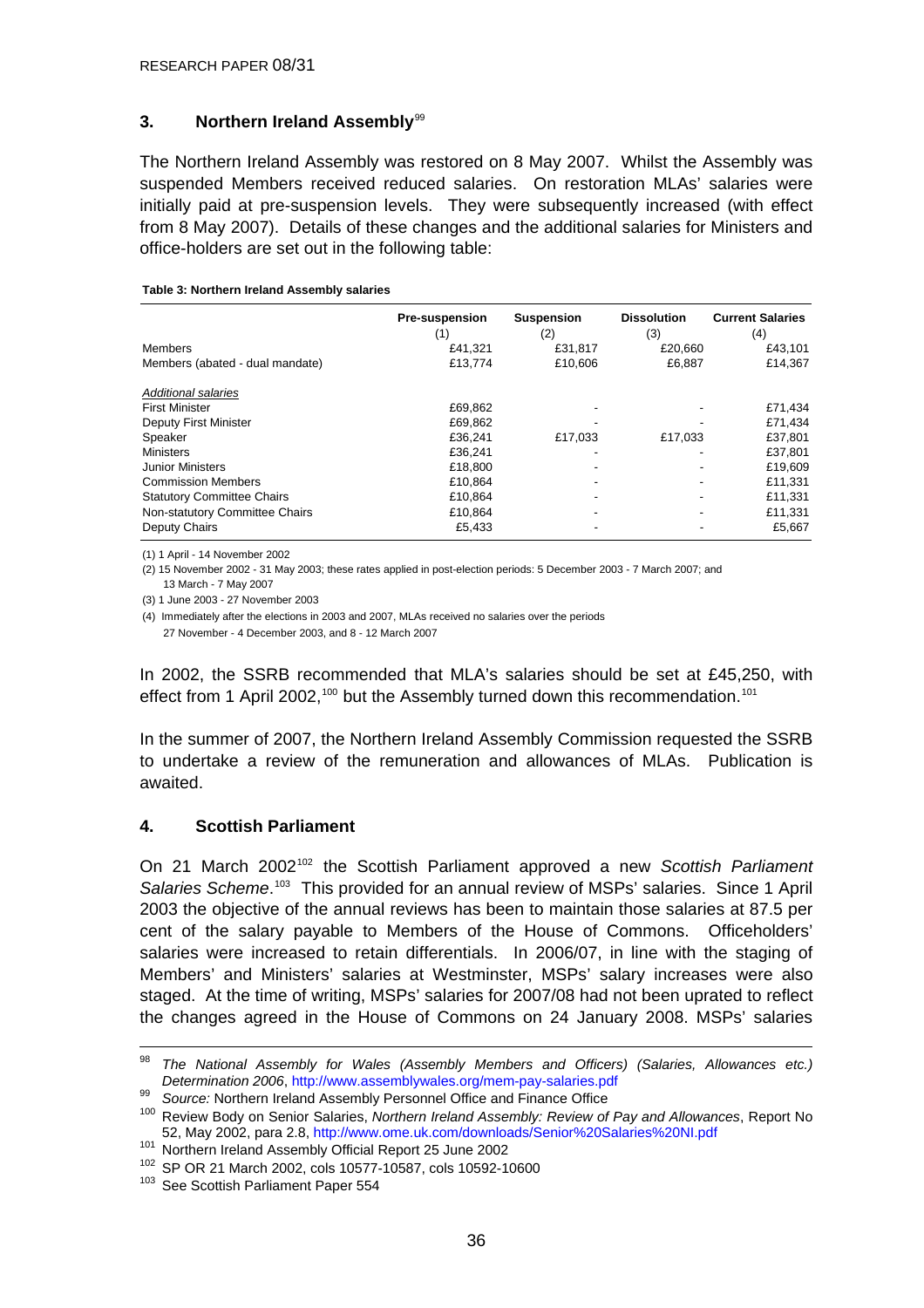<span id="page-36-0"></span>continued to be paid at 87.5 per cent of £60,675 (the amount that had been payable at 1 April 2007, following the application of the now defunct uprating formula).

Table 4 summarises current salaries in the Scottish Parliament:

|                                                                                                                                                                                           | From 1 April 2007                                                         |                                                                                        |  |
|-------------------------------------------------------------------------------------------------------------------------------------------------------------------------------------------|---------------------------------------------------------------------------|----------------------------------------------------------------------------------------|--|
|                                                                                                                                                                                           | Addition                                                                  | Total                                                                                  |  |
| First Minister<br><b>Presiding Officer</b><br>Deputy Presiding Officer<br>Lord Advocate (a)<br>Solicitor General for Scotland (a)<br>Scottish Minister<br>Junior Scottish Minister<br>MSP | £76,907<br>£39,897<br>£24,989<br>£52.123<br>£37,690<br>£39,897<br>£24,989 | £129.998<br>£92,988<br>£78,080<br>£105.214<br>£90,781<br>£92,988<br>£78,080<br>£53,091 |  |

#### **Table 4: Scottish Parliament salaries: 2007/08**

(a) Law Officers need not be MSPs, as is the case at present.

They are paid the total salary regardless.

Details of allowances available to Members of the Scottish Parliament can be found in the Scottish Parliament Official Report.<sup>[104](#page-36-0)</sup>

On 20 June 2007, the Scottish Parliamentary Corporate Body (SPCB) agreed that there should be "a full scale review of parliamentary allowances".<sup>[105](#page-36-0)</sup> The SPCB appointed a panel that is described as bringing "together expertise from the public and private sectors, with an emphasis on experience in finance, accountancy and corporate governance".[106](#page-36-0) The panel was given the following remit:

To carry out a review of the Members' Allowances Scheme, Party Leaders' Allowance Scheme and Equipment and Furniture Scheme. As part of its consideration, the review panel is to have regard to the following:

- What are the tasks expected of Members of the Scottish Parliament?
- What are the tasks expected of party leaders and should there be a numerical qualification in terms of numbers of Members to qualify for payment, and if so, what should this be?

<sup>&</sup>lt;sup>104</sup> SPOR 21 June 2001. cols 1907-17; current rates are detailed in Scottish Parliament Information Centre briefings, [http://www.scottish.parliament.uk/business/research/subject/index.htm;](http://www.scottish.parliament.uk/business/research/subject/index.htm) see also SPICe, *Parliamentary allowances and pay*, SPICE briefing 07/51, 4 October 2007,

<sup>&</sup>lt;sup>105</sup> Parliamentary Allowances Review, Review of allowances at the Scottish Parliament,

http://allowancesreview.scottish.parliament.uk<br><sup>106</sup> Parliamentary Allowances Review, *Review of allowances at the Scottish Parliament – Review Panel*, [http://allowancesreview.scottish.parliament.uk/review\\_panel.htm](http://allowancesreview.scottish.parliament.uk/review_panel.htm)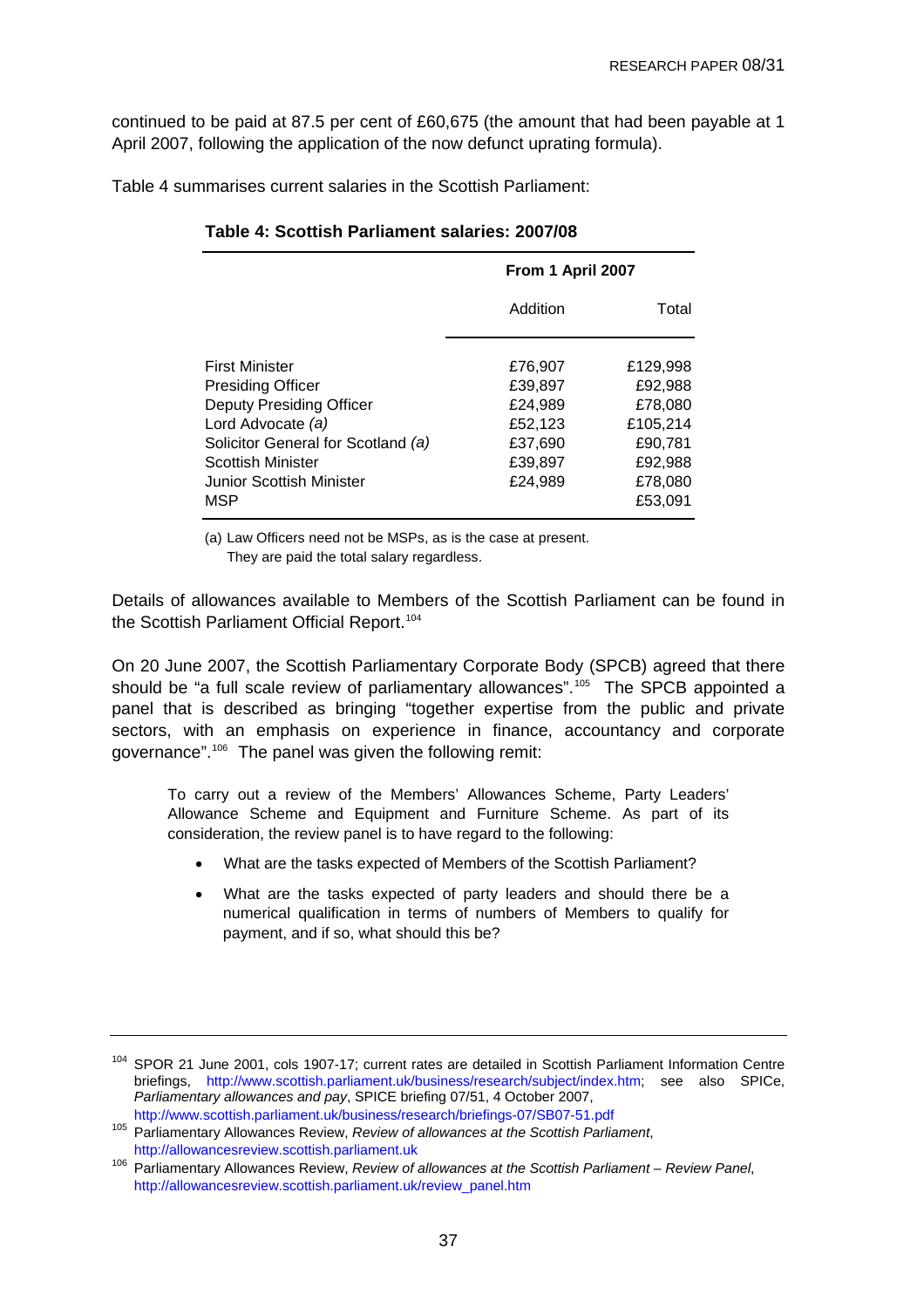- <span id="page-37-0"></span>What resources are required to enable those tasks to be undertaken effectively and efficiently on behalf of constituents and the Parliament
- What resources could be best provided centrally, or through other financial support mechanisms and what resources could be provided through an Allowances Scheme

The review panel shall invite evidence submissions from MSPs and such persons, parties and other organisations as it deems appropriate, and shall otherwise conduct the review as it sees fit.

The review panel may consider comparators with other support mechanisms both within the United Kingdom and beyond.

The review panel shall prepare a report setting out its findings and recommendations, with reasons, for submission to the SPCB by around the end of March 2008.<sup>[107](#page-37-0)</sup>

The Review Panel has published the evidence that it received during its inquiry, on its website, and its review was published on 12 March 2008.<sup>[108](#page-37-0)</sup> The Review Panel concluded that "'allowances' really means 'reimbursement of expenses'". It took the view that it was in MSPs' interests "to maintain a transparent system". It set out the principles which it believed should underpin any consideration of its recommendations. It made a total of 68 recommendations.

### **5. European Parliament**

The salary payable to UK Members of the European Parliament is the same as for Members of Parliament. Accordingly, during 2007/08, MEPs' salaries were **£61,181** from 1 April 2007 and **£61,820** from 1 November 2007.[109](#page-37-0)

## **C. Parliamentary salary for ministers, etc.**

Ministers' pay is currently made up of two elements, the parliamentary salary (Members' pay) and a ministerial salary. Until 1 July 1996 ministers received a reduced parliamentary salary. Since then they have received the full rate.

## **D. Ministers' pay**

Before 1996, ministerial salaries had been uprated by Order in line with Members' salaries but this had not been enshrined in legislation or parliamentary resolution.<sup>[110](#page-37-0)</sup> However the

<sup>107</sup> Parliamentary Allowances Review, *Review of allowances at the Scottish Parliament – Remit of the review*,

<http://allowancesreview.scottish.parliament.uk/remit.htm>108 Independent Review of Parliamentary Allowances, *Report to the Scottish Parliament Corporate Body on the Reimbursement of Expenses for Members of The Scottish Parliament*, March 2008,

[http://allowancesreview.scottish.parliament.uk/report/AllowancesReviewReport\\_final.pdf](http://allowancesreview.scottish.parliament.uk/report/AllowancesReviewReport_final.pdf) 109 House of Commons Library Standard Note SN/IA/3049, *The Statute for Members of the European Parliament*, gives details of the changes to MEPs' pay and allowances that will introduced following the 2009 European Parliamentary elections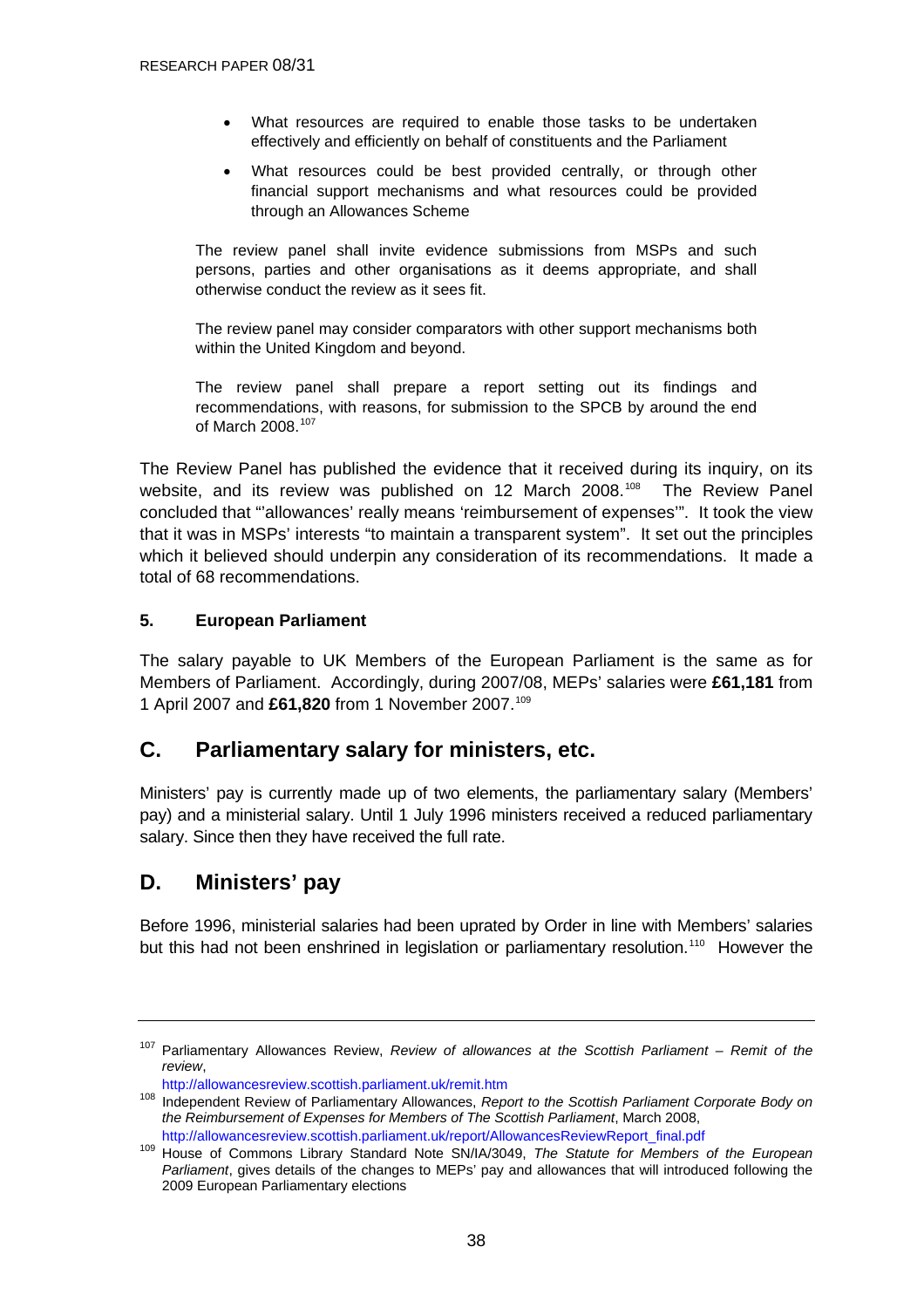<span id="page-38-0"></span>1996 SSRB report,<sup>[111](#page-38-0)</sup> which was accepted by the Commons, recommended that the uprating formula and 1 April implementation date should also apply to ministers and other paid office holders.

**Uprating formula**: Pay increases for ministers are linked automatically to the increase in pay bands for the Senior Civil Service, under a formula set out in section 1 of the *Ministerial and other Salaries Act 1997*. This is, in effect, the same formula that is used for uprating Members' pay.

The *Ministerial and other Salaries Act 1997* amended the 1975 Act of the same title to take into account the SSRB recommendations.

The following three tables summarise trends in ministerial pay since 1997/98.

The formula set out in the *Ministerial and other Salaries Act 1975*, as amended, was not changed following the SSRB's 2007 report and the Government's decision to stage Members' pay increases in 2007/08. The ministerial element of ministers' salaries therefore increased by 0.66 per cent in April 2007, in line with the uprating formula enshrined in the Act.

|                                     | 1997/98  | 2001/02 | 2005/06  |          | 1 Apr 2006 1 Nov 2006 | 2007/08 |
|-------------------------------------|----------|---------|----------|----------|-----------------------|---------|
|                                     |          |         |          |          |                       |         |
| Prime Minister (a)                  | 100,000  | 113,596 | 124,837  | 126,085  | 127,334               | 128,174 |
| Cabinet Minister (a)                | 60,000   | 68.157  | 74,902   | 75,651   | 76.400                | 76,904  |
| Minister of State                   | 31,125   | 35,356  | 38,854   | 39,243   | 39,631                | 39,893  |
| Parliamentary Under Secretary       | 23,623   | 26,835  | 29,491   | 29,786   | 30,081                | 30,280  |
| Government Chief Whip (b)           | 36,613   | 68,157  | 74,902   | 75,651   | 76,400                | 76,904  |
| Government Deputy Chief Whip        | 31,125   | 35,356  | 38,854   | 39,243   | 39,631                | 39,893  |
| Government Whip                     | 20,029   | 22,753  | 25,005   | 25,255   | 25,505                | 25,673  |
| <b>Assistant Government Whip</b>    | 20,029   | 22,753  | 25,005   | 25,255   | 25,505                | 25,673  |
| Leader of the Opposition            | 55,000   | 62,479  | 68,662   | 70,035   | 70,035                | 70,947  |
| <b>Opposition Chief Whip</b>        | 31,125   | 35,356  | 38,854   | 39,631   | 39,631                | 39,893  |
| <b>Opposition Deputy Chief Whip</b> | 20,029   | 22,753  | 25,005   | 25,505   | 25,505                | 25,673  |
| <b>Opposition Assistant Whip</b>    | 20,029   | 22,753  | 25,005   | 25,505   | 25,505                | 25,673  |
| Speaker                             | 60,000   | 68,157  | 74.902   | 75.651   | 76.400                | 76,904  |
| Chairman of Ways and Means          | 31,125   | 35,356  | 38,854   | 39,243   | 39,631                | 39,893  |
| First Deputy Chairman               | 27,355   | 31,073  | 34,148   | 34,489   | 34,831                | 35,061  |
| Second Deputy Chairman              | 27,355   | 31,073  | 34,148   | 34,489   | 34,831                | 35,061  |
| Attorney General (c)                | 63,756   |         | In Lords |          |                       |         |
| Solicitor General (d)               | In Lords | 59,386  | 65,263   | 65,916   | 66,569                | 67,008  |
| Advocate General for Scotland (e)   |          | 59,386  | 65,263   | In Lords |                       |         |

**Table 5: Ministers and office-holders in Commons: Ministerial salary entitlements, £**

<sup>&</sup>lt;sup>110</sup> Such an Order would have been required for an 'uprating' increase from 1 April 1997, but there was no such Order, and therefore no uprating for the year beginning 1 April 1997

Review Body on Senior Salaries, Review of Parliamentary pay and allowances, Report No. 38, Cm 3330-I, 1996, <http://www.ome.uk.com/downloads/volume1.pdf>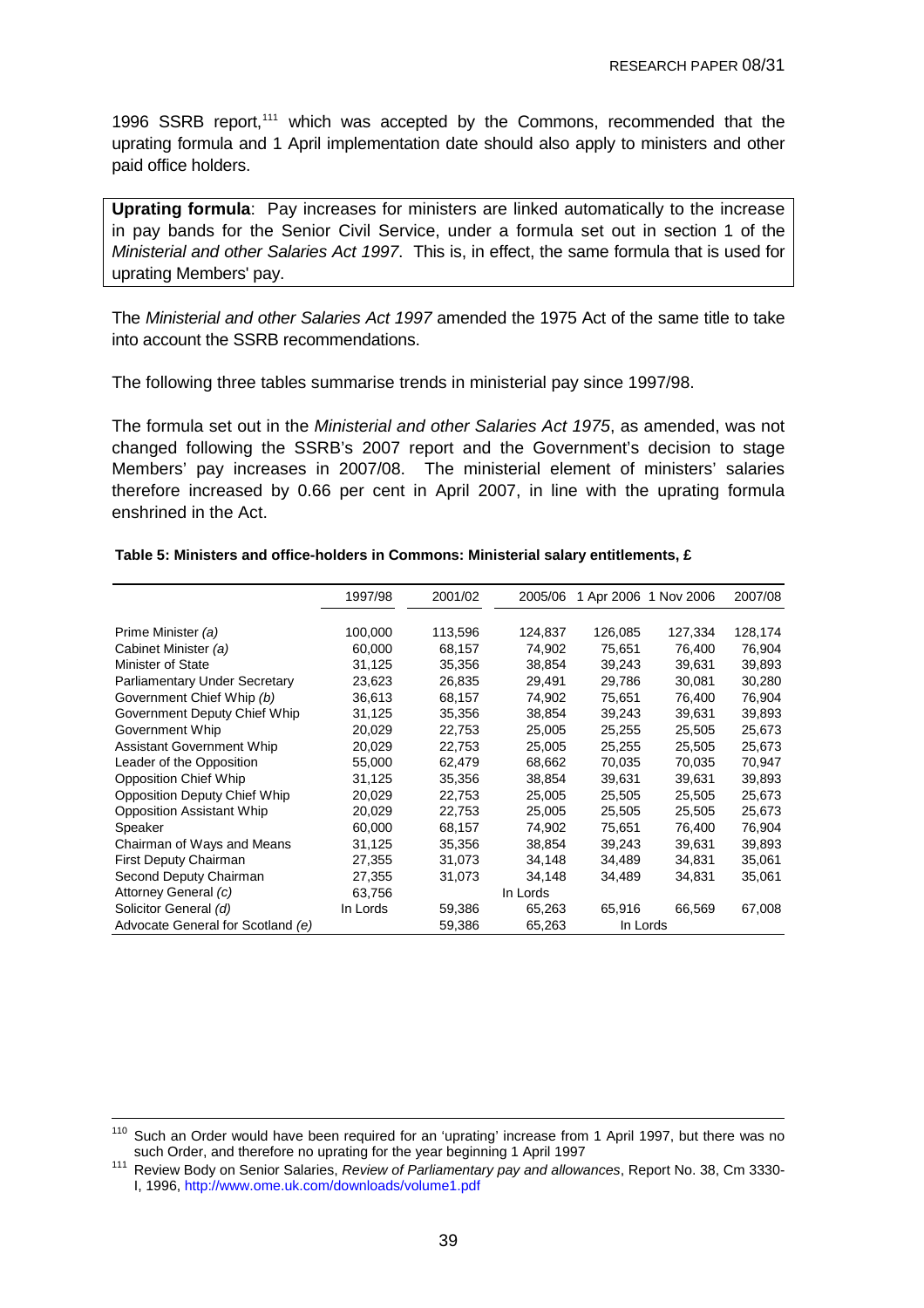#### RESEARCH PAPER 08/31

#### **Table 6: Ministers and office-holders in Commons: Full salary entitlements, £**

|                                   | 1997/98  | 2001/02 | 2005/06 |          | 1 Apr 2006 1 Nov 2006 1 Apr 2007 1 Nov 2007 |         |         |
|-----------------------------------|----------|---------|---------|----------|---------------------------------------------|---------|---------|
|                                   |          |         |         |          |                                             |         |         |
| Prime Minister (a)                | 143,860  | 163,418 | 183,932 | 185,771  | 187,611                                     | 189,355 | 189,994 |
| Cabinet Minister (a)              | 103,860  | 117,979 | 133,997 | 135,337  | 136,677                                     | 138.085 | 138,724 |
| <b>Minister of State</b>          | 74.985   | 85,178  | 97,949  | 98.929   | 99.908                                      | 101.074 | 101,713 |
| Parliamentary Under Secretary     | 67,483   | 76,657  | 88,586  | 89,472   | 90,358                                      | 91,461  | 92,100  |
| Government Chief Whip (b)         | 80,473   | 117,979 | 133,997 | 135,337  | 136,677                                     | 138.085 | 138,724 |
| Government Deputy Chief Whip      | 74,985   | 85,178  | 97,949  | 98,929   | 99,908                                      | 101,074 | 101,713 |
| Government Whip                   | 63,889   | 72,575  | 84,100  | 84,941   | 85,782                                      | 86.854  | 87,493  |
| <b>Assistant Government Whip</b>  | 63,889   | 72,575  | 84,100  | 84,941   | 85,782                                      | 86.854  | 87,493  |
| Leader of the Opposition          | 98.860   | 112,301 | 127,757 | 129.721  | 130.312                                     | 132.128 | 132,767 |
| <b>Opposition Chief Whip</b>      | 74,985   | 85,178  | 97,949  | 99,317   | 99,908                                      | 101,074 | 101,713 |
| Deputy Chief Opposition Whip      | 63,889   | 72,575  | 84,100  | 85,191   | 85,782                                      | 86,854  | 87,493  |
| <b>Assistant Opposition Whip</b>  | 63,889   | 72,575  | 84,100  | 85,191   | 85,782                                      | 86.854  | 87,493  |
| Speaker                           | 103,860  | 117,979 | 133,997 | 135,337  | 136,677                                     | 138.085 | 138,724 |
| Chairman of Ways and Means        | 74,985   | 85,178  | 97,949  | 98,929   | 99,908                                      | 101,074 | 101,713 |
| First Deputy Chairman             | 71,215   | 80,895  | 93,243  | 94,175   | 95,108                                      | 96,242  | 96,881  |
| Second Deputy Chairman            | 71,215   | 80,895  | 93,243  | 94,175   | 95,108                                      | 96,242  | 96,881  |
| Attorney General (c)              | 107,616  |         |         | In Lords |                                             |         |         |
| Solicitor General (d)             | In Lords | 109,208 | 124,358 | 125,602  | 126.846                                     | 128,189 | 128,828 |
| Advocate General for Scotland (e) |          | 109,208 | 124,358 |          | In Lords                                    |         |         |

#### **Table 7: Ministers and office-holders in Lords: Full salary entitlements, £**

|                                   | 1997/98    | 2001/02 | 2005/06    |         | 1 Apr 2006 1 Nov 2006 | 2007/08 |
|-----------------------------------|------------|---------|------------|---------|-----------------------|---------|
|                                   |            |         |            |         |                       |         |
| Lord Speaker (f)                  |            |         |            | 102,685 | 103.701               | 104,386 |
| Cabinet Minister (a)              | 77,963     | 88,562  | 101,668    | 102.685 | 103.701               | 104,386 |
| Minister of State                 | 51,838     | 68.283  | 79.382     | 80.176  | 80.970                | 81,504  |
| Parliamentary Under Secretary     | 43,632     | 58.961  | 69.138     | 69.829  | 70.521                | 70,986  |
| Government Chief Whip             | 51,838     | 68.283  | 79.382     | 80.176  | 80.970                | 81,504  |
| Government Deputy Chief Whip      | 43,632     | 58.961  | 69.138     | 69.829  | 70.521                | 70,986  |
| Government Whip                   | 39,462     | 54,224  | 63,933     | 64,572  | 65,212                | 65,624  |
| Leader of the Opposition          | 43,632     | 58,961  | 69,138     | 70,521  | 70,521                | 70,986  |
| <b>Opposition Chief Whip</b>      | 39,462     | 54,224  | 63,933     | 65,212  | 65.212                | 65,624  |
| Lord Chancellor $(q)$             | 140,665    | 173,875 | 213.899    | 102,685 | 103,701               | (h)     |
| <b>Chairman of Committees</b>     | 51,838     | 68,283  | 79,382     | 80,176  | 80,970                | 81,504  |
| Principal Deputy Chairman         | 47,739     | 63,626  | 74,265     | 75,008  | 75,750                | 76,250  |
| Solicitor General (d)             | 78,072     |         | In Commons |         |                       |         |
| Attorney General (c)              | In Commons | 92,826  | 106,358    | 107,422 | 108,485               | 109,201 |
| Advocate General for Scotland (e) |            |         | In Commons | 93,249  | 94,173                | 94,794  |

#### *Notes on ministers' pay tables:*

(a) On 8 May 1997 the new Government stated that the Prime Minister and Cabinet Ministers would not take the post-election increases. The postholders drew a reduced ministerial salary.

Following the election in May 2001 the Government announced that ministers would take their full salary entitlement.

- (b) Government Chief Whip in Cabinet as from 28 July 1998, so receives Cabinet Minister's salary.
- (c) Office in Lords from 29 July 1999 [*Attorney General's Salary Order 2000*, SI 2000/1827] implementing 1996 SSRB recommendation that the salary should have same differential over the rate for a Cabinet Minister in Lords as it had in the Commons. From April to July 1999, the Commons ministerial salary was £68,332.
- (d) Office in Commons in 1992-1997 Parliament, and as from 28 July 1998.
- (e) The Office of Advocate General for Scotland was created by the *Scotland Act 1998*: the Lord Advocate and the Solicitor General for Scotland became Ministers in the Scottish Executive.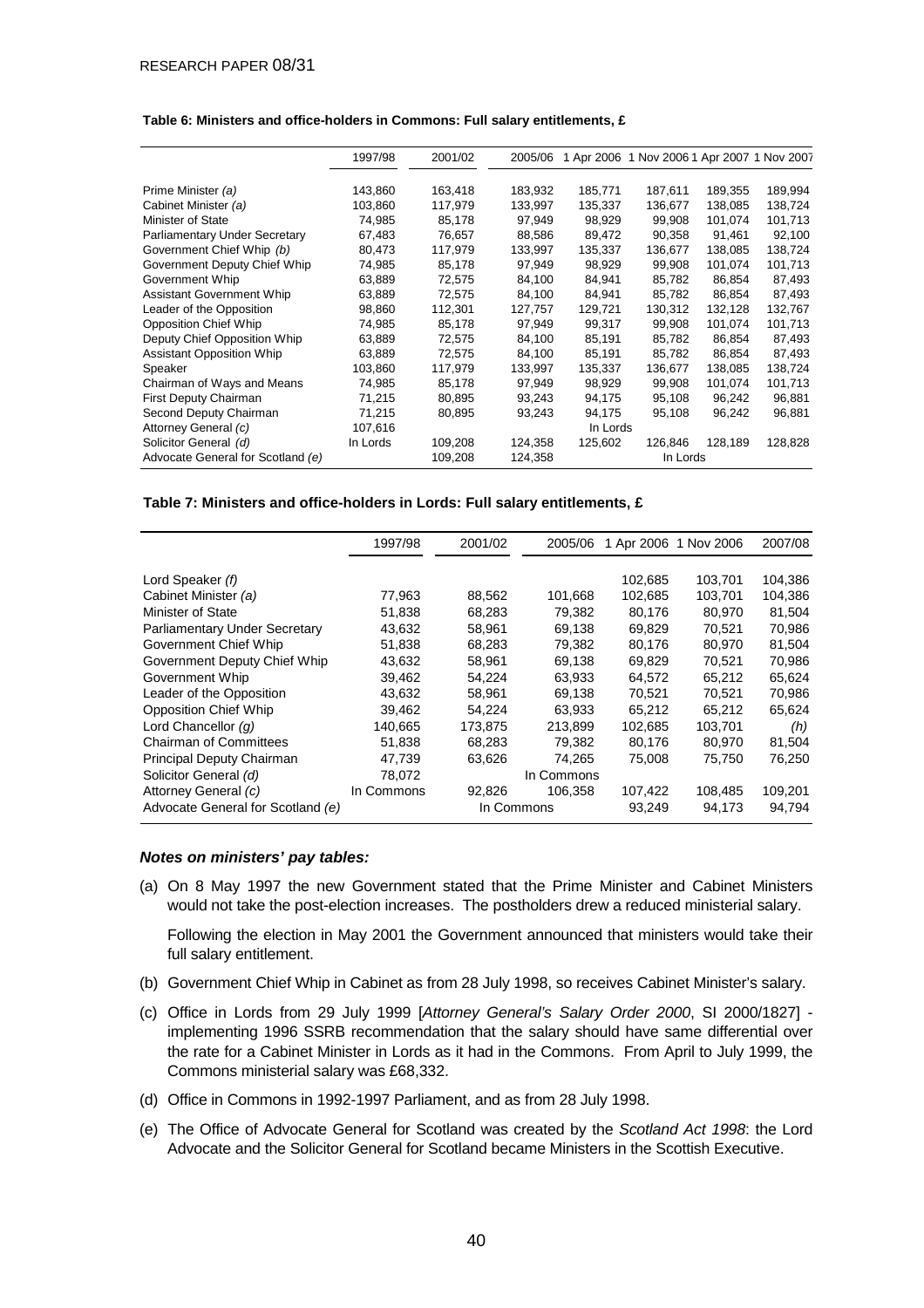- <span id="page-40-0"></span>(f) The Lord Speaker took office on 4 July 2006; the *Constitutional Reform Act 2005* no longer required the Lord Chancellor to fulfil this role.
- (g) From 1 April 1997, in line with the staged increase for the Lord Chief Justice. The *Ministerial and Other Pensions and Salaries Act 1991*, as amended by the *Ministerial and Other Salaries Order 1996* [SI 1996/1913], determined that the Lord Chancellor should receive £2,500 a year more than the salary for the time being payable to the Lord Chief Justice. However, the Lord Chancellor has elected to receive the same salary as other Cabinet members in the Lords.
- (h) The Lord Chancellor no longer has to sit in the House of Lords. The position is now held by Jack Straw, Secretary of State for Justice.

## **E. Parliamentary salary for select committee chairmen**

On 30 October 2003, the House agreed to pay certain select committee chairmen £12,500 per annum in addition to their salary as a Member, following a recommendation to that effect from the Review Body on Senior Salaries (SSRB). The new arrangements came into effect from the beginning of the 2003-04 Session. In 2007/08, following the implementation of Resolutions passed on 24 January 2008, the additional salary was **£13,571** from 1 April 2007 and **£13,713** from 1 November 2007.

Details of the background to the introduction of the additional salary, of historic levels of the additional salary and of the select committees whose chairmen receive an additional salary are given in the Library Standard Note, *Modernisation: Select committees – pay for chairmen*. [112](#page-40-0)

The House endorsed all the SSRB's recommendations on 30 October 2003:

[Resolution debated and agreed:](http://pubs1.tso.parliament.uk/pa/cm200203/cmhansrd/vo031030/debtext/31030-25.htm) *30 October 2003, on division (86 to 59)*. [113](#page-40-0)

On 13 July 2005, the House agreed to increase the number of committees whose chairmen qualified for an additional salary:

[Resolution debated and agreed:](http://pubs1.tso.parliament.uk/pa/cm200506/cmhansrd/cm050713/debtext/50713-32.htm#50713-32_div42) *13 July 2005, on division (232 to 59)*. [114](#page-40-0)

On 18 May 2006, the House agreed to pay the increase in Members' pay for 2006/07 in two stages, and one further chairman (the chairman of the *Crossrail Bill* Committee) was added to the list of those who qualified for an additional salary, with effect from 13 December 2005.[115](#page-40-0) That arrangement ended when the Committee was formally wound up on 18 October 2007.<sup>[116](#page-40-0)</sup>

The 2007/08 additional salary increases were implemented following the debate on the SSRB's 2007 review of pay and allowances:

<sup>112</sup> House of Commons Library Standard Note SN/PC/2725, *Modernisation: Select committees – pay for chairmen*,<http://www.parliament.uk/commons/lib/research/notes/snpc-02725.pdf>

<sup>&</sup>lt;sup>114</sup> HC Deb 13 July 2005 cc840-930<br><sup>115</sup> HC Deb 18 May 2006 cc1152-1164; [Resolution debated and agreed:](http://pubs1.tso.parliament.uk/pa/cm200506/cmhansrd/cm060518/debtext/60518-0241.htm#060518114000011) *18 May 2006, no division* 

<sup>116</sup> Crossrail Bill Select Committee, [http://www.parliament.uk/parliamentary\\_committees/crossrail.cfm](http://www.parliament.uk/parliamentary_committees/crossrail.cfm)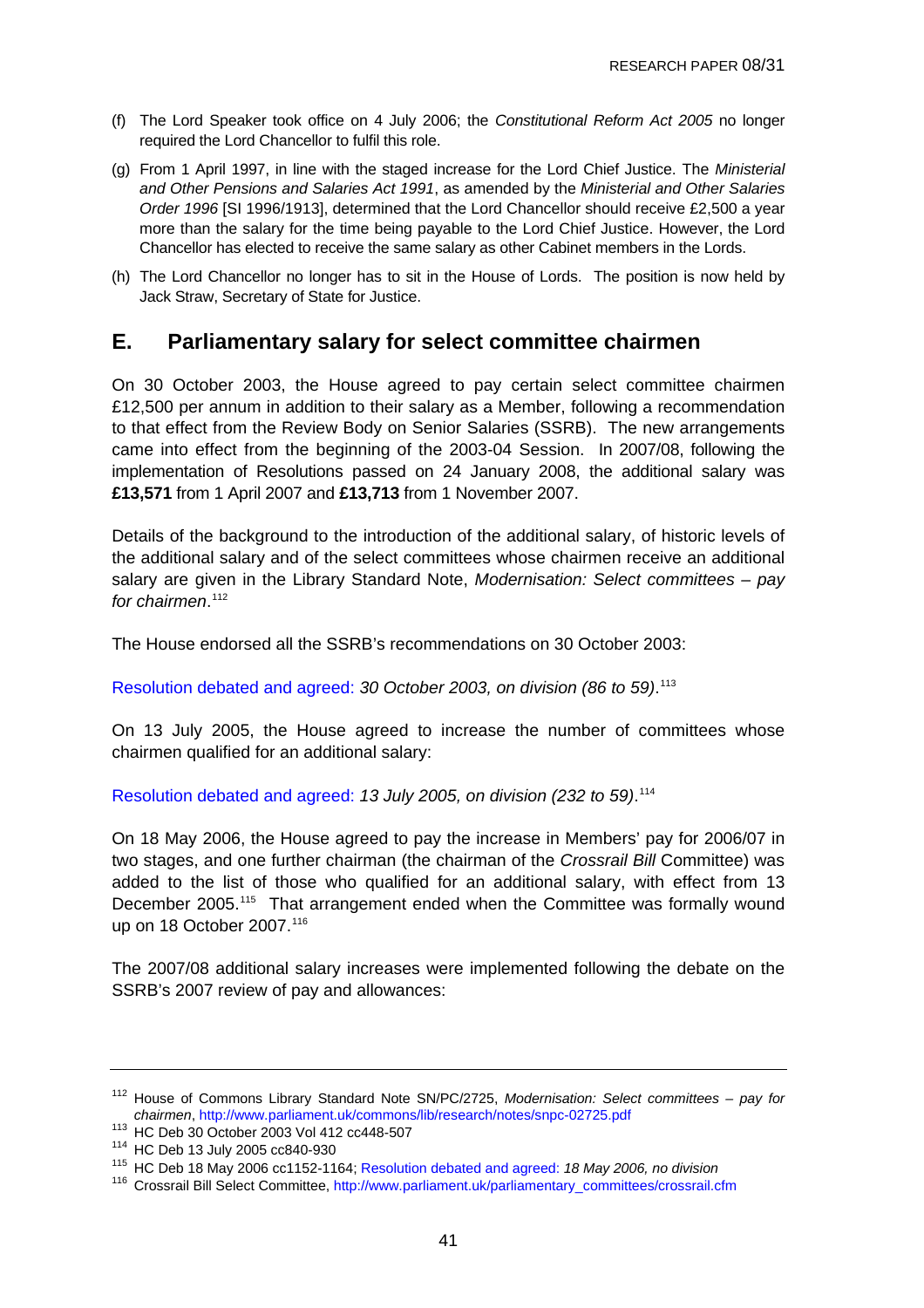<span id="page-41-0"></span>[Resolution debated and agreed:](http://www.publications.parliament.uk/pa/cm200708/cmhansrd/cm080124/debtext/80124-0018.htm#08012472000008) *24 January 2008, no division*. [117](#page-41-0)

### **F. General Committee chairmen**

On 13 July 2005, when the House debated the membership of select committees, it also agreed to introduce additional salaries for the chairmen of general committees (standing committees, at the time), following an SSRB review which, "on balance" considered that:

… a good case can be made for additional payment for at least those Chairmen of Standing Committees undertaking more substantial duties. Payment could support membership of the Panel as a possible step in a career path leading ultimately to the role of Deputy Speaker, or possibly even Speaker.<sup>[118](#page-41-0)</sup>

The new arrangements, which came into effect from 1 November 2005, allowed for a tiered salary structure, based on length of service. Under this approach the most experienced chairmen receive an additional salary that is equivalent to that of a select committee chairman.

[Resolution debated and agreed](http://pubs1.tso.parliament.uk/pa/cm200506/cmhansrd/cm050713/debtext/50713-31.htm): *13 July 2005, on division (226 to 74)*. [119](#page-41-0)

The tiers are shown in Table 8, which also shows the salaries that applied in 2005/06, 2006/07 and the current year.

|        |                                                                  |               | 2006/07 |                         | 2007/08                 |         |  |
|--------|------------------------------------------------------------------|---------------|---------|-------------------------|-------------------------|---------|--|
|        |                                                                  | $2005/06$ (a) |         | From 1 April From 1 Nov | From 1 April From 1 Nov |         |  |
|        | <b>Select Committee Chair</b><br><b>Standing Committee Chair</b> | £13.107       | £13,239 | £13,370                 | £13,571                 | £13,713 |  |
| Tier 1 | Less than 1 year                                                 | £2,615        | £2.642  | £2,668                  | £2.708                  | £2,737  |  |
| Tier 2 | 1-3 years                                                        | £7,340        | £7.414  | £7,487                  | £7,600                  | £7,679  |  |
| Tier 3 | 3-5 years                                                        | £9,960        | £10,060 | £10,160                 | £10,313                 | £10,421 |  |
| Tier 4 | At least 5 years                                                 | £13,107       | £13,239 | £13,370                 | £13,571                 | £13,713 |  |

#### **Table 8: Committee Chairmen additional salaries 2005/06, 2006/07 and 2007/08**

Note *(a)* : Standing Committee Chair salaries were introduced with effect from 1 November 2005

The resolutions agreed on 18 May 2006 and 24 January 2008, which have been mentioned above, were required to stage the increases in the additional salaries of members of the Chairmen's panel in 2006/07 and in 2007/08.<sup>[120](#page-41-0)</sup>

Details of the background to the introduction of the additional salary are given in the Library Standard Note, *Standing committees: pay for chairmen*. [121](#page-41-0)

<sup>&</sup>lt;sup>117</sup> HC Deb 24 January 2008 cc1719-1720<br><sup>118</sup> Review Body on Senior Salaries, *Pay for Standing Committee Chairmen in the House of Commons*, July

<sup>2005,</sup> Cm 6566, para 2.11<br>
<sup>119</sup> HC Deb 13 July 2005 cc840-930<br>
<sup>120</sup> HC Deb 18 May 2006 cc1152-1164; HC Deb 24 January 2008 cc1719-1720<br>
<sup>121</sup> House of Commons Library Standard Note SN/PC/3718, Standing committees: pay fo <http://www.parliament.uk/commons/lib/research/notes/snpc-03718.pdf>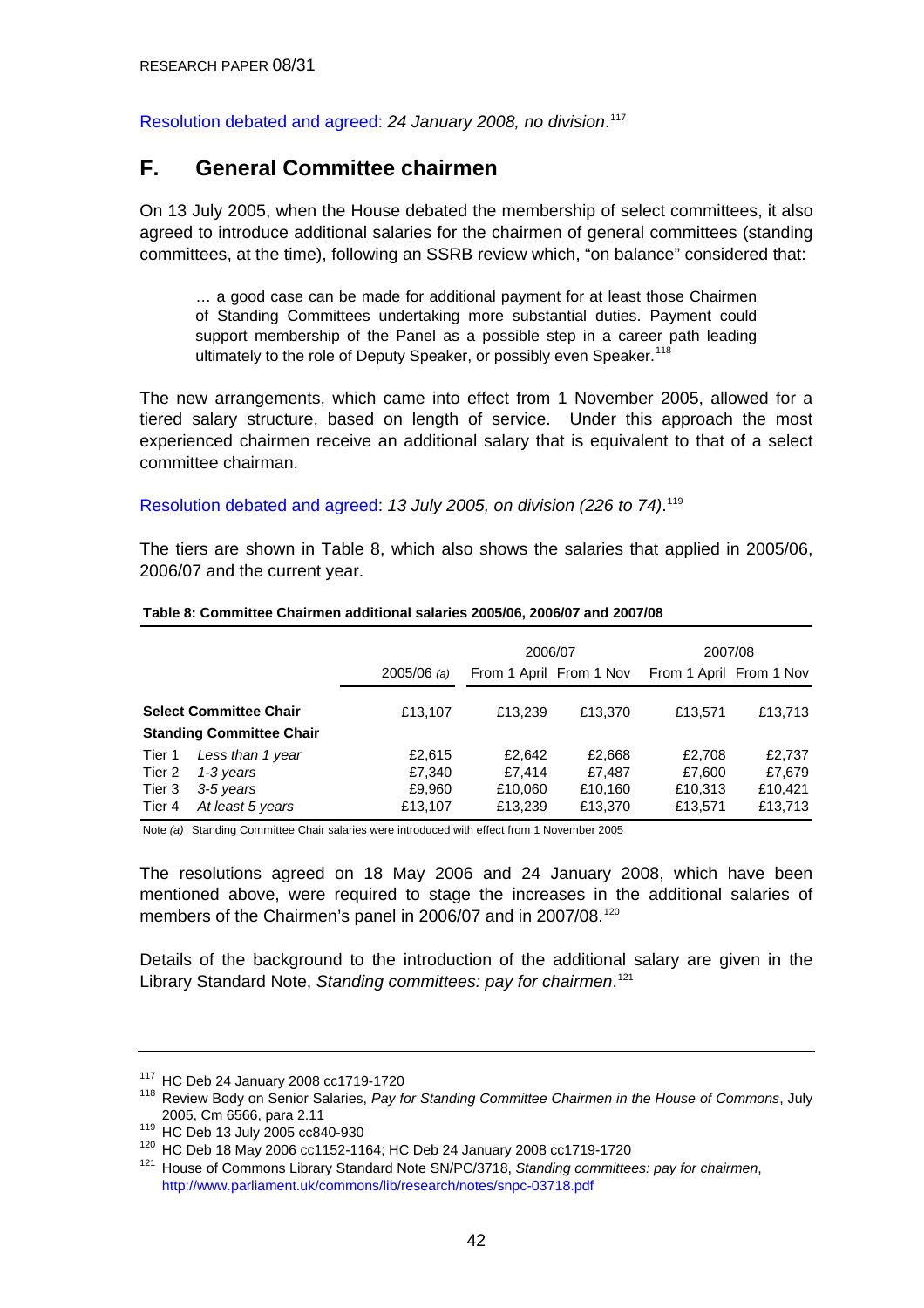# <span id="page-42-0"></span>**IV Members' Allowances**

## **A. Members Estimate Committee**

### **1. Establishment**

On 29 January 2004, the House agreed to delegate a number of responsibilities concerning the House of Commons: Members Estimate (the budget from which Members are paid and their allowances funded) and some responsibilities previously conferred on the Speaker relating to allowances and insurance, to the House of Commons Members Estimate Committee.

The House agreed a new Standing Order which set the terms of reference of the Committee, stipulated that its membership should be the same as that of the House of Commons Commission, and required it to report to the House at least once a year.

The new Standing Order<sup>[122](#page-42-0)</sup> was agreed without a division.<sup>[123](#page-42-0)</sup>

The Members Estimate Committee is advised by the Advisory Panel on Members' Allowances (formerly the Speaker's Advisory Panel).

### **2. Work of the Committee in 2006/07[124](#page-42-0)**

The House of Commons: Members Resource Accounts included a brief review of the work of the MEC in 2006/07. The Committee met on eight occasions during the year. In June 2006, the second edition of the "Concordance" was published,<sup>[125](#page-42-0)</sup> and an updated edition of *The Green Book* was published.[126](#page-42-0) The report highlighted the following:

- revisions of the rules for the Additional Costs Allowance to allow for the reimbursement of "overnight stays on journeys to and from the constituency when it was not practicable to complete the journey in one day, so long as any such arrangements were cleared in advance with the Department of Finance and Administration, and other allied changes to the rules";<sup>[127](#page-42-0)</sup>
- drawing up a scheme for the Communications Allowance;

<sup>&</sup>lt;sup>122</sup> HC Deb 29 January 2004 c406; Standing Order No. 152D<br><sup>123</sup> HC Deb 29 January 2004 c418. More details of the debate are given in RP 05/42, section III.A.1<br><sup>124</sup> The work of the Members Estimate Committee in the years

<sup>&</sup>lt;sup>125</sup> Members Estimate Committee, *Concordance of Resolutions*, June 2006, HC 950-II 2005-06

<http://www.publications.parliament.uk/pa/cm200506/cmselect/cmmemest/950/950ii.pdf> 126 Department of Finance and Administration, *The Green Book – Parliamentary Salaries, Allowances and Pensions*, July 2006, <http://www.parliament.uk/documents/upload/HofCpsap.pdf>

<sup>127</sup> Members Estimate Committee, *Formal Minutes*, 19 June 2006, [http://www.parliament.uk/parliamentary\\_committees/mec/mecfm190606.cfm](http://www.parliament.uk/parliamentary_committees/mec/mecfm190606.cfm)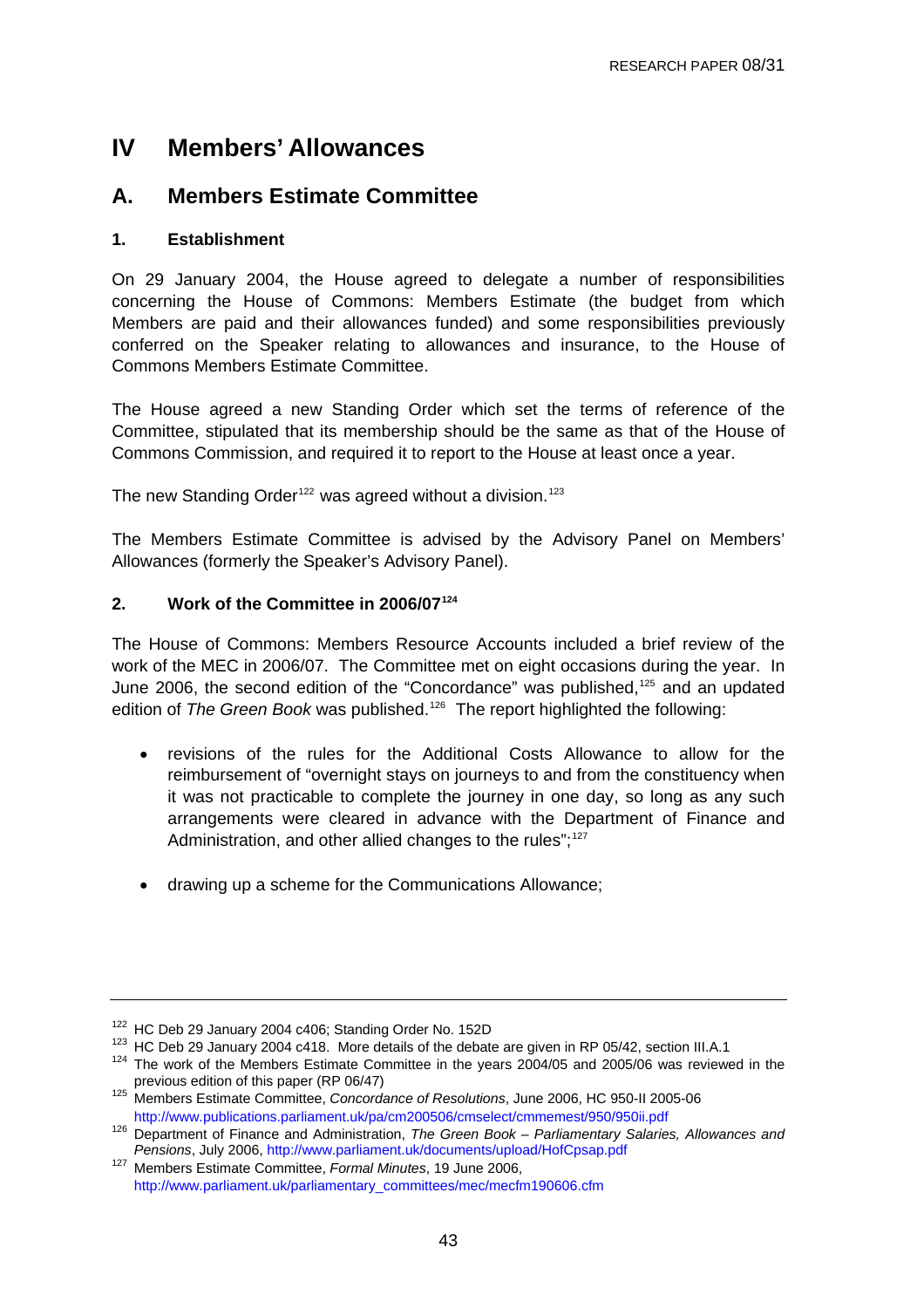- <span id="page-43-0"></span>agreeing to make "annual contributions to DEFRA's Government Carbon Offsetting Fund to cover the carbon costs of Members' air travel paid for from the Members Estimate":<sup>[128](#page-43-0)</sup>
- extending the European travel scheme to include all countries belonging to the Council of Europe:<sup>[129](#page-43-0)</sup> and
- approving the arrangements for the publication of "details of expenditure on allowances and entitlements attributable to individual Members, in accordance with the House's scheme of publication under the *Freedom of Information Act*"; and providing guidance on handling FoI requests.<sup>[130](#page-43-0)</sup>

In addition, the MEC agreed that:

… Members should be put on the same basis as Members' staff and staff of the House and that a single childcare voucher scheme should be developed.<sup>[131](#page-43-0)</sup>

#### **3. Advisory Panel on Members' Allowances**

The Advisory Panel on Members' Allowances (APMA) was set up (as the Speaker's Advisory Panel) in 2001 to advise the Speaker on the application of the allowances and arrangements for the provision of IT and training. It was given the following terms of reference:

#### **Advisory Panel**

(4)—(1) It should be the responsibility of a Panel appointed by Mr. Speaker to advise him on:

(i) directions he may give as to the application of the provisions of this Resolution under paragraphs (2) and (3) above;

(ii) his authorisation of expenditure not otherwise specified in this Resolution but within the ambit of the Vote, pursuant to paragraph (3)(f) thereof; and

(iii) the application of the provisions of this Resolution to individual cases of difficulty.

(2) The Panel should advise Mr. Speaker and the Leader of the House on the potential development of the arrangements made by or under the Resolutions in force from time to time regarding Members' allowances &c.<sup>[132](#page-43-0)</sup>

<sup>128</sup> *Ibid* 

<sup>129</sup> Members Estimate Committee, *Formal Minutes*, 29 January 2007,

[http://www.parliament.uk/parliamentary\\_committees/mec/mecfm290107.cfm](http://www.parliament.uk/parliamentary_committees/mec/mecfm290107.cfm) 130 House of Commons, *House of Commons: Members – Annual Report, Resource Accounts and Audit Committee Annual Report 2006-07*, July 2007, HC 832, paras 10-15,

<http://www.publications.parliament.uk/pa/cm/cmresource/832.pdf>131 Members Estimate Committee, *Formal Minutes*, 29 January 2007,

[http://www.parliament.uk/parliamentary\\_committees/mec/mecfm290107.cfm](http://www.parliament.uk/parliamentary_committees/mec/mecfm290107.cfm) 132 HC Deb 5 July 2001 c422; approved HC Deb 5 July 2001 cc463-466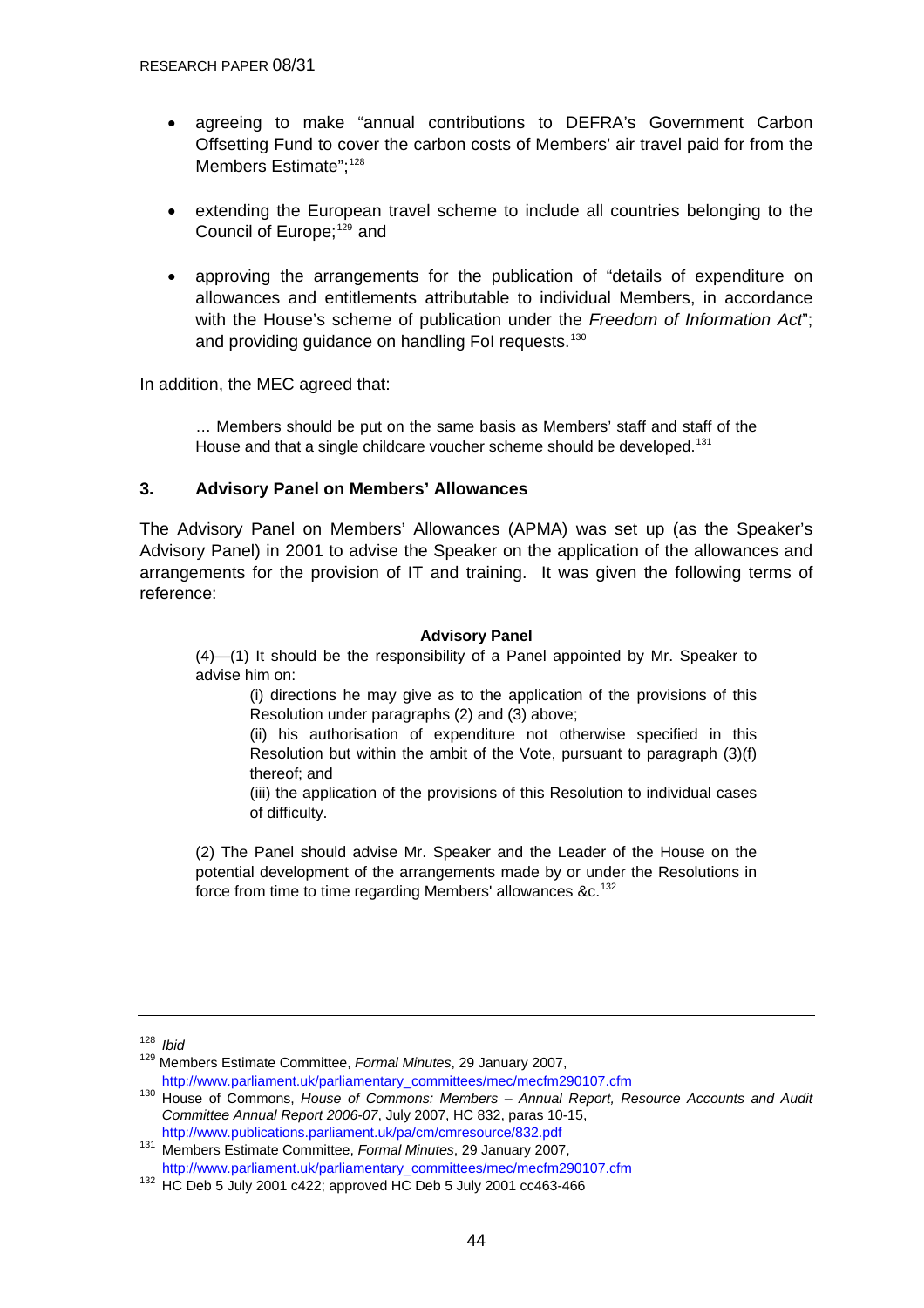<span id="page-44-0"></span>On 29 January 2004, when the House established the MEC, it confirmed the APMA's role but provided for it to advise the MEC rather than the Speaker. However, the Speaker was to continue to appoint the members of the APMA.<sup>[133](#page-44-0)</sup>

### **B. Allowances and rates**

The rules relating to allowances are published in *The Green Book* and the resolutions in the *Concordance of Resolutions*. [134](#page-44-0)

A summary of the current and recent maximum amounts is given in Table 9, on page 51. It is permissible to transfer money from the Staffing Allowance to the Incidental Expenses Provisions, within limits, and from either of these allowances to the Communications Allowance.

#### **1. Staffing allowance**

The 2001 SSRB review created a new staffing allowance.<sup>[135](#page-44-0)</sup> Initially different maxima were set for MPs depending on whether their constituency was in London or not. The 2004 SSRB review recommended that this practice continue; it recommended an increase in excess of the uprating formula; and that the allowance should be increased annually, with effect from 1 April 2005, in line with the Average Earnings Index for public and private sectors combined, in place of the previous "to reflect changes in pay levels for equivalent jobs outside the House". However, the House agreed that all Members should be entitled to the higher level of allowance, and that up to 10 per cent of the allowance could be used to fund constituency offices.<sup>[136](#page-44-0)</sup>

**Uprating formula:** the staffing allowance will be uprated annually to reflect changes in the Average Earnings Index for public and private sectors combined.

[Resolution debated and agreed:](http://www.publications.parliament.uk/pa/cm200102/cmhansrd/vo010705/debtext/10705-24.htm#10705-24_div11) *5 July 2001, as amended, agreed to.[137](#page-44-0)*

[Resolution debated and agreed:](http://www.publications.parliament.uk/pa/cm200304/cmhansrd/cm041103/debtext/41103-21.htm#41103-21_div308) *3 November 2004*, as amended, agreed to.[138](#page-44-0)

The maximum entitlement to staffing allowance is **£90,505**, for the financial year 2007/08.

#### **2. Incidental expenses**

As a result of the changes to the Office Cost Allowance in 2001, a new provision called an Incidental Expenses Provision was established, at the initial rate of £18,000 per year

<sup>&</sup>lt;sup>133</sup> HC Deb 29 January 2004 c406; c418<br><sup>134</sup> Department of Finance and Administration, *The Green Book – Parliamentary Salaries, Allowances and Pensions*, July 2006, [http://www.parliament.uk/documents/upload/HofCpsap.pdf;](http://www.parliament.uk/documents/upload/HofCpsap.pdf) and Members Estimate Committee, *Concordance of Resolutions*, June 2006, HC 950-II 2005-06,

<http://www.publications.parliament.uk/pa/cm200506/cmselect/cmmemest/950/950ii.pdf>

<sup>&</sup>lt;sup>135</sup> Staffing costs had previously been met from an Office Costs Allowance<br><sup>136</sup> HC Deb 3 November 2004 cc362-363<br><sup>137</sup> HC Deb 5 July 2001 c466<br><sup>138</sup> HC Deb 3 November 2004 cc362-363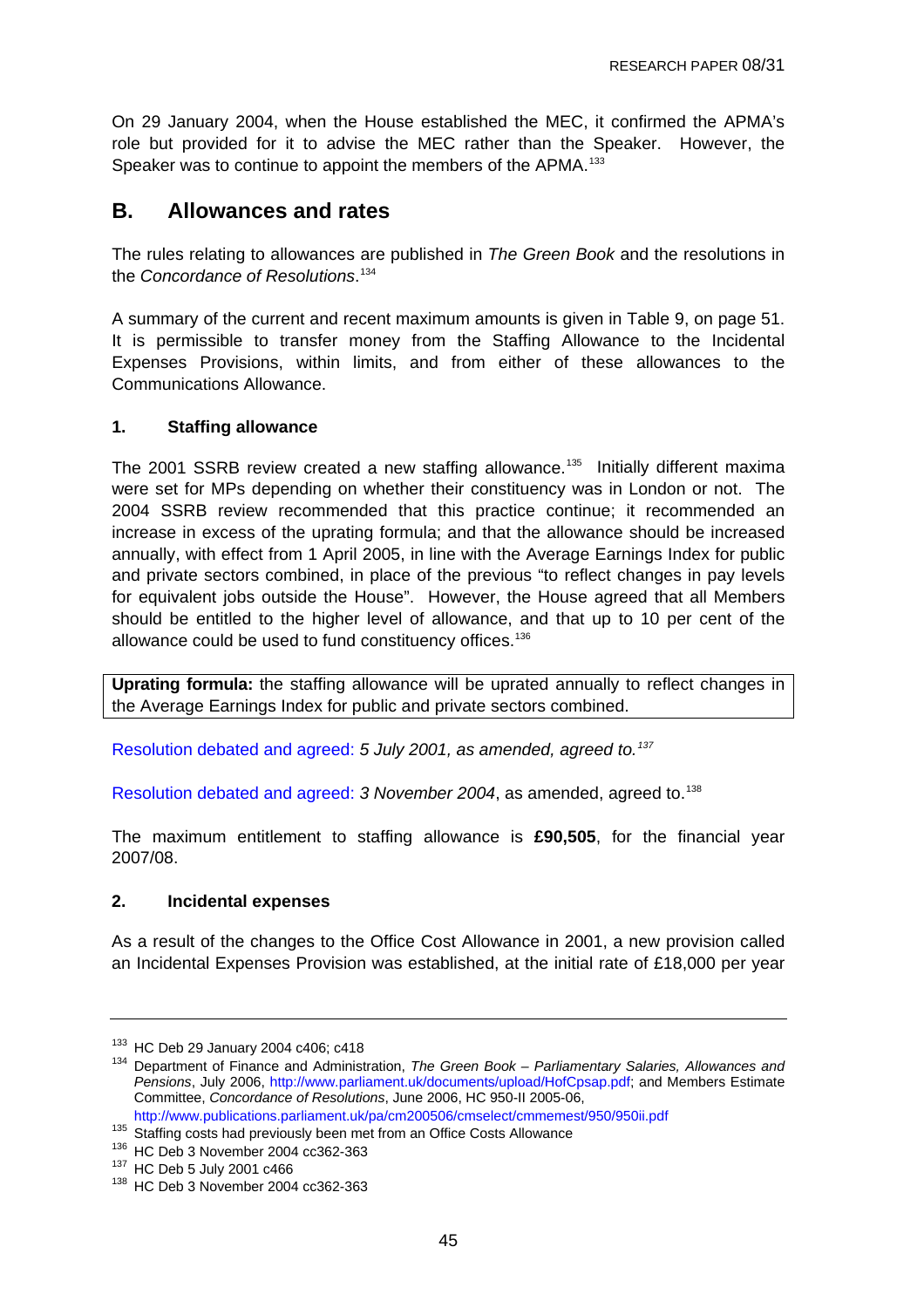<span id="page-45-0"></span>for each Member,<sup>[139](#page-45-0)</sup> to meet any other expenditure which Members incurred wholly necessarily and exclusively in discharging their duties as Members. The current maximum entitlement is **£21,339** for the financial year 2007/08.

**Uprating formula:** The Incidental Expenses Provision is uprated annually on 1 April by the percentage increase in the RPI (the general index for all items) in the year to December.

[Resolution debated and agreed:](http://www.parliament.the-stationery-office.co.uk/pa/cm200102/cmhansrd/vo010705/debtext/10705-11.htm#10705-11_head2) 5 July 2001, as amended, agreed to<sup>[140](#page-45-0)</sup>

#### **3. Supplementary London Allowance**

The Supplementary London Allowance ("London Supplement") is payable to Members for Inner London seats, and certain others, to reflect higher costs in London. The current rate is **£2,812**.

Until March 2005, it was uprated in line with the Retail Price Index but the SSRB recommended that this should change. From April 2005, it also proposed that the London Supplement should increase to £2,500 plus uprating, as it was previously "low by comparison with London allowances in the public sector generally".<sup>[141](#page-45-0)</sup> In line with backbench MPs, from April 2005 Ministers can claim the London Supplement only if they do not claim the Additional Cost Allowance.

**Uprating formula:** The London Supplement is uprated annually on 1 April by the Average Earnings Index for public and private sectors combined.

[Resolution debated and agreed:](http://www.publications.parliament.uk/pa/cm200304/cmhansrd/cm041103/debtext/41103-22.htm#41103-22_head0) *3 November 2004, no division*[142](#page-45-0)

The House resolved on 27 June 1997 that the following constituencies are specified as 'Inner London constituencies':

Battersea; Bethnal Green and Bow; Camberwell and Peckham; Cities of London and Westminster; Dulwich and West Norwood; Eltham; Greenwich and Woolwich; Hackney North and Stoke Newington; Hackney South and Shoreditch; Hammersmith and Fulham; Hampstead and Highgate; Holborn and St. Pancras; Islington North; Islington South and Finsbury; Kensington and Chelsea; Lewisham, Deptford; Lewisham East; Lewisham West; North Southwark and Bermondsey; Poplar and Canning Town; Putney; Regent's Park and Kensington North: Streatham: Tooting: Vauxhall.<sup>[143](#page-45-0)</sup>

<sup>&</sup>lt;sup>139</sup> The SSRB had recommended that the IEP should be initially set at £14,000 but an amendment (£18,000) was agreed to during the debate on 5 July 2001<br><sup>140</sup> HC Deb 5 July 2001 c463<br><sup>141</sup> Review Body on Senior Salaries, *Review of Parliamentary pay and allowances 2004*, Report No 57, Cm

<sup>6354-</sup>I, October 2004, para 4.48 142 HC Deb 13 November 2004 c368 143 HC Deb 27 July 1997 c1130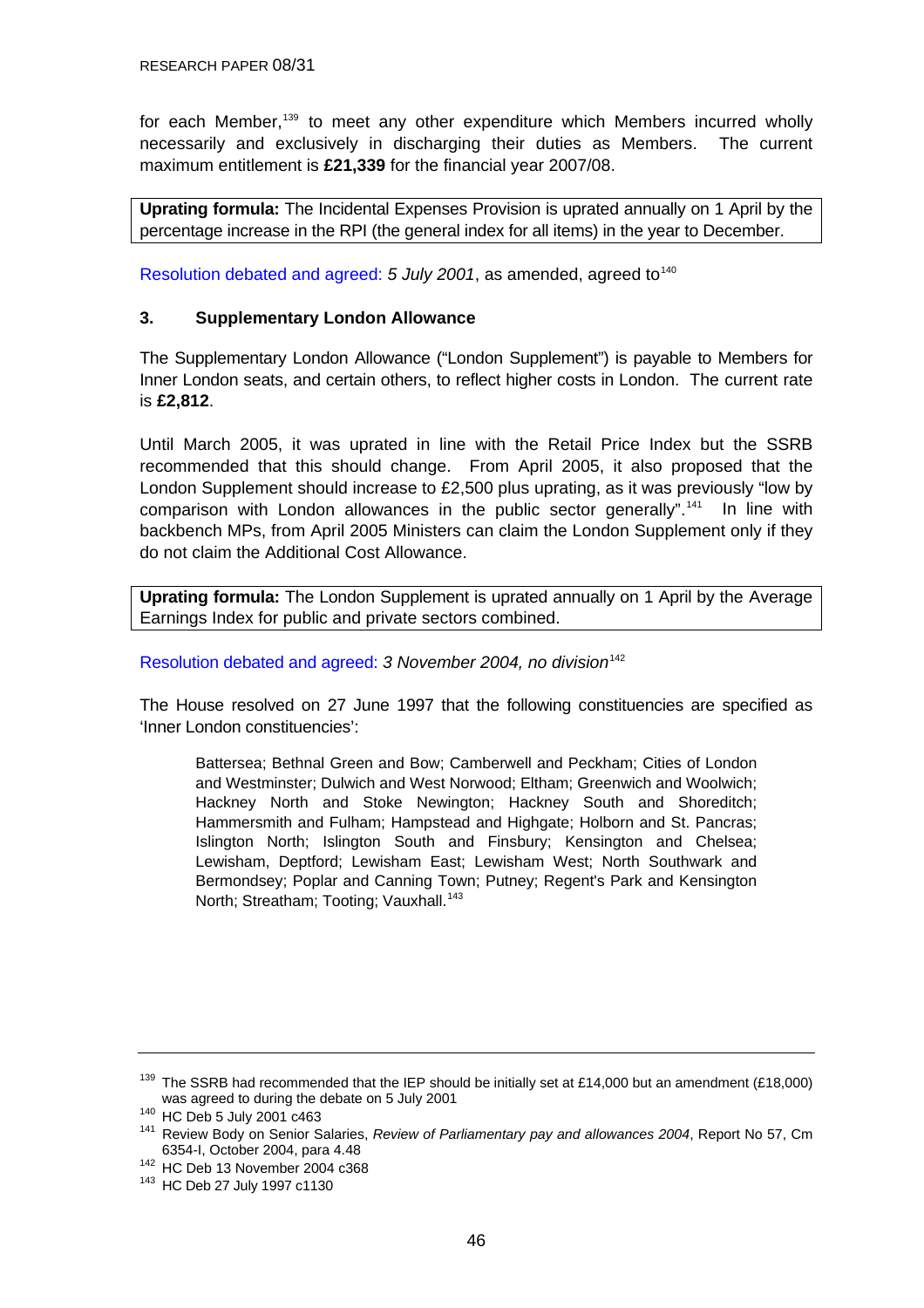### <span id="page-46-0"></span>**4. Additional Costs Allowance**

The Additional Costs Allowance (ACA) reimburses Members with constituencies outside inner London for expenses incurred in staying overnight away from home whilst performing parliamentary duties. The current maximum entitlement is **£23,083** for the financial year 2007/08.

**Uprating formula:** Since 1994, the ACA has been uprated annually on 1 April by the percentage increase in the RPI (the general index for all items) in the year to the preceding December [from April 2004] until, exceptionally, during the debate on pay and allowances on 5 July 2001, a backbench amendment was agreed which increased the ACA by some 42%.

[Resolution debated and agreed:](http://www.parliament.the-stationery-office.co.uk/pa/cm199394/cmhansrd/1994-07-13/Debate-11.html) *13 July 1994, no division*. [144](#page-46-0)

[Resolution debated and agreed:](http://www.parliament.the-stationery-office.co.uk/pa/cm200102/cmhansrd/vo010705/debtext/10705-11.htm#10705-11_head2) *5 July 2001, on division (229 to 117)*. [145](#page-46-0)

The Library Standard Note, *Additional Costs Allowance*, outlines the introduction and evolution of the Allowance.<sup>[146](#page-46-0)</sup>

#### **5. Communications Allowance**

On 28 March 2007, the House endorsed proposals from the MEC to introduce a new allowance – the Communications Allowance – to assist Members with expenditure incurred wholly, exclusively and necessarily in communicating with the public on parliamentary business. The Allowance was set at **£10,000** per annum for 2007/08; annual uprating would take place in line with increases in the Retail Price Index. The House was also informed that, if it agreed to introduce the Communications Allowance, "Mr Speaker has already indicated that he will cap the provision of paid-for envelopes at £7,000".<sup>[147](#page-46-0)</sup> The MEC had also proposed that the Communications Allowance could be supplemented with transfers from the Staffing Allowance of up to 10 per cent of the value of the Staffing Allowance.<sup>[148](#page-46-0)</sup>

**Uprating formula:** The allowance shall be set at £10,000 [for 2007/08] per year for each Member, uprated annually in line with any increase in the Retail Price Index.

[Resolution debated and agreed](http://www.publications.parliament.uk/pa/cm200607/cmhansrd/cm070328/debtext/70328-0012.htm): 28 March 2007, on a division by 283 to 188.<sup>[149](#page-46-0)</sup>

The House had previously agreed in principle to introducing the new allowance on 1 November 2006, by 290 votes to 199.[150](#page-46-0)

<sup>&</sup>lt;sup>144</sup> Debated: HC Deb 13 July 1994 Vol 246 cc1105-1114, no division. The basis of the formula, and the previous arrangements, were explained by the Leader of the House, Tony Newton, at cc1107-9

previous arrangements, were explained by the Leader of the House, Tony Newton, at cc1107-9 145 HC Deb 5 July 2001 Vol 371 cc464-6 146 House of Commons Library Standard Note SN/PC/4641, *Additional Costs Allowance*,

<http://www.parliament.uk/commons/lib/research/notes/snpc-04641.pdf><br>
<sup>147</sup> HC Deb 28 March 2007 c1515<br>
<sup>148</sup> Members Estimate Committee, *Communications Allowance*, 19 March 2007, HC 319 2006-07, para 17<br>
<sup>149</sup> HC Deb 28 Ma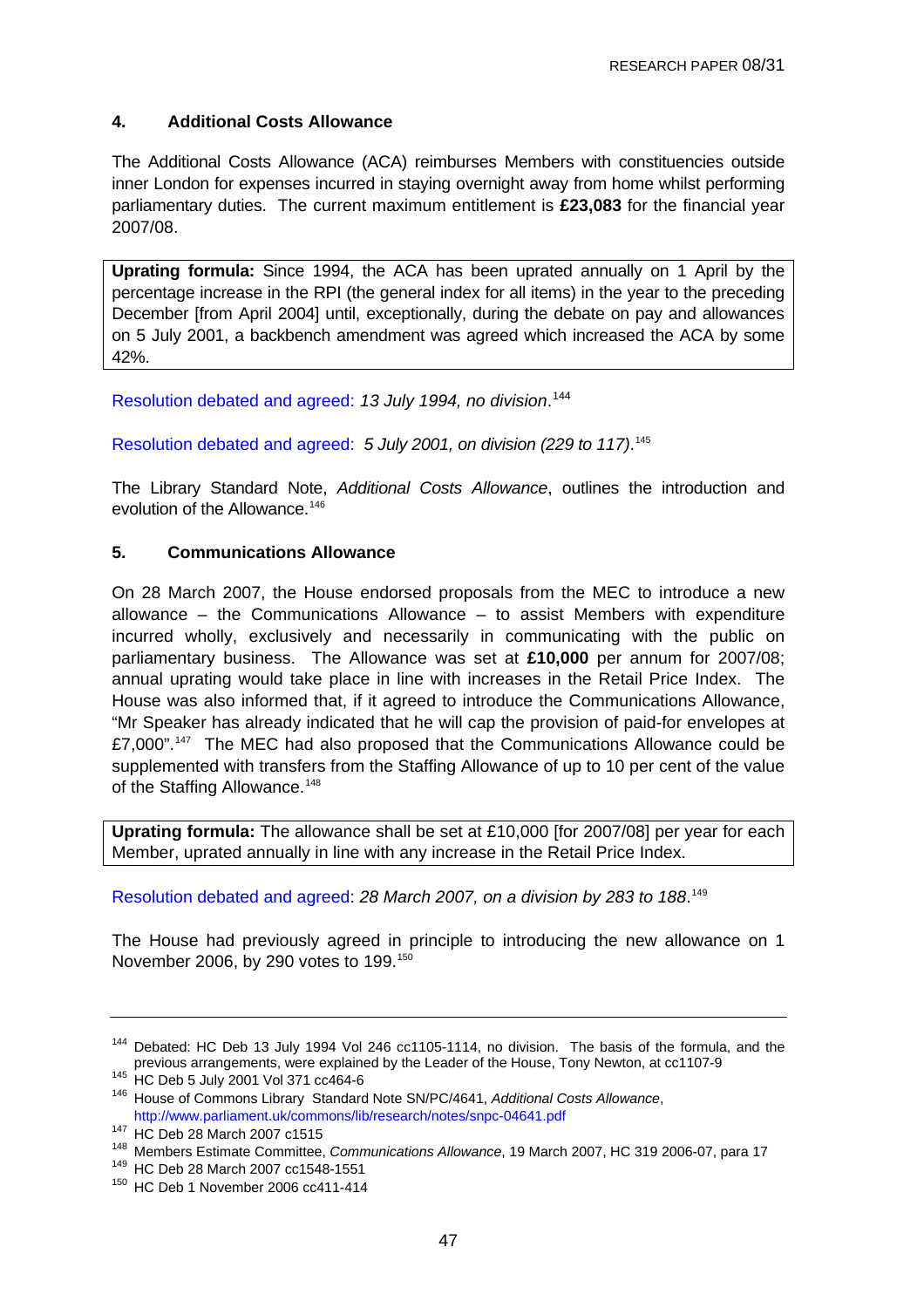<span id="page-47-0"></span>Following the agreement in principle, the MEC drew up proposals for the allowance, which it published on 19 March 2007.<sup>[151](#page-47-0)</sup> The background to the introduction of the Communications Allowance is set out in the Library Standard Note *Communications Allowance*. [152](#page-47-0)

### **6. Motor Mileage Allowance**

The Motor Mileage Allowance (MMA) reimburses Members for the cost of travel by car between Westminster and their constituencies and homes and for other approved journeys on parliamentary business. From 1 April 2005, in line with SSRB recommendations, the MMA was reduced. It is now set in line with approved Inland Revenue rates which are calculated to "represent the actual cost of motoring, including fuel costs, wear and tear (including servicing and depreciation), road fund licence, and insurance".[153](#page-47-0) The current rates are **40.0 pence** per mile for the first 10,000 miles and **25.0 pence** per mile thereafter.

**Uprating formula:** the Motor Mileage Allowance is set in line with approved Inland Revenue rates.

[Resolution debated and agreed:](http://www.parliament.the-stationery-office.co.uk/pa/cm199596/cmhansrd/vo960710/debtext/60710-47.htm#60710-47_head0) *3 November 2004, no division (but a proposed*  amendment had been negatived).<sup>[154](#page-47-0)</sup>

### **7. Motorcycle Allowance**

On 29 January 2004, the House introduced a new allowance: the Motorcycle Allowance, which reimburses Members for journeys by motorcycle. The current rate is **24 pence** per mile.

**Uprating formula:** The Motorcycle Allowance shall be payable at the same rate as the motorcycle mileage rate approved by the Inland Revenue and then in force.

[Resolution debated and agreed:](http://www.publications.parliament.uk/pa/cm200304/cmhansrd/cm040129/debtext/40129-11.htm#40129-11_head0) *29 January 2004, no division*. [155](#page-47-0)

#### **8. Bicycle Allowance**

The Bicycle Allowance first took effect from 1 April 1998.<sup>[156](#page-47-0)</sup> Following its introduction, it was uprated annually by the percentage increase in the RPI (the general index for all items) in the year to March.

<sup>&</sup>lt;sup>151</sup> Members Estimate Committee, *Communications Allowance*, 19 March 2007, HC 319 2006-07<br><sup>152</sup> House of Commons Library Standard Note SN/PC/4615, *Communications Allowance*,

<http://www.parliament.uk/commons/lib/research/notes/snpc-04615.pdf> 153 Review Body on Senior Salaries, *Review of Parliamentary pay and allowances 2004*, Report No 57, Cm

<sup>&</sup>lt;sup>154</sup> HC Deb 3 November 2004 cc315-367<br><sup>155</sup> HC Deb 29 January 2004 cc406-418<br><sup>156</sup> HC Deb 20 March 1998 c1597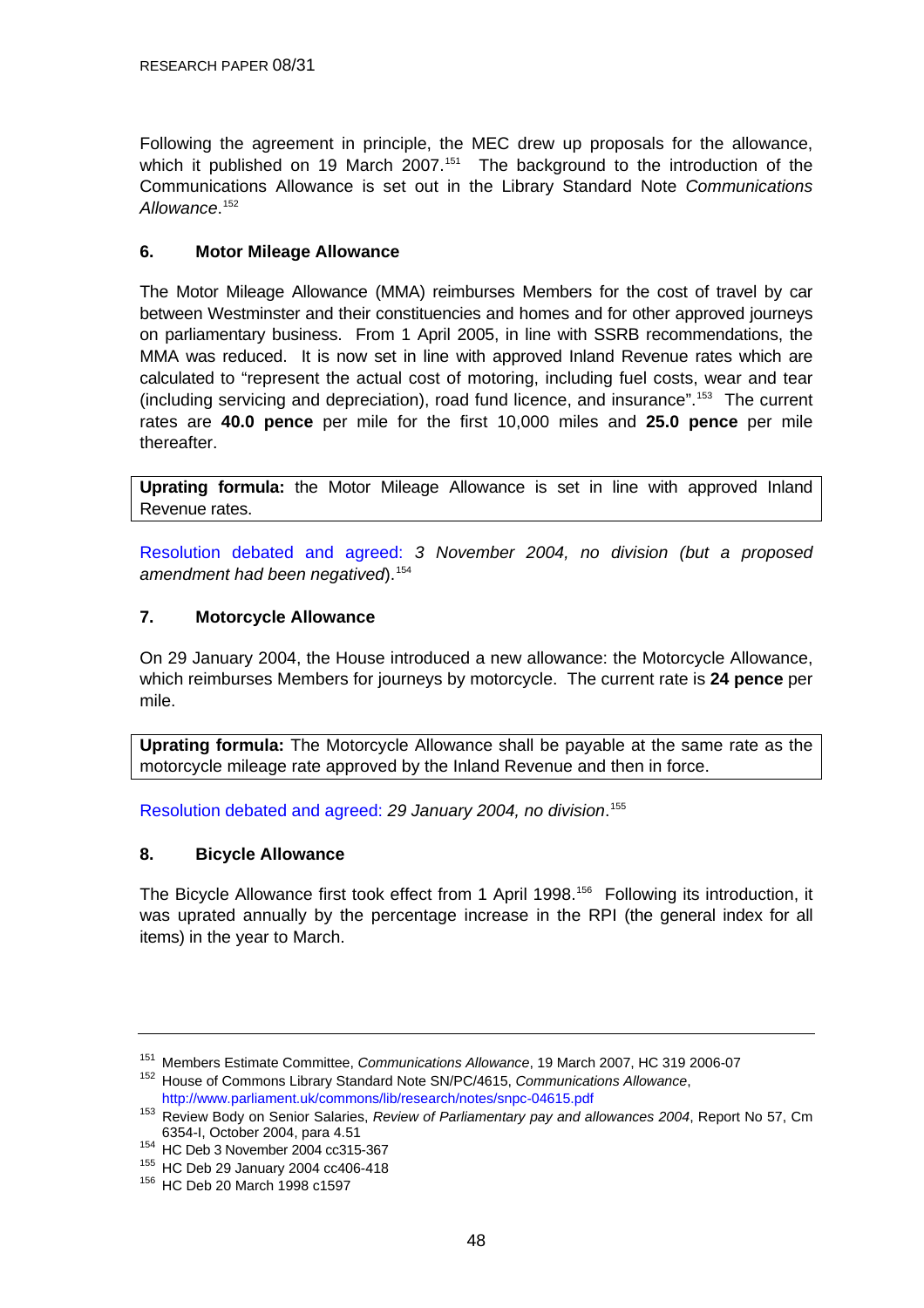<span id="page-48-0"></span>In January 2004, the House agreed to rescind the resolution of 20 March 1998 and set mileage allowances for bicycles at the rate approved by the Inland Revenue. The current rate is **20 pence** per mile.

**Uprating formula:** The Bicycle Allowance shall be payable at the same rate as the bicycle mileage rate approved by the Inland Revenue and then in force.

[Resolution debated and agreed:](http://www.publications.parliament.uk/pa/cm200304/cmhansrd/cm040129/debtext/40129-11.htm#40129-11_head0) *29 January 2004, no division*. [157](#page-48-0)

#### **9. Temporary Secretarial Allowance**

A Temporary Secretarial Allowance (TSA) is available to meet the extra cost of obtaining temporary secretarial/research assistance while a salaried permanent secretary/RA is absent from work through paid sickness, maternity or adoption leave.

Resolution debated and agreed*: 5 June 1981, no division*. [158](#page-48-0)

In order to qualify for payment of the allowance a Member's secretary or researcher for whom the temporary cover is being provided must:

- be absent from work on paid maternity leave, or
- be absent on sick leave for **more** than two continuous weeks, or
- be absent on paid adoption leave
- continue to receive a salary paid from the Member's allowances
- submit supporting medical certificates, or a MATB1 form (for evidence of pregnancy), or a matching certificate from the adoption agency
- have a valid contract of employment specifying the periods of paid absence

In the case of sickness absence, once the "more than two week" rule has been met TSA will be retrospective to the first day of absence if applicable.

The maximum entitlement will be based on the amount of the absent employee's salary for the following periods:

**Maternity**: 26 times the total of the gross weekly pay and Employers' National Insurance contributions of the absent employee. TSA will not cover maternity leave in excess of the contractual 26 weeks, whether paid or unpaid after that time.

If the same employee goes on maternity leave again in the future the Member is eligible for a further TSA allowance.

**Adoption**: 26 times the total of the gross weekly pay and Employers' National Insurance contributions of the absent employee. TSA will not cover adoption leave in excess of the contractual 26 weeks paid leave.

<sup>&</sup>lt;sup>157</sup> HC Deb 29 January 2004 cc406-418<br><sup>158</sup> HC Deb 5 Jun 1981 cc1201-1260. See brief explanation by the then Leader of the House, Mr Pym, at c1205. Based on proposal in TSRB report no. 17, Cmnd 8244, para 13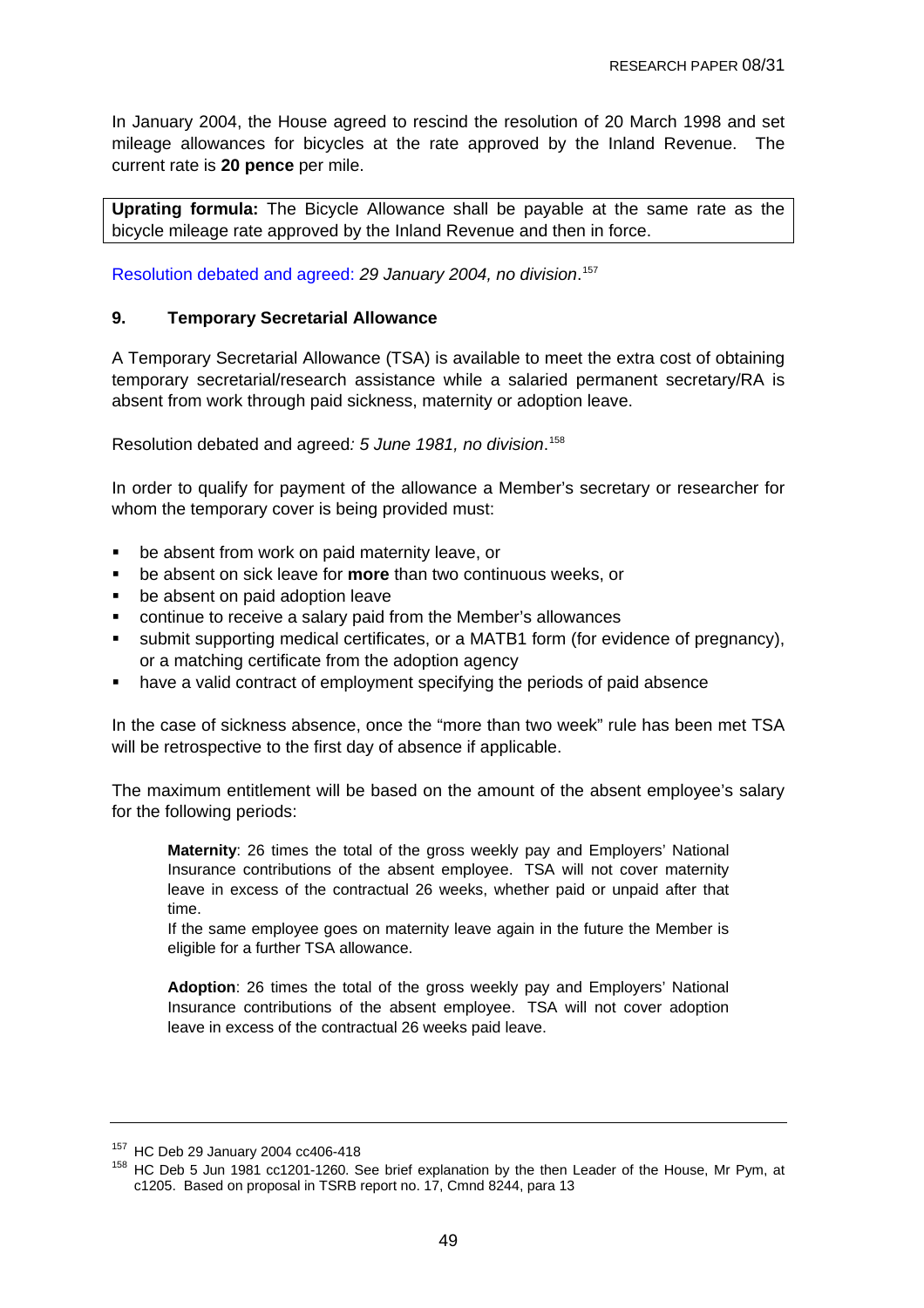**Sickness**: In any four year period, twelve times the gross monthly salary of the employee concerned.

<span id="page-49-0"></span>These arrangements provide for an allowance which is completely separate from the Members' Staffing Allowance. Where a member of staff is absent on half-pay, part of the Staffing Allowance must be used towards the cost of the replacement. Likewise, when the permanent employee reaches their contractual limits for salary entitlement the costs of the replacement will no longer be additional to the normal salary costs and full costs will come from the staffing allowance

More than one claim for temporary assistance may be admitted in relation to an employee's absence on sick leave provided the limit of 52 weeks sick pay in any four years is not breached.<sup>[159](#page-49-0)</sup>

### **10. Winding Up Allowance**

An allowance equivalent in value to one third of the current level of the sum of the Staffing Allowance and Incidental Expenses Provision is available to meet the cost of completing outstanding parliamentary and constituency business undertaken by or on behalf of a former Member in the event of their death, defeat or retirement. The maximum rate is **£37,281** in 2007/08.

**Uprating formula:** One third of the sum of the staffing provision and the Incidental Expenses Provision (IEP).

[Resolution debated and agreed:](http://www.parliament.the-stationery-office.co.uk/pa/cm200102/cmhansrd/vo010705/debtext/10705-11.htm#10705-11_head2) *5 July 2001*. [160](#page-49-0)

Until 2001 it was based on the Office Costs Allowance.<sup>[161](#page-49-0)</sup>

### **11. Summary of trends in allowance rates**

Table 9 summarises recent trends in allowance rates.

<sup>&</sup>lt;sup>159</sup> Department of Resources, *Members' Staff Temporary Secretarial Allowance*, April 2003<br><sup>160</sup> HC Deb 5 July 2001 c466<br><sup>161</sup> HC Deb 13 July 1994 cc1105-1114. [Resolution debated and agreed:](http://www.parliament.the-stationery-office.co.uk/pa/cm199394/cmhansrd/1994-07-13/Debate-11.html) 13 July 1994, no division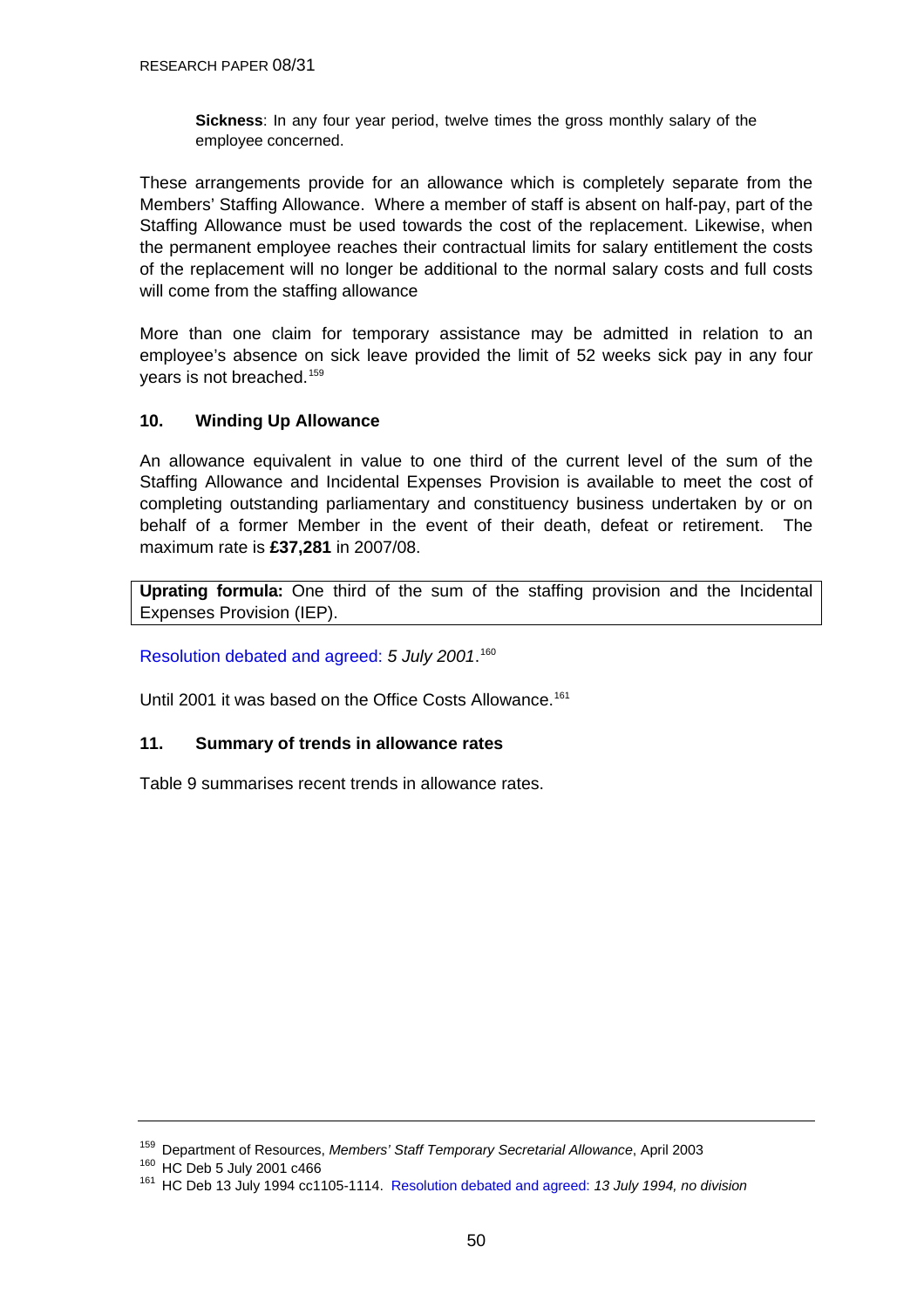|         | Old Office<br>Costs<br>Allowance<br>(max) | Staffing<br>(max) | Additional<br>costs | Incidental<br>expenses | Communi-<br>cations<br>Allowance | London | Maximum<br>winding-<br>up |
|---------|-------------------------------------------|-------------------|---------------------|------------------------|----------------------------------|--------|---------------------------|
| 1997/98 | £47.568                                   |                   | £12.287             |                        |                                  | £1.358 | £15,856                   |
| 1998/99 | £49,232                                   |                   | £12,717             |                        |                                  | £1,406 | £16,411                   |
| 1999/00 | £50,264                                   |                   | £12.984             |                        |                                  | £1.436 | £16,755                   |
| 2000/01 | £51,572                                   |                   | £13.322             |                        |                                  | £1.473 | £17.191                   |
| 2001/02 | £52.760                                   |                   | £19,469             |                        |                                  | £1,507 | £17,587                   |
| 2002/03 | £53.446                                   | £72,310           | £19.722             | £18,234                |                                  | £1,527 | £30.181                   |
| 2003/04 |                                           | £74,985           | £20.333             | £18,799                |                                  | £1.574 | £31,261                   |
| 2004/05 |                                           | £77,534           | £20,902             | £19,325                |                                  | £1.618 | £32,286                   |
| 2005/06 |                                           | £84,081           | £21,634             | £20,000                |                                  | £2,613 | £34,694                   |
| 2006/07 |                                           | £87,276           | £22,110             | £20,440                |                                  | £2.712 | £35,905                   |
| 2007/08 |                                           | £90,505           | £23,083             | £22,319                | £10,000                          | £2,812 | £37,281                   |

#### <span id="page-50-0"></span>**Table 9: MPs allowances: summary 1997/98 - 2007/08 (a) Staffing and Office etc Costs, Additional Costs Allowances and London Supplement**

#### **(b) Mileage rates**

|         |            |         | Vehicle mileage (pence per mile) |                |
|---------|------------|---------|----------------------------------|----------------|
|         | Car(a)     |         |                                  |                |
|         | $<$ 10,000 | >10,000 | Motorcycle                       | <b>Bicycle</b> |
| 1997/98 | 48.8       | 22.3    |                                  |                |
| 1998/99 | 50.1       | 23.1    |                                  | 6.4            |
| 1999/00 | 51.2       | 23.6    |                                  | 6.5            |
| 2000/01 | 52.5       | 24.2    |                                  | 6.7            |
| 2001/02 | 53.7       | 24.8    |                                  | 6.9            |
| 2002/03 | 54.4       | 25.1    |                                  | 7.0            |
| 2003/04 | 56.1       | 25.9    |                                  | 7.2            |
| 2004/05 | 57.7       | 26.6    | 24.0                             | 20.0           |
| 2005/06 | 40.0       | 25.0    | 24.0                             | 20.0           |
| 2006/07 | 40.0       | 25.0    | 24.0                             | 20.0           |
| 2007/08 | 40.0       | 25.0    | 24.0                             | 20.0           |

Note: *(a)* Higher rate was paid for up to 20,000 miles per year before 2005/06

#### **12. Reimbursement of costs due to recall during a recess**

This allowance was introduced in 1994 to cover the necessary expenses of Members returning to Westminster in the event of a recall of Parliament during a recess. Members can reclaim any "extra costs" they may incur due to a parliamentary recall.

[Resolution debated and agreed:](http://www.parliament.the-stationery-office.co.uk/pa/cm199394/cmhansrd/1994-07-13/Debate-11.html) *13 July 1994, no division.[162](#page-50-0)*

#### **13. Members' Resettlement Grant**

A person who is a Member immediately before the dissolution of Parliament and does not stand for re-election or is defeated may claim a Resettlement Grant to assist with the costs

<sup>&</sup>lt;sup>162</sup> HC Deb 13 Jul 1994 cc1105-14. Tony Newton, then Leader of the House, explained the basis of this new allowance during his remarks in the 13 July 1994 debate, c1110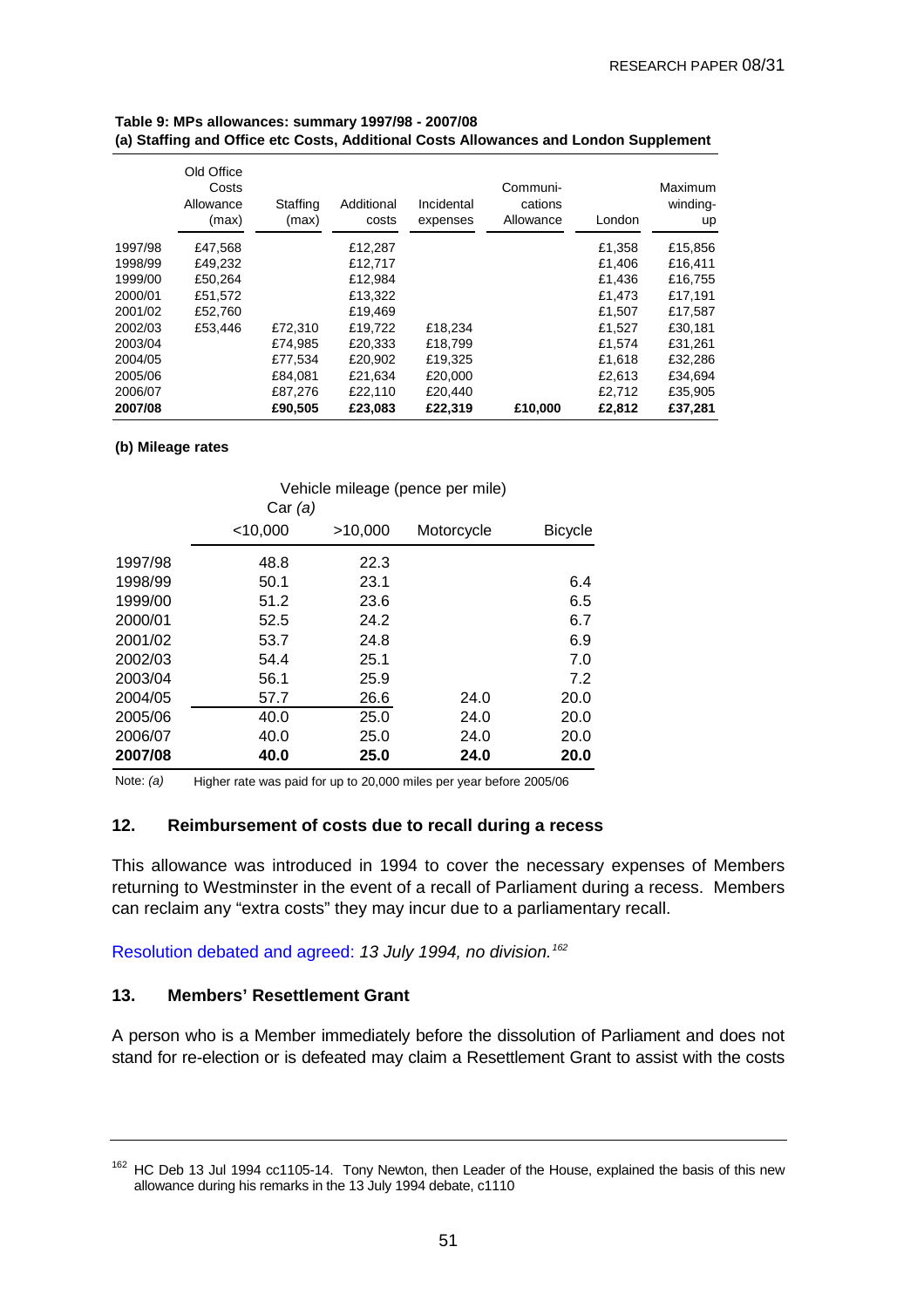<span id="page-51-0"></span>of 'adjusting to non-parliamentary life'. The grant was introduced in 1991 following a Top Salaries Review Body recommendation.

The grant is calculated as a proportion of final salary; the proportion payable depends on both age and length of service. The relevant percentages are shown in the table below. Only whole years of service are counted, and any period of service which was taken account of in the payment of a previous Resettlement Grant is not counted.<sup>[163](#page-51-0)</sup>

The SSRB was asked to look at the calculation of the Resettlement Grant in its review that commenced in October 2000. It considered evidence arguing that the calculation should not be based on full years' service, as small differences in length of service could result in significant variations between Members. It concluded, however, that no change was warranted.<sup>[164](#page-51-0)</sup>

[Resolution debated and agreed:](http://www.parliament.the-stationery-office.co.uk/pa/cm199091/cmhansrd/1991-05-22/Debate-14.html) *22 May 1991, no division*. [165](#page-51-0)

Table 10 below shows resettlement grant rates by age and length of service:

|            |          |    |    | <b>Full years served</b> |    |    |               |
|------------|----------|----|----|--------------------------|----|----|---------------|
| MP's age   | Under 10 | 10 | 11 | 12                       | 13 |    | 14 15 or more |
| Under 50   | 50       | 50 | 50 | 50                       | 50 | 50 | 50            |
| 50         | 50       | 50 | 52 | 54                       | 56 | 58 | 60            |
| 51         | 50       | 52 | 55 | 58                       | 62 | 65 | 68            |
| 52         | 50       | 54 | 58 | 63                       | 67 | 72 | 76            |
| 53         | 50       | 56 | 62 | 67                       | 73 | 78 | 84            |
| 54         | 50       | 58 | 65 | 72                       | 78 | 85 | 92            |
| 55 to 64   | 50       | 60 | 68 | 76                       | 84 | 92 | 100           |
| 65         | 50       | 58 | 65 | 72                       | 78 | 85 | 92            |
| 66         | 50       | 56 | 62 | 67                       | 73 | 78 | 84            |
| 67         | 50       | 54 | 58 | 63                       | 67 | 72 | 76            |
| 68         | 50       | 52 | 55 | 58                       | 62 | 65 | 68            |
| 69         | 50       | 50 | 52 | 54                       | 56 | 58 | 60            |
| 70 or over | 50       | 50 | 50 | 50                       | 50 | 50 | 50            |

#### **Table 10: Resettlement grant**

Percentages of final annual salary

Members who retire through ill health, during a Parliament, are entitled to receive an ill health retirement grant, calculated in the same way as the resettlement grant.

<sup>&</sup>lt;sup>163</sup> Any period of service which was *disregarded* when a previous Resettlement Grant was paid is also<br>disregarded when any subsequent claim is made

disregarded when any subsequent claim is made 164 *Review of Parliamentary Pay and Allowances*, Review Body on Senior Salaries report no 48, Cm 4997,

chapter 5<br><sup>165</sup> HC Deb 22 May 1991 cc1033-1038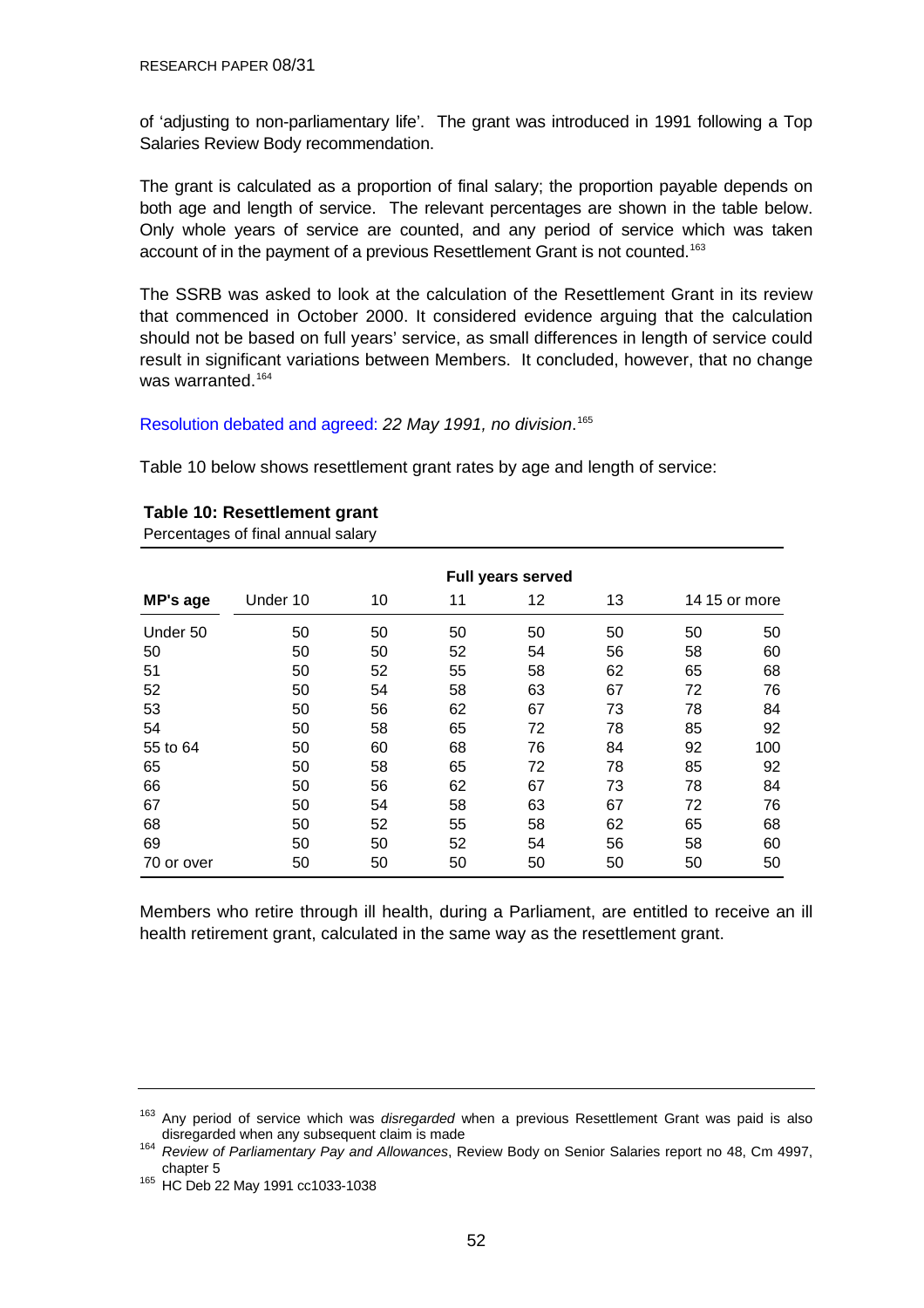#### <span id="page-52-0"></span>**14. Travel by Members to National Parliaments and European Union Institutions**

The House passed a [resolution](http://www.parliament.the-stationery-office.co.uk/pa/cm200102/cmhansrd/vo020509/debtext/20509-41.htm#20509-41_spmin1) on 9 May 2002 to allow the reimbursement of Members travelling on parliamentary duties to European Union institutions and national parliaments for up to three journeys.<sup>[166](#page-52-0)</sup> It replaced a previous resolution which had allowed one journey per year.<sup>[167](#page-52-0)</sup> In February 2004, the Members Estimate Committee further extended the scope of the resolution:

Provision should be made for reimbursing Members in respect of the cost of travelling on parliamentary duties between the United Kingdom and any European Union Institution or agency and the national parliament of an EU state, of a candidate or applicant country, or of a European Free Trade Association Member State, and any additional expenses necessarily incurred in such travelling …[168](#page-52-0)

The MEC extended the scope of the allowance further in January 2007, when it decided that the allowance could be used to reimburse travel to any Parliament in the countries belonging to the Council of Europe.<sup>[169](#page-52-0)</sup>

### **15. Travel by a Member's spouse, children and staff**

Special travel provisions are available for Members' spouses, and children under the age of 18. They can claim a certain number of free journeys between London and the constituency and/or London and home. From 1971 this concession applied to Members' spouses. On 10 June 1982, it was extended to include Members' children under 18 years of age. In December 2005, it was further extended to include 18 year olds in full-time secondary education and civil partners.<sup>[170](#page-52-0)</sup> The arrangements permit up to 15 return journeys between London and the Member's constituency or London and the Member's home each year (April to March).

Arrangements are also in place for travel for Members' staff. They permit 12 return journeys between London and the Member's constituency each year (April to March), shared between all employees of a Member.

### **16. Rates of allowances in 2008/09**

The annual increase in the maximum amounts that can be claimed under the various allowances will take effect from 1 April 2008. The following rates will apply:

<sup>&</sup>lt;sup>166</sup> HC Deb 9 May 2002 c401<br><sup>167</sup> HC Deb 26 May 1999 cc411-426<br><sup>168</sup> Members Estimate Committee, *List of provisions of the Resolutions of the House relating to expenditure charged to the Estimate for House of Commons: Members, as modified by the House of Commons* 

<sup>&</sup>lt;sup>169</sup> Members Estimate Committee, Formal Minutes, 19 June 2006, [http://www.parliament.uk/parliamentary\\_committees/mec/mecfm190606.cfm](http://www.parliament.uk/parliamentary_committees/mec/mecfm190606.cfm)

<sup>170</sup> Members Estimate Committee, *Formal Minutes*, 12 December 2005, [http://www.parliament.uk/parliamentary\\_committees/mec/mecfm121205.cfm](http://www.parliament.uk/parliamentary_committees/mec/mecfm121205.cfm)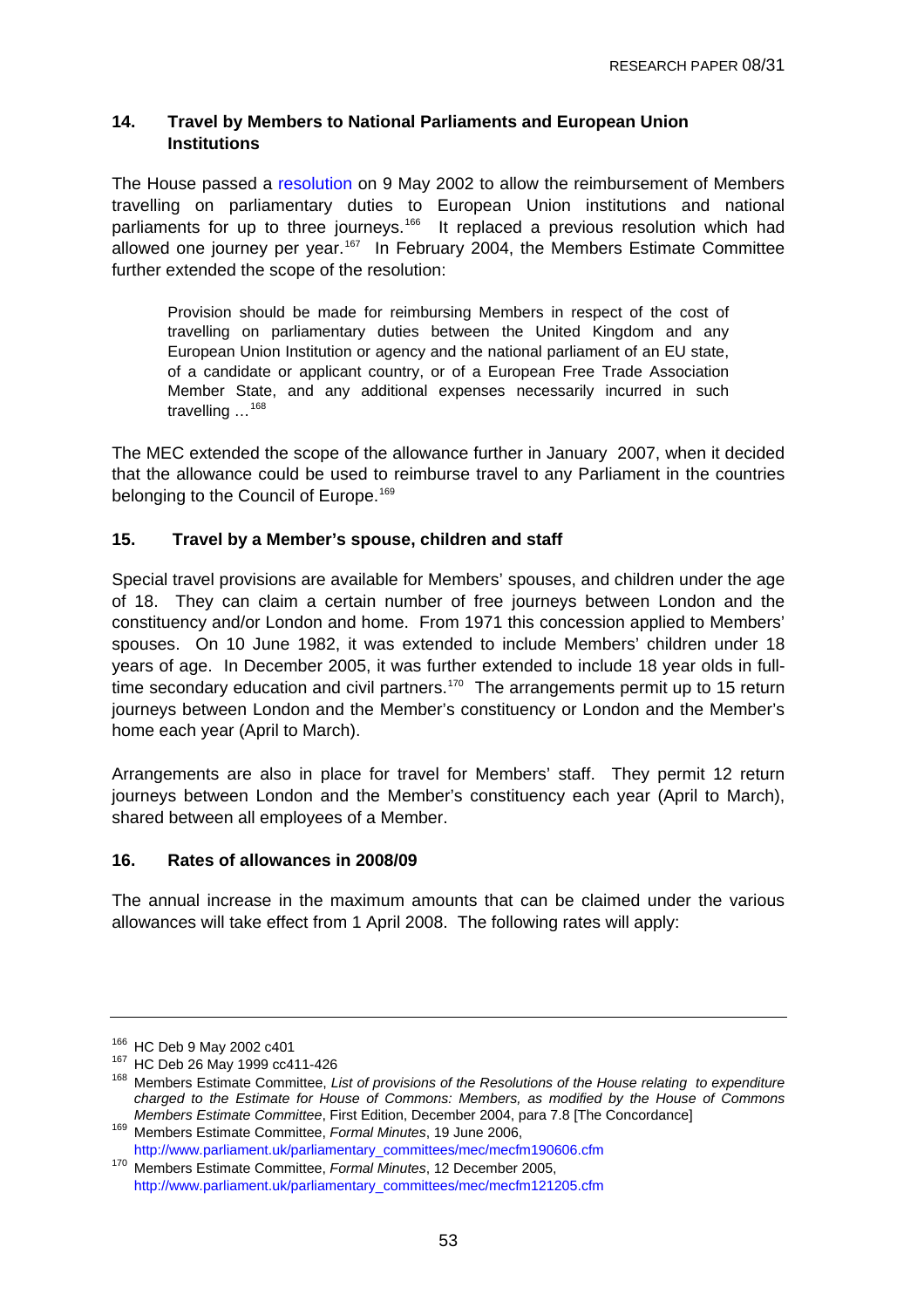| <b>Staffing Allowance</b>            | £100,205* |
|--------------------------------------|-----------|
| <b>Incidental Expenses Provision</b> | £22,193   |
| <b>Additional Costs Allowance</b>    | £24,006   |
| <b>Communications Allowance</b>      | £10,400   |
| <b>Winding Up Allowance</b>          | £40,799   |

\* The Staffing Allowance has been uprated in line with the SSRB's recommendation that each Member should be able to employ 3½ staff (the SSRB recommendation for outside London was £96,630 and this has been uprated to reflect inflation). A decision is yet to be taken on the SSRB's recommendation on the London differential.

Further changes could be made to these rates and the rules that apply to the claiming of these allowances as a result of the current review of allowances being undertaken by the Members Estimate Committee. Specific changes to the Staffing Allowance and the Incidental Expenses Provision were recommended by the SSRB. These recommendations are being considered by the MEC as part of its "root and branch" review of allowances.

The motor mileage rates will be unchanged.

The London Supplement, for inner London Members, will increase to £2,916.

## **C. Allowances for ministers**

#### **1. Ministers' severance payments**

Generally, a lump sum, equivalent to three months of annual ministerial salary, is payable when a minister ceases to hold office. Full details are set out in section 4 of the *Ministerial and other Pensions and Salaries Act 1991*, as amended:

#### **4 Grants to persons ceasing to hold ministerial and other offices**

- (1) Where a person who has not attained the age of sixty-five—
	- (a) ceases at any time ("the material time") after the passing of this Act to hold a relevant office; and
	- (b) does not again become the holder of a relevant office within the period of three weeks beginning at the material time,

he shall be entitled to a payment under this section.

(2) Subject to subsection (3) below, the amount of the payment to which a person who has ceased to hold a relevant office is entitled under this section is an amount equal to one-quarter of the annual amount of the salary which was being paid to that person in respect of that office immediately before the material time.

(3) If that person was immediately before the material time a Member of the House of Commons the amount mentioned in subsection (2) above shall be reduced by an amount equal to one-quarter of the difference between—

(a) the annual amount of the salary which was then being paid under a Resolution of that House to Members who are Officers of that House or receiving a salary under the Ministerial and other Salaries Act 1975 or a pension under section 26 of the Parliamentary and other Pensions Act 1972; and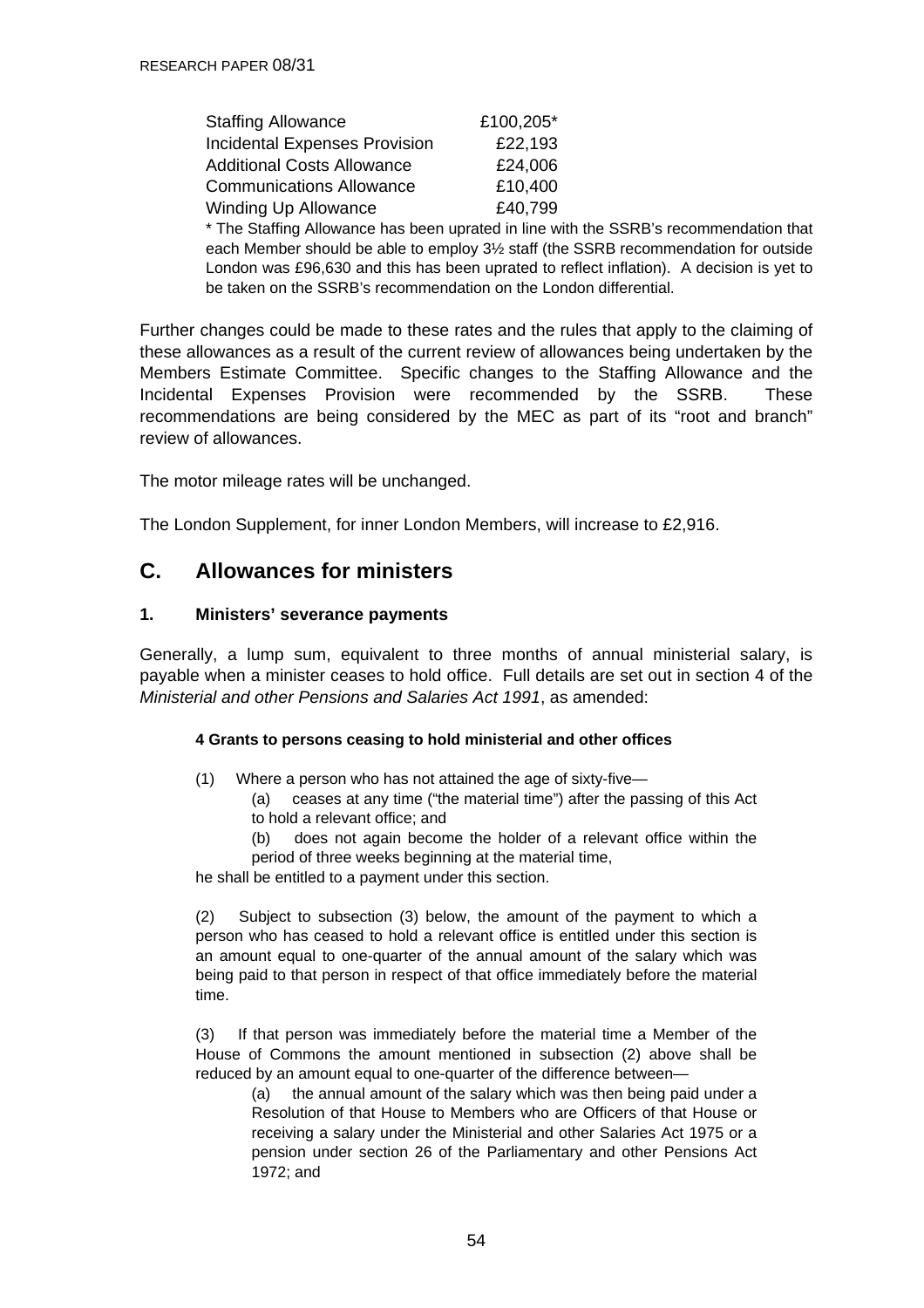(b) the annual amount of the salary which was then being paid under that Resolution to other Members.

<span id="page-54-0"></span>(4) A payment under this section shall not be made until the end of the period mentioned in subsection  $(1)(b)$  above.<sup>[171](#page-54-0)</sup>.

#### **2. Former Prime Ministers' Public Duties Allowance**

The Public Duties Allowance (PDA) is a financial allowance, paid from the Cabinet Office vote, to help former Prime Ministers to meet the continuing additional office costs which they are liable to incur because of their special position in public life.<sup>[172](#page-54-0)</sup> The allowance is not payable to a former Prime Minister occupying the position of Leader of the Opposition and therefore in receipt of "Short money".[173](#page-54-0)

The allowance was introduced in April 1991. It was not subject to a resolution of the House but was announced by the then Prime Minster, John Major.<sup>[174](#page-54-0)</sup> Following the changes to Office Costs Allowance made on 5 July 2001 the Prime Minister, Tony Blair, made an announcement about the PDA:

#### **Public Duties Allowance**

**Andrew Bennett:** To ask the Prime Minister what effect the abolition of the Office Costs Allowance will have on the Public Duties Allowance payable to former Prime Ministers.

**The Prime Minister:** The Public Duties Allowance can be claimed by former Prime Ministers for expenses incurred for their continuing work for the public service and charity. The allowance, which was formerly linked to the Office Costs Allowance, will from 5 July 2001 be set at the same level as the ceiling under the new centralised arrangements for the payment by the House Authorities of the support and secretarial staff of Members of Parliament with London constituencies. This is currently £70,000.<sup>[175](#page-54-0)</sup>

Table 11 below shows recent trends in this allowance.

<sup>&</sup>lt;sup>171</sup> Ministerial and other Pensions and Salaries Act 1991 (chapter 5), section 4, as amended <sup>172</sup> HC Deb 27 March 1991 c428W<br><sup>173</sup> See Library Standard Note SN/PC/1663, *Short Money*,

<http://www.parliament.uk/commons/lib/research/notes/snpc-01663.pdf> 174 HC Deb 27 March 1991 c428W 175 HC Deb 19 July 2001 c318W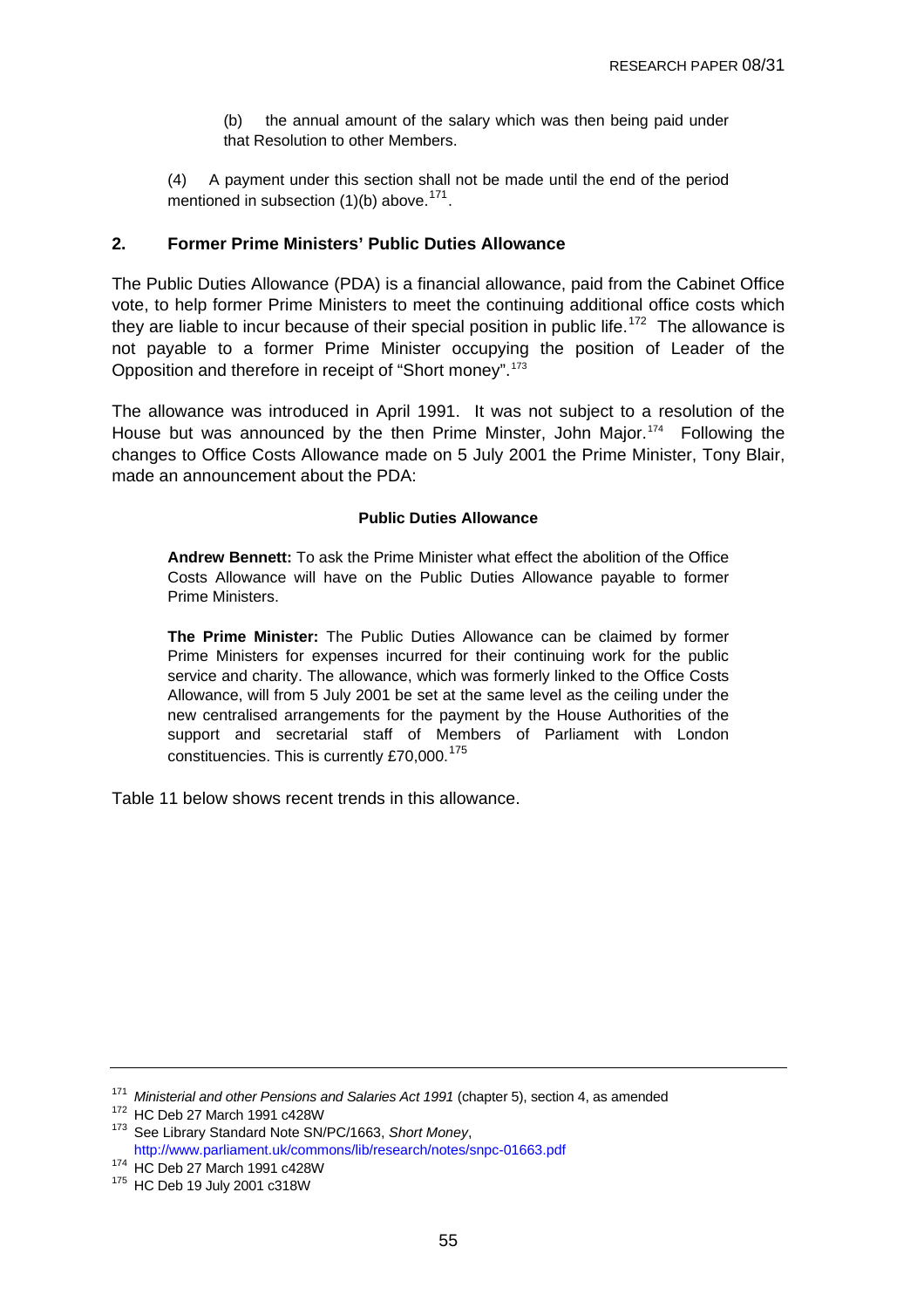|                 | Allowance | Office staff pension<br>contributions | Total   |
|-----------------|-----------|---------------------------------------|---------|
|                 |           |                                       |         |
| 1997/98         | £47,568   | £4,757                                | £52,325 |
| 1998/99         | £49,232   | £4,923                                | £54,155 |
| 1999/00         | £50,264   | £5,026                                | £55,290 |
| 2000/01         | £51,572   | £5,157                                | £56,729 |
| 2001/02         | £52,760   | £5,276                                | £58,036 |
| 5 July 2001 (a) | £70,000   |                                       | £70,000 |
| 2002/03         | £72,310   |                                       | £72,310 |
| 2003/04         | £74,985   |                                       | £74,985 |
| 2004/05         | £77,534   |                                       | £77,534 |
| 2005/06         | £84,081   |                                       | £84,081 |
| 2006/07         | £87,276   |                                       | £87,276 |
| 2007/08         | £90,505   |                                       | £90,505 |

<span id="page-55-0"></span>

| Table 11: Former Prime Ministers' Public Duties Allowance: 1997/98 - 2007/08 |  |
|------------------------------------------------------------------------------|--|
|------------------------------------------------------------------------------|--|

*(a)* Paid pro rata

# **V Allowances for Members of the House of Lords**

The current regime for the main allowances for Peers was debated and agreed on 20 July 1994.[176](#page-55-0) The Lords ministers' night subsistence allowance was introduced by section 5 of the *Ministerial and other Pensions and Salaries Act 1991*,<sup>[177](#page-55-0)</sup> and the Lords ministers' and office holders' secretarial allowance by a House of Lords resolution of 22 July 1980.<sup>[178](#page-55-0)</sup> On 27 November 1996, the then Leader of the House, Viscount Cranborne, announced a new facility for the reimbursement of travel expenses of peers' spouses "in connection with attendance at parliamentary occasions".<sup>[179](#page-55-0)</sup> In 2004, this facility was extended to allow up to six (from two) visits to Parliament by spouses, and six visits by the children (up to age 18) of peers.<sup>[180](#page-55-0)</sup> In December 2006, further changes were made that extended the provisions to civil partners and over 18s in full-time secondary education (fuller details of these travel provisions are given below).

The SSRB review, published in October 2004, made recommendations on Lords allowances, which were debated on 10 November 2004. The changes agreed to were implemented with immediate effect.

[Resolutions debated and agreed:](http://www.publications.parliament.uk/pa/ld199900/ldhansrd/pdvn/lds04/text/41110-10.htm#41110-10_head0) *10 November 2004, no division*. [181](#page-55-0)

No fundamental changes were proposed to the House of Lords allowances' regime by the SSRB in its 2007 report.

<sup>&</sup>lt;sup>176</sup> HL Deb 20 July 1994 cc235-250. For a detailed explanation, see Viscount Ullswater's speech (cc235-238).<br><sup>177</sup> *Ministerial and other Pensions and Salaries Act 1991* (chapter 5), section 5, as amended. The allowance i uprated in accordance with the formula specified in the *Lords Office-holders Allowance Order 1991*, SI

<sup>1991/772&</sup>lt;br><sup>178</sup> HL Deb 22 July 1980 cc201-6<br><sup>179</sup> HL Deb 27 November 1996 c273<br><sup>180</sup> HL Deb 10 November 2004 cc928-933<br><sup>181</sup> HL Deb 10 November 2004 cc928-933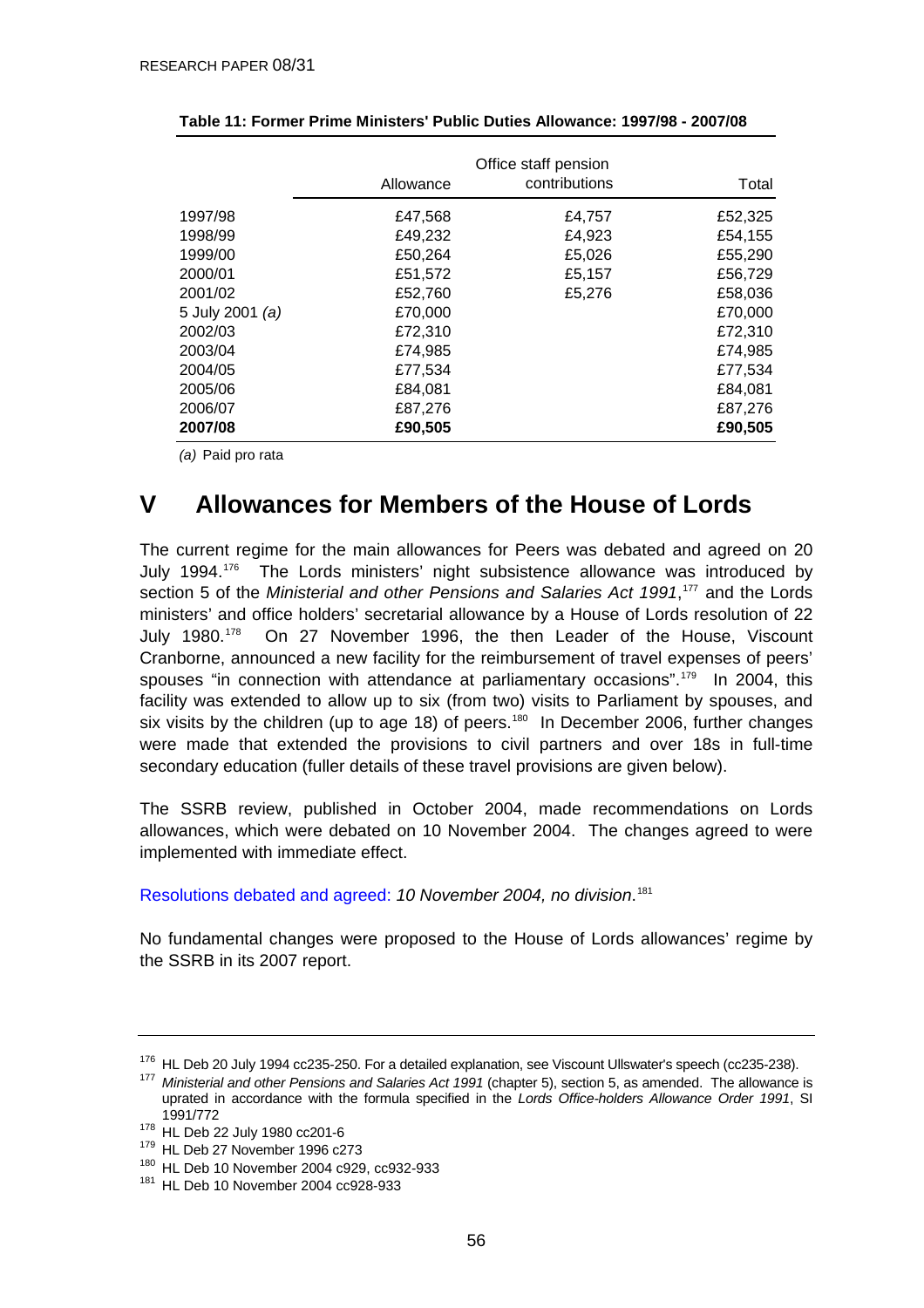<span id="page-56-0"></span>Allowances for backbench peers are uprated from 1 August each year, in line with previous resolutions. On 11 October 2006, Lord Brabazon of Tara, the Chairman of Committees, made a Written Ministerial Statement on the annual uprating of peers' expenses allowances.<sup>[182](#page-56-0)</sup> He made a similar statement on 8 October 2007.<sup>[183](#page-56-0)</sup> Rates for 2005/06, 2006/07 and 2007/08 are shown in Table 12 below.

| <b>Backbench peers</b>                   |                 |                 |                                                                                                     |
|------------------------------------------|-----------------|-----------------|-----------------------------------------------------------------------------------------------------|
|                                          | 1 Aug 05-       | 1 Aug 06-       | 1 Aug 07-                                                                                           |
|                                          | 31 Jul 06       | 31 Jul 07       | 31 Jul 08                                                                                           |
| Subsistence                              |                 |                 |                                                                                                     |
| Day                                      | £77.00          | £79.50          | £82.50 Per day the House sits (usually about 150 days per year)                                     |
| Overnight                                | £154.50         | £159.50         | £165.50                                                                                             |
|                                          |                 |                 |                                                                                                     |
| Office costs                             | £67.00          | £69.00          | £71.50 Per sitting day and for up to 40 additional days per year                                    |
|                                          |                 |                 |                                                                                                     |
|                                          | 1 Apr 06-       | 1 Apr 07-       |                                                                                                     |
| Travel                                   | 31 Mar 07       | 31 Mar 08       |                                                                                                     |
| Motor mileage allowance                  | 40p             | 40p             | Per mile up to 10,000                                                                               |
|                                          | 25p             | 25p             | Per mile further                                                                                    |
| Motorcycle allowance                     | 24 <sub>p</sub> | 24p             | Per mile                                                                                            |
| <b>Bicycle Allowance</b>                 | 20 <sub>p</sub> | 20 <sub>p</sub> | Per mile                                                                                            |
| Spouse/civil partner/children's expenses |                 |                 | Six return journeys for parliamentary occasions per year                                            |
| Lords Ministers and paid office holders  |                 |                 |                                                                                                     |
|                                          | 1 Aug 05-       | 1 Aug 06-       | 1 Aug 07-                                                                                           |
|                                          | 31 Jul 06       | 31 Jul 07       | 31 Jul 08                                                                                           |
| Ministers' Night Subsistence Allowance   | £33.990         | £35.090         | £36,410 For those who maintain a second home in London                                              |
| <b>London Supplement</b>                 | £1,710          | £1,766          | £1,833 Except those in receipt of Lords' Ministers Night Allowance or<br>with an official residence |
| Secretarial allowance                    | £5,025.50       | £5,192.00       | £5,389.00                                                                                           |
| Family travel expenses                   |                 |                 | Expenses for up to 15 return journeys per calendar year for<br>spouses and children aged under 18   |

**Table 12: Main Peers' allowances: current summary (August 2005-July 2008)**

#### **1. Travel expenses**

#### *a. Background*

On 27 November 1996, the House of Lords agreed to provisions to allow the spouses of peers to make two journeys per year to attend Parliamentary occasions. The House approved:

(1) The facilities available to a Member of this House in respect of journeys made in connection with attendance at the House shall be made available in respect of journeys made by the spouse of a Member in connection with attendance at a Parliamentary occasion.

(2) A Member may not make claims under this Resolution in relation to more than two Parliamentary occasions in any year (beginning with 1st January).

(3) This Resolution does not apply in respect of journeys made by the spouse of a Member in whose case paragraph (4) of the Resolution of 25th July 1983 applies.[184](#page-56-0)

<sup>&</sup>lt;sup>182</sup> HL Deb 11 October 2006 ccWS53-WS54<br><sup>183</sup> HL Deb 8 October 2007 cWS12<br><sup>184</sup> HL Deb 26 November 1996 cc273-275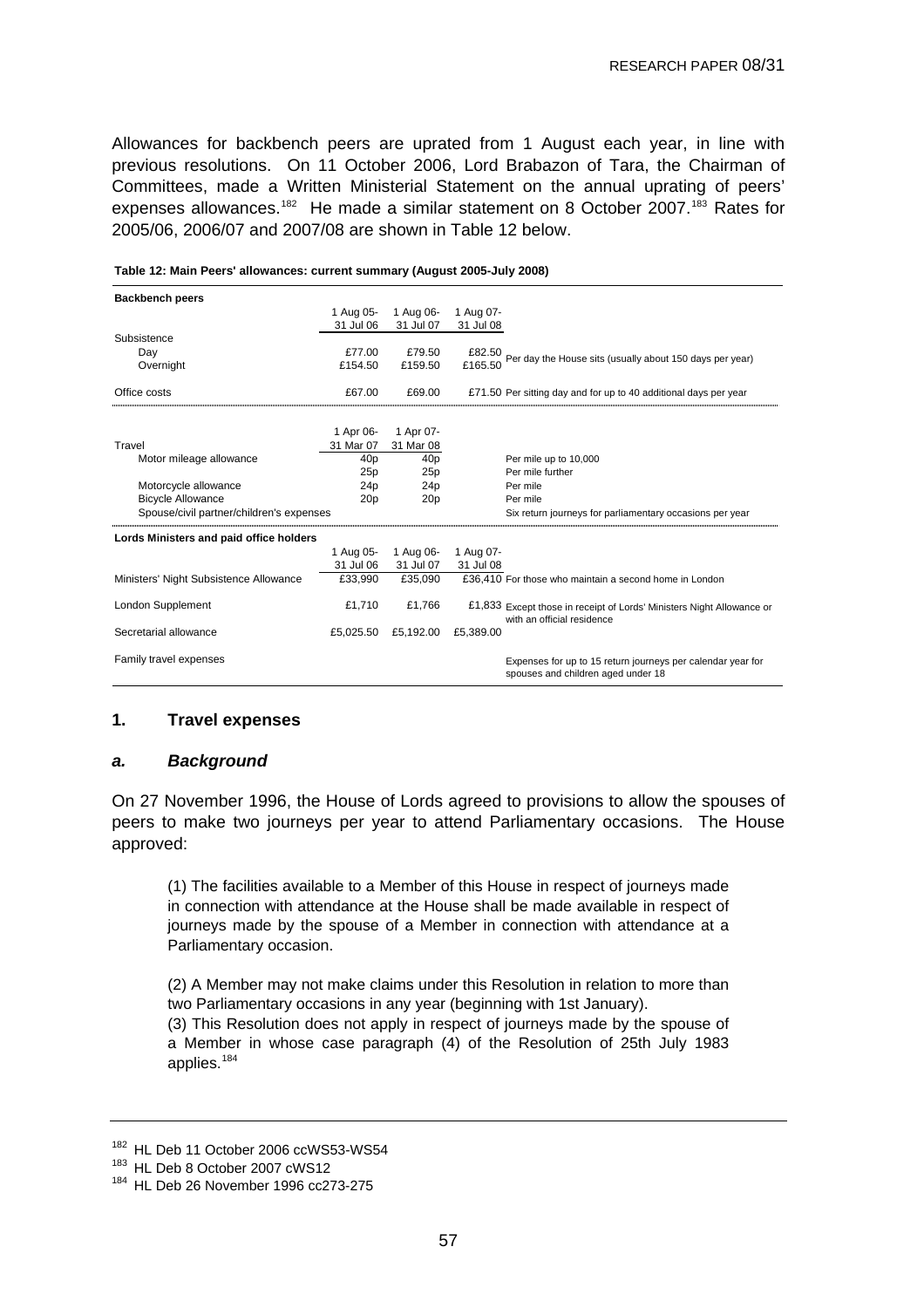<span id="page-57-0"></span>On 10 November 2004, following a recommendation from the Senior Salaries Review Body (SSRB),<sup>[185](#page-57-0)</sup> the House of Lords agreed to increase the number of occasions to six. The House of Lords also agreed to extend the provisions to "any child aged under 18 of a Member". The House agreed:

That this House approves the following proposals with respect to travel expenses incurred by spouses and children of Members of this House on or after 10 November 2004—

(1) The Resolution of 27 November 1996 is amended as follows.

(2) In paragraph (1) after "spouse of a Member" insert "or by any child aged under 18 of a Member".

(3) For paragraph (2) substitute—

"(2) Claims under this Resolution as it applies to journeys made by any person may be made by a Member in relation to attendance by that person at no more than 6 Parliamentary occasions in any year (beginning with 1 January)."

(4) In paragraph (3) after "spouse of a Member" insert "or by any child aged under 18 of a Member".<sup>[186](#page-57-0)</sup>

#### *b. 2006 change*

On 19 December 2006, the House of Lords agreed two further changes to the Resolution. Its scope was extended to allow the civil partners of peers and 18 year olds in full-time secondary education to attend no more than six Parliamentary occasions per year. These changes were effective from 1 January 2006:

To resolve that this House approves the following proposals with respect to travel expenses incurred by spouses, civil partners and children of Members of this House on or after 1 January 2006—

(1) The Resolution of 27 November 1996 is amended as follows.

(2) In paragraph (1) after "spouse" insert "or civil partner" and after "18" insert ", or any child in full-time secondary education, during the academic year in which they become aged 18".

(3) In paragraph (3) after "spouse" insert "or civil partner" and after "18" insert ", or any child in full-time secondary education, during the academic year in which they become aged 18".<sup>[187](#page-57-0)</sup>

<http://www.ome.uk.com/downloads/SSRB%20pay%20review%20Cm%206354%20part%201.pdf>

<sup>185</sup> Review Body on Senior Salaries, *Review of Parliamentary Pay and Allowances 2004*, Report No 57, Cm 6354, October 2004, para 5.26 and Recommendation 29,

<sup>186</sup> HL Deb 10 November 2004 cc932-933<br><sup>187</sup> HL Deb 19 December 2006 c1896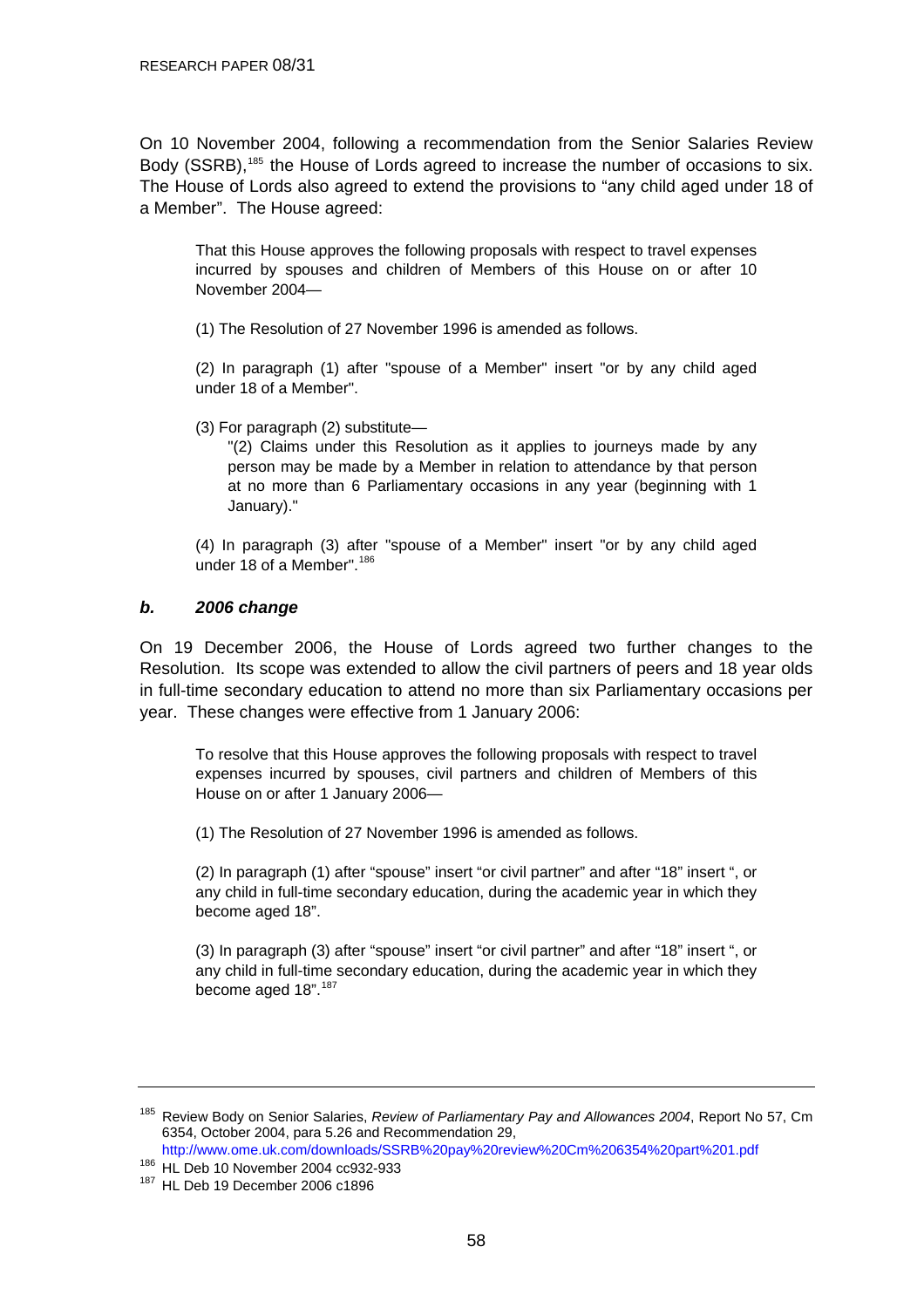<span id="page-58-0"></span>The change to eligibility brought the House of Lords into line with the House of Commons.

# **VI** *Freedom of Information Act 2000* **and the publication of Members' allowances**

Under the provisions of the *Freedom of Information Act 2000*, from 1 January 2005 there has been a statutory right to request information from public authorities, including both Houses of Parliament. The Act also specified that it is "the duty of every public authority … to adopt and maintain a scheme which relates to the publication of information by the authority".[188](#page-58-0) As part of their preparations for the full implementation of the Act in January 2005, both Houses decided to publish additional information in relation to Members' allowances.

## **A. House of Commons**

In October 2004, the House of Commons published "details of each Member's spend against the allowances" for each of the previous three financial years (2001/02 to 2003/04, although only from the start of the current Parliament in 2001), in three separate tables. Data for the 2004/05 financial year were published in October 2005. Before the first information was published, the Speaker announced what information would be made available:

The figures will include the annual total for each Member for:

- Additional Costs Allowance or London Supplement,
- Incidental Expenses Provision,
- Staffing allowance,
- Members' travel,
- Members' staff travel.
- centrally purchased stationery,
- central IT provision, and
- other central budgets (such as the winding up allowance or temporary secretarial allowance).

The figures for Members' travel will cover travel on parliamentary business within the UK plus individual travel to designated European destinations.<sup>[189](#page-58-0)</sup>

The information on Members' receipt of allowances was published electronically on the United Kingdom Parliament's website.<sup>[190](#page-58-0)</sup> Details for later financial years have been published in October each year.

By the end of 2006 over 100 FoI requests had been made to the House in relation to Members' allowances. Most requests were refused mainly on the grounds of the

<sup>&</sup>lt;sup>188</sup> The *Freedom of Information Act 2000* (chapter 36), s19<br><sup>189</sup> House of Commons Commission Press Notice, *The Speaker sets out his timetable for the publication of*<br>*Members' allowances under the Freedom of Informatio* 

<sup>&</sup>lt;sup>190</sup> House of Commons: Members' Allowances, [http://www.parliament.uk/site\\_information/allowances.cfm](http://www.parliament.uk/site_information/allowances.cfm)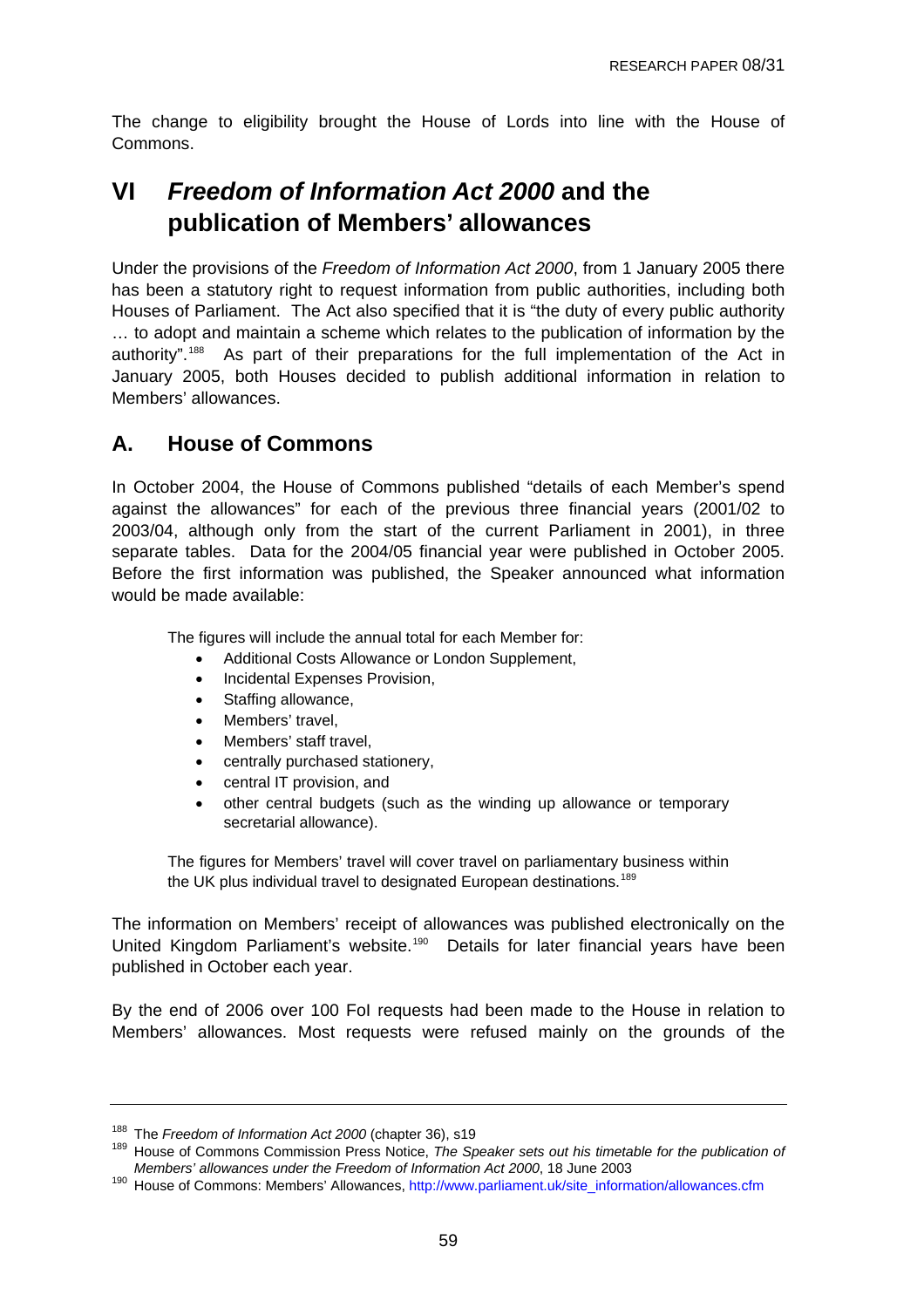<span id="page-59-0"></span>RESEARCH PAPER 08/31

personal data exemption in section 40 of the FoI Act 2000.[191](#page-59-0) The Information Commissioner has already ruled against the House of Commons on a number of allowance cases, but the House Authorities appealed to the Information Tribunal, which has the power to review decision notices issued by the Commissioner. The Information Tribunal issued a decision on two applications for information on allowances on 16 January 2007. One of the appellants was Norman Baker MP, the other was the *Sunday Times*. The Tribunal found in favour of disclosure:

93. Having considered all these interests we find that the legitimate interests of members of the public outweigh the prejudice to the rights, freedoms and legitimate interests of MPs. We consider our decision will only result in a very limited invasion of an MP's privacy considered in the context of their public role and the spending of public money. In coming to this decision we have noted that the Scottish Parliament has for some years disclosed the detailed travel claims of MSPs supporting mileage, air travel, car hire and taxis. Also we note that in the Scottish Information Commissioner's Decision 033/2005 in *Paul Hutcheon, The Sunday Herald and the Scottish Parliamentary Corporate Body* (SPCB) the Scottish Commissioner went further and ordered the release of the destination points of taxi journeys of an MSP**.**

It is only possible to appeal from the Information Tribunal to the courts on a point of law. The full text of the Information Commission decision may be found on the website.<sup>[192](#page-59-0)</sup>

The Commons has complied with two Information Tribunal decisions on travel allowances. It released details of Members' travel allowances from 2001/02 on 16 February 2007.<sup>[193](#page-59-0)</sup> Information has been provided in response to requests following an Information Tribunal decision relating to the release of travel allowances for Members' families.<sup>[194](#page-59-0)</sup>

On 7 and 8 February 2008 the Information Tribunal considered three appeals in relation to the Additional Costs Allowance. It ruled that details of items claimed under the Additional Costs Allowance should be released.<sup>[195](#page-59-0)</sup> On 25 March 2007, Nick Harvey, the Commission and MEC spokesman, outlined the MEC's response to the Information Tribunal's decision:

The Members Estimate Committee is concerned that the Information Tribunal (in its decision of 26 February …) misdirected itself in law in deciding that home addresses of Members of Parliament should always be published subject only to limited exceptions. The House will therefore appeal. A second ground will be that the Information Tribunal paid insufficient attention to the reasonable expectations of Members about disclosure of personal information in the statutory publication

 $191$  See Research Paper 07/18 p8 for further details<br> $192$  Tribunals Service Information Tribunal, EA/2006/0015 and 0016,

[http://www.informationtribunal.gov.uk/Files/ourDecisions/corpofficer\\_house\\_of\\_commons\\_v\\_infocomm.p](http://www.informationtribunal.gov.uk/Files/ourDecisions/corpofficer_house_of_commons_v_infocomm.pdf)

 $\frac{1}{193}$  Details are given on the Commons website at [http://www.parliament.uk/site\\_information/allowances.cfm](http://www.parliament.uk/site_information/allowances.cfm) 194 Tribunals Service Information Tribunal, EA2006/0074, 0075, 0076,

<http://www.informationtribunal.gov.uk/Documents/decisions/HOCfinaldecision08071.pdf>195 Tribunals Service Information Tribunal, EA/2007/0060, 0061, 0062, 0063, 0122, 0123, 0131,

<http://www.informationtribunal.gov.uk/Documents/decisions/HOCfinaldecisionwebsite260208.pdf>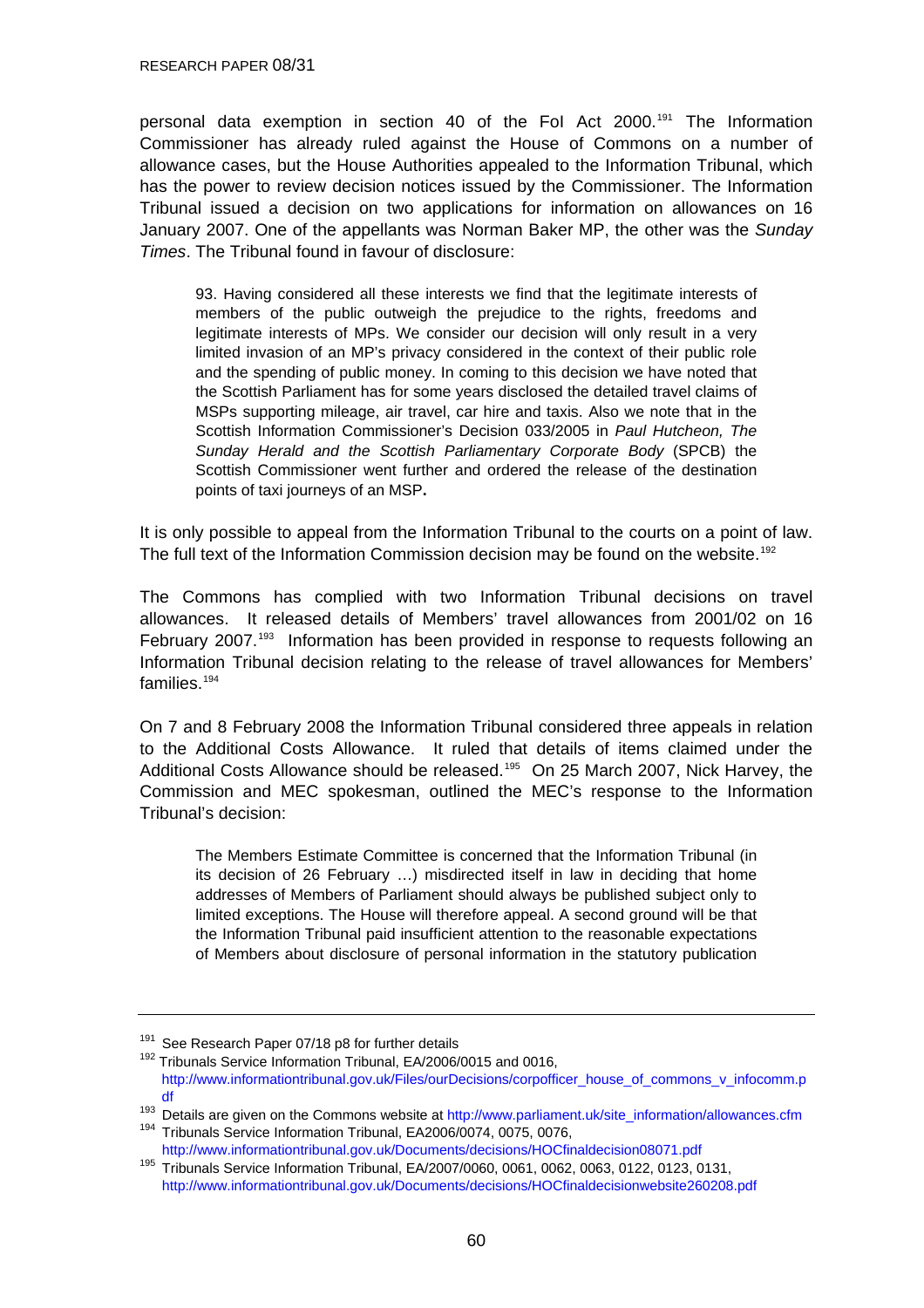<span id="page-60-0"></span>scheme. The MEC remains committed to reviewing the allowance system and ensuring that there is probity and transparency.<sup>[196](#page-60-0)</sup>

## **B. House of Lords**

In 2003, the House Committee of the House of Lords recommended:

- a) The House of Lords' Publication Scheme should be amended to include information relating to Members' expenses. This information should be published annually (related to financial years), broken down by the main categories of expenses available, namely: travelling expenses, day subsistence, night subsistence, secretarial etc. costs and the costs of the post-paid envelope scheme for correspondence on parliamentary business. Since travel costs vary widely, an indication should be given of the location of each Member's main residence.
- b) Details of expenditure on select committee and parliamentary delegation travel should be published separately.
- c) Details held by the House of claims for Financial Assistance to the Opposition parties and the Convenor of the Crossbench Peers ("Cranborne money") should also be published.
- d) This information should be made available before the rights of access under the Freedom of Information Act come into force on 1 January 2005. It should be published in Autumn 2004, once all claims by Lords for the financial year 2003-04 have been submitted and paid. The House should also publish information in respect of the financial years 2001-02, 2002- 03 and 2003-04 because the Act is fully retrospective and records of expenses are retained in the Accountant's Office for a period of three years, as agreed by the National Audit Office.<sup>[197](#page-60-0)</sup>

In 2003, the House Committee made recommendations about how the information should be published:

- a) Following the Lord Chairman's undertaking made in the House on 14 January, there should be an opportunity for Members to give an indication of the location of their main residence if they so wish. The indication should be expressed by reference to county or equivalent region.
- b) The number of days each Member attended the House or a committee of the House should be published along with the data on expenses claims.
- c) All claims for the Office Costs allowance should be aggregated and a single figure published of the total sums claimed under this head.
- d) Information about reimbursement of Members' travel costs should be given on a single aggregated basis encompassing all the three schemes: travel from the principal place of residence to Westminster; UK travel on parliamentary business; and EU travel on parliamentary business.
- e) Information about claims for travelling expenses by spouses of Members or Officeholders should not be published.
- f) Information about additional expenses incurred by disabled Members in attending the House and reimbursed on account of their disability should not be published.

<sup>&</sup>lt;sup>196</sup> HC Deb 25 March 2008 cc89W-90W<br><sup>197</sup> House Committee, *First Report*, 17 December 2002, HL 19 2002-03, para 7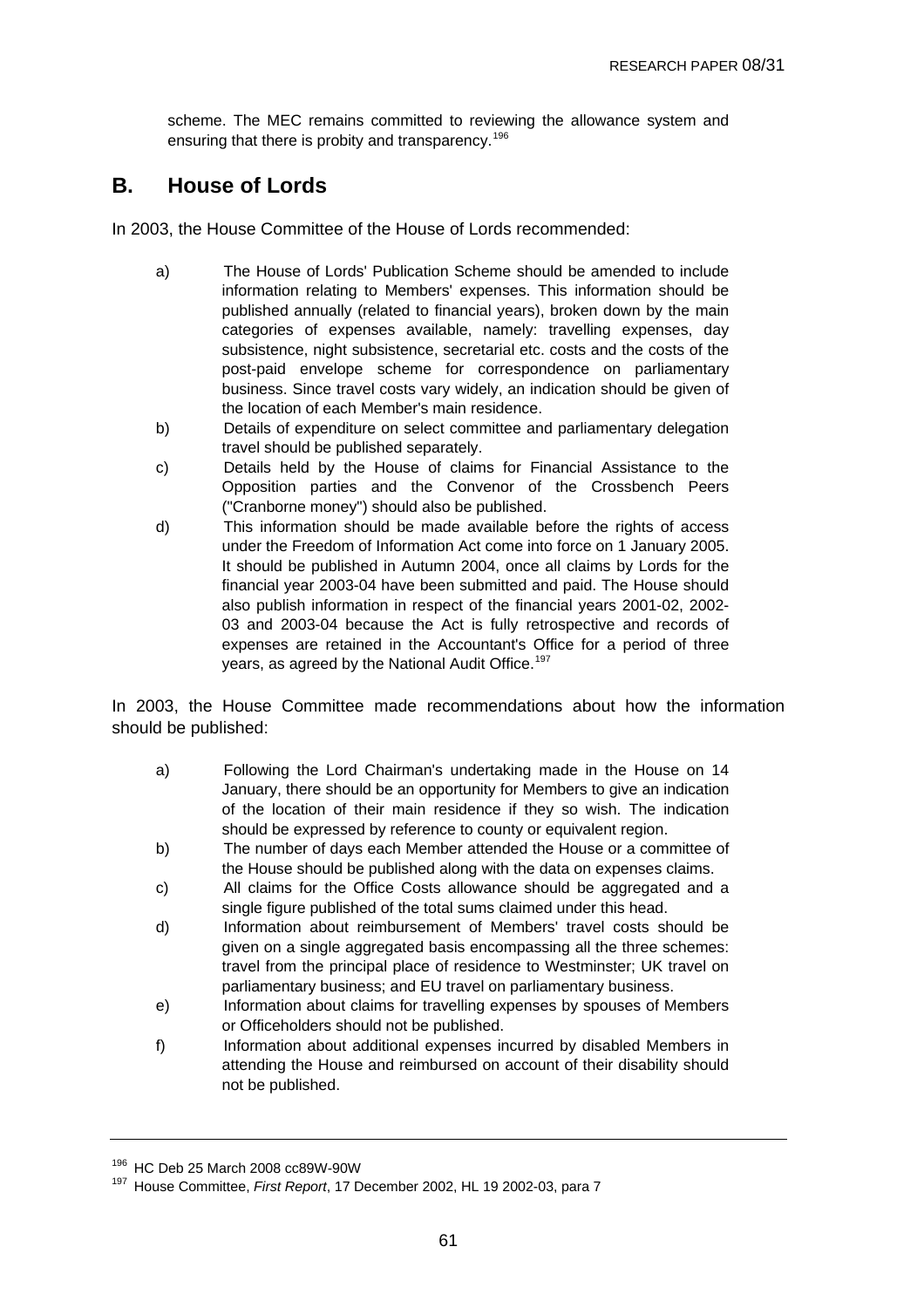- <span id="page-61-0"></span>g) A simple indication should be given whether or not a Member is provided by the House with IT equipment on loan. This should be accompanied by a general description of the support available.
- h) The information to be published should include that relating to Members of the House who have died, retired or otherwise left the House during the year in question. $198$

The House of Lords agreed the House Committee's *Fifth Report* on [21 January 2004](http://www.publications.parliament.uk/pa/ld199900/ldhansrd/pdvn/lds04/text/40121-04.htm#40121-04_head3). [199](#page-61-0)

The information on peers' receipt of allowances was published electronically on the United Kingdom Parliament's website.<sup>[200](#page-61-0)</sup> Details for later financial years have been published in October each year.

# **VII Reviews of pay and allowances (1996-2004)**

### **1. The 1996 Review**

In its 1996 review of Members' pay and allowances, the Review Body on Senior Salaries  $(SSRB)$  recommended an automatic review mechanism for Members' salaries.<sup>[201](#page-61-0)</sup> The House of Commons adopted this recommendation when it debated the SSRB's 1996 report on 10 July 1996.

### **2. The 2001 Review**

Following a request from the Prime Minster in October 2000, the SSRB's next review of Parliamentary pay and allowances was published in March 2001.<sup>[202](#page-61-0)</sup> It included reviews of peers' expenses, the Office Costs Allowances in the House of Commons, and the system of calculating the resettlement grant. The SSRB recommended significant changes to the Members' allowances system and the central provision of ICT equipment. These changes are described in more detail in earlier Library Research Papers.<sup>[203](#page-61-0)</sup>

In its 2001 report, the SSRB also concluded that Members' pay had fallen behind that of their comparators, and recommended that the parliamentary salary, in addition to the usual formula increase, should be increased by £2,000 in both 2001 and 2002. The SSRB also recommended that the salaries of House of Lords Ministers and other office holders be similarly increased by £2,000 in each of the next two years, in addition to the usual increase; and that the Prime Minister and Cabinet Ministers should draw their full salary entitlement (which they did not then do) so as to remedy the perceived distortion in the

<sup>&</sup>lt;sup>198</sup> House Committee, *Fifth Report*, 20 November 2003, HL 176 2002-03<br><sup>199</sup> HL Deb 21 January 2004 cc1033-1039<br><sup>200</sup> House of Lords: Members' Allowances,

[http://www.parliament.uk/about\\_lords/holallowances/hol\\_expenses04.cfm](http://www.parliament.uk/about_lords/holallowances/hol_expenses04.cfm) 201 Review Body on Senior Salaries, *Review of Parliamentary pay and allowances*, Report No. 38, Cm 3330- I, 1996, recommendation 14, paras 66-78,<http://www.ome.uk.com/downloads/volume1.pdf>

<sup>202</sup> Review Body on Senior Salaries, *Review of Parliamentary pay and allowances*, Report No. 48, Cm 4997-

I, 2001 203 *Parliamentary Pay, Pensions and Allowances: the 2001 Review*, Research Paper 01/86, 8 November 2001,<http://www.parliament.uk/commons/lib/research/rp2001/rp01-086.pdf>; *Members' Office Costs: the new system*, Research Paper 01/88, 8 November 2001, <http://www.parliament.uk/commons/lib/research/rp2001/rp01-088.pdf>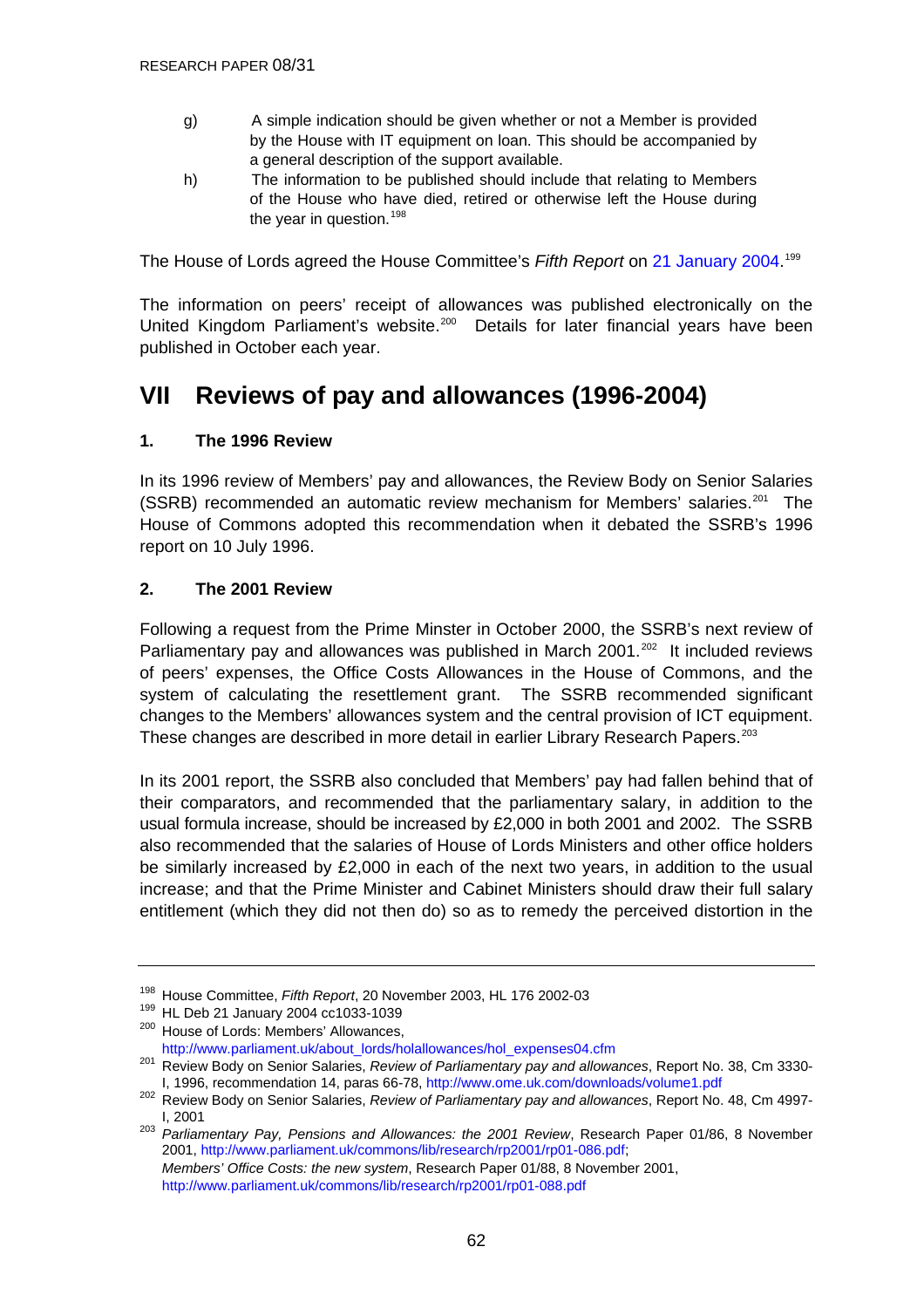<span id="page-62-0"></span>parliamentary pay system.<sup>[204](#page-62-0)</sup> This last recommendation was implemented in June 2001 following the general election.

The proposals were adopted by the Government and debated by the House on 5 July 2001, together with other motions on Members' pay, etc.<sup>[205](#page-62-0)</sup>

### **3. The 2004 Review**

In November 2003, the Government asked the SSRB to conduct its next review of Parliamentary pay and allowances. The SSRB published its report in October 2004.<sup>[206](#page-62-0)</sup> It recommended no changes to the structure of allowances but it did recommend some increases. One major change was a recommendation that the Motor Mileage Allowance should be reduced considerably, to be paid in line with rates recommended by the Inland Revenue. It recommended no changes to either Members' or ministers' salaries beyond the formula increases recommended in the 1996 report.

On 3 November 2004, the House debated the SSRB's recommendations. Debate centred on the staffing allowance and the motor mileage allowance. On the staffing allowance, an amendment to delete the reference to a base level and to allow up to 10 per cent of the allowance to be used in funding constituency offices was agreed to (on a division by 239 votes to 109). An amendment to hold motor mileage allowances at existing rates until the Inland Revenue rates reached them was rejected (on a division by 193 votes to 118).<sup>[207](#page-62-0)</sup>

# **VIII The Parliamentary Pension Scheme – in brief**

The Parliamentary Pension Scheme is a funded final salary scheme, where Members pay a fixed contribution, and the Exchequer is liable for the balance. The rules of the Parliamentary Contributory Pension Fund (PCPF) are made in regulations under the *Parliamentary and Other Pensions Act 1987.*[208](#page-62-0) The PCPF has a supplementary section for Ministers, paid Select Committee Chairmen, paid members of the Chairman's Panel and paid Office Holders. The scheme is administered by the House of Commons Department of Resources for the Trustees.

On 16 January 2008 the *Review of Parliamentary Pay, Pensions and Allowances* was published by the SSRB,<sup>[209](#page-62-0)</sup> along with a written ministerial statement from the Leader of the House setting out the Government's position on MPs' pay and pensions.<sup>[210](#page-62-0)</sup> The SSRB recommended that "any increase or decrease in the cost of accrual should be

<sup>204</sup> Review Body on Senior Salaries, *Review of Parliamentary pay and allowances*, Report No. 48, Cm 4997-

I, 2001, para 2.13, para 2.21 and para 2.17 205 HC Deb 5 July 2001 cc421-77 206 Review Body on Senior Salaries, *Review of Parliamentary Pay and Allowances 2004*, October 2004, Cm 6354,

<http://www.ome.uk.com/downloads/SSRB%20pay%20review%20Cm%206354%20part%201.pdf><br><sup>207</sup> HC Deb 3 November 2004 cc315-369<br><sup>208</sup> Parliamentary Pensions (Consolidated and Amendment Regulations), SI 1993/3243, as amended.<br><sup>208</sup> R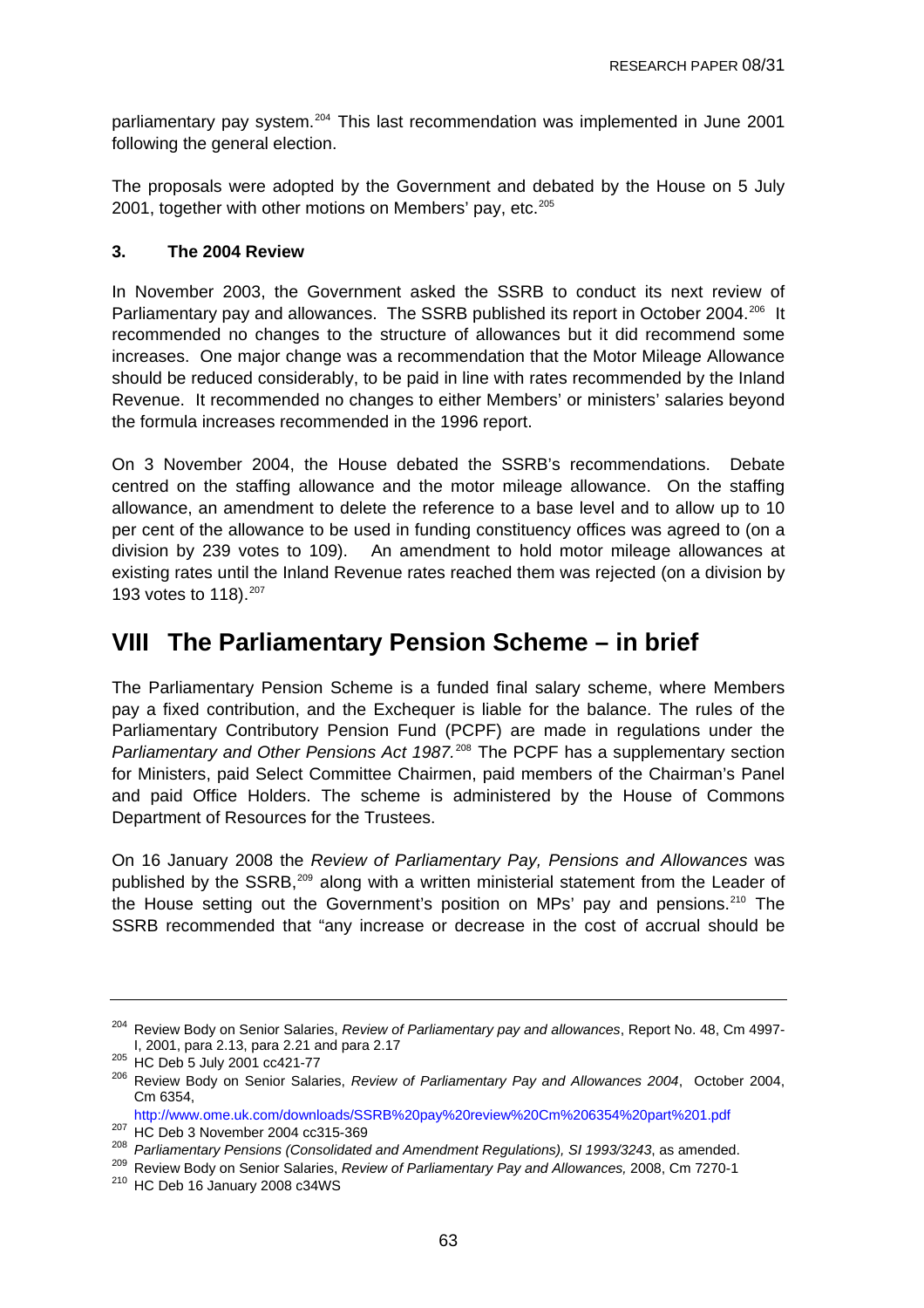<span id="page-63-0"></span>shared equally between the Exchequer and members".<sup>[211](#page-63-0)</sup> They also recommended that if the costs of benefit accrual were to rise above 20% of pay roll, there should then be a major review of the Fund.<sup>[212](#page-63-0)</sup> The Government has accepted these recommendations.<sup>[213](#page-63-0)</sup> A debate was held in the House of Commons on 24 January on Members' salaries, pensions and allowances. The House broadly endorsed the SSRB's recommendations on the pension scheme. The House will have to approve any detailed proposed changes to the scheme that follow.

## **A. A brief history of the scheme**

The first pension arrangements for MPs were introduced in 1965, as explained by the House of Commons Information Office Factsheet, *Members' Pay and Allowances:* 

…The Committee on the Remuneration of Ministers and Members of Parliament (the Lawrence Committee, Cmnd 2516) recommended that a pension scheme for MPs should be introduced. This was done by the Ministerial Salaries and Members' Pensions Act 1965. The scheme was unusual in that both benefits and contributions were fixed in money terms.

In December 1970 the Government announced that the recently established Review Body on Top Salaries (TSRB) would undertake subsequent reviews of the arrangements for salaries, allowances and pensions of Ministers and MPs.

The first report of the TSRB (Cmnd 4836) recommended a restructured pension scheme with pension related to "final salary", accruing at 1/60th for each year of service. The scheme was to be extended to include Ministers and certain other office holders who wished to participate. The new scheme was established under the terms of the Parliamentary and Other Pensions Act 1972. Subsequent reviews resulted in amending Acts in 1976, 1978 and 1981.

The next major change resulted from the 20th Report of the TSRB (Cmnd 8881) which recommended an accrual rate of 1/50th, with effect from 20 July 1983. The contribution payable by Members was increased to 9% of salary. These changes and other minor matters were given legal force by the Parliamentary Pensions etc. Act 1984. The 31st Report of the TSRB, (Cm 1576), approved by Parliament on 18 July 1991, then recommended that the contribution payable by Members be reduced to 6% of salary; this took effect from 1 April 1992.

Pressure for a single consolidation document had grown throughout this period, and resulted in the Parliamentary and Other Pensions Act 1987. This Act meant that the detailed arrangements could be set out in regulations. This led to the Parliamentary Pensions (Consolidation and Amendment) Regulations 1993 (SI 1993/3253) and the Parliamentary Pensions (Additional Voluntary Contributions Scheme) Regulations (SI 1993/3252), which came into force on 21 January 1994. The AVC Scheme enables Members to purchase additional pension benefits within limits proscribed by the Fund Regulations. In 1995 the House voted to increase the accrual rate from 1/60th to 1/50th for service prior to 20 July 1983,

<sup>&</sup>lt;sup>211</sup> Review Body on Senior Salaries, *Review of Parliamentary Pay and Allowances,* 2008, Cm 7270-1, p26<br><sup>212</sup> *Ibid,* p28<br><sup>213</sup> HC Deb 16 January 2008 c34WS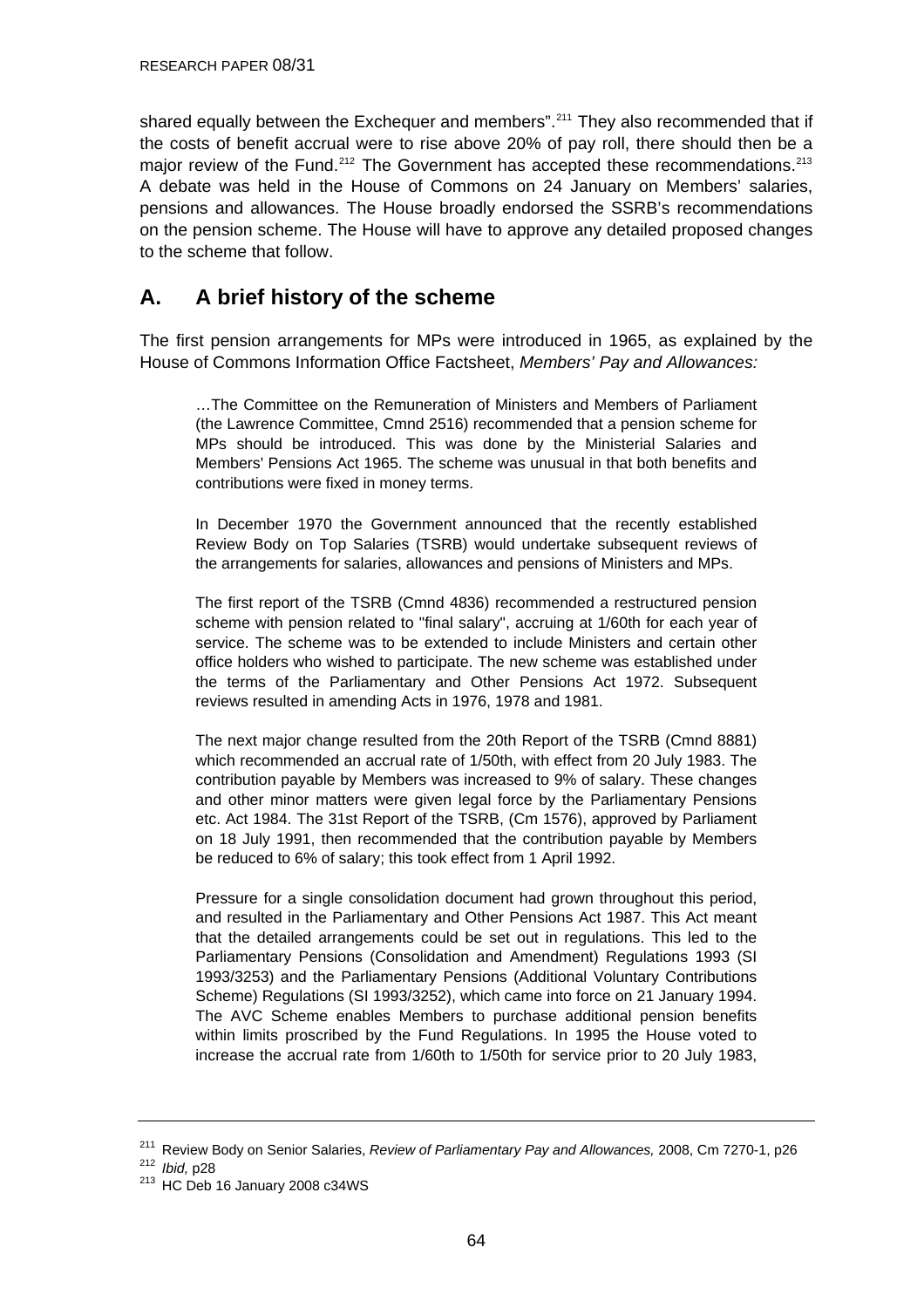<span id="page-64-0"></span>for Members who were serving as at 1 April 1995. Other regulations affecting the scheme have been laid. A comprehensive listing of the entire scheme's primary and secondary legislation can be found in Halsbury's Statutes.<sup>[214](#page-64-0)</sup>

In July 2001 the House of Commons voted to improve the scheme in a number of respects, as had been recommended by the report of the Senior Salaries Review Body. However, it also voted to increase the accrual rate to  $1/40<sup>th</sup>$  from  $1/50<sup>th</sup>$  despite Government opposition to this amendment.<sup>[215](#page-64-0)</sup> The Government referred the question of how to fund the increase to the SSRB, which recommended that the increased cost should be met by an increase in Members' contributions.<sup>[216](#page-64-0)</sup>

*The Parliamentary Pensions (Amendment) Regulations 2002* increased the contribution rate to 9% to fund the improved accrual rate. Members were able to choose to retain the  $1/50<sup>th</sup>$  accrual rate and the 6% contribution rate if they wished. The SSRB also recommended that the cost of the remaining 2.1% would remain with the Exchequer in the short term, but that this additional Exchequer contribution should be taken into account in future reviews of Members' salaries so that eventually the full cost of increased accrual rate would be borne by MPs. In 2004 the House agreed to an SSRB recommendation that the contribution rate for those who choose the more generous accrual rate should increase from 9% to 10%.<sup>[217](#page-64-0)</sup> The 2008 SSRB Report found that this increase in contribution rate had paid for the increased accrual rate and recommended that no further increase in MPs' pensions contributions was needed simply to pay for the  $1/40^{th}$  accrual rate.<sup>[218](#page-64-0)</sup>

### **B. The current features of the Parliamentary Pension Scheme**

#### **1. Contributions**

When Members join the scheme they can choose to make contributions of 10% of their salary and gain an accrual rate of  $1/40<sup>th</sup>$ , or to make contributions of 6% of their salary for an accrual rate of  $1/50^{th}$ .<sup>[219](#page-64-0)</sup> A Member's contributions to the Fund stop when they build up sufficient Pensionable Service to qualify for the maximum benefits that can be provided from the Fund. A person who remains as an MP after the age of 65 and has not built up the maximum possible benefit may continue to make contributions.<sup>220</sup>

Pension rights may be transferred in and out of the scheme in certain circumstances. Members of the scheme can increase their retirement benefits by purchasing extra years of pensionable service and additional voluntary contributions. However, any additional contributions or benefits will be subject to tax limits.

<sup>214</sup> House of Commons Information Office, *Members' pay, pensions and allowances* (factsheet M5), April

<sup>215</sup> Beer, ppr. et marchinents<br>215 HC Deb 5 July 2001 c471<br><sup>216</sup> See letter from John Baker OBE, chairman of the SSRB, to Robin Cook, 18 July 2002 and also HC Deb

<sup>15</sup> July 2002 c83-84<br><sup>217</sup> Review Body on Senior Salaries, *Review of Parliamentary Pay and Allowances,* 2004, Cm 6354<br><sup>218</sup> Review Body on Senior Salaries, *Review of Parliamentary Pay and Allowances,* 2008, Cm 7270-1, par

<sup>3.43&</sup>lt;br><sup>219</sup> *Parliamentary Pensions (Amendment) Regulations, SI 1993/3253, Part D, as amended <sup>220</sup> <i>Parliamentary Contribution Pension Fund: Members' Booklet – MP's section,* p12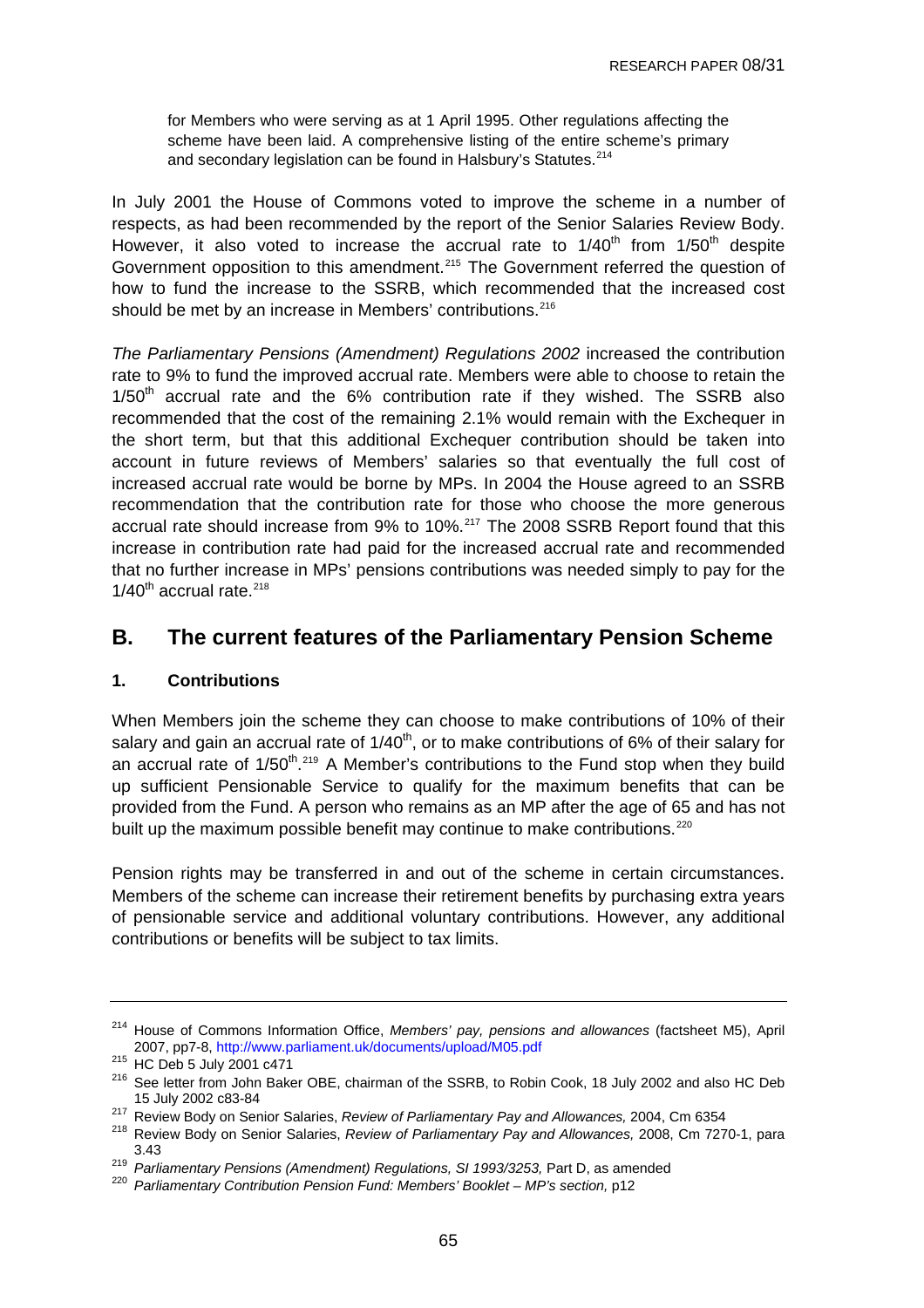### <span id="page-65-0"></span>**2. Normal retirement age**

Members of the scheme can only draw their pension if they have ceased to be an MP, are not standing again for election as an MP, and do not hold a qualifying office as a paid minister or Office Holder. The normal retirement age is 65 and the minimum retirement age is 50 (although this will rise to 55 from 6 April 2010). If a member of the scheme takes early retirement their pension is normally actuarially reduced to take account of its early payment. The amount of the reduction will vary according to the length of qualifying service.

However, Members elected before 4 November 2004 can currently draw an early retirement pension without any reduction being applied for early payment if they are aged 60 or above and their combined age and service under the scheme totals 80 or more at date of retirement. When the House decided to phase out this retirement provision in 2004, it agreed that only service up to 1 April 2009 or the next General Election, whichever was later, would count towards the qualifying period for early retirement.<sup>[221](#page-65-0)</sup> MPs that have Qualifying Service of between 15 and 20 years as at the later of April 2009 and the General Election after the Election held in May 2005 will have more generous early retirement factors applied to their early retirement pension. This will not apply to service after April 2009 (or the General Election if later).<sup>[222](#page-65-0)</sup>

An MP who is still an active member of the scheme at the age of 75 may cease participation in the scheme, despite continuing as a Member of the House of Commons, a Minister or other office holder, and take their tax-free lump sum at that point if they wish, with the accrued pension suspended until final retirement.<sup>[223](#page-65-0)</sup>

#### **3. Ill-health benefits**

An active Member of the scheme can apply for an ill-health pension if he or she ceases to be an MP before the age of 65, is not a candidate for election or an office holder, and has had to stand down as a direct consequence of his ill-health, and that this ill-health would prevent him or her from performing adequately the duties of an  $MP.^{224}$  $MP.^{224}$  $MP.^{224}$  An application must include medical evidence and Trustees can require the Member to attend a medical examination. The ill-health early retirement pension is payable, based on the MP's final pensionable salary at the time of leaving the fund and on the pensionable service that would have been completed if the person had continued as an active Member until their  $65<sup>th</sup>$  birthday.<sup>[225](#page-65-0)</sup> The usual minimum retirement age of 50 (age 55 from 2010) does not apply when taking ill-health retirement.

<sup>221</sup> HC Deb 30 October 2006 c22W

<sup>222</sup> *The Parliamentary Contributory Pension Fund, Members Booklet*, p6 and p12. See also *Parliamentary* 

<sup>&</sup>lt;sup>223</sup> Parliamentary Pensions (Amendment) Regulations 2007, SI 2007/270, Explanatory Note

<sup>&</sup>lt;sup>224</sup> Parliamentary Pensions (Consolidation and Amendment Regulations) SI 1993/3253, Part J, as amended<br><sup>225</sup> The Parliamentary Contributory Pension Fund, Members Booklet – Basic Section, July 2005, page 13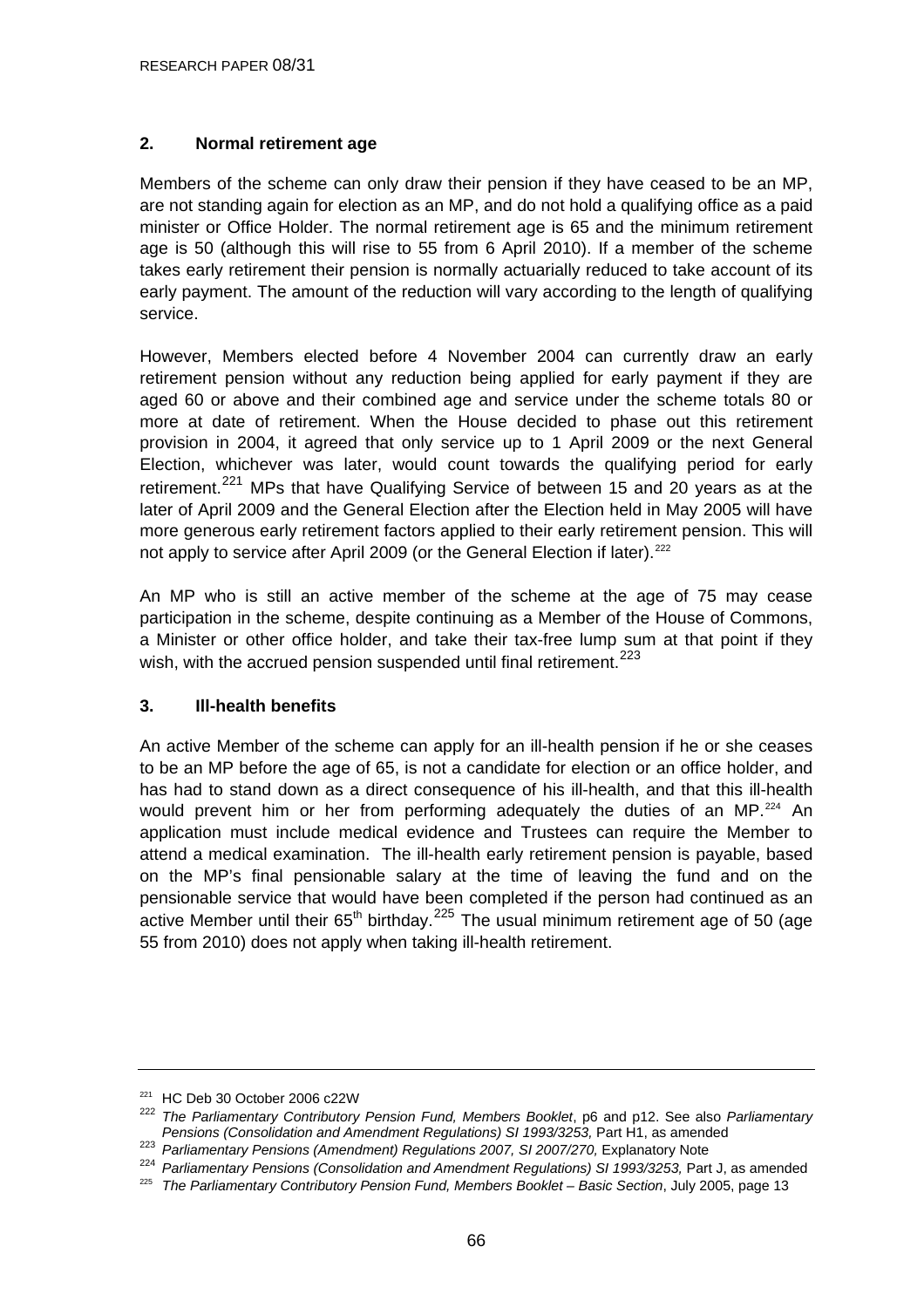#### <span id="page-66-0"></span>**4. Survivors' benefits**

A lump sum death gratuity on death in service, equal to four times annual basic Parliamentary salary is payable at the Trustee's discretion. In addition, a spouse or surviving partner's pension is payable, at  $5/8<sup>th</sup>$  of the prospective pension. Survivors' pensions are paid to both spouses and civil partners on the same basis. Unmarried partners will only receive a survivor's pension if they have been nominated using the correct Trustees' nomination form, and other requirements may apply, for example the proof of financial dependency or interdependency over a minimum of two years. A pension is also payable to dependent children, at the rate of 4/16ths (one quarter) of the basic or prospective pension of the Member if there is one child, or 3/16ths per child if there is more than one.

### **5. Members' pensions benefits**

For each year of pensionable service the Member will normally receive a pension of either  $1/40<sup>th</sup>$  or  $1/50<sup>th</sup>$  of their final pensionable salary, depending on the contribution rate they will have chosen.<sup>[226](#page-66-0)</sup> Members can choose to exchange part of their pension for a tax-free lump sum, normally with a maximum value of 25% of the capital value of the pension fund. Under the *Finance Act 2004,* it is not possible for a member of a pension scheme who is over 75 to take part of their pension as a tax-free lump sum. There is a limit on the benefits the Fund can pay when a Member reaches retirement.<sup>[227](#page-66-0)</sup>

### **6. Ministers and Office Holders**

The PCPF has a supplementary section for Ministers, paid Select Committee Chairmen, paid members of the Chairman's Panel and paid Office Holders. The basic MPs' pension scheme and the supplementary Ministerial scheme are identical in many respects. The main difference is that the final pension in the basic scheme is calculated on final salary while that in the supplementary scheme is, effectively, calculated on re-valued career average earnings. Ministers are members of both the basic scheme and the supplementary scheme. Their "salary" for the purposes of the supplementary scheme is – effectively – the difference between their MP's salary and the aggregate of their Ministerial and Parliamentary salaries. The contribution and accrual rates for the basic and supplementary schemes are the same. This takes account of the fact that Ministers may be in office for one or several short periods at a time and that they may revert to being backbenchers for several years before they retire.

1/30th for each year of service.

<sup>&</sup>lt;sup>226</sup> Parliamentary Pensions (Consolidation and Amendment Regulations) SI 1993/3253, Part F2, as amended

<sup>227</sup> For those contributing 6% of pay, the number of years needed for a full MPs pension is 33 years and 4 months. Those contributing a higher percentage of earnings will need a shorter period of pensionable service to reach the maximum. Although their benefits will build up faster, the maximum amount of pension payable by the Fund is unchanged. The pension fund benefit is limited to the larger of:

 <sup>1. 1/60</sup>th for each year of service, without taking into account retained benefits; and

 <sup>2.</sup> the lower of:

 <sup>• 2/3</sup>rds salary less retained benefits; or

For most members of the scheme the limit in (2) produces a higher amount than (1) as a consequence of the fund accrual rate.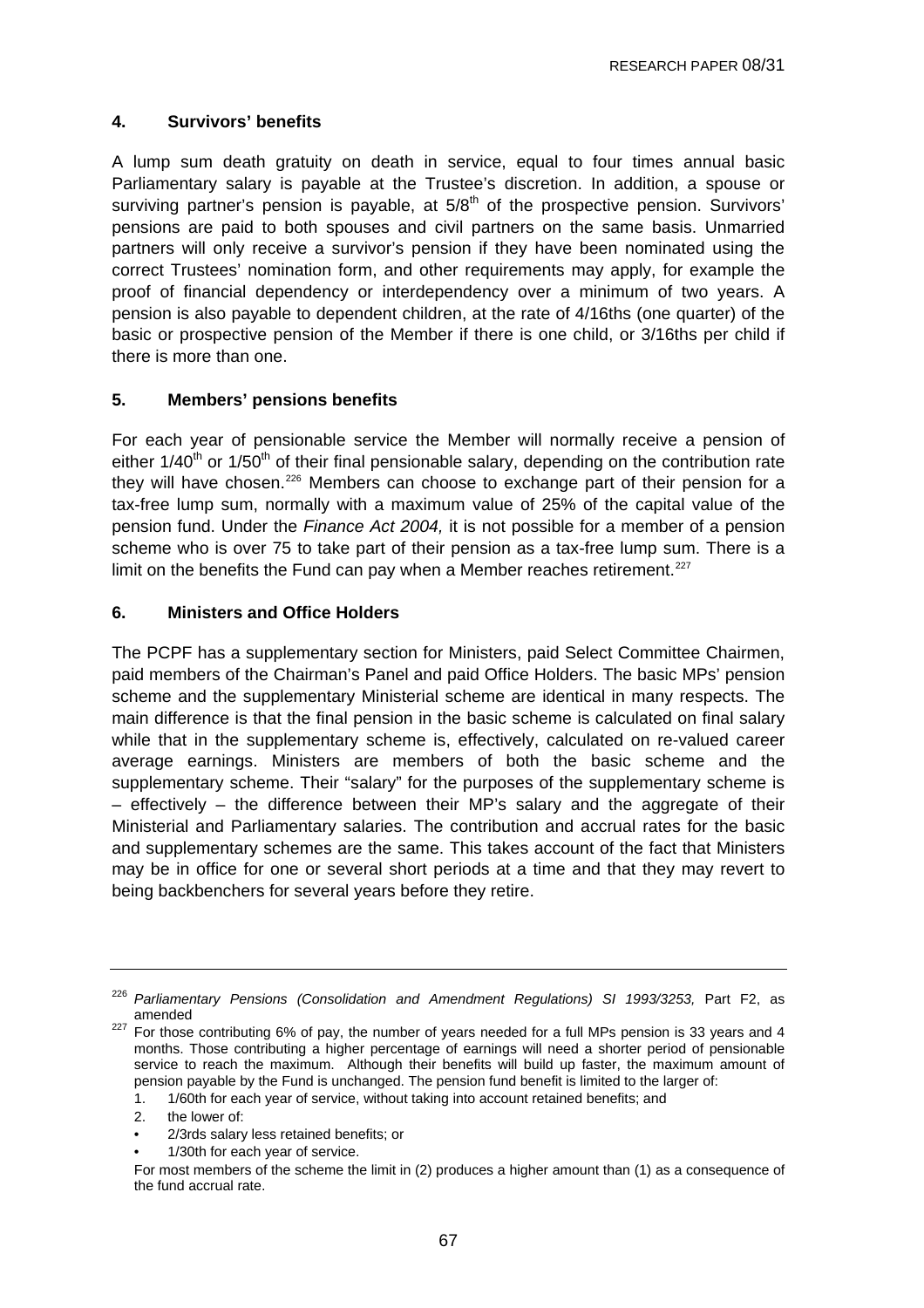<span id="page-67-0"></span>Different arrangements exist for the Prime Minister, Lord Chancellor and Speaker. Their pensions are paid from the Consolidated Fund and which pays out a proportion of their salary from their retirement.<sup>[228](#page-67-0)</sup>

## **C. The 2008 Senior Salary Review Body Report**

The SSRB's report explained that the Government had asked them to address three issues in relation to MPs' pensions:

- How the outstanding cost of the improved accrual rate should be recovered from members;
- Whether the retained benefits restriction in the PCPF regulations should be removed: $229$  and
- How to fund the scheme, in a way that is fair to both the Exchequer and members, so as to ensure that it remains affordable.<sup>[230](#page-67-0)</sup>

In addition, in a submission to the SSRB, the Association of Former Members of Parliament asked it to consider the following issues:

- The number of trustees who are pensioner members;
- Accrual rates for service prior to 1983;
- The requirement to repay pension overpayments; and
- The possibility to increase a spouse's pension.

#### **1. Sustainable funding of the scheme**

The PCPF is a funded scheme where Members pay a fixed contribution and the Exchequer is liable for the balance. The SSRB explained the current size of the Exchequer contribution:

The current position is that, following the 2005 valuation of the scheme, the Exchequer contributes 18.1 per cent of payroll for the accrual of benefits while members collectively contribute 9.3 per cent. (Most members contribute 10 per cent for  $1/40<sup>th</sup>$  accrual but some contribute 6 per cent for a  $1/50<sup>th</sup>$  rate.) In addition to the underlying contribution rate of 18.1 per cent, the Exchequer is also currently contributing an additional amount of 8.7 per cent of payroll required over 15 years to amortise the accumulated deficit that has arisen because at times the

<sup>&</sup>lt;sup>228</sup> Pensions arrangement for these positions are considered in the Standard Note, SN/BT/ 4586, *Pensions* of Ministers, the Prime Minister, the Lord Chancellor, the Speaker and the Lord Speaker.

*of Ministers, the Prime Minister, the Lord Chancellor, the Speaker and the Lord Speaker*. 229 The Chairman of the PCPF Trustees also asked them to examine the possible removal of the retained

benefits restriction. 230 Review Body on Senior Salaries, *Review of Parliamentary pay, pensions and allowances 2007,* Cm 7270, p22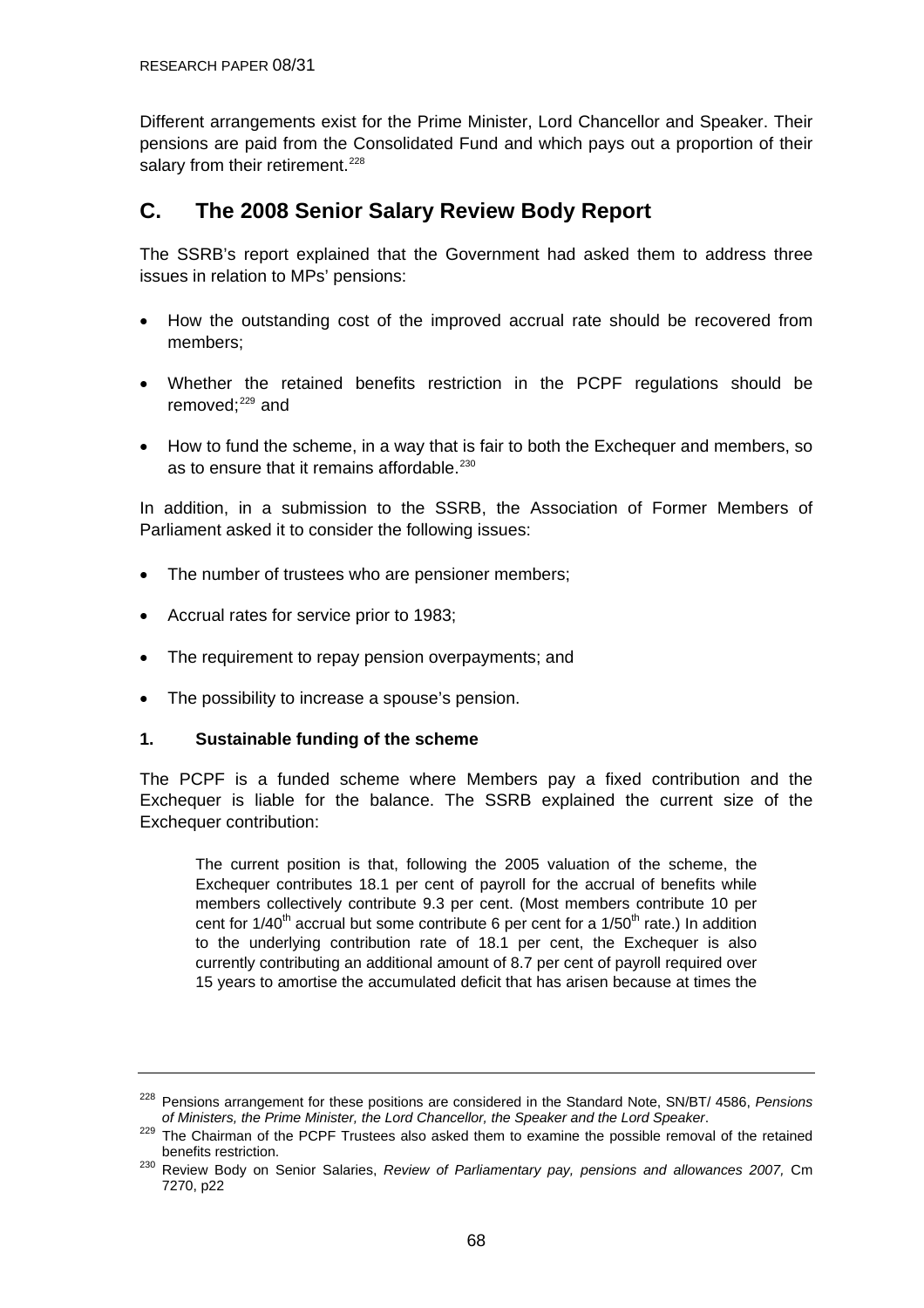<span id="page-68-0"></span>Exchequer contribution has been below the cost of accrual of benefits, as was the case between 1989 and 2003 while the scheme was in surplus…[231](#page-68-0)

They went on to recommend that any increase or decrease in the cost of accrual for MPs in service in the PCPF should be shared equally between the Exchequer and members.<sup>[232](#page-68-0)</sup>

The Government had requested that there should be a "recommended maximum level above which the Exchequer contribution should not rise in future". The SSRB commented that:

On the one hand we recognise that ceilings on the employer's contribution have been introduced as part of the revision of several public sector schemes. For example, the intention is to limit the employer's contribution to the civil service pension scheme to no more than 20 per cent of pay, while the ceiling on employer contributions for the teachers and NHS schemes is 14 per cent. On the other hand, those are all 'pay as you go' rather than funded schemes. However, we think the public would find it hard to understand why the taxpayer should have an unlimited liability to contribute to the PCPF when members of so many pension schemes in both the private and public sector are facing increased contributions, reduced benefits or both to take account of increasing longevity and, in the case of some funded schemes, reduced investment returns. We therefore recommend that there should be a ceiling of 20 per cent on the underlying Exchequer contribution (i.e. excluding the 8.7 per cent to amortise the current deficit). $233$ 

The SSRB also recommended that:

…if it becomes likely that, unless action is taken, the Exchequer contribution to the cost of accrual benefits for MPs in service in the Parliamentary Contributory Pension Fund (excluding payments to amortise the accumulated deficit identified in the 2005 valuation of the Fund) would rise above 20 per cent of payroll, then there should be a major review of the Fund. $234$ 

In their report for the SSRB the actuarial consultants Watson Wyatt had recommended a more fundamental review of the PCPF:

Our conclusion is that the PCPF is operating in an environment of significant change to the pension arrangements in both the public and private sectors. Also, many of the complicated issues referred to the SSRB for consideration (such as retained benefits and the increase in the Exchequer contribution) arose due to the defined benefit final salary nature of the PCPF. We believe it would be appropriate for the review of the pension arrangements provided to MPs,

<sup>&</sup>lt;sup>231</sup> *Ibid*, para 3.52<br><sup>232</sup> The following were not to be included in the cost of accrual: payments to amortise the accumulated deficit identified in the 2005 valuation of the Fund; changes to allow members with retained benefits to opt for a 1/60th accrual rate (i.e. the consequence of Recommendation 6); and changes to the assumptions about the investment return on assets.

assumptions about the investment return on assets.<br><sup>233</sup> *Ibid*, para 3.55<br><sup>234</sup> Review Body on Senior Salaries, *Review of Parliamentary pay, pensions and allowances 2007, Cm* 7270, p28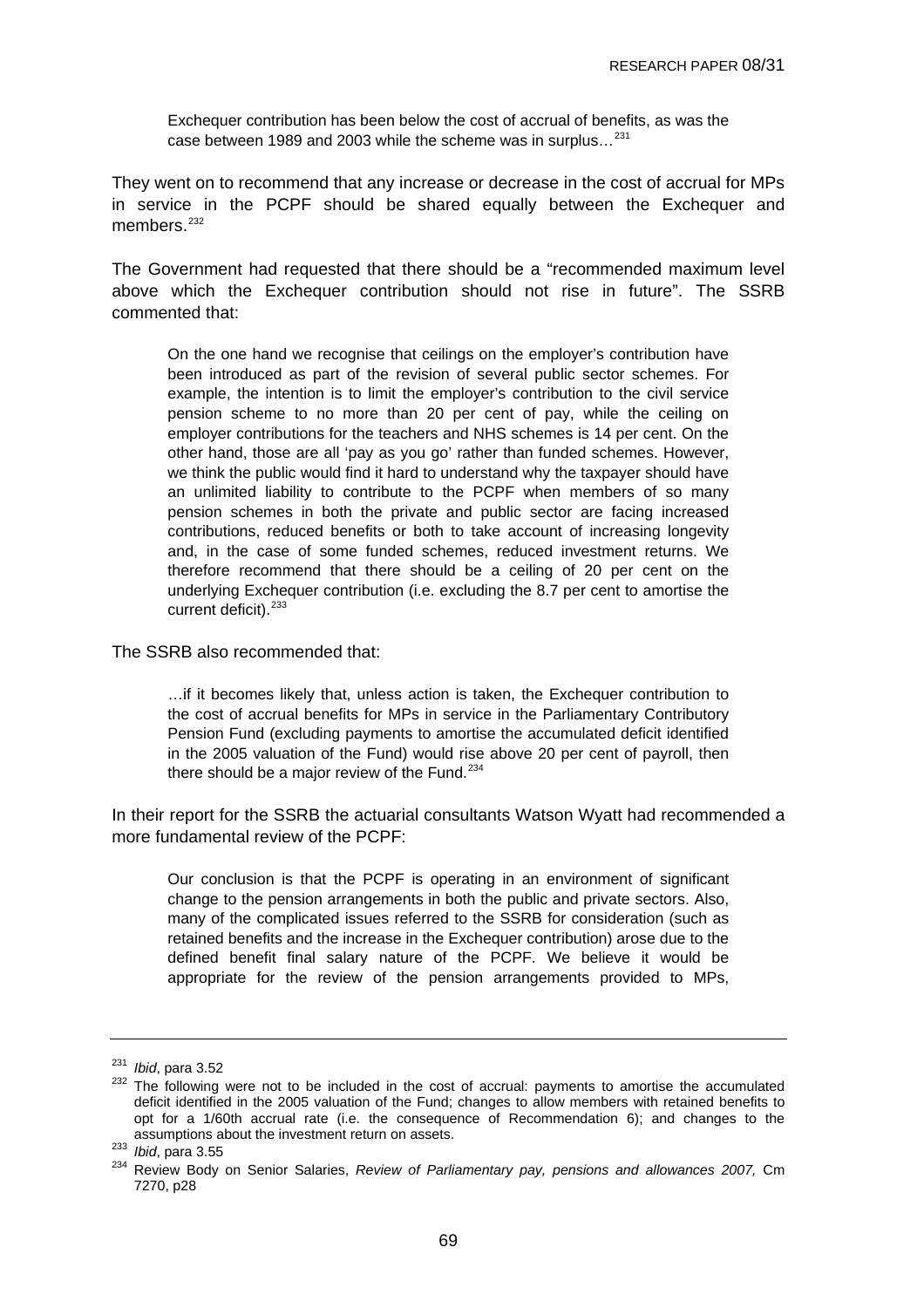<span id="page-69-0"></span>Ministers and Office Holders since we anticipate that alternative arrangements could be put in place that:

- Are fairer to members across different career patterns, ages and backgrounds:
- Are more transparent when subject to public scrutiny
- Will allow the Exchequer better to control costs.<sup>[235](#page-69-0)</sup>

Watson Wyatt suggested that a defined contribution arrangement could be more beneficial to MPs who leave the House sooner than expected and for younger MPs, while a career average scheme could also have some advantages and give the Exchequer greater control over costs.

### **2. The cost of the improved accrual rate**

The SSRB considered whether a further increase in the contribution rate by Members was required to pay for the 1/40<sup>th</sup> accrual rate. Watson Wyatt (actuarial consultants) were commissioned to report on pensions for the SSRB. They found that "The increase in members' contribution from 9% to 10% of pay in 2004 (in addition to the increase from 6% to 9% at the time of its introduction) can be considered to have borne the increase in cost in full".[236](#page-69-0) The SSRB therefore recommended that no increase in MPs' pension contributions was needed simply to pay for the  $1/40<sup>th</sup>$  accrual rate.

### **3. The retained benefits restriction**

Before 6 April 2006, tax legislation required that benefits built up in other pension schemes (retained benefits) had to be taken into account in calculating the maximum benefits payable under all pension schemes approved by HMRC. In 2006 the law was changed so that schemes no longer were required to take retained benefits into account, although they were not prevented from doing so. The SSRB explained that:

The PCPF rules have not been changed, so retained benefits are still taken into account in calculating the normal maximum pension of two-thirds of final salary, and the pension of an MP with retained benefits may be reduced accordingly, although not below a pension based on an accrual rate of  $1/60<sup>th</sup>$  final salary. This means that some MPs with retained benefits who are currently contributing for an  $\frac{1}{2}$  accrual rate of  $1/40^{\text{th}}$  or  $1/50^{\text{th}}$  of final salary will receive a pension based on  $1/60<sup>th</sup>$  accrual rate only. We understand that a number of MPs have opted for the  $1/40<sup>th</sup>$  accrual rate in the expectation that the retained benefits restriction would be dropped following the change in legislation.<sup>[237](#page-69-0)</sup>

The SSRB concluded that they were "satisfied" that the balance of arguments was clearly in favour of removing the retained benefits restriction. As the Government had said in their evidence, the pay and pensions available to Members "can amount to less

<sup>235</sup> Watson Wyatt report in Review Body on Senior Salaries, *Review of Parliamentary pay, pensions and* 

*allowances 2007,* Cm 7270-2, para 5.24 236 Watson Wyatt report in Review Body on Senior Salaries, *Review of Parliamentary pay, pensions and* 

<sup>&</sup>lt;sup>237</sup> Review Body on Senior Salaries, *Review of Parliamentary pay, pensions and allowances 2007, Cm* 7270, para 3.44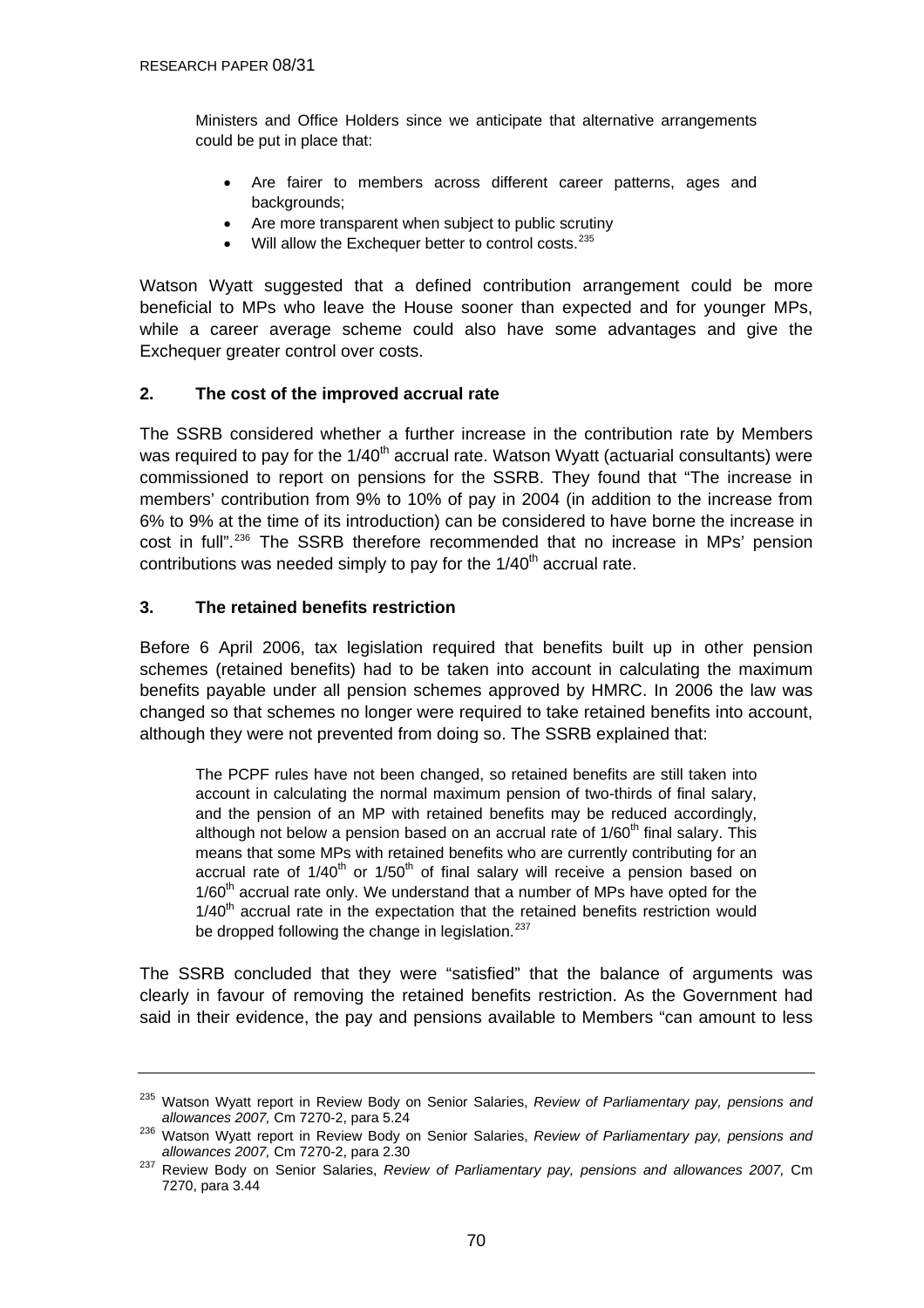<span id="page-70-0"></span>for those MPs who have been prudent and accumulated pension saving when they were younger, or those who have given up well-paid jobs for public service". Members who are caught up by the retained benefits restriction are basically subsidising the scheme.

However, making this change would have a cost which would need to be met either from Members of the scheme, the Exchequer, or both. The Exchequer had already stated that it was unwilling to meet such a cost. The Government suggested that the cost should be met by increased members' contributions, or reductions in other scheme benefits, or both. The SSRB stated that "this would mean that members with retained benefits were now subsidised by those without".<sup>[238](#page-70-0)</sup> The SSRB therefore proposed what they considered to be "the least bad" option." 239

… with the retained benefits restriction retained, MPs should be offered an additional option to accrue pension at  $1/60<sup>th</sup>$  in return for reduced contributions, for example 3 per cent of pay, enabling MPs with retained benefits to pay contributions more reflective of the value of the scheme to them. <sup>[240](#page-70-0)</sup>

Although this option would have a small cost (because it would reduce the savings to the scheme, and hence to the Exchequer, which currently arise from the retained benefit restriction) it was though that it would be lower than that of removing the retained benefit restriction (3.5 to 5 per cent). The SSRB suggested that the residual costs should be borne by the Exchequer.<sup>[241](#page-70-0)</sup>

#### **4. Other matters**

The SSRB concluded that the number of trustees who are pensioner members and the requirement to repay certain pension payments was not a matter for them.<sup>[242](#page-70-0)</sup> The matter relating to the accrual rate for service prior to 1983 – that in 1995 the House voted to increase the accrual rate to  $1/50<sup>th</sup>$  but only for members still in the House and that this was unfair to those who left between 1983 and 1995 – would have a cost that would have to be met by the Exchequer, increased contributions or both. The SSRB concluded that they did not believe it appropriate to apply such a further retrospection.<sup>[243](#page-70-0)</sup>

The SSRB also considered the possibility to increase a spouse's pension. They pointed out that some other schemes (such as the Principal Civil Service Pension) do allow members to forgo part of their own pension to increase the pension of their spouse, under certain conditions to avoid abuse. The SSRB decided, however, not to recommend its introduction.[244](#page-70-0)

<sup>238</sup> *Ibid*, para 3.45 239 *Ibid*, para 3.50 240 *Ibid*, para 3.50 241 *Ibid*, para 3.50 242 *Ibid*, para 3.60 243 *Ibid*, para 3.61 244 *Ibid*, para 3.63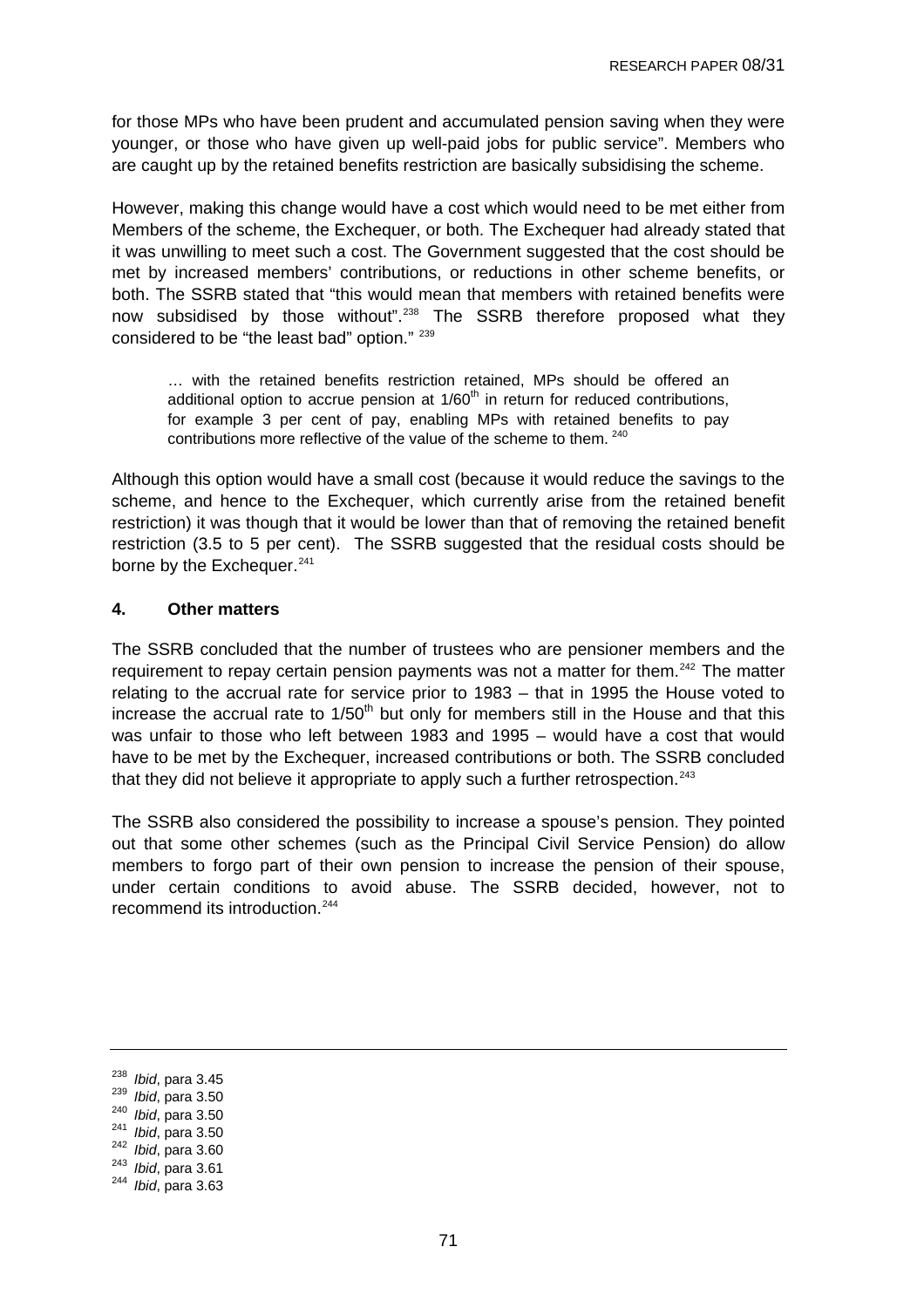### <span id="page-71-0"></span>**5. Office holders and ministers[245](#page-71-0)**

The SSRB also made recommendations about the pensions of Ministers and office holders, and that of the Speaker, Prime Minister and Lord Chancellor. In short the SSRB recommended that:

…the special pension arrangements in place for the Prime Minister, the Speaker of the House of Commons and the Lord Chancellor not be extended to new incumbents of these offices after the passing of the necessary legislation to end the existing arrangements. Instead those three office holders should be covered by the Parliamentary Contributory Pension Fund and arrangements for ministerial severance payments.<sup>[246](#page-71-0)</sup>

### **6. Concerns about the SSRB report**

During the debate on the SSRB report in the House of Commons on the 24 January 2008, Sir John Butterfill, chair of the trustees, stated that "Unfortunately… it appears that there are many factual errors in the Watson Wyatt report".<sup>[247](#page-71-0)</sup> John Gummer questioned why, if these mistakes had been so obvious, Watson Wyatt did not go through the facts with the Trustees and the officials in the House administration.<sup>[248](#page-71-0)</sup> Sir John replied that:

I share my right hon. Friend's puzzlement. I can only hope that if Messrs. Watson Wyatt or some other distinguished firm of actuaries was asked to perform a similar operation in the future, there would be such discussions. Then we could avoid difficulties…[249](#page-71-0)

#### **7. The Written Ministerial Statement of 16 January 2008**

In a Written Ministerial Statement published alongside the SSRB report on 16 January 2008, the Leader of the House set out a summary of the Government's position. In broad terms, they proposed that "changes to MPs pay and pensions are consistent with the outcomes sought elsewhere in the public sector". The Government stated that:

In respect of pensions, the SSRB has proposed the introduction of an optional  $1/60<sup>th</sup>$  accrual rate. The Government accepts this proposal in principle and is prepared to introduce it when the change can be made as part of a cost neutral package.

SSRB makes a number of recommendations aimed at limiting the cost to the taxpayer of Parliamentary pensions. These include the 50:50 sharing between members and the Exchequer of future increases or decreases in pension cost pressures, and restricting the underlying Exchequer contribution to the scheme (other than in respect of the deficit identified at last valuation) to a maximum of

<sup>245</sup> More detail is available in the separate Standard Note SN/BT/4586, *Pensions of Ministers, the Prime Minister, the Lord Chancellor, the Speaker and the Lord Speaker.*

<sup>246</sup> Review Body on Senior Salaries, *Review of Parliamentary pay, pensions and allowances 2007,* Cm 7270, p41<br><sup>247</sup> HC Deb 24 January 2008 c1708<br><sup>248</sup> A summary of the points made by Sir John Butterfill are available in the Library Standard Note,

SN/BT/1844, *The Parliamentary Pension Scheme* 

<sup>249</sup> HC Deb 24 January 2008 c1710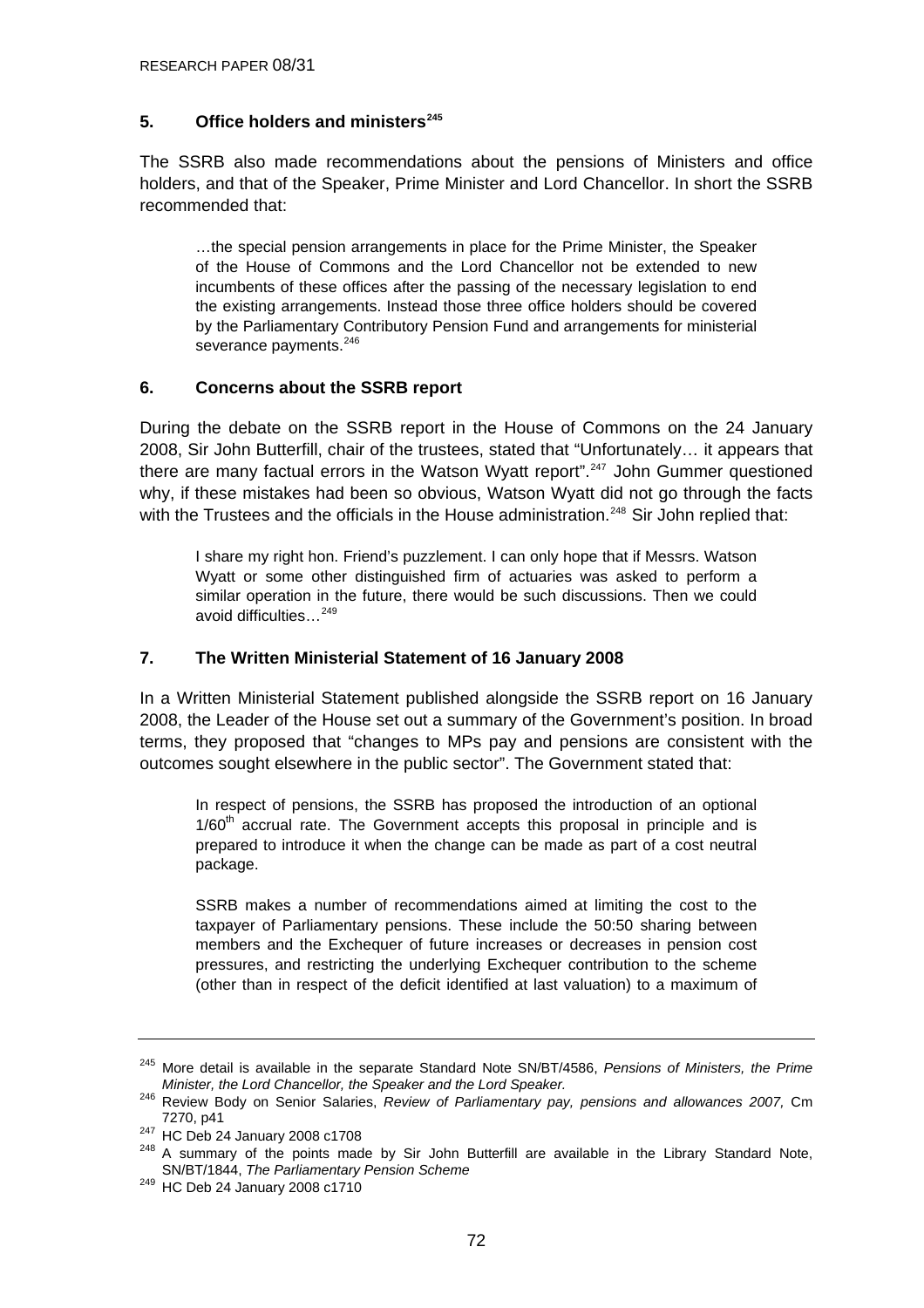<span id="page-72-0"></span>20% of payroll. The SSRB also recommends that there should be a review of parliamentary pension provision if the costs are rising significantly such that the 20% cap on the Exchequer contribution is likely to be breached. These recommendations are consistent with the approach being taken in public service pension schemes generally and the Government accepts them. The Government proposes that the detail of the arrangements should be worked up in consultation with the Trustees of the parliamentary pension scheme so that it can be taken into account by the Government Actuary in his 2008 valuation of the scheme.[250](#page-72-0)

On office holders, the Government stated that:

SSRB recommends that the future holders of the offices of Prime Minister, Lord Chancellor and Commons Speaker are covered by the parliamentary pension and severance arrangements that apply to Secretaries of State rather than the pension arrangements that apply now. The Government accepts this recommendation with respect to Prime Ministers and Lord Chancellors. The Government does not propose to implement this recommendation with respect to future Commons Speakers, as it considers the position of Speaker to be substantially different to that of a Prime Minister or Lord Chancellor.<sup>[251](#page-72-0)</sup>

In the Downing Street Press Briefing on the afternoon of 16 January 2008 it was also announced that the current Prime Minister and Lord Chancellor had decided that the new arrangements would apply to them.<sup>[252](#page-72-0)</sup>

### **8. The Conservative Party Democracy Task Force**

The Conservative Party Democracy Task Force, chaired by Ken Clarke, published a report *Trust in Politics* on Monday 14 January 2008, just two days before the publication of the SSRB report and Written Ministerial Statement. The report, which was launched by the Conservative Party leader David Cameron, recommended the closure of the current pension scheme to new members, to be replaced with a defined contribution scheme. The Task Force stated that:

…Over the last ten years, there have been radical changes in private sector pension provision, resulting in sharp cuts in the number of final salary schemes and their replacement by defined contribution schemes. We believe that MPs' current pension arrangements – a generous index-linked and final salary scheme, based on historic civil service arrangements – are out of line with expectations of public and private sector pension plans in future years and are no longer acceptable. The Democracy Task Force therefore recommends the closure of the current scheme to new entrants and its replacement by a defined contribution scheme, with employer and employee contributions at a level set by the review body. We anticipate that, in accordance with the private sector practice of recent

<sup>250</sup> HC Deb 16 January 2008 c34WS 251 *Ibid.* 

<sup>&</sup>lt;sup>252</sup> Downing Street Press Briefing, Afternoon of 16 January 2008, <http://www.number10.gov.uk/output/Page14293.asp>(last viewed 12 February 2008)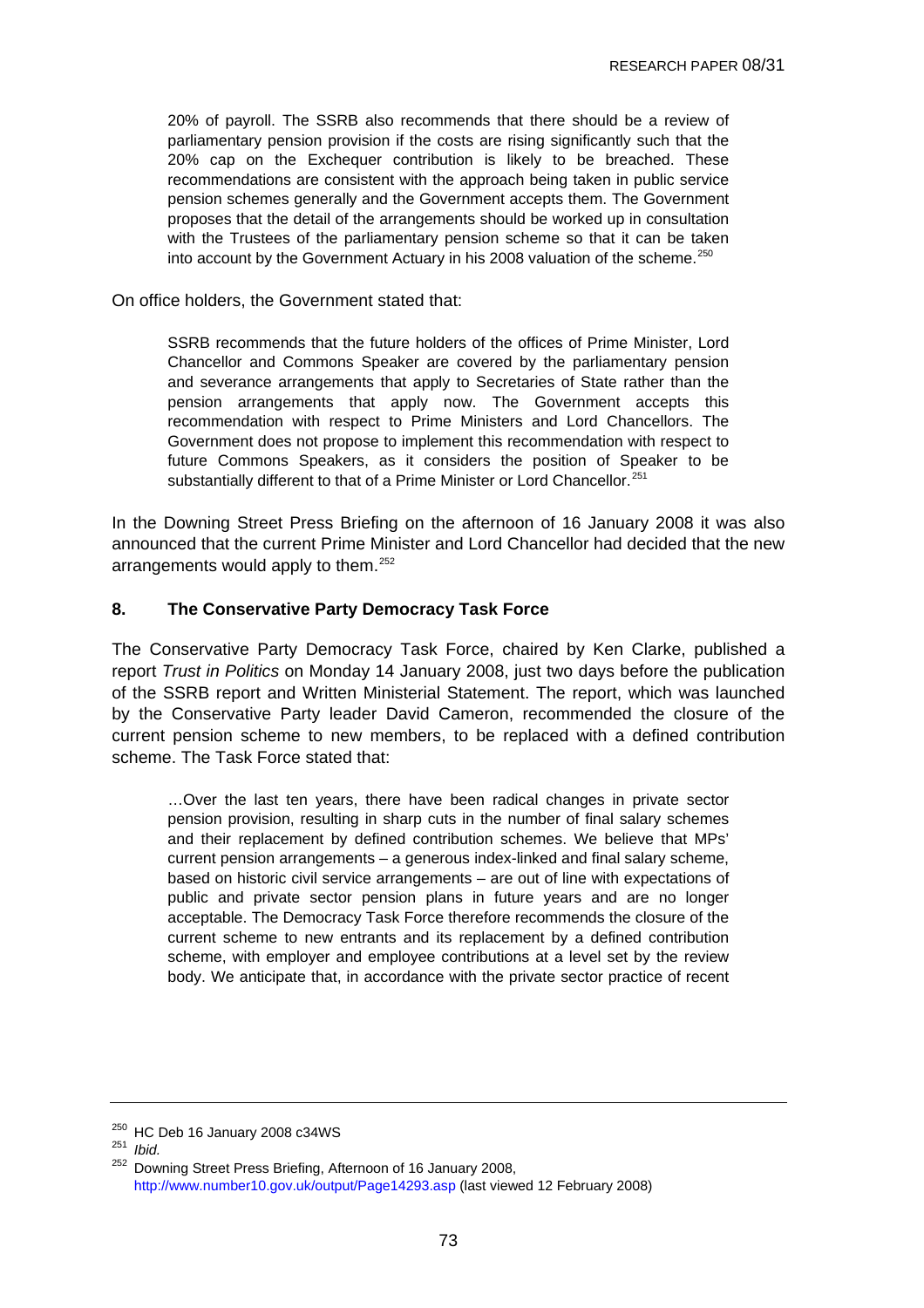years, these employer contributions are likely to be less generous than those of the current scheme.<sup>[253](#page-73-0)</sup>

# <span id="page-73-0"></span>**D. Debate in the House of Commons 28 January 2008**

# **1. The Motion for debate**

The motion on Parliamentary Pensions which was tabled by the Leader of the House, Harriet Harman, to be debated and decided on 24 January was:

That this House endorses in principle Recommendations 7, 8 and 9 of the report of the Review Body on Senior Salaries on parliamentary pay, pensions and allowances (Cm  $7270-1$ ) a copy of which was laid before this House on  $16<sup>th</sup>$ January, relating to the Parliamentary Pension Scheme, and endorses the change to the Scheme rules outlined in Recommendation 6 if it can be implemented in conjunction with changes identified by the Trustees which produce sufficient savings to be cost neutral.

One amendment was tabled to the motion by Peter Bottomley:

Line 1, leave out from 'House' to end and add 'believes Members of this House should have pension entitlements based on average, rather than final, salary.'.

The recommendations referred to by the Government motion were:

*Recommendation 6*: We recommend that Parliamentary Contributory Pension Fund members with retained benefits should be allowed to opt for a 1/60th accrual rate in return for reduced contributions to be calculated by the Government Actuary's Department, with any additional costs being met by the Exchequer.

*Recommendation 7*: We recommend that any increase or decrease in the cost of accrual for MPs in service in the PCPF should be shared equally between the Exchequer and members. We consider the following to be some of the elements excluded from the cost of accrual:

- payments to amortise the accumulated deficit identified in the 2005 valuation of the Fund;
- changes to allow members with retained benefits to opt for a 1/60th accrual rate (i.e. the consequence of Recommendation 6); and
- changes to the assumptions about the investment return on assets.

*Recommendation 8*: We recommend that the Exchequer contribution to the cost of accrual of benefits for MPs in service in the PCPF (excluding payments to amortise the accumulated deficit identified in the 2005 valuation of the Fund) should in principle be limited to 20 per cent of the payroll of scheme members.

<sup>253</sup> Conservative Party Democracy Task Force, *Trust in Politics,* 14 January 2008, [http://www.conservatives.com/tile.do?def=news.story.page&obj\\_id=141661](http://www.conservatives.com/tile.do?def=news.story.page&obj_id=141661) (last viewed 14 February 2008)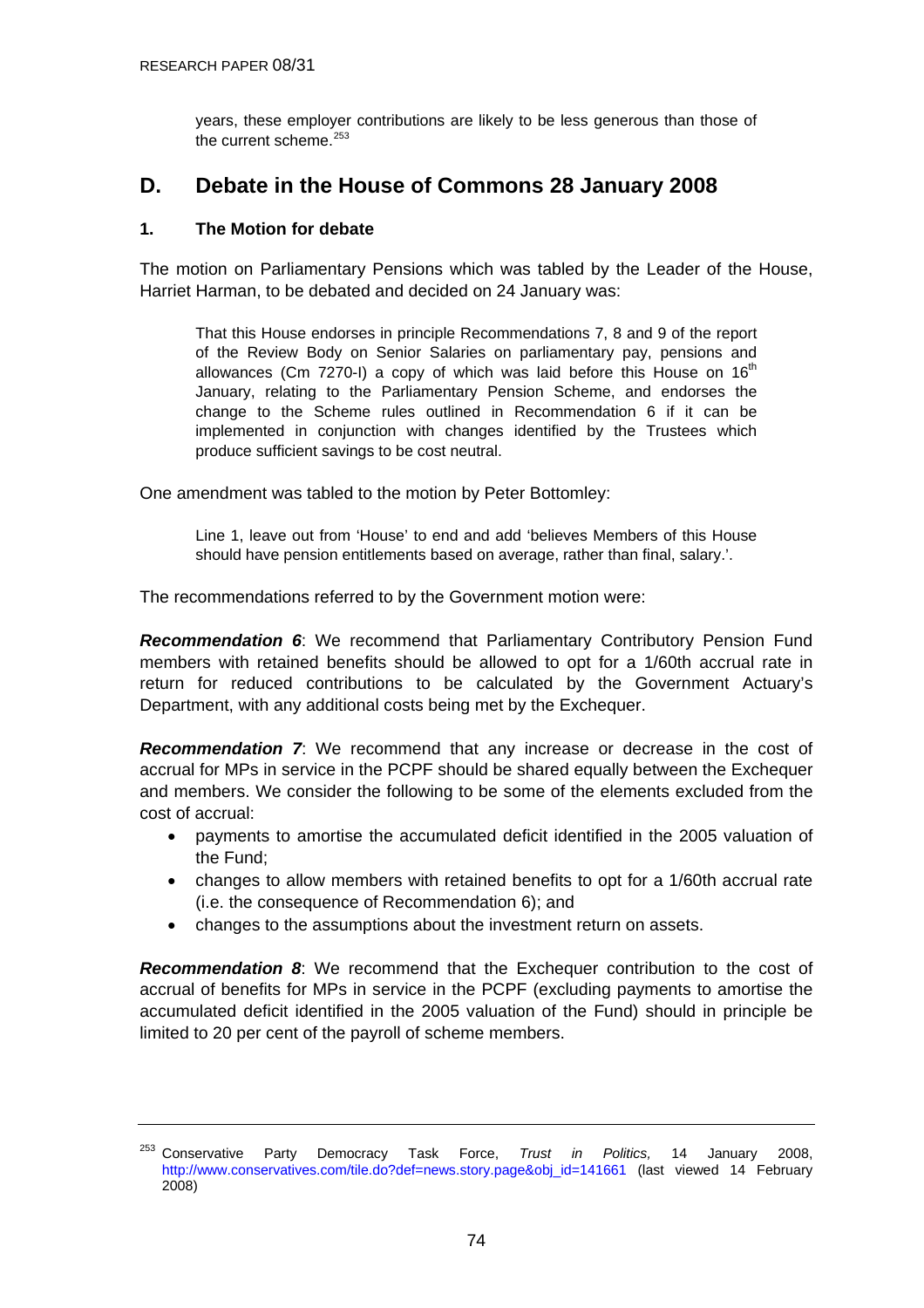<span id="page-74-0"></span>*Recommendation 9*: We recommend that if it becomes likely that, unless action is taken, the Exchequer contribution to the cost of accrual of benefits for MPs in service in the PCPF (excluding payments to amortise the accumulated deficit identified in the 2005 valuation of the Fund) would rise above 20 per cent of payroll, then there should be a major review of the Fund.

## **2. The Debate**

The Leader of the House, Harriet Harman, introduced the motions:

…The SSRB has proposed the introduction of a new optional one-sixtieth accrual rate. The Government accept that proposal in principle and are prepared to introduce it, if and when the change can be made as part of a cost-neutral package. The SSRB makes a number of recommendations on parliamentary pensions. They include a 50:50 sharing between Members and the Exchequer of future increases or decreases in pension cost pressures, and restricting the underlying Exchequer contribution to the scheme to a maximum of 20 per cent. of payroll. The SSRB also recommends that there be a review of parliamentary pension provision if the costs rise significantly, such that the 20 per cent. cap on the Exchequer contribution is likely to be breached.

The recommendations are consistent with the approach being taken in public sector pension schemes generally. The Government propose that the detail of the arrangements be worked up in consultation with the trustees of the parliamentary pension scheme, chaired by the hon. Member for Bournemouth, West (Sir John Butterfill), to whom we all owe a debt of gratitude. Charing the parliamentary pension scheme on behalf of all hon. Members and the House is unsung but important work. Once the detail has been worked up, any changes on pensions will have to be brought back to the House for decision.<sup>[254](#page-74-0)</sup>

The Shadow Leader of the House of Commons, Theresa May, stated that;

…I will support the proposals on pension arrangements. The SSRB has come forward with an attempt at a solution on the issue of retained benefits, which offers a way out for colleagues whose contribution rate exceeds what is necessary to achieve the pension available given their retained benefits. It is important that that is looked at, albeit that the Government motion asks for that to be done in a cost-neutral way. I think that there is merit in the proposals put forward by the Conservative party's democracy taskforce, chaired by my right hon. And learned Friend the Member for Rushcliffe (Mr. Clarke), to consider different pension arrangements in future, after the next election. We need to be very wary and aware of the circumstances in which many people in the private sector fin themselves in terms of their pension arrangements.<sup>[255](#page-74-0)</sup>

The Liberal Democrat Shadow Leader of the House, Simon Hughes, noted that he supported the Government's recommendation on pensions.<sup>[256](#page-74-0)</sup>

<sup>254</sup> HC Deb 24 January 2008 c1655 255 *Ibid*, cc1666-1667 256 *Ibid*, c1677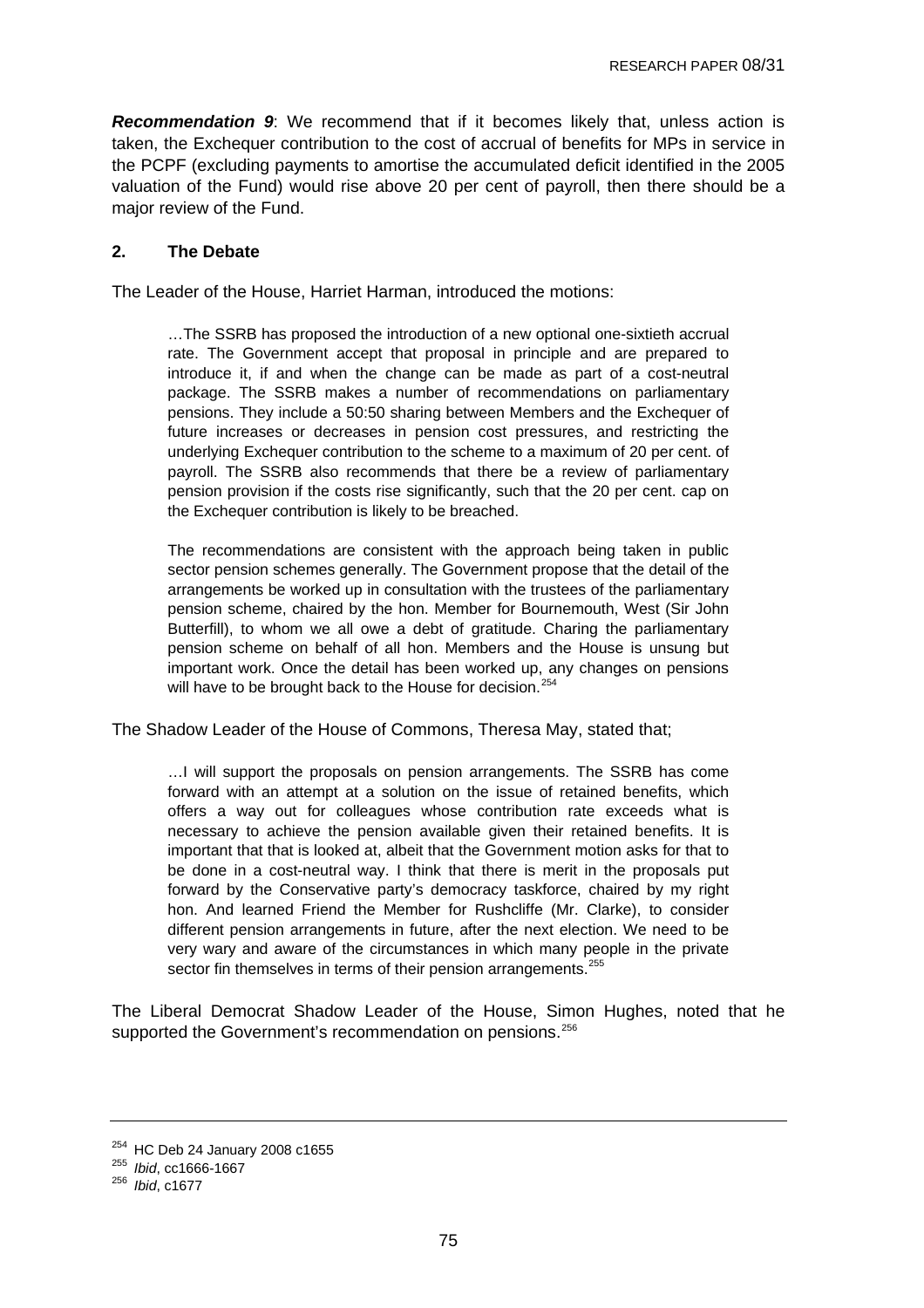<span id="page-75-0"></span>However, John Spellar, who chairs the Advisory Panel on Members Allowances, issued a note of concern about references made to other public sector pension schemes:

… I am concerned, however, about reference to so-called gold-plated schemes compared with other public sector schemes. We as MPs have a high contribution rate, much less security of tenure and later retirement. We do not have the early retirement enjoyed by many of the uniformed services – I hasten to add that those schemes are provided for understandable operational reasons. At the same time, however, we abrogated the option of retirement at 60 on the grounds that that example would be followed by those in the wider public sector. Unfortunately, they have not found that example particularly inspirational.<sup>[257](#page-75-0)</sup>

The most expansive contribution on the subject of pensions came from Sir John Butterfill, the chairman of the trustees of the PCPF. He expressed a concern that the costs of the pension scheme, as assessed by Watson Wyatt, "contain a number of fundamental and serious factual errors by Watson Wyatt".<sup>[258](#page-75-0)</sup> Sir John went on to describe some of the features of the parliamentary pension scheme:

It is important to get it on the record that the parliamentary contributory pension fund – PCPF – is rather a good scheme. It is similar to a number of others in the public sector, but despite what frequently appears in the press, the cash benefits that are provided under the PCPF are not a king's ransom. The average pension in payment to former Members in the last Government Actuary Department's valuation in 2005, excluding what was being paid to widows, was £15,700 per annum, yet if one looks at what is published in the papers, they give the impression that MPs have to do only one or two terms here to be on £25,000 a year. The average pension in payment is £15,700 for Members who have done many more years than that.<sup>[259](#page-75-0)</sup>

Sir John went on to explain that:

…The average member comes in at the age of 42 and leave at the age of about 52. Very few members will ever get to the full final salary, and that will not change much because of boundary changes and Members losing their seats. The media think that we backdated the fortieths, but we did not. I would still have to work in the House of 31.5 years to get a full pension. Only those Members who have come into the House most recently since we moved to the fortieths arrangement will not have to work more than 27 years.<sup>[260](#page-75-0)</sup>

On recommendation 8 of the SSRB report, Sir John stated that he agreed that the Government contribution to funding the accrual should be limited to twenty per cent of payroll. He did, however, raise a concern about the proposal that if the rate went above that, there should either be a full review or any increase in costs should be shared equally between Members and the Government. He stated that:

<sup>257</sup>*Ibid*, c1681 258 *Ibid*, c1690 259 *Ibid*, c1711 260 *Ibid*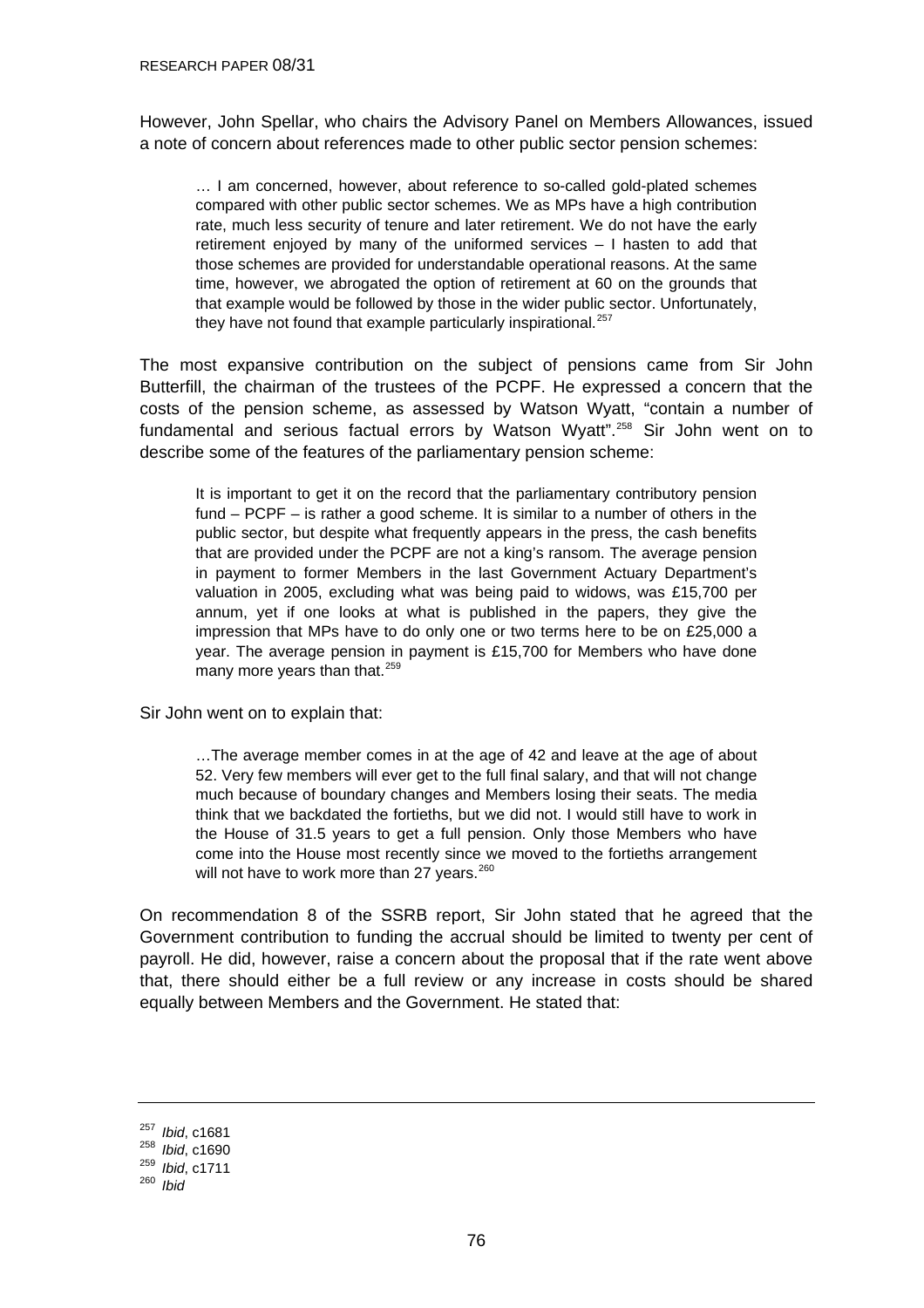<span id="page-76-0"></span>For the most part, that pattern does not exist outside the House; if there is an agreement that an increase will be jointly funded, it is normally according to the same ratio – for us, that would be 20:10, or two thirds for the Government and one third for us.<sup>[261](#page-76-0)</sup>

On recommendation 6, which related to retained benefits, Sir John welcomed the suggestion that those who could not get a full pension would have the option to pay reduced contributions. He noted that the SSRB recommended that any additional cost should be at the Government's expense, because they had been gaining from the contributions. The Government, however, had suggested that the additional cost should be funded by other savings made by scheme trustees. Sir John explained his view that:

…It is true that we propose to make savings, as we have done before – as we did in respect of early retirement and the abolition of the public sector transfer club. We are now considering the problem of early retirement due to ill health, and think that some of the rules on what constitutes ill health need to be tightened. The Government has suggested that the two things be linked, but I personally do not think that appropriate. The trustees started to do that under their own steam. It is likely, in fact, that the savings made will cover the cost, but I am not sure that they should then be immediately be grabbed by the Government so that they can avoid complying with the SSRB recommendation.<sup>[262](#page-76-0)</sup>

Finally, the Government also asked the trustees to consider a range of alternatives to the current arrangements, including a defined-contribution scheme or a career average scheme. Sir John explained that the latter would "not make much difference" as the scheme is already on a flat level, linked to salaries of back benchers.<sup>[263](#page-76-0)</sup> He stated that the Trustees would be happy to look at proposals and consider ways in which they could be implemented, but said that in his view, these proposals "were not without their problems":

For example, have Watson Wyatt told the Government that if we closed down the current scheme to new entrants and said that they would all have to be on a money-purchase scheme, there would be substantial one-off costs related to the funding of the existing, because no new money would be coming in from new Members? We will need to discuss such issues in future…[264](#page-76-0)

The House did not divide on any of the motions or amendments before them.[265](#page-76-0) As explained by the Leader of the House at the start of the debate, detailed provisions will now be drawn up, in consultation with the scheme trustees, and will have to be agreed by the House before they can be implemented.<sup>[266](#page-76-0)</sup>

<sup>261</sup>*Ibid*, c1713 262 *Ibid* 

<sup>263</sup> *Ibid* 

<sup>264</sup>*Ibid*, c1713 265 *Ibid*, c1718 and c1780 266 *Ibid*, c1655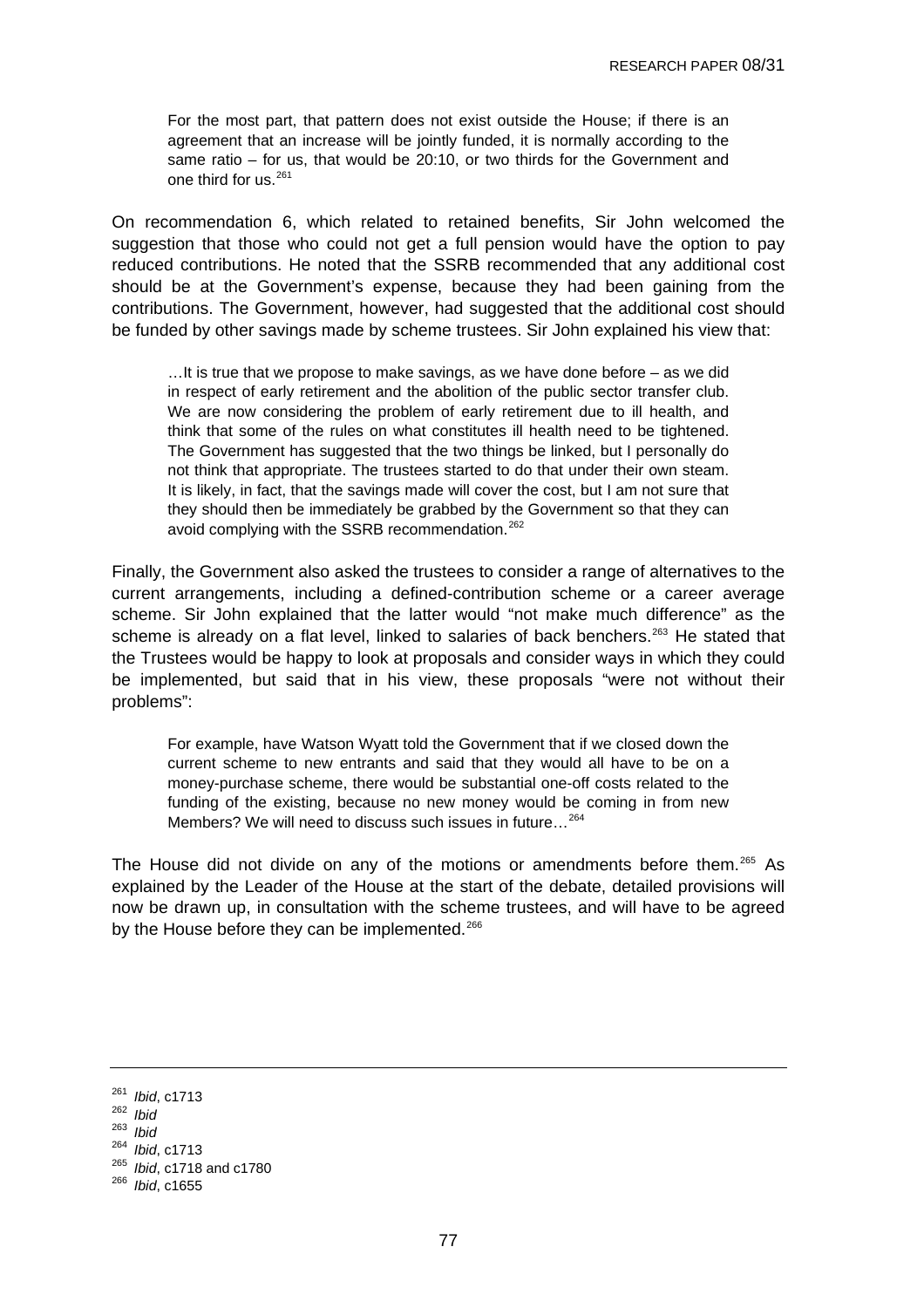# **Appendix: House of Commons resolutions on pay and allowances (24 January 2008)**

At the end of the debate on Members' Salaries, Pensions and Allowances, on 24 January 2008, the House agreed the following motions, without a division:

#### **MEMBERS' SALARIES (EXPRESSION OF OPINION)**

#### *Resolved,*

 That, in the opinion of this House, the system for determining the salaries of Members of Parliament should be reviewed, in particular with a view to removing the need for final decisions on salaries to be subject to approval by this House; and that—

 (1) the yearly rate for salaries of Members of this House, including the additional salaries of chairmen of select and general committees, should be increased (in addition to the increase of 0.66 per cent. provided for in respect of the year starting with 1st April 2007 under the resolution of 10th July 1996 relating to Members' Salaries (No. 2))—

(a) with effect from 1st April 2007, by 0.84 per cent. of the rate as it stood on 31st March 2007, and

(b) with effect from 1st November 2007, by a further 1.06 per cent. of the rate as it stood on 31st March 2007;

 (2) from 31st March 2008, the resolution of 10th July 1996 relating to Members' Salaries (No. 2) should cease to have effect.

#### **MEMBERS' SALARIES**

*Queen's recommendation having been signified— Ordered,* 

 That the following provision shall be made with respect to the salaries of Members of this House—

 (1) the yearly rate for salaries of Members of this House, including the additional salaries of chairmen of select and general committees, shall be increased (in addition to the increase of 0.66 per cent. provided for in respect of the year starting with 1st April 2007 under the resolution of 10th July 1996 relating to Members' Salaries (No. 2))—

(a) with effect from 1st April 2007, by 0.84 per cent of the rate as it stood on 31st March 2007, and

(b) with effect from 1st November 2007, by a further 1.06 per cent of the rate as it stood on 31st March 2007;

 (2) from 31st March 2008, the resolution of 10th July 1996 relating to Members' Salaries (No. 2) shall cease to have effect. — [Helen Goodman.]

#### **PARLIAMENTARY PENSIONS**

#### *Resolved,*

 That this House endorses in principle Recommendations 7, 8 and 9 of the report of the Review Body on Senior Salaries on parliamentary pay, pensions and allowances (Cm 7270-I) a copy of which was laid before this House on 16th January, relating to the Parliamentary Pension Scheme, and endorses the change to the Scheme rules outlined in Recommendation 6 if it can be